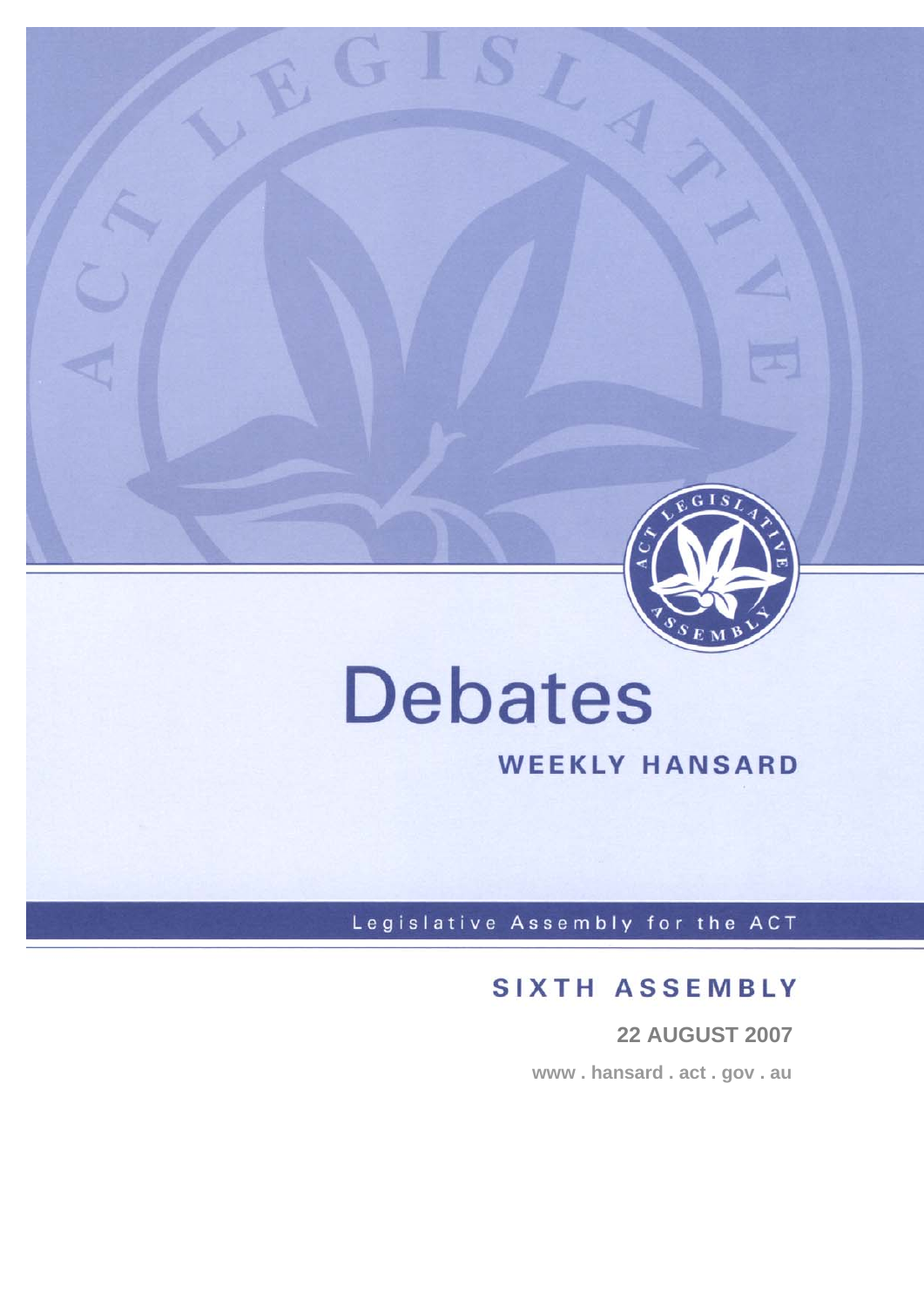## Wednesday, 22 August 2007

| Questions without notice:                                                    |  |
|------------------------------------------------------------------------------|--|
|                                                                              |  |
|                                                                              |  |
|                                                                              |  |
|                                                                              |  |
|                                                                              |  |
|                                                                              |  |
|                                                                              |  |
|                                                                              |  |
|                                                                              |  |
|                                                                              |  |
|                                                                              |  |
| Supplementary answer to question without notice:                             |  |
|                                                                              |  |
|                                                                              |  |
|                                                                              |  |
| Guardianship and Management of Property Amendment Bill 2005  1887            |  |
| Adjournment:                                                                 |  |
|                                                                              |  |
|                                                                              |  |
|                                                                              |  |
|                                                                              |  |
| Schedules of amendments:                                                     |  |
| Schedule 1: Guardianship and Management of Property Amendment Bill 2005 1899 |  |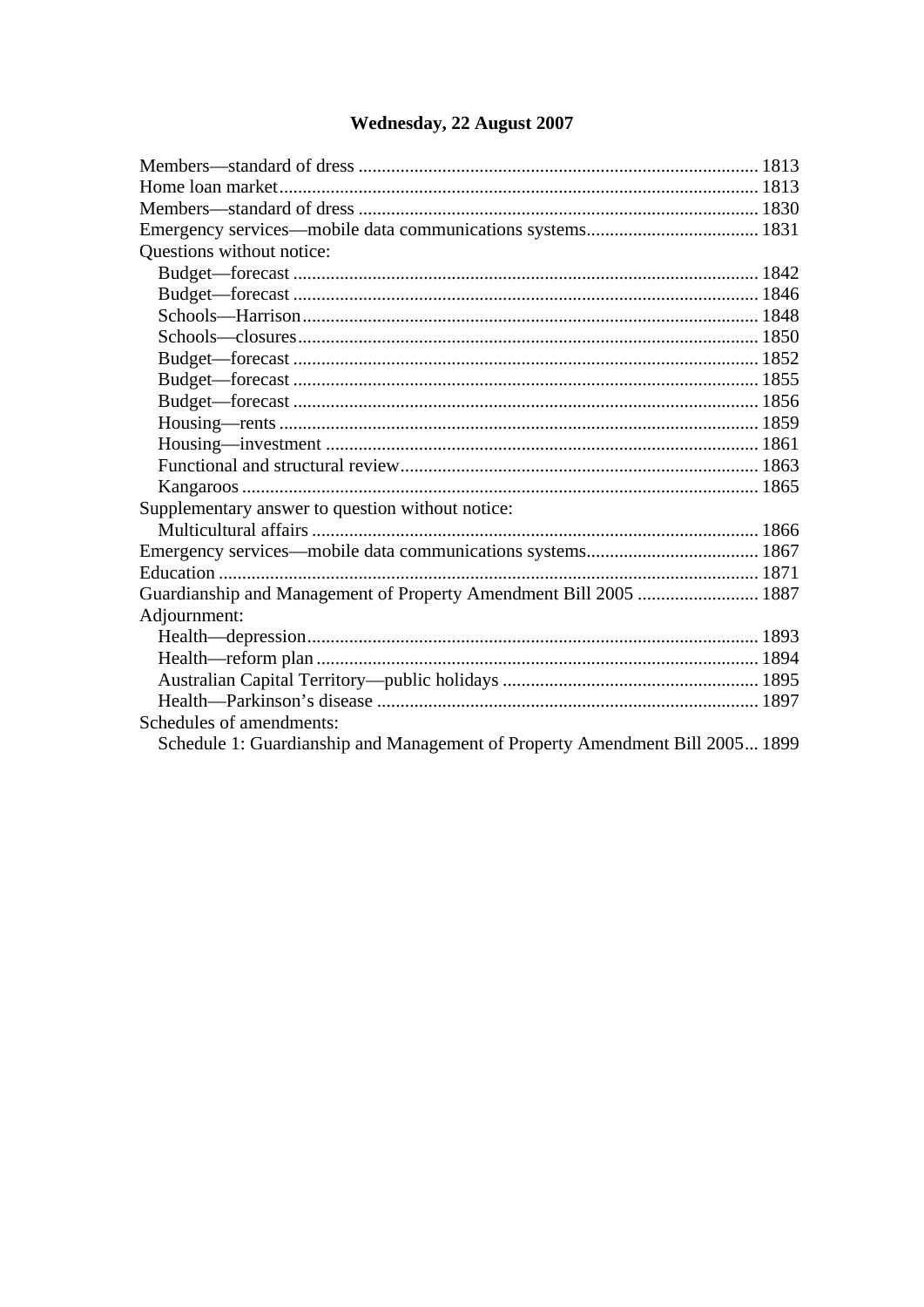## <span id="page-2-0"></span>**Wednesday, 22 August 2007**

**MR SPEAKER** (Mr Berry) took the chair at 10.30 am and asked members to stand in silence and pray or reflect on their responsibilities to the people of the Australian Capital Territory.

## **Members—standard of dress Statement by Speaker**

**MR SPEAKER**: Members should be aware that my attire is the end result of a very successful fund-raising event for the rescue helicopter. It was the good work of Gary Humphries, a former member here, that wrong footed me and got me into this position.

**Mr Smyth**: Mr Speaker, can I point out to members that you are wearing that garb this morning simply in your desire to gain a 10 out of 10 for doing a perfect job.

## **Home loan market**

**DR FOSKEY** (Molonglo) (10.33): I move:

That this Assembly:

- (1) notes the:
	- (a) report "They want to take our house" by the Consumer Law Centre of the ACT (CARE);
	- (b) increase in non-bank lenders in the home loan market; and
	- (c) upward trend in the number of borrowers facing home repossession by non-bank lenders; and
- (2) calls on the ACT Government to:
	- (a) implement recommendation seven of the CARE report; and
	- (b) Introduce legislation related to this recommendation by the end of 2007.

There has been a growing problem in the ACT that has received little attention in the housing debate until now. I refer to the increase in the number of non-bank lenders in the home loan market providing high-risk loans to consumers who have not been able to demonstrate their capacity to meet mortgage repayments. In the ACT, since 2002, the ACT Supreme Court has dealt with an increasing number of non-bank lenders seeking repossession of a property due to the borrower's incapacity to make repayments. The problem has recently been compounded by increases in interest rates set by the Reserve Bank, and last week's crash in the US subprime mortgage market. Unfortunately, despite the growth in this problem for low-income earners over the last three years, it has not received due attention until now, because now middle- to highincome earners are suddenly being affected as well.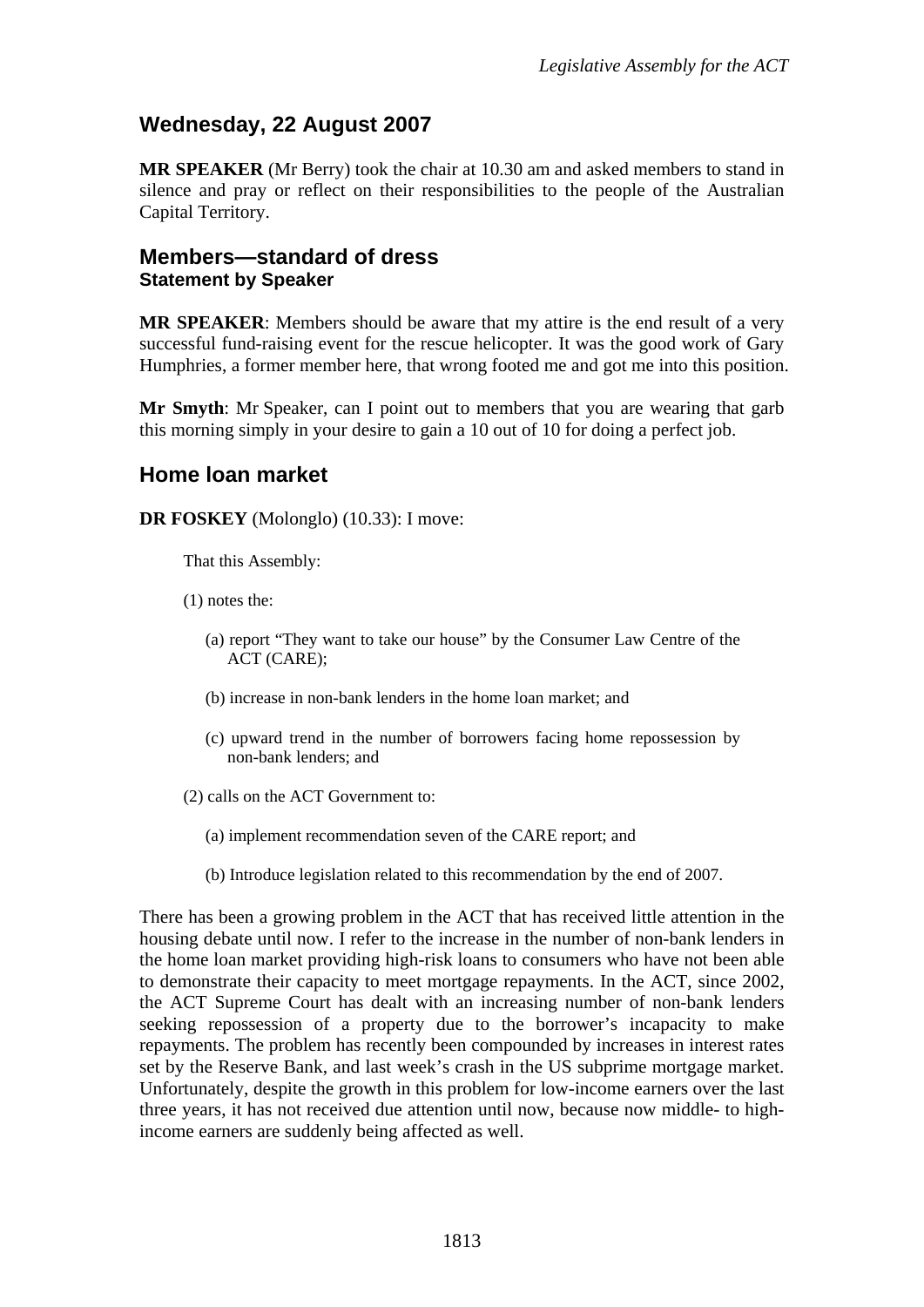Standards for all home loans used to be overseen by the Australian Prudential Regulatory Authority and the Reserve Bank. However, non-bank mortgage providers, commonly referred to as subprime, do not have to meet the regulated standards, simply because they are not deposit-taking institutions. Given this deficiency in regulation, consumers of these products do not receive adequate protection.

My motion today requests that the ACT Legislative Assembly recognise the depths of the problem and calls on the ACT government to implement legislation to remedy it. The legislation which the Greens suggest that the government implement is similar to that introduced by the Greens in 2002 regarding credit cards. We think it is appropriate that the ACT government draft an amendment to the Fair Trading Act, requiring all home loan providers to undertake an assessment of a potential borrower's capacity to repay the loan before providing them with that product. This is a necessary minimum response to a situation with the potential to further worsen the home affordability crisis that the ACT is currently grappling with. It is the dark side of federal and territory housing policies which emphasise home ownership, so that noone currently has secure housing unless they have achieved full equity in their homes.

In late 2006, the Consumer Law Centre, CARE, researched the impact of non-bank home loan products on home ownership in the ACT. CARE initiated this research because in 2005 it saw a dramatic increase in the number of clients seeking assistance due to home repossession. CARE found that the increase in home repossession was influenced by a number of practices within the non-bank lending sector, including the use of low doc and no doc home loans by non-bank lenders. CARE will, I believe, be publishing an update to this report in several weeks. From its research to date, it is apparent that the trend has only got worse. While the figures for the ACT are not as bad as those for other Australian states and territories, they are getting dramatically worse. We do not want to be leading a race to the bottom.

Until around a decade ago, non-bank lenders and non-conforming home loans had little place in the Australian home loan market. But the financial deregulation of the 1980s and 1990s saw the arrival of niche, non-bank service providers in several profitable markets. In the last 10 years, non-bank lenders' market share and nonconforming loans have grown to four per cent of the value of new housing loans, worth an estimated \$8 billion. While non-bank lenders make up only four per cent of the home loan market, 68 per cent of actions for repossession in the ACT originate from the non-bank sector.

One must ask why home loans provided by the non-bank sector fail at a much higher rate than loans provided by banks and credit unions. The answer lies in the practice of no doc and low doc home loans, high interest rates and high fees. Applicants for no doc and low doc loans are not normally required to provide proof of income when applying for a loan. However, high-risk borrowers are charged higher interest rates than prime borrowers. Application costs can be as high as \$30,000 and early exit fees can be \$10,000 or more. These types of loans seem to be targeted at clients with poor credit histories, and are widely publicised. You just need to watch TV to see the number of ads proudly claiming that if the bank will not give you a loan, they will.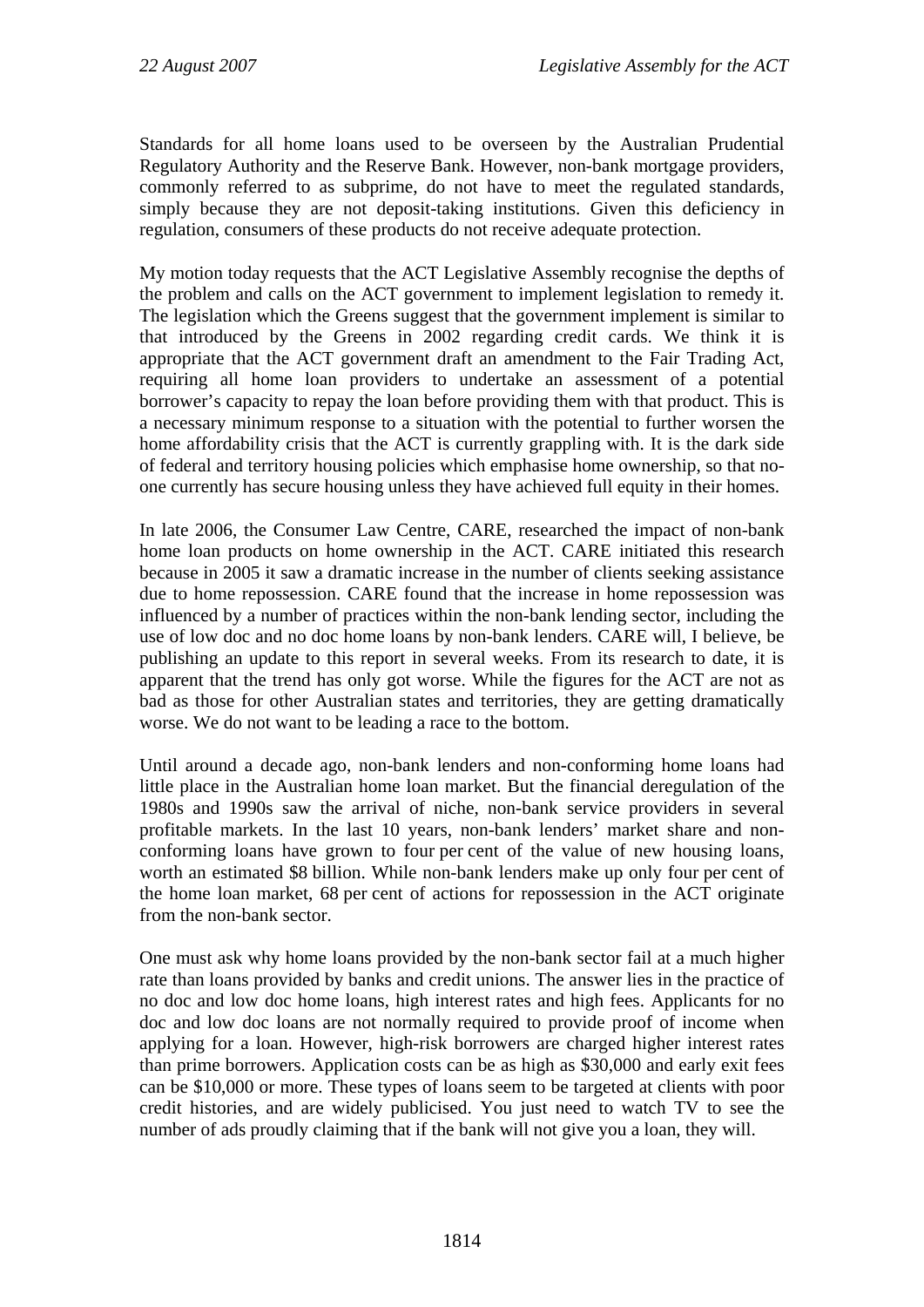The ethics of subprime mortgages are controversial, as they are aimed at consumers who normally would not be able to receive a loan due to their incapacity to make repayments and also due to their lack of deposit. The loans are attractive to investors because they have high interest rates and they have the back-up of bricks and mortar if the loan is not repaid. The ethical question becomes greyer when one considers the opportunity for people on low incomes to attain a home loan when they normally could not. And not all borrowers do default. Many are able to meet the repayments and eventually own their own home, and that is a desirable outcome. For some, it is a successful opportunity for a person without an adequate deposit to advance their financial situation and to give themselves housing security. Yet the statistics showing the dramatic rise in repossessions are compelling. One could assume that the consumers who can meet their repayments would be able to demonstrate at the outset, when signing up for a loan, their capacity to meet the repayments.

The CARE report uses statistics compiled from ACT Supreme Court data. Between 2002 and 2005, there was a dramatic increase in the number of lenders seeking actions for property repossession, and obtaining repossession. The length of time between when the lender first brings an action to court and when the lender repossesses the property has also increased, suggesting that lenders are becoming less likely to respond positively to requests by borrowers to defer eviction proceedings.

Concern about practices of the subprime mortgage markets arises because the percentage of subprime lenders seeking property repossession was more than double that of the banks and credit unions combined. As I said before, 68 per cent of those lenders seeking repossession were non-bank lenders. The rise in interest rates over recent years, and especially recent weeks, has had an adverse impact on this problem. As borrowers in this field are high risk, the interest rates they must pay are often higher than those charged to borrowers from banks and credit unions, so any increase in RBA-set interest rates, say from five to six per cent, would see subprime borrowers face an increase in rates that are already much higher.

While it is true that current interest rates are much lower than were experienced in the early 1990s, the consumer ratio of debt has dramatically increased. The *Australian* newspaper has reported that average household debt in Australia has risen from 40 per cent of household disposable income in the late 1980s to 160 per cent now. So for every \$1 that a household earns, on average it now owes \$1.60 rather than 40c.

I must make mention of the recent collapse of the US subprime mortgage market. As a result of this event, some local borrowers will face an increase in their interest rates that is in addition to the recent rise announced by the Reserve Bank. Non-bank lender Bluestone, for example, which specialises in low documentation loans, has already said it will have to lift its borrowing rates in addition to last week's official RBA increase because of the US subprime collapse. About one-quarter of its customers already have credit problems. Depending on a customer's credit history, Bluestone now offers rates ranging from 7.8 per cent to 12 per cent, compared with the standard variable rate of 8.3 per cent.

On Monday, the media reported that Treasurer Costello was calling on state and territory governments to crack down on no doc and low doc mortgages. Some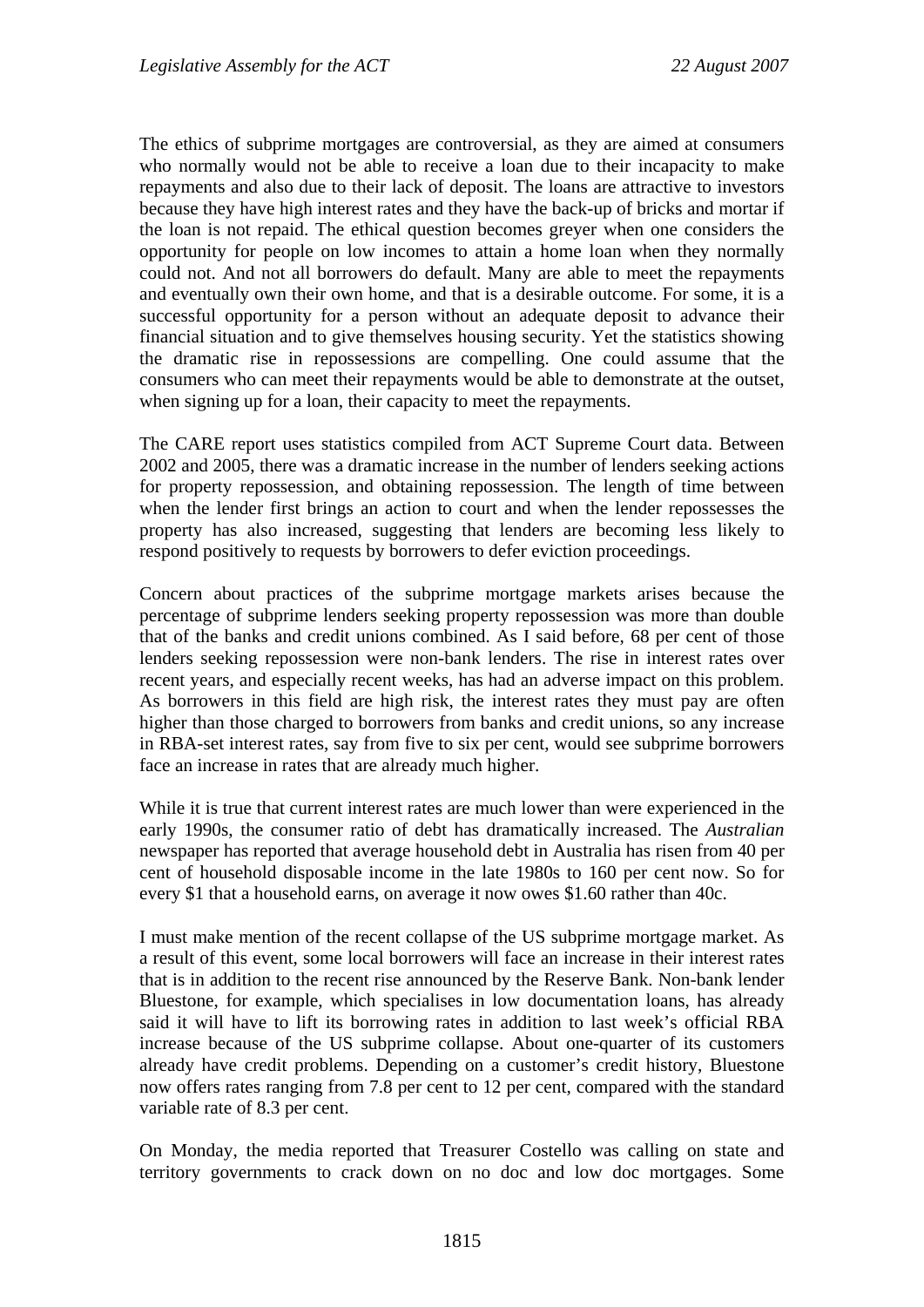governments commented that they were already looking into the problem and planning on introducing legislation. Apparently, there was a decision in relation to this by all state and territory governments at a ministerial council meeting that took place in September last year. I would be very interested to hear in this debate from the relevant minister, who I believe to be Mr Corbell, the Attorney-General, about what was decided by the ministerial council and where the Labor government's plan is taking us. I am concerned that the ACT government would rather wait and see what the other governments do, in contrast to taking unilateral action in the immediate future—action which other states and territories might follow.

The Greens introduced the 2002 credit card legislation because we were tired of waiting to see what would be agreed at a national level, and both sides of the Assembly backed us back then. I hope that the Labor and Liberal parties will once again agree that action must be taken in the ACT sooner rather than later. The ACT Greens and CARE recommend that, as a necessary and first precaution, the ACT government draft amendments to the ACT Fair Trading Act that are similar in principle to its section 28A—the section the Greens introduced in 2002 to counteract similar problems regarding credit cards.

There may also be an option to amend the credit code, or Consumer Credit (Administration) Act, but amendments to the Fair Trading Act appear more desirable as they would be enforced by the Office of Fair Trading and could receive a tougher penalty. Mind you, I do think the Office of Fair Trading would need more resources to be able to do that, but I believe they already need more resources, anyway.

I note the Attorney-General was quoted in yesterday's *Canberra Times* as saying that, under the Consumer Credit (Administration) Act, the ACT already had laws in place ensuring that lenders have assessed a debtor's financial situation before offering a home loan. The main section of the act seems to be 21 (a), which sets out the grounds for disciplinary action in relation to a credit provider, including "if the credit provider has provided consumer credit inefficiently, dishonestly or unfairly". This section is quite wide and ambiguous. It is mostly concerned with the registration of credit providers. It is a reactive measure rather than a precautionary or preventive one. It relies on low-income consumers, who are often financially and legally illiterate, as ASIC pointed out in its submission to the Productivity Commission inquiry, engaging a legal expert and taking to court a business that has many more resources at its disposal than they do.

If the ACT government contends that the Consumer Credit (Administration) Act provides enough protection, why isn't it providing that protection? It simply does not appear to be working. Why are no doc and low doc loans still accessible in the ACT? Why is the number of people facing home repossession from these subprime lenders rising so dramatically? Clearly, the legislation is not working.

I do not think that if this parliament did decide to enact such legislation in the future it would require the home loan sector to implement totally new practices. I think we would be greatly surprised and dismayed if we were informed that there were mortgage lenders out there who had never undertaken an income assessment of a potential borrower. I believe that this parliament should consider the financial cost that legislation change would place on the home loan sector, and whether the cost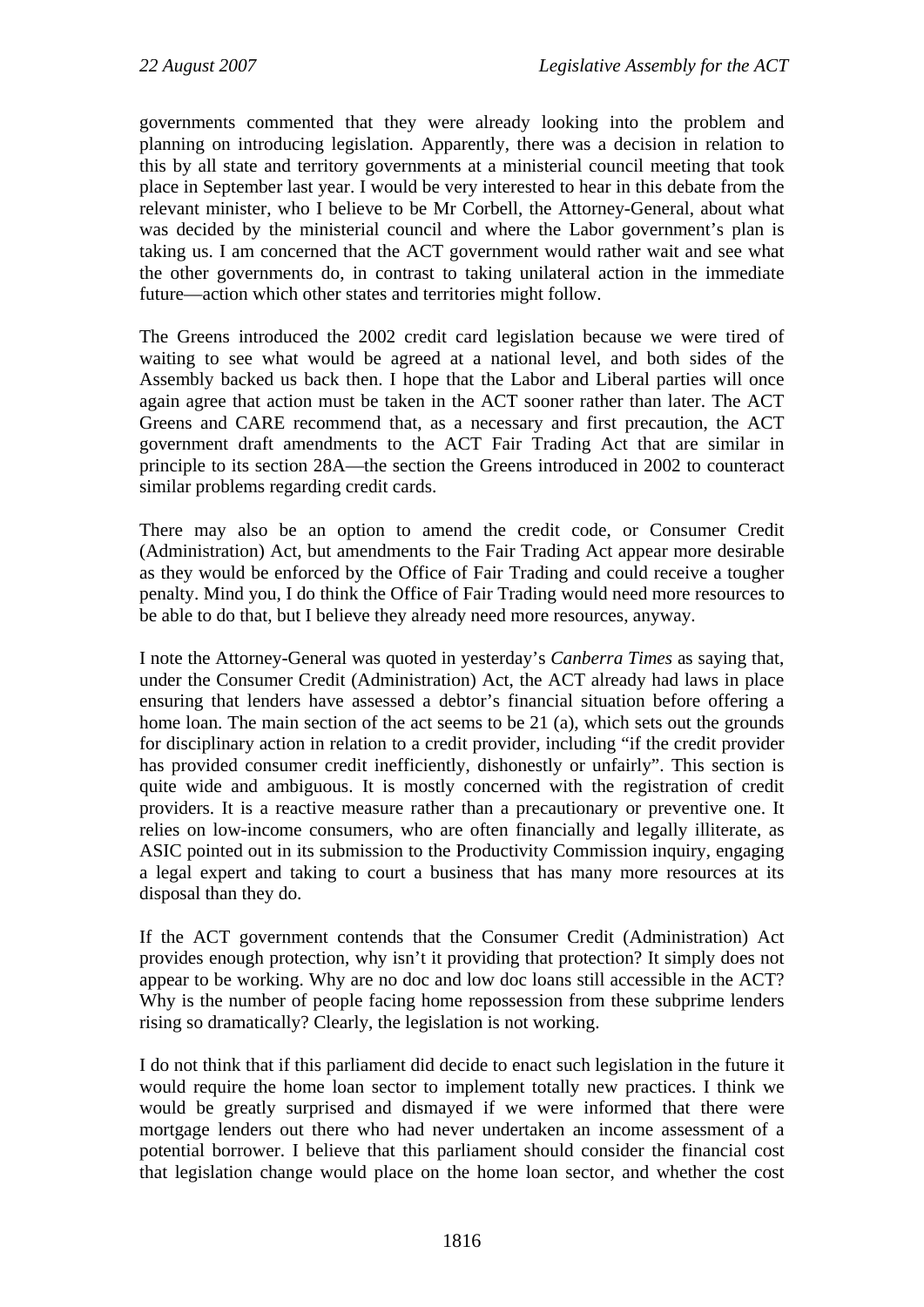would be passed on to borrowers. The financial cost would, I expect, have to be calculated for the regulation impact statement, which I hope the ACT government in this case would make available to members of the Assembly. A triple bottom line approach requires that a financial cost be weighed up against social benefit, and I would not be surprised if the social benefit far outweighed the financial impost in this case. In regard to the Greens' 2002 amendment, Mr Stanhope said in the Assembly:

The bill will help prevent vulnerable consumers from obtaining unmanageable credit. It will protect them from being subjected to aggressive marketing of credit, causing real hardship in many cases.

 I hope that he and members of the ACT government can see similar strengths in introducing a similar arrangement for home loan assessments. I commend my motion to the Assembly and seek the support of other members in the interests of protecting some of the most vulnerable people in our community.

**MR STEFANIAK** (Ginninderra—Leader of the Opposition) (10:48): It is always good for the Assembly to debate motions such as this one. Dave Rugendyke, whilst not a predecessor of Dr Foskey, being an independent, was always keen to raise such issues, as the attorney might recall.

I will deal with a couple of points raised by Dr Foskey. She said that section 21 (a) of the act may be vague. She indicated the act may not be providing proper protection. I think the act does provide significant protection and clarity in that financial institutions have to be aware of the circumstances of the debtor, and they need to go into these matters in some detail. I can recall being in this Assembly when we passed some improvements to that section. I cannot recall whether that was as a result of uniform national legislation. It could well be, Dr Foskey, that the Office of Fair Trading needs to enforce that a bit more stringently. I am aware of some problems in the office, such as staffing problems. I think we discussed that during the estimates. Indeed, in relation to the office, there are probably several areas where they certainly have the power under the act, but the enforcement is not there. Perhaps they need to be a bit more robust in that regard.

My colleague Mr Mulcahy has foreshadowed an amendment to the motion, as has the attorney. Fundamentally, those amendments refer to the work being done on uniform legislation. I think it is preferable that it be done in that way. That is what normally happens here. When I was a minister, I attended ministerial council meetings and took issues from the ACT to those meetings on several occasions. I have seen Mr Quinton sitting at the back of the chamber; he came with me to the meetings and no doubt he still goes to them with the attorney. They are quite receptive to ideas from the ACT to improve the lot of consumers. In fact, we initiated some national legislation ourselves; I can recall the Victorians doing the same. Sometimes it does not occur as quickly as you might like. Dr Foskey referred to the 2002 legislation. I certainly recall that, with the noble intentions of Mr Rugendyke, we managed to get some of those matters included in the law, not only here but across the country.

Finance knows no boundaries. A lot of these loans are sourced from various places interstate. In the practice I was in with my old mate Bernard Collaery, I used to do a little bit of this myself. I had a fellow who would get these loans for people, and he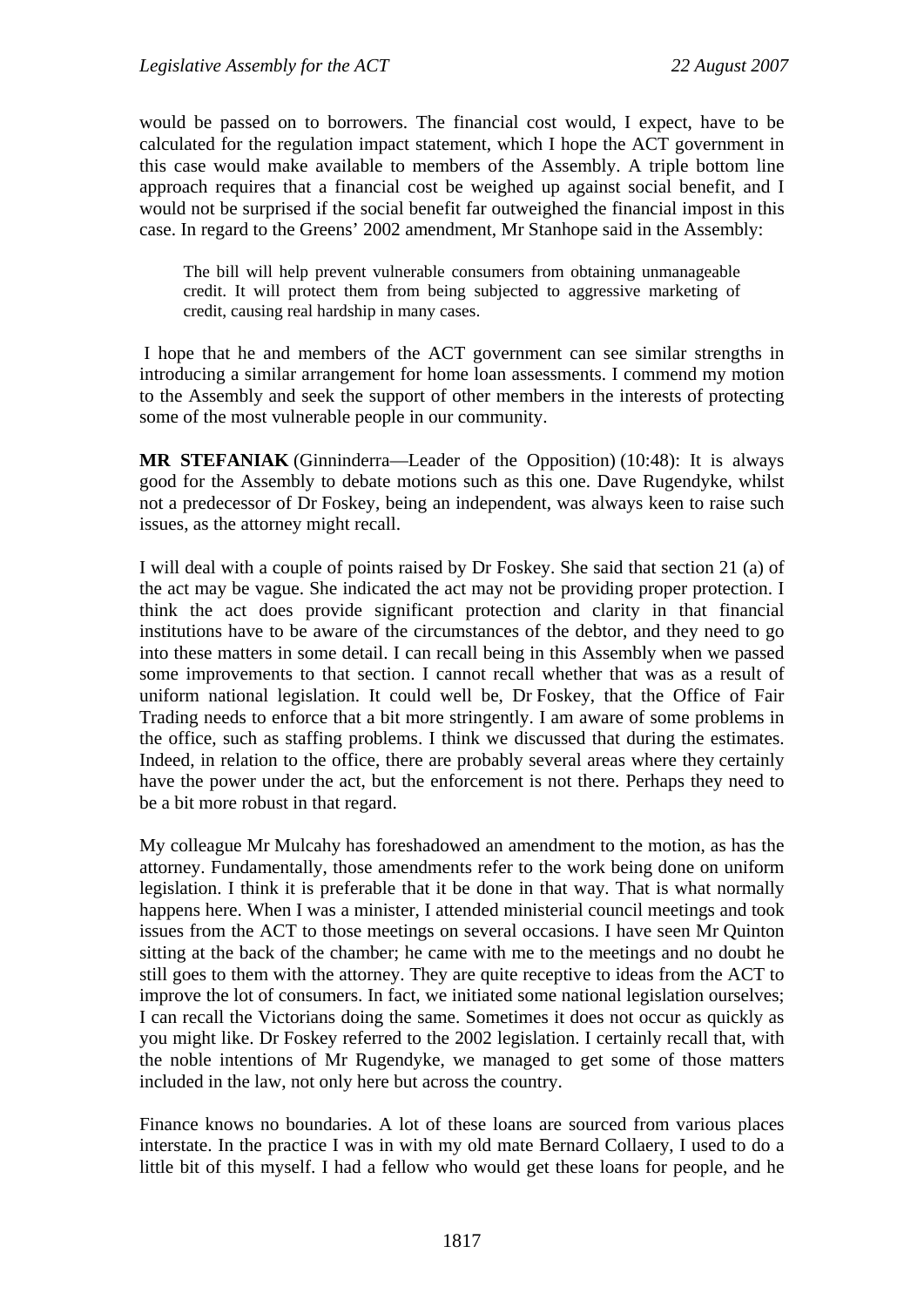certainly was not in any way a rip-off merchant. He genuinely got great delight from helping people out of financial problems. I think there was only one instance when someone lost their house, and that was because they had some complex business arrangements—the business went bad. Unfortunately, those things happen.

There is certainly a market for loans which are different from normal bank loans and which provide a bit more flexibility. But I agree, Dr Foskey: it is crucially important that these things are regulated, that people are not ripped off and that the law is sufficient to ensure that people's rights are protected. At the end of the day, I do not think it serves any purpose if someone has to default on their mortgage and lose their house. They and their families suffer. It is a problem also for the financier. It is a problem for everyone, so it is important to get this right.

Mr Mulcahy's amendment to the motion that is before the Assembly refers to the regulation of consumer credit being the responsibility of all the states and territories, and ensuring that all state governments develop uniform legislation for the regulation of the mortgage broking industry. The wording is slightly stronger than that contained in the government's amendment, which notes that the government is working with other state and territory governments through the Ministerial Council on Consumer Affairs to investigate the extension of the general principles relating to responsible credit card lending to other forms of consumer lending, such as low doc loans. I would certainly agree with the government about the desirability of ensuring legislative consistency with other jurisdictions. That is what the national approach does. I think it has largely been very successful in consumer affairs. It can be a little slow but it is quite thorough, and it has served us well.

I understand that progress on this issue is underway. The Ministerial Council on Consumer Affairs, on which Mr Corbell represents us, agreed in September last year to develop a uniform approach to the regulation of mortgage brokers, which would involve the imposition of licensing, conduct and disclosure requirements on brokers. Having had a brief chat to Mr Quinton before we commenced today, I know that that is well advanced. New South Wales has been tasked with drafting legislation, and that is well advanced. I think that process should be allowed to continue. I move the following amendment standing in my and Mr Mulcahy's name:

Omit all words after paragraph 1 (b), substitute:

- "(c) the responsibility of States and Territories for the regulation of consumer credit; and
- (2) calls on the ACT Government to press to ensure that the Labor States and Territories develop, as quickly as possible, uniform legislation for the regulation of the mortgage broking industry to be considered by the Legislative Assembly.".

I will now speak to that amendment as well as to the substantive motion. As I said, that process is well underway, and progress is being made. I think the benefit of a motion like this—and I do commend you for it, Dr Foskey—is that it does encourage our Attorney-General to press his colleagues on the need for this to be expedited as quickly as possible. The problem with these ministerial meetings is that they can be rather slow. But I found that, when you go in there and press the issue with your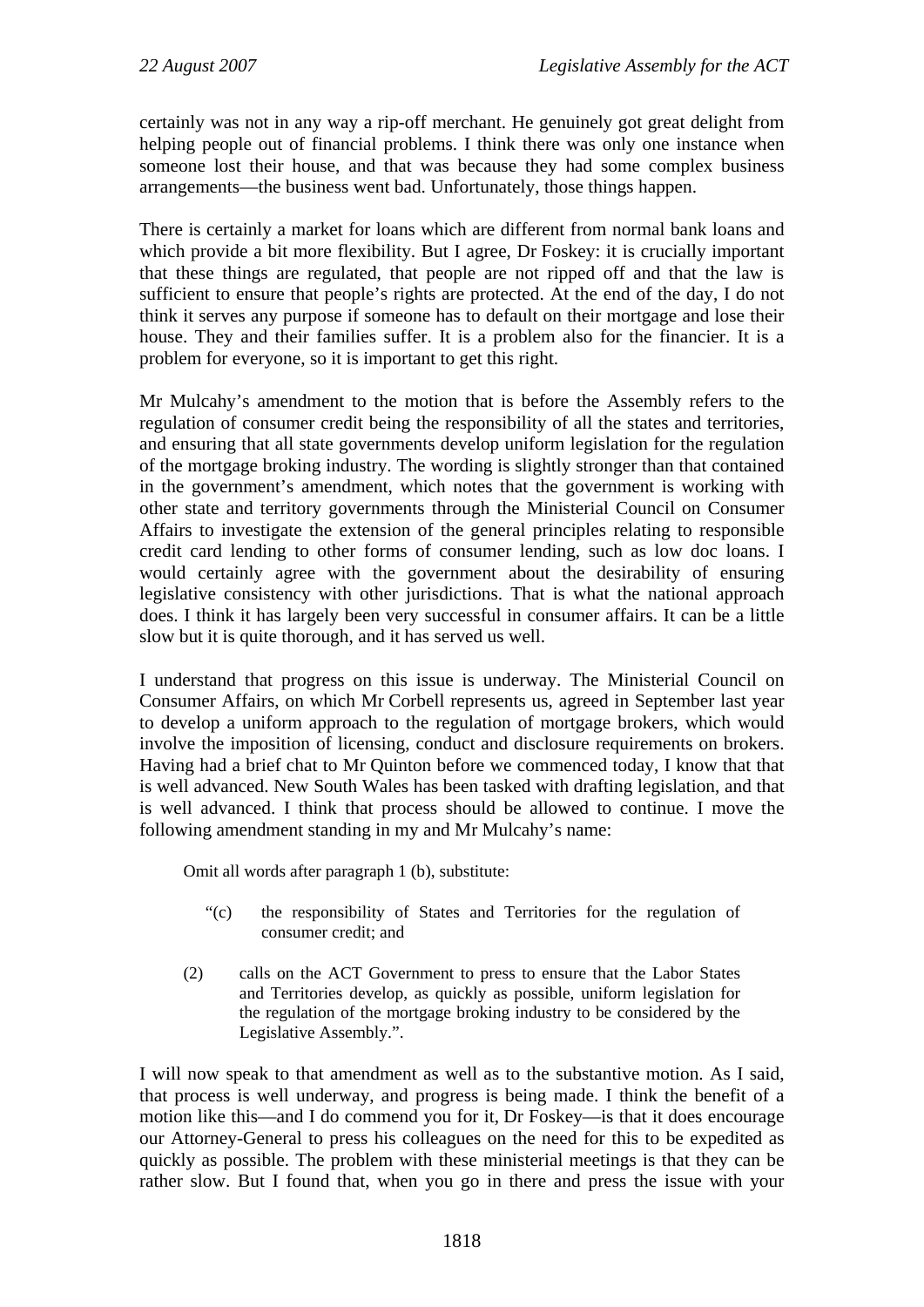colleagues, invariably they are as keen as you are to get something done. I am sure that, through the good offices of the attorney—and we can all keep him up to it—and through those of his staff, Mr Quinton and others, that can happen.

The figures are of concern. Whilst they are not all that stark, they do give rise to the need to ensure that we do get this right, that the proper protections and enforcements are in place. The law needs to be fine tuned and further amended so that people taking out loans will, as far as you can possibly tell, have the ability to repay them. This is a difficult area because people's circumstances change, for all sorts of reasons. You will never completely stop the circumstances arising whereby people default. But I am pleased to see that action is being taken. Obviously, Dr Foskey's motion will not be agreed to, but it will serve to encourage the government, and hopefully all the other Labor state and territory governments, to expedite this matter as soon as possible. That, I think, will be to the benefit of everyone, including the finance industry and the people who take out these loans.

**MR CORBELL** (Molonglo—Attorney-General, Minister for Police and Emergency Services (10:55): Can I just clarify whether the amendment that Mr Stefaniak just moved is different from the one circulated by Mr Mulcahy?

**MR SPEAKER**: It is the same one.

**MR CORBELL**: I see; there is a bit of a demarcation dispute over there. The government welcomes this motion from Dr Foskey but cannot support it in the form proposed, and I would like to outline our reasons for that and our thinking on this matter.

The government believes that issues going to prudential loan management and housing affordability are of very significant importance to members of the Canberra community. There are considerable concerns over the degree of regulation of so-called low doc or no doc lenders, which require little documentary proof of an applicant's capacity to repay a loan.

These products are the newest phenomena in the old "easy credit" market—the market where it is easy to get a loan but very hard to pay it off. The regulation of credit providers who offer low doc or no doc loans is already governed by the Consumer Credit (Administration) Act 1996 and the national Consumer Credit Code. However, the states and territories remain concerned about the role of finance and mortgage brokers in the consumer credit market. It is the activities of finance and mortgage brokers that are of most concern to us.

The reason for that is that the finance and mortgage broker has no risk in terms of their involvement in the market. The credit provider still has to face the prospect of gaining repayment of a loan should the recipient of the loan default. But the mortgage broker or the finance broker has no risk. They get their money as soon as they get the deal done and provide the finance, or facilitate the provision of finance, to the person seeking it. It is the activities of mortgage providers, mortgage brokers and finance brokers that are of most concern to us. That is where we are seeking to address this issue. The ACT is in partnership with the other states and territories in dealing with these issues concerning finance brokers.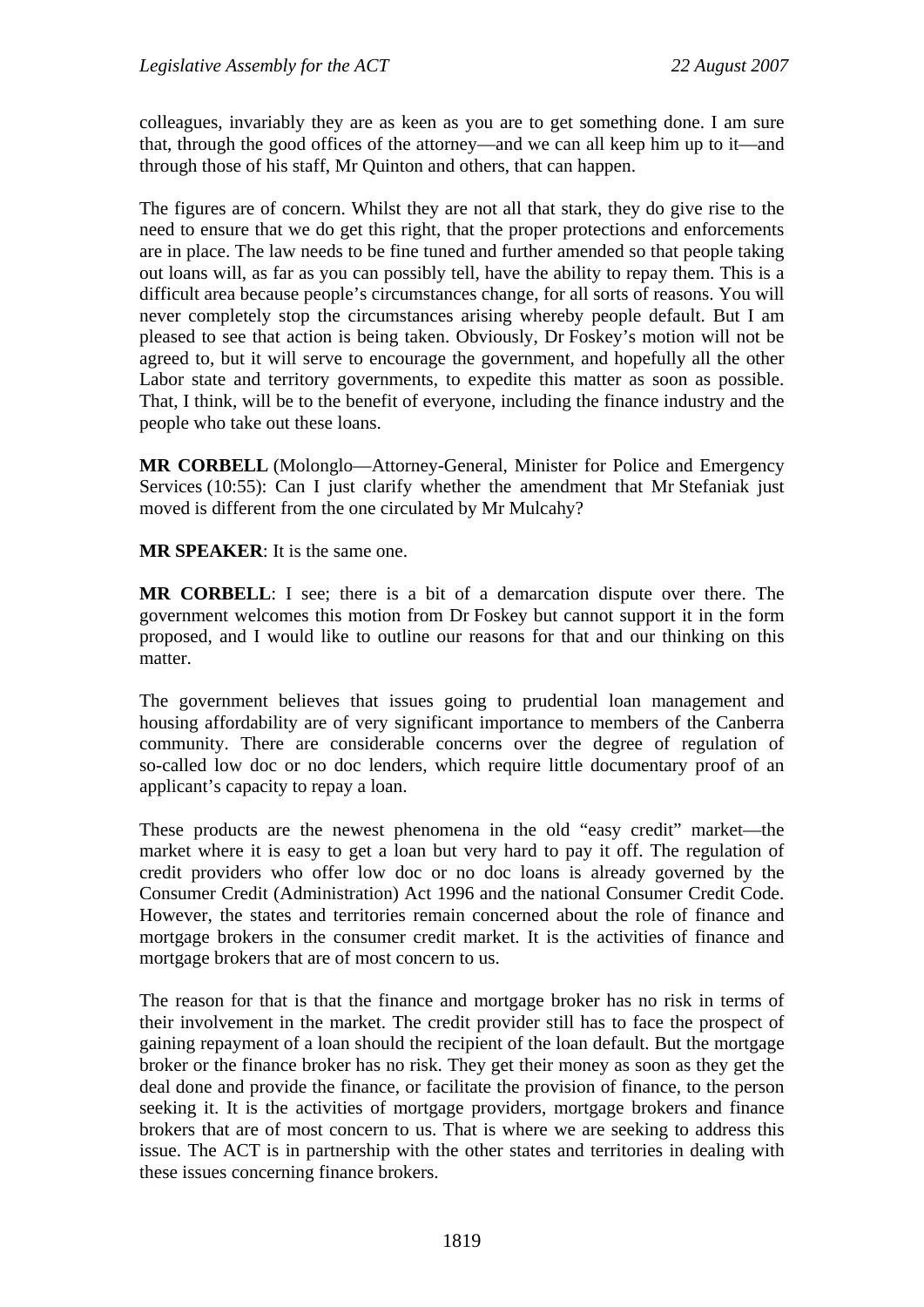So how does this market operate? Generally speaking, low doc or no doc loans are offered to people who do not qualify for a conventional home or personal loan from banks or credit unions because of a poor credit history. These people often include the self-employed, who cannot or do not want to substantiate their income, people with irregular incomes, professional property investors or people who have been rejected by previous lenders, have a limited savings history or have a history of previous loan defaults.

Low doc or no doc lenders have responded to a niche in the credit market where conventional banks and other financial institutions have not been prepared to offer credit services because of their perceived higher risk. Generally, these loans attract higher interest rate payments to compensate for higher risk and are more sensitive to changes in economic circumstances, including changes in interest rates and consumer prices. Typically, interest rates on these types of non-conforming loans are between one and three percentage points higher than standard home loans. That is a significant impost.

Some major banks and credit unions have also expanded into low doc or no doc loans. This market initiative has resulted in some more competitive rates being offered to low doc borrowers, similar to the current standard variable rate for traditional loans, and offer many of the same features. Much of this activity has been in the small business sector, because small businesses often have no collateral, no income or no financial history. However, it does appear that some low doc or no doc lenders have entered the consumer credit market by offering loans to low-income families wanting to buy a home. It is this development that we are most concerned about—the provision of easy credit in the home lending market.

I would now like to turn very quickly to the issue of how these lenders are regulated. Commonwealth and ACT law already regulates the behaviour of lenders and brokers in the consumer credit market, and banks and other credit providers are required to be registered under the relevant commonwealth or ACT law. Finance brokers are required to be registered under ACT law. The conduct of banks, credit providers and brokers is governed by ACT law, which provides that they must not act inefficiently, dishonestly or unfairly. They must not engage in false, misleading or unconscionable conduct, and they must not make false or misleading statements about the provision of credit.

The ACT Office of Regulatory Services has had a low number of complaints about the activities of both credit providers and finance brokers. The complaints generally relate to poor service and fees and charges. In relation to credit card arrangements, because of the high rates of interest associated with these products, the ACT has imposed stringent requirements on credit providers in relation to assessment of a person's capacity to repay a credit card loan. However, the national Consumer Credit Code also imposes strict disclosure requirements on credit providers. That code has been put in place legislatively by Queensland and has been adopted uniformly across the commonwealth and by the states and territories.

We believe that there are sufficient protections in this code to allow for action to be taken against low doc and no doc mortgage providers who act in a false, misleading or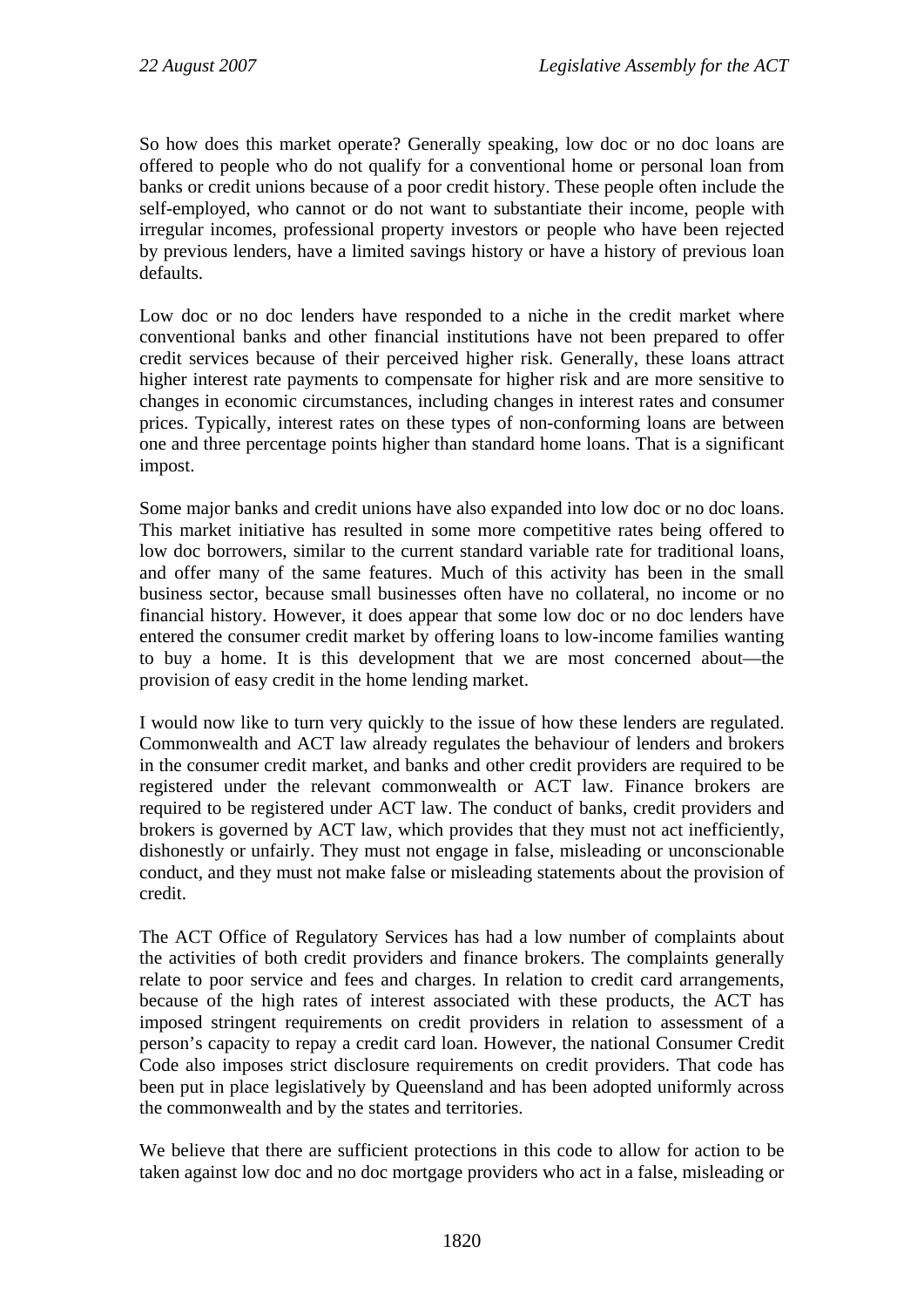unconscionable way, and it provides sufficient protections to consumers in that regard. The gaps in the law, as I have indicated previously, relate to the role of finance or mortgage brokers. These brokers do not face the risks of the credit provider themselves. They often act to engage people, to get people to take out a loan and to do so without properly explaining the risks, without properly making an assessment of those people's capacity to repay a loan, and they often act in ways that are unconscionable and put those people in jeopardy of moving into default.

It is in these areas that we are seeking to address the issue. The ACT is participating, through the Ministerial Council on Consumer Affairs, on which I represent the territory, in putting in place national uniform legislation to address this issue. That national uniform legislation is being developed by New South Wales and is in an advanced state. The matter has been discussed in detail at the last two meetings of the Ministerial Council on Consumer Affairs. All states and territories agree that a national uniform approach is needed, and New South Wales is the lead jurisdiction.

Given that New South Wales is the lead jurisdiction, it would be irresponsible for the territory to have a regime that is consistent with that of the region that surrounds us, and the fact that it would be a national approach is even more to the benefit of all consumers. The sticking point to date has been the role of the commonwealth. The commonwealth, through the Office of Best Practice Regulation, has indicated that it does not yet believe that a sufficient regulatory impact assessment has been done to justify the introduction of national uniform legislation.

This has been a matter of some concern and frustration for all consumer affairs ministers, including me. We believe that there is sufficient demonstration of the need for legislation to protect consumers against unscrupulous practices by mortgage and finance brokers. The commonwealth, through the department of finance Office of Best Practice Regulation, does not agree, and has put a series of additional requests over an extended period of time for more information to justify regulation in this area.

The states and territories are working to respond to those requests, because we are convinced that there is a need for national regulation in this area. It is frustrating when we hear complaints, as we did most recently by the commonwealth Treasurer, about the lack of activity by the states and territories on this matter when the legislation has effectively already been developed and it is only the consent of the commonwealth itself around the need for an appropriate regulatory impact assessment that is holding up the introduction of a national, uniformly consistently regime to protect consumers. Nevertheless, we will continue to work though those issues. We will address them. The Ministerial Council on Consumer Affairs, when it meets again later this year, will be discussing the issue again. Hopefully, we will have a resolution on the matter and ministers will be able to agree formally to introduce this national uniform legislation in each of our jurisdictions.

In conclusion, I welcome the proposal by Dr Foskey. She raises an important issue. Our preference is for this to be dealt with in a nationally uniform manner, which I think is in the interests of all parties and consumers across the country. I am hopeful that in the coming months we will see the matter finally resolved and legislation able to be introduced.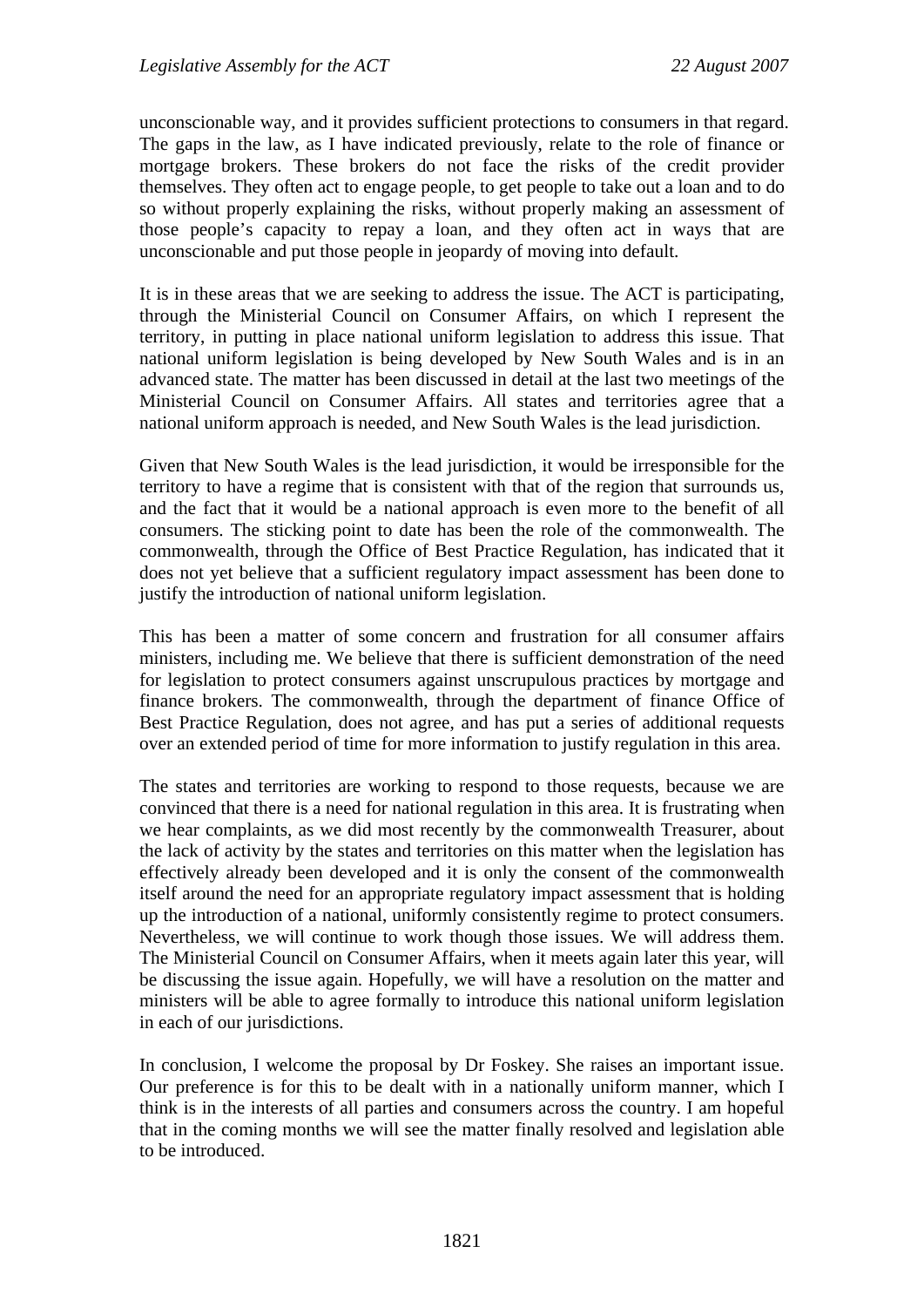**MR MULCAHY** (Molonglo) (11.05): I welcome the opportunity to speak on this motion of Dr Foskey and in support of the amendment circulated in Mr Stefaniak's name. The amendment achieves much the same outcome as the government one—I would suggest that it is a little more crisp and succinct—so I am hopeful that the government will see its way clear to support that.

Whilst I note the first three points of the Greens' motion, the opposition will not be supporting the calls of the ACT government to implement recommendation 7 of the report of the Consumer Law Centre of the ACT titled *They want to take our house* or any proposed accompanying timeframe.

Let me say at the outset that, while I do not have any problem debating this issue, I find it remarkable that Dr Foskey has not consulted with relevant industry groups, like the Australian Bankers Association, before putting it on the notice paper. The Greens' constant refusal to deal with mainstream groups is intriguing; it is curious indeed. When they do not make any effort to receive the best possible advice, but in fact gravitate to the fringe, it is no wonder that they remain very much a fringe party.

I have reviewed the report *They want to take our house*. Certainly the jump in home repossessions from 2004 to 2005 is a matter of some concern and worthy of note. I would, however, be interested to see data from 2006 and into 2007 to know for sure that the trend identified by the author of the report is continuing. There is some dispute also as to whether there is connection between low doc, no doc, assets lending and the rate of default.

However, some of the case studies detailed in the report are extremely concerning. Predatory lenders should be stopped or prevented from abusing the system and putting people's financial affairs at risk. In evidence to a House of Representatives economics committee inquiry into lending practices, the chief executive officer of the Mortgage and Finance Association of Australia estimated that predatory lenders constitute no more than 0.5 per cent of the mortgage market but that "the damage they do to vulnerable borrowers and the reputation of the industry is immense and unconscionable".

Although there is protection in the existing uniform consumer code, it probably needs further work. Misleading behaviour by predatory lenders or brokers like that detailed in case studies in the report is unacceptable, but it is not uniform across the industry. This seems to be the essential problem that is not encapsulated sufficiently in Dr Foskey's motion. She notes the increase in non-bank lenders in the home loan market, but makes no concession to the fact that not all of these institutions prey on consumers. The so-called low doc and no doc loans—where limited, if any, documentation proving an applicant's income is required—are the vehicle by which many people can overextend themselves. They are also the types of loans that are exploited by predatory lenders and some brokers.

There is, however, a distinction to be drawn here. People have to have responsibility for their own actions and ensure that they do not overextend themselves. There must be a measure of personal responsibility that cannot be regulated; this must apply. However, it is true that protection is needed from predatory brokers who seek to mislead lending applicants.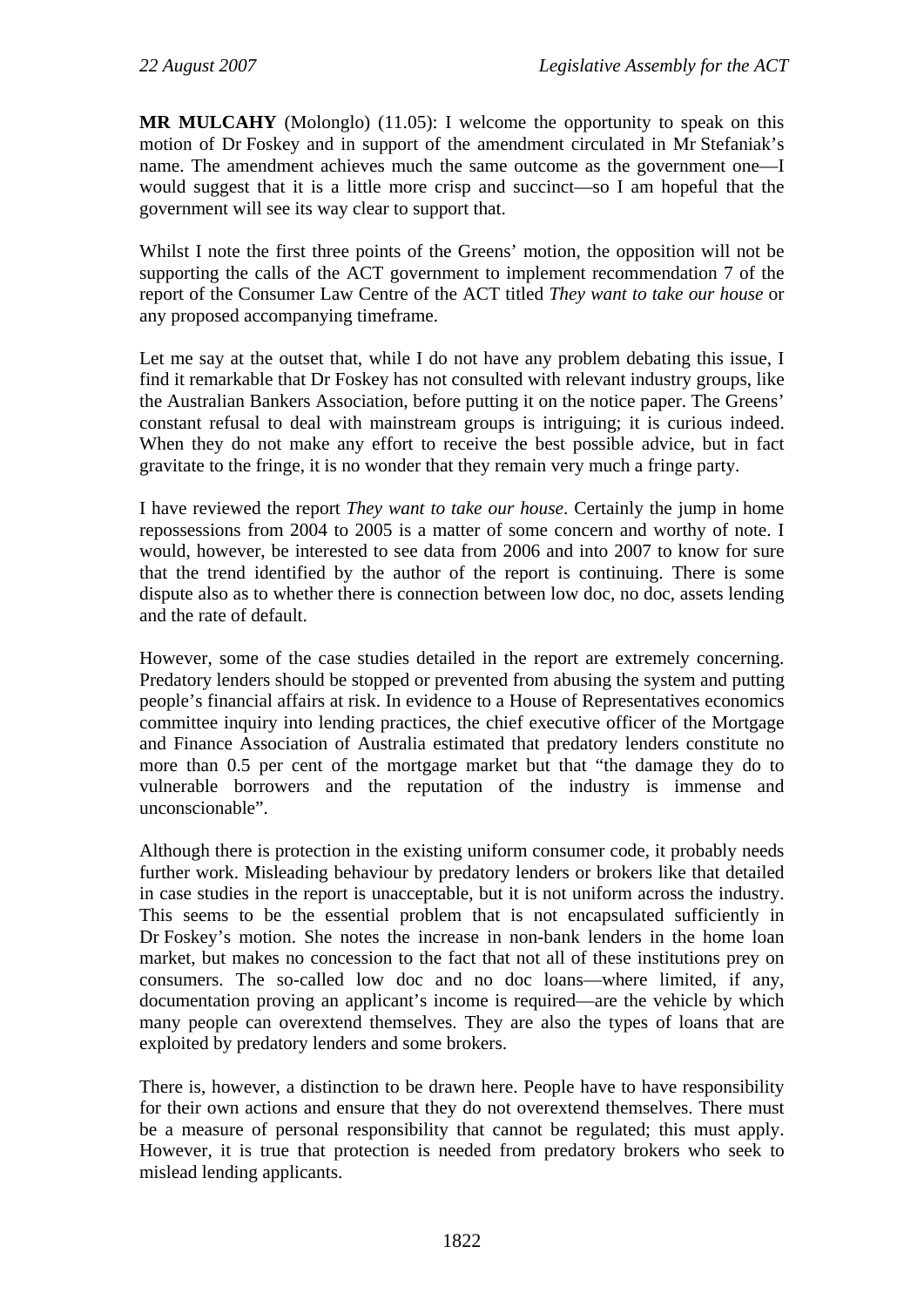There is no doubt that the protection of consumers is of paramount importance. The Australian government has committed to doing everything within its power to ensure that consumers have the strongest possible consumer protection framework, but I believe that this is an issue for states and territories to resolve. I understand that in September last year the Ministerial Council on Consumer Affairs—which, as the attorney has indicated, the ACT sits on—agreed to take a uniform approach to the regulation of mortgage brokers, which would involve the imposition of licensing, conduct and disclosure requirements on brokers.

As has been mentioned already, the New South Wales government was tasked with preparing a draft bill, which I understand will be finalised at some stage this year in collaboration with the other states and territories. As recently as last week, the Australian government called on the states and territories to accelerate this work. I support these calls today and look forward to hearing in the near future a report on the progress of this new legislation from the government. It amazes me that with Labor in government in all states and territories this sort of uniform agreement has not been reached in a more timely manner. We have seen it in regard to the failure to reach agreement for the reciprocity scheme for senior cards. I hope that similar delays are not experienced in this field.

It is important for the ACT to be part of uniform legislation. Uniform national law is generally needed to avoid inefficiencies and injustice. However, there are occasions when such a position is not appropriate for the territory's interest. The need for the ACT to be part of uniform legislation is exacerbated by the small size of our jurisdiction.

The cost of complying with legislation unique to the ACT may be prohibitively expensive for a number of non-bank lenders. Again I make the distinction here between non-bank lenders as a whole and the small percentage of predatory lenders. Non-bank lenders and brokers play an important role in the housing market in the ACT. If they cease operating in the ACT because of the cost of compliance with unique legislation, that could serve to reduce the availability of credit to ACT residents and, by extension, possibly increase costs. States and territories should progress uniform legislation as soon as possible.

Earlier, I mentioned Dr Foskey's failure to consult with the Australian Bankers Association. It is worth mentioning the ABA because, although this motion points to the increase in non-bank lenders in the home loan market, the recommendation in the report cited by Dr Foskey would result in the same red tape being applied across the industry. Potentially, if non-bank lenders leave the jurisdiction, banks whose lending practices are not faulty would also be affected.

The recommendation that Dr Foskey would have applied points to section 28A of the ACT Fair Trading Act as a useful model of reform. Although I was not a member of the Assembly when that section of the act was passed, I understand that it came about as a result of a deal between the current government and the Greens. It also took the ACT beyond the bounds of otherwise uniform legislation across Australia. Then, as now, industry was not aware of what was going on.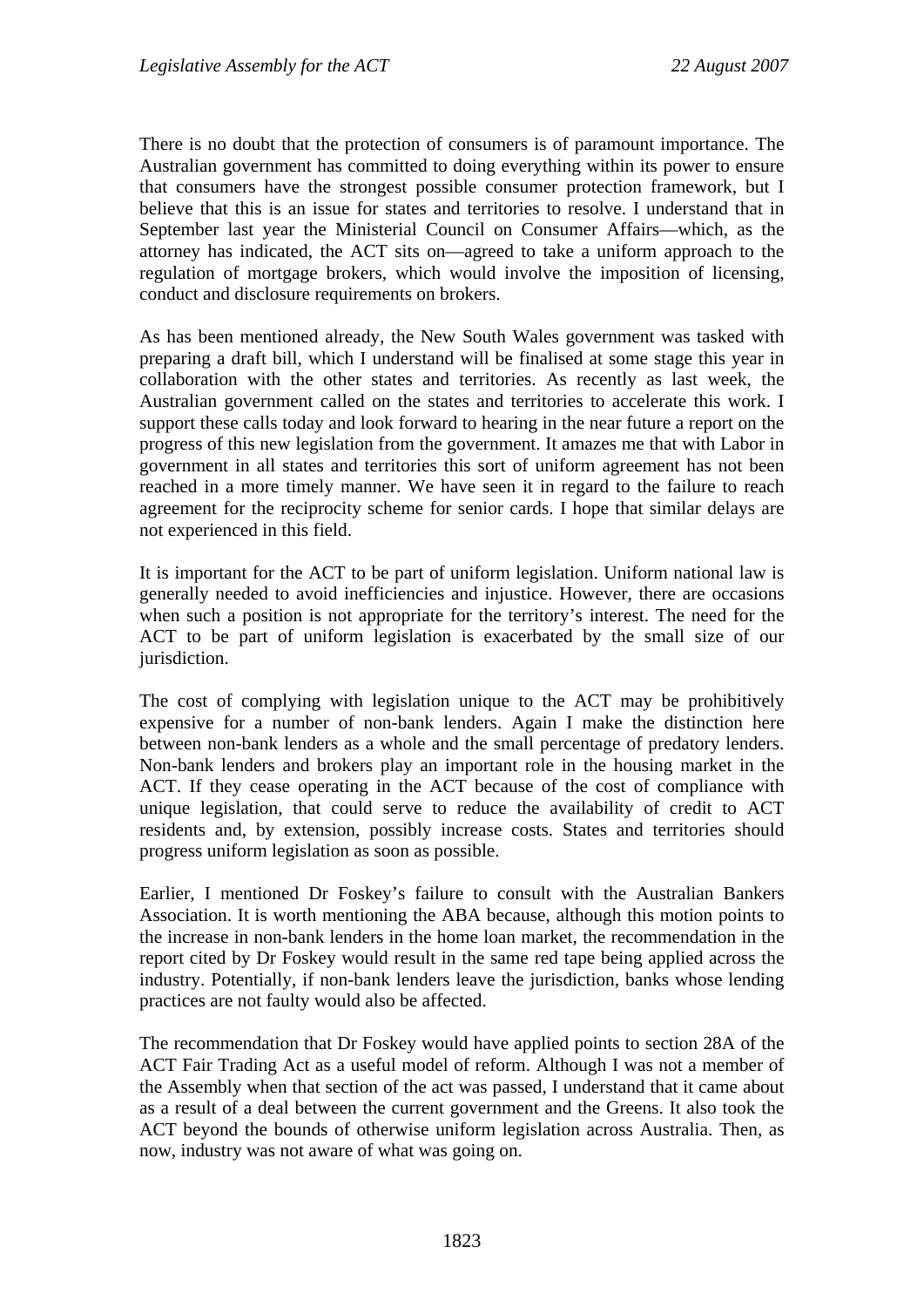There are two points to be made about the passage of section 28 of the Fair Trading Act. Firstly, the red tape that it necessitated in the banking industry led to serious difficulties following the 2003 bushfires, when residents—many of whom had been left with nothing—were unable to obtain immediate advances on their credit cards because of the changes to the Fair Trading Act. Secondly, and most significantly, data collected over three years following the introduction of section 28 showed that there was no impact on the relative rates of arrears in the ACT compared with the rest of Australia. ACT accounts, which had always been lower than the Australian average, tracked at the same rate as the rest of the country despite the unique changes to the law. Breaking from otherwise uniform legislation does not in this instance provide any measurable benefit.

This is an important issue. It deserves more than a knee-jerk response from the Greens. The Liberal Party is not supporting the second part of the Greens' motion; the amendment that Mr Stefaniak has circulated is an appropriate response to this proposal.

Finally, it is worth noting that the current uniform consumer code does offer some protections, including, I understand, enabling a court to re-open unjust transactions. As the attorney said, there may be scope for strengthening in this area, but it is not an area that is bereft of protection.

Dr Foskey used the term "subprime loans", which is a term that is more appropriate in the United States environment. In this country the reserve bank uses the expression "non-conforming lenders"; they are lenders who do not conform to the lending standards that are applied by banks et cetera—in other words the APRA-approved arrangements. It is a myth to say that everybody in the non-conforming lending market is a bad lender. Generally speaking, banks are unlikely to lend to someone with a bad credit history, because they consider them to involve too much risk. There is a new lending market that will lend into this space, but if this is done properly with checks and so forth then it is possible for people to repair a poor credit history. The idea of saying that people who have run into difficulties—and there are many people in this country who at different times of economic downturn have run into difficulties—should never be able to dig their way out of that because of the lending policies of banks is a most unjust approach and line.

I do not favour practices where people who are clearly extremely high risk should be put into positions where they could be put into further jeopardy, but some sense is required. Banks have now instituted much more conservative lending practices, particularly since the late 1980s. We should recognise that there is a legitimate market and there are legitimate lenders meeting a need from our communities.

**DR FOSKEY** (Molonglo) (11.16): I thank Mr Mulcahy, Mr Corbell and Mr Stefaniak for their contributions to this discussion.

**MR SPEAKER**: You will be speaking to the amendment, will you? I think there are other members who wish to speak on the motion.

**DR FOSKEY**: Thank you. It is always a worry when both sides of the house agree in stopping progressive legislation. We need to look more closely at that. We have heard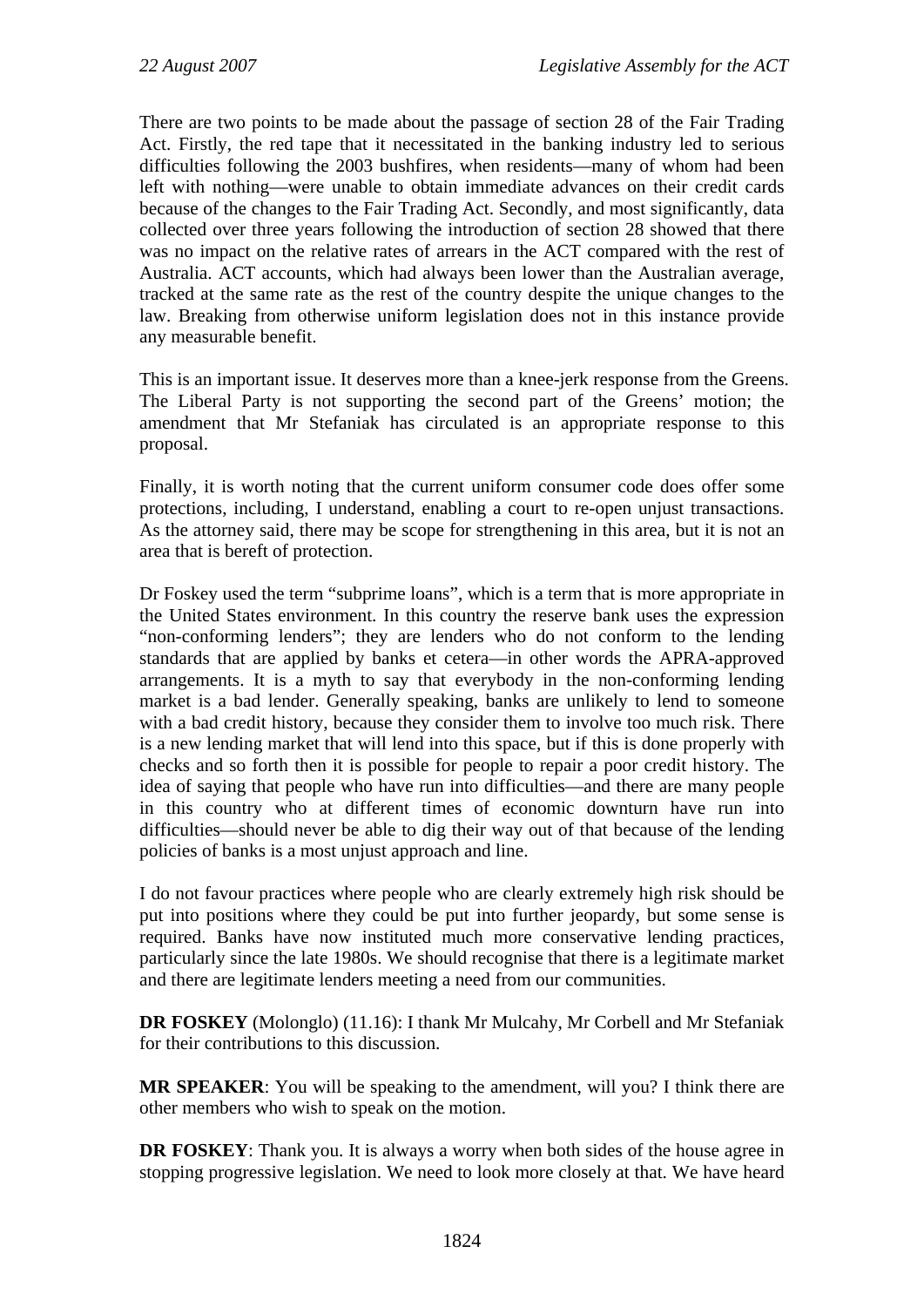both sides admitting that there is a problem, but neither of them actually wants to do anything about it in a big hurry—even though they realise that there is a big problem here. Or is it perhaps that they just do not want the Greens to be leading the action to do something? There is often a little bit of that in this Assembly.

I would like to comment on the amendments and on the comments made by the previous speakers. The Attorney-General says that there is action happening at the level of the states and the commonwealth. But of course, as he himself pointed out, while New South Wales may be well advanced in this process—and we apparently are hanging onto their coat-tails—if Tasmania is slow and if the commonwealth is dragging its feet, the whole process is slowed down. I cannot say that I see things occurring at the pace that is probably needed to tackle this problem. Nor can I see why it is going to be a problem for the ACT to take some action, perhaps as an interim measure. I do not feel that that concern was addressed by the Attorney-General or the Liberal Party spokespeople.

By the way, the ACT credit card legislation is cited as best practice. I wonder if some of the delays that Mr Mulcahy was talking about are related to lack of resourcing of the Office of Fair Trading. We must remember that legislation is only as good as the resources to back it up.

Mr Corbell says that he cannot support the motion but that there is a big problem. He said that the ACT Office of Regulatory Services had had only a small number of complaints. However, part of the problem is that consumers need to make those complaints. As ASIC points out in its submission to the Productivity Commission on the inquiry into consumer protection, "consumer protection regulation is justified to protect disadvantaged and vulnerable consumers". The submission goes on to say:

In our experience, some consumers with low levels of financial literacy are significantly disadvantaged in financial services markets. ANZ's 2005 survey of adult financial literacy in Australia identified a number of categories of consumers with especially low levels of financial literacy, including:

- consumers with an education level of Year 10 or less
- unemployed consumers and people working in unskilled and casual jobs
- consumers with low levels of savings
- young consumers aged 18–24
- older consumers aged 70 years or more

#### It continues:

Indigenous consumers and consumers from non-English speaking backgrounds can also be very vulnerable to unscrupulous financial services operators who target them with illegal and inappropriate products and selling practices.

#### The submission also says:

… economically disadvantaged consumers often buy more expensive, unsuitable products because they have fewer options than other consumers. For example, consumers with very low incomes often experience difficulties obtaining credit through mainstream credit providers and have no option but to deal with fringe credit providers such as payday lenders.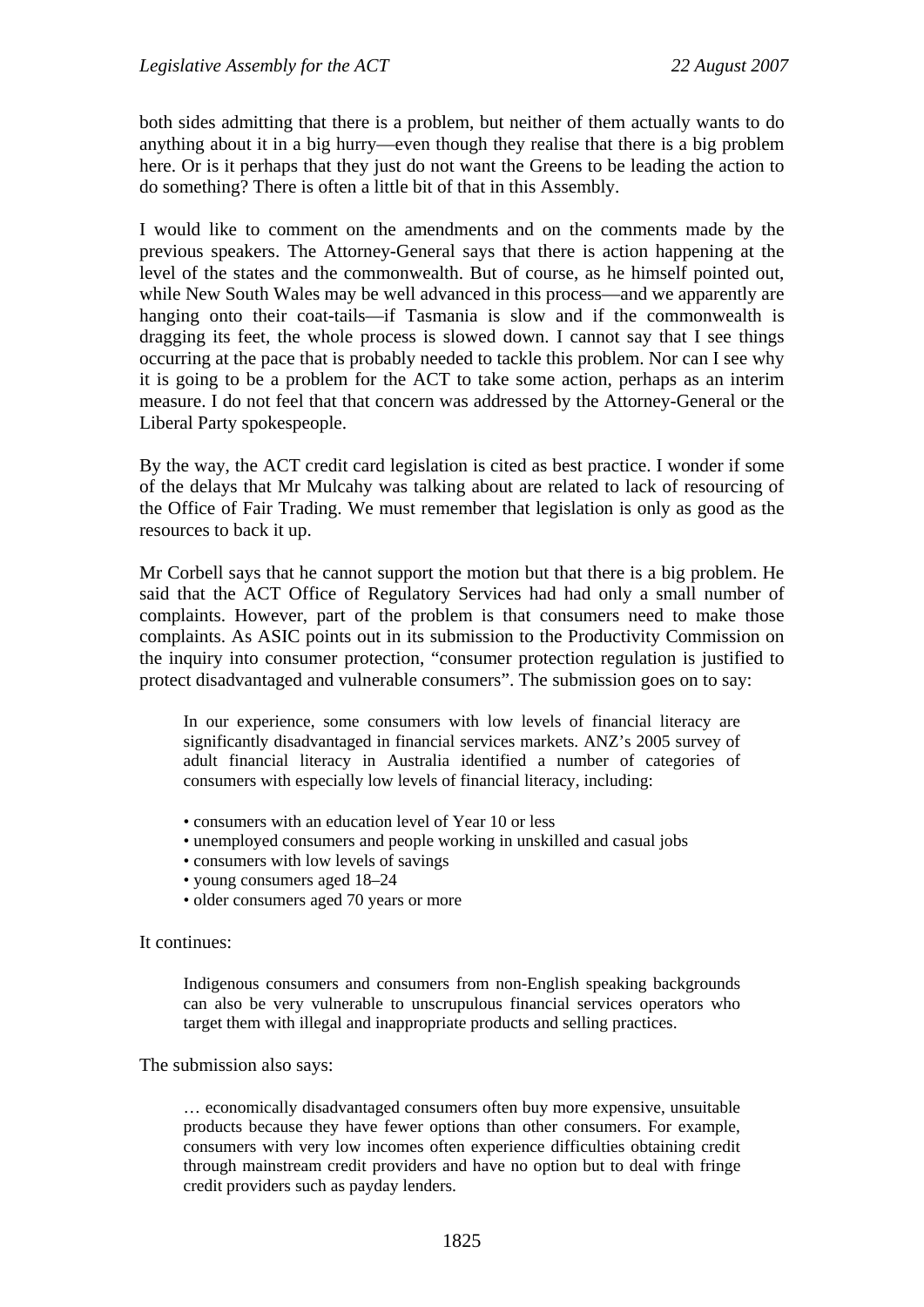And so on. I really have to reject the imputation that our motion is saying that the whole sector is at fault. Of course it is not. But we are finding—for instance, in response to a question I asked on notice during the estimates process—that the office of fair trading has had five complaints about one credit lender and yet we are still waiting for court action against that lender. So at the moment I do have concerns about the ability of the office of fair trading to take action. It must be under-resourced; that is the best interpretation of its lack of action. At times it is up to ASIC to take action where the OFT has failed.

The institutions that we have got are not working. At the very least let us hope that we can get something out of this debate. My motion has been more or less rejected. The Liberal amendment even takes out reference to part (c) of my motion, which says that there is an "upward trend in the number of borrowers facing home repossession by non-bank lenders", even though, in the speeches, it was admitted that that is the case. I cannot see why it has been removed from the motion; I do not think it hurts to recognise that.

I have not heard from Mr Corbell that the commonwealth and the states and territories are going to come to an agreement any time soon. Perhaps we can hear a bit more about that. The problem is here now; we do not want it to drag on and on. Nor do I want to see this develop into a states and territories versus the commonwealth issue: again, that is a recipe for nothing happening.

The government and the opposition are offering very similar amendments. It will be interesting to see which one prevails. I am sure that CARE will be surprised to find itself being allocated to the fringes by Mr Mulcahy. It is very obvious that this motion is a quick response; however, we have had the CARE report for over a year. The Greens have been concerned about this issue for over a year. We have been talking to CARE. The issue has been precipitated into the spotlight by a situation in the US and by CARE's continuing dealings.

CARE is the place where people go as a first resort; it is through their assistance that people follow up the channels that do exist whereby there can be some help. But it is too late for most of them. We need some legislation that kicks in before people find themselves in this situation so that they do not have to go to make a complaint about an institution when they are already locked into an arrangement whereby they stand to lose their house because they were not informed. Let us face it: when we put the emphasis on the consumer, as the tendency is, we have to make sure that consumers are informed.

There should be an obligation on all lenders to make sure that people get all the documentation required. Maybe some of these lenders do not actually care if people cannot pay back their loans. You can get a loan with some of these people through filling out a form over the internet. You might never personally interact. This is what we are talking about here. We are not talking about all the good, respectable people that help.

I remember a time when women could not get loans from the banks to buy houses. I am not saying that we should go back there. I am saying that we should do this from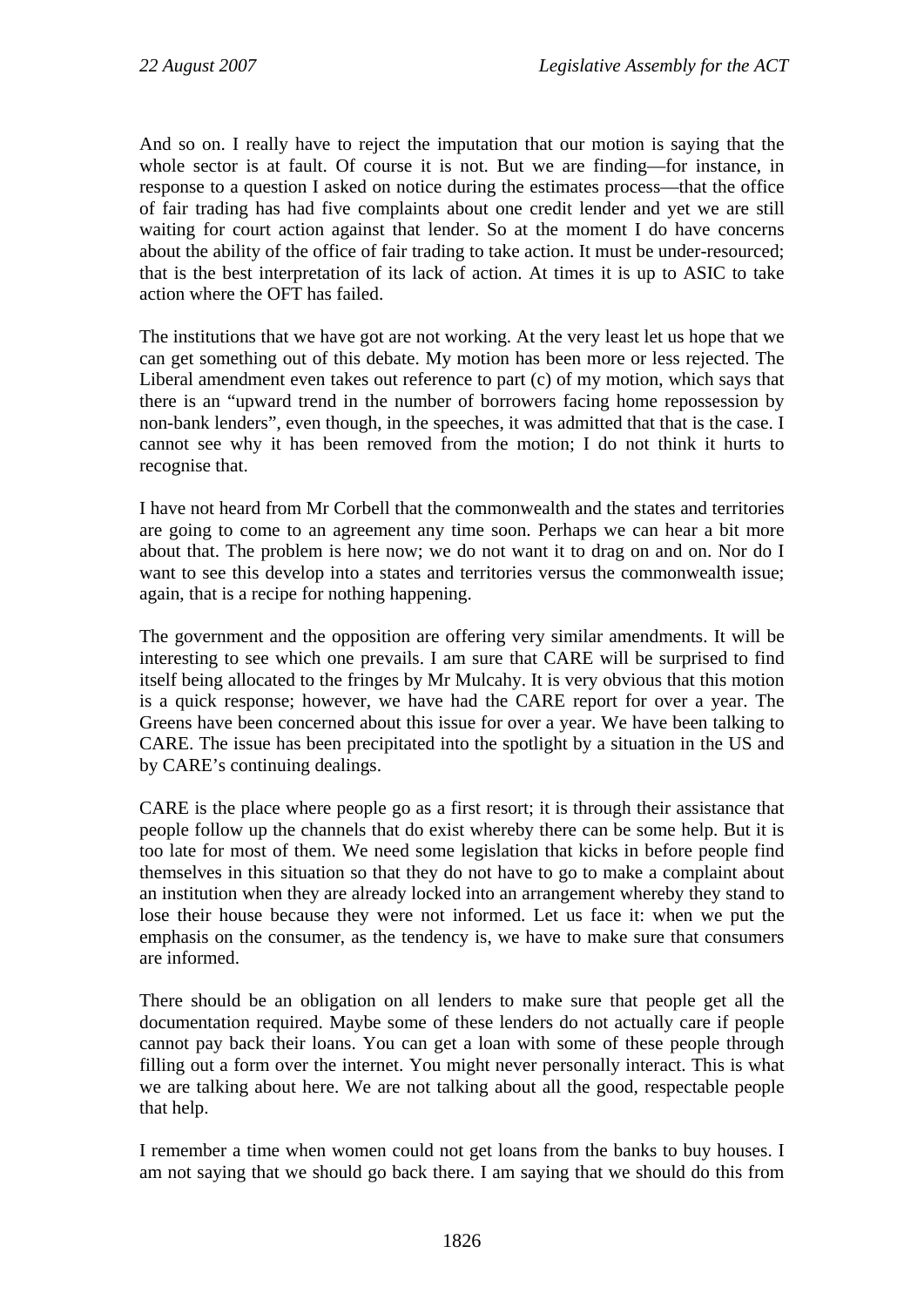the point of view of protecting consumers—not intruding into their privacy, not increasing the costs for these lenders, but looking at ways in which we can make this market a fair one that still assists people who can afford to buy houses to do so.

This is an important issue. Mr Mulcahy, I would like to hear how you would solve it. I am not sure that you have any details there, but I would like to hear that at some point. And I would like to hear a bit more admission here in the Assembly that the credit card administration act is weak. There is a role for the ACT to take interim measures. We can wait—the commonwealth and the states will reach an agreement but the ACT could do this right now. It could take the lead and maybe push them towards acting faster as well.

Question resolved in the negative.

**MR CORBELL** (Molonglo—Attorney-General, Minister for Police and Emergency Services) (11.26): I seek leave to move the amendment to Dr Foskey's motion circulated in my name.

Leave granted.

#### **MR CORBELL**: I move:

Omit all words after paragraph (1) (a), substitute:

- "(b) regulation of credit providers which offer low-doc or no-doc loans are already governed by the *Consumer Credit (Administration) Act 1996*;
- (c) ACT Government is working with other State and Territory Governments, through the Ministerial Council on Consumer Affairs, to investigate the extension of the general principles relating to responsible credit card lending under the Consumer Credit Code to other forms of consumer lending, such as low-doc loans; and
- (d) desirability of ensuring legislative consistency with other jurisdictions on matters of consumer credit.".

I find it somewhat frustrating that a process which has been deliberately focused on trying to get a uniform approach to what is a national issue is degraded in this place by Dr Foskey because she wants to be the first out of the blocks. That is what it comes down to at the end of day; it is just about who is first out of the blocks. I am not interested in playing that game, but I am interested in getting a good legislative policy response to what is a serious issue: an issue of legitimate concern and one that I acknowledge Dr Foskey is interested in and has concern about, as do I.

The CARE report that Dr Foskey refers to does highlight incidents where people have been taken advantage of by low doc and no doc lenders. According to the CARE report, the incidents of this occurring are not as significant as in other jurisdictions, but that is not to diminish the issue or the problem or the impact that bad lending practices has upon low-income individuals and banks, because they do. There is a very serious impact and it hurts those people directly in a very unfair and often predatory way.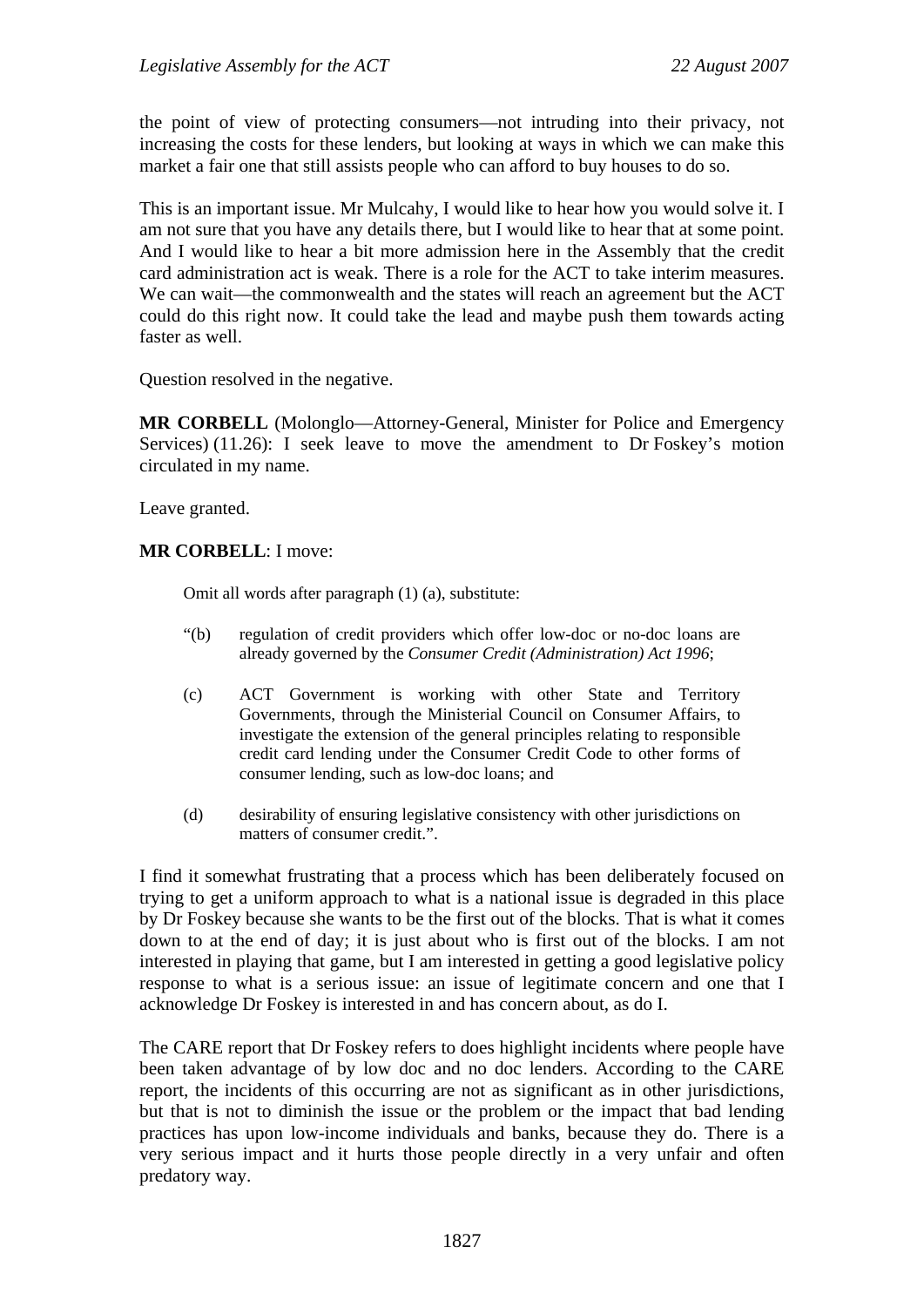Dr Foskey's motion calls on the government to introduce legislation by the end of 2007. The Ministerial Council on Consumer Affairs will meet before the end of this year. As I previously indicated, hopefully it will have resolved the outstanding issues between the states and territories and the commonwealth around justifying the need for a national response and I will be in a position to bring to this Assembly a package which will outline a nationally consistent approach to deal with this issue.

Dr Foskey's timeframe is the end of 2007. That is what the government anticipates as well. Where we disagree is that we are not going to act unilaterally. We are not going to act unilaterally when we have engaged in good faith with all the other jurisdictions around the country and have agreed that it is desirable that there be a uniform national approach on this matter to stamp out predatory practices by mortgage brokers and finance brokers who act in unconscionable ways. That is the best way of addressing the issue, and that is what we are going to do.

It is not a case of the government rejecting progressive legislation. We have been progressing progressive legislation for the past two years, Dr Foskey. The Ministerial Council on Consumer Affairs and all the Labor states and territories have been progressing this matter for the last two years. That is our commitment to the issue. We are not Johnny-come-latelies to these debates. We have been progressing the matter in a consistent, detailed and consultative manner for a considerable period of time, and we are close to finalisation.

These are the arguments that my amendment seeks to address. It recognises, first of all, that through the Consumer Credit (Administration) Act, there are protections for consumers in terms of credit providers. But the problem is not so much the credit providers as the finance brokers and the mortgage brokers—the people who do not have any risk, the people who do act unconscionably, the people who do sell credit products to people, the people who get their money when they get the people to enter into the finance arrangement and then are gone.

The credit provider, at least, still has to pick up the mess if someone defaults; that costs them time and it costs them money. I am not saying that they are all saints—they are not—but at least they have got some risk. But the mortgage broker, the finance broker, has no risk. Those are the people who we particularly need to ensure are acting conscionably at all times.

The other parts of my amendment are to note that, through the Ministerial Council on Consumer Affairs, the government is working with other state and territory governments to investigate and extend the general principles relating to responsible credit card lending to products such as low doc loans, that that work is ongoing and that it is desirable that there be a national agenda in this regard.

That is our approach. We anticipate that we will have legislation available for debate in this place late this year. The ministerial council normally meets around September or October of each year. Hopefully, by that time outstanding issues will have been resolved by officers across other jurisdictions and with the commonwealth. As I indicated previously, at the last meeting of consumer affairs ministers the sticking point was with the commonwealth's insistence that they did not believe that a need for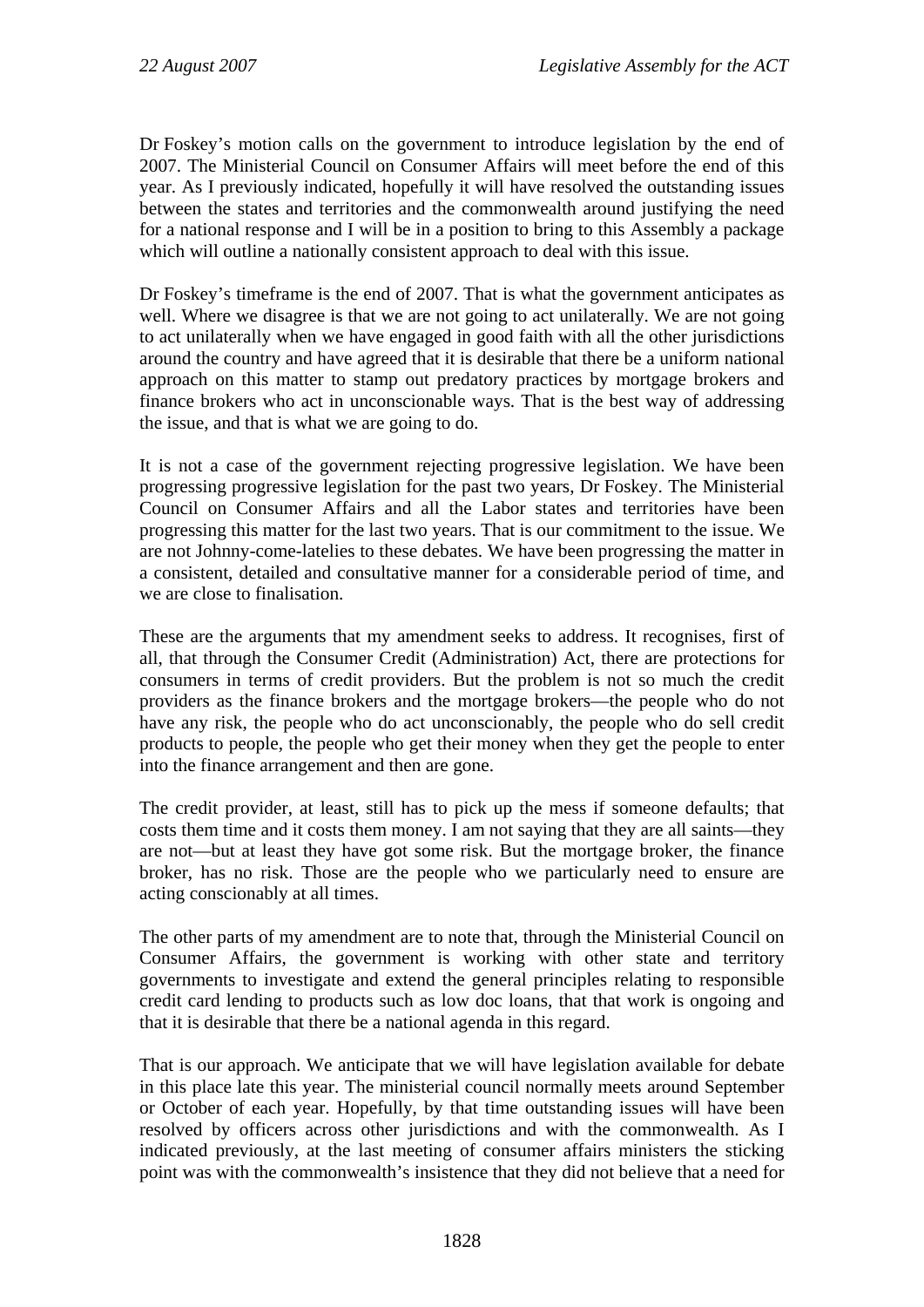regulation in this area had been demonstrated. If you want to adopt national uniform legislation, you have to go through the national regulatory process.

I know that is not as glamorous, as sexy and as immediate as the process that Dr Foskey proposes, but there is nevertheless the hard work of crunching through a policy issue to get it implemented and get it done. That is what we are doing. I recognise that these issues are of significant concern to people in the ACT, especially people who are subject to unscrupulous practices.

It is important that we put this problem in some context. The consumer law centre report suggests that for administrations under the Bankruptcy Act there is a downward trend in the number of bankruptcies in the ACT. That is from their most recent published figures, for the year ending 30 June 2006. Like other members, I would be interested to see what the status has been in the last 12 to 18 months, particularly with the interest rate rises. Are we seeing a change in that or are we seeing a relatively constant rate? From a policy perspective, it would be very useful to understand that.

In the ACT, there were 258 personal administrations in the financial year ending 30 June 2006 compared to 794 in the previous financial year. That was a decrease of 68 per cent in the two years. Clearly the figures do move around a bit. However, this downward trend appears to continue: statistics for the quarterly period of January to March 2007, issued on 11 April 2007, showed that there were 49 personal administrations in the ACT for that period compared to 69 in the corresponding quarter in 2005-06. That is a decrease of 29 per cent. So personal administrations were down for that quarter compared to the previous comparative quarter.

So it is not affecting a large number of people. I accept that personal administration is not the only measure. Obviously, families that are in financial stress are not captured by the administrations data if they have not gone into bankruptcy—but they may nevertheless be facing stresses. Those are the figures that we should keep in our minds. Obviously, increases in interest rates may well change this picture.

We need to keep the issue under close surveillance, and the government is doing so. The government is developing a national approach which we will be able to legislate here in the ACT. Our timeframe is similar to the one proposed by Dr Foskey. The only area where we are in disagreement is that we do not propose unilateral action; we propose a consistent national action. That is a stronger position for the territory to take.

If the national approach does not proceed, then of course the territory will consider acting unilaterally. But at this point, given that we are down the path of very detailed discussion and consultation with all the other states and territories, it would be a sign of bad faith to act unilaterally. Given that we are nine-tenths of the way there, it would be reasonable to complete that process and then act nationally in a consistent manner. That will be in the interests of all consumers around Australia.

That is the approach the government adopts; that is the approach that is outlined in my amendment. I commend the amendment to the Assembly.

**DR FOSKEY** (Molonglo) (11.36): I would like to respond to Mr Corbell's remarks and to reject the amendment. It is very similar to the one moved by the opposition and,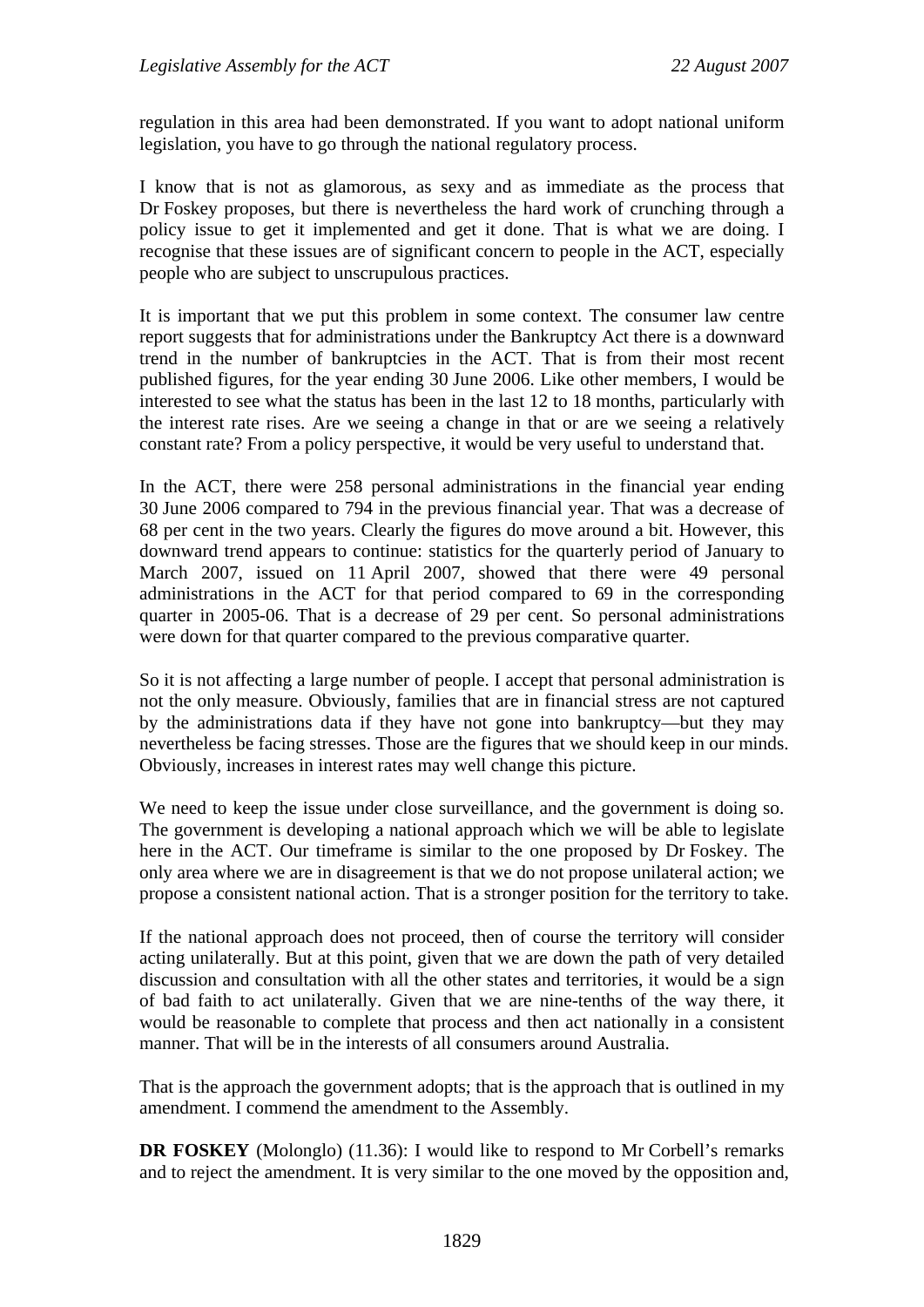<span id="page-19-0"></span>interestingly enough, removes two clauses from our motion. Apparently the government does not want to recognise the increase in non-bank lenders in the home loan market or the upward trend in the number of borrowers facing home repossession by non-bank lenders. I am interested in why it is important that we remove that from the motion. I have not heard any of the speakers justify that.

I am really pleased to hear about the progress in the process that has been happening at commonwealth level, with state and territories involved in those discussions. But we heard nothing about that until today. Mr Corbell says that we are nine-tenths of the way there. This has been an issue in the public eye for at least a year, since the CARE report was published. I am sure that every member of this place got an invitation to the launch of that report, so there is no reason why anyone here should have been ignorant of its contents.

I am very pleased that Mr Corbell seems to feel confident that he will be able to come back before the end of 2007 with some uniform legislation. But we still do not know what is going to be in that legislation. Will it, for instance, apply to no doc and low doc lenders? Will the national approach require income assessment—the very things that Mr Mulcahy seemed to be concerned about, that might add to the costs?

I am hoping that, in closing discussion of his amendment, Mr Corbell will respond with answers to those questions. What exactly are we looking forward to you tabling before the end of December that can reassure us that real action is taking place? I still do not understand why we cannot make some moves here at the ACT level. I would also like to hear from the Attorney-General that he will have discussions with the office of fair trading and talk about what they need in order to increase their surveillance, given that that is what we have got at the moment. Consequently, I am rejecting this amendment. I am still hoping to hear what is in the commonwealth, state and territory package so that we can rest assured that the problem is being adequately addressed.

Question put:

That **Mr Corbell's** amendment be agreed to.

Question resolved in the affirmative.

Motion, as amended, agreed to.

## **Members—standard of dress**

**MR CORBELL** (Molonglo—Attorney-General, Minister for Police and Emergency Services): Mr Speaker, I am seeking your guidance on a matter about dress and conduct in the chamber. Mr Speaker, I cannot let you off the hook. I note that these matters are ultimately at your discretion, but there is some precedence in regard to this. In the Assembly, we rely on *House of Representatives Practice*. It states:

In 1999, Speaker Andrew noted that Members had traditionally chosen to dress in a formal manner similar to that generally accepted in business and professional circles … It was widely accepted throughout the community that the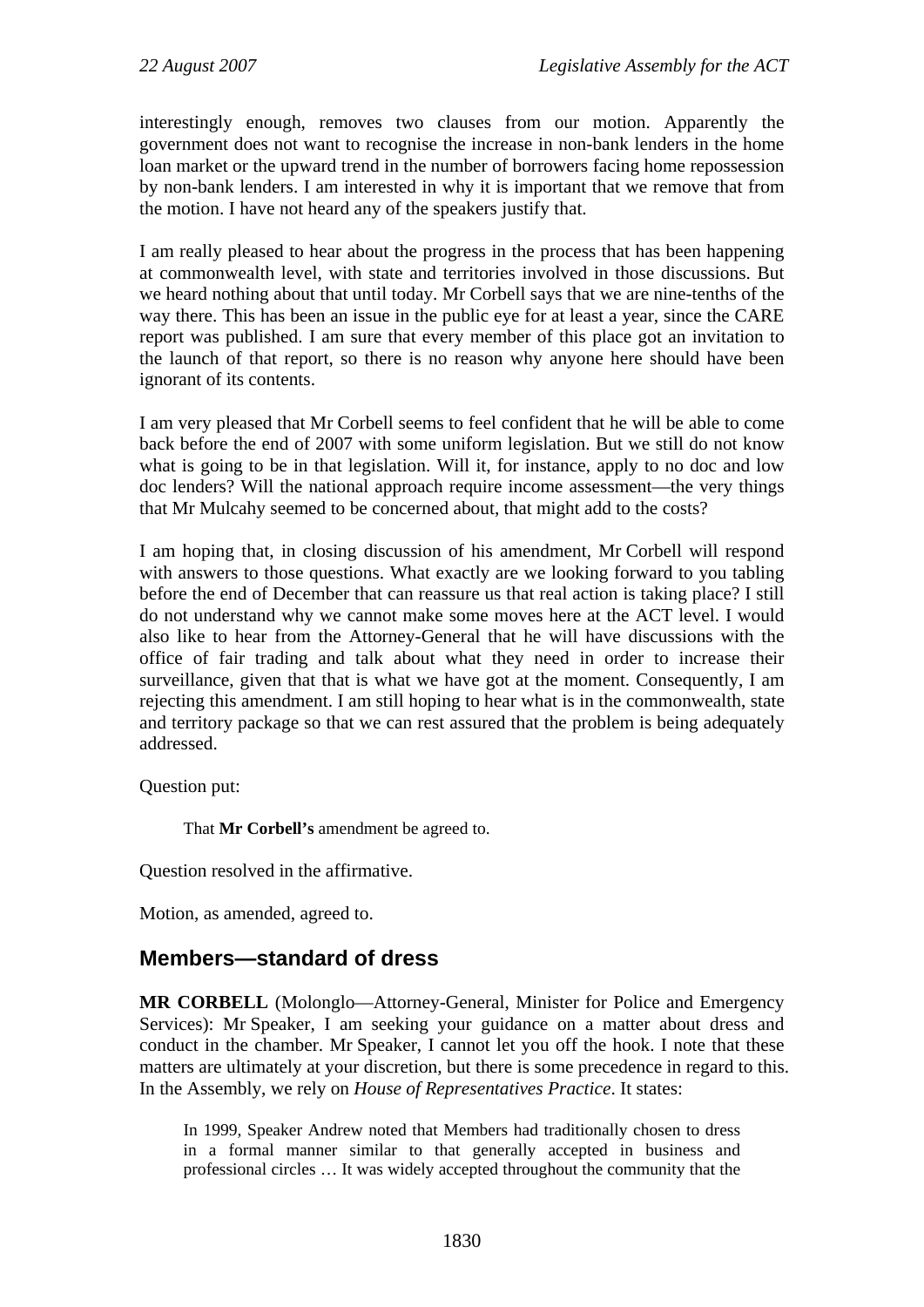<span id="page-20-0"></span>standards should involve good trousers, a jacket, collar and tie for men and a similar standard of formality for women.

Mr Speaker, I was wondering if you can comment on whether or not you consider that your dress this morning, which was unusual by your standards, did indeed involve good trousers. Can you comment on the issue of the lack of a collar and tie and whether or not a leather jacket is acceptable dress in terms of neatness, cleanliness and decency, as former speakers have ruled in regard to?

**MR SPEAKER**: Thank you for drawing to my attention the ruling of Speaker Andrew. I am not aware that he has ever been involved in a fundraising effort for a rescue helicopter. Nor has he been awarded a vote on his skills as a dancer by such a wily judge as Senator Gary Humphries. The good senator put on his vote a condition: that I wear this garb—the good trousers, the nice leather jacket and the white T-shirt—into the chamber if he was to award his vote. I was hungry for the vote because it was for a good cause. As you know, I always deliver. It should not be taken as a precedent.

**Mr Pratt**: Mr Speaker, I would like to move a motion in support of Mr Corbell's inquiry: that you be punished forthwith by having to wear a wig in the old Westminster tradition for at least three months.

**MR SPEAKER**: I do not think you have leave for that motion. I live in terror that it might be carried!

## **Emergency services—mobile data communications systems**

**MR PRATT** (Brindabella) (11.43): I move:

That this Assembly:

(1) notes that:

- (a) the 2003-04 budget announced funding of \$23.6 million for the implementation of a range of communications programs for the Emergency Services, including the mobile data communications and automatic vehicle location system;
- (b) the Government approved the use of a single select tender for the purchase of the mobile data communications and automatic vehicle location system on the basis that it be operational for the 2004-05 bushfire season;
- (c) FireLink has cost in excess of \$4.5 million, \$1.3 million over the initial budget forecast;
- (d) both Mr Corbell and his predecessor, Mr Hargreaves, in their capacities as Emergency Services Ministers repeatedly stated that FireLink was fully operational and working effectively;
- (e) the Minister for Police and Emergency Services, Mr Corbell, announced in July that the contract for mobile data communications and automatic vehicle location system, FireLink, would be discontinued; and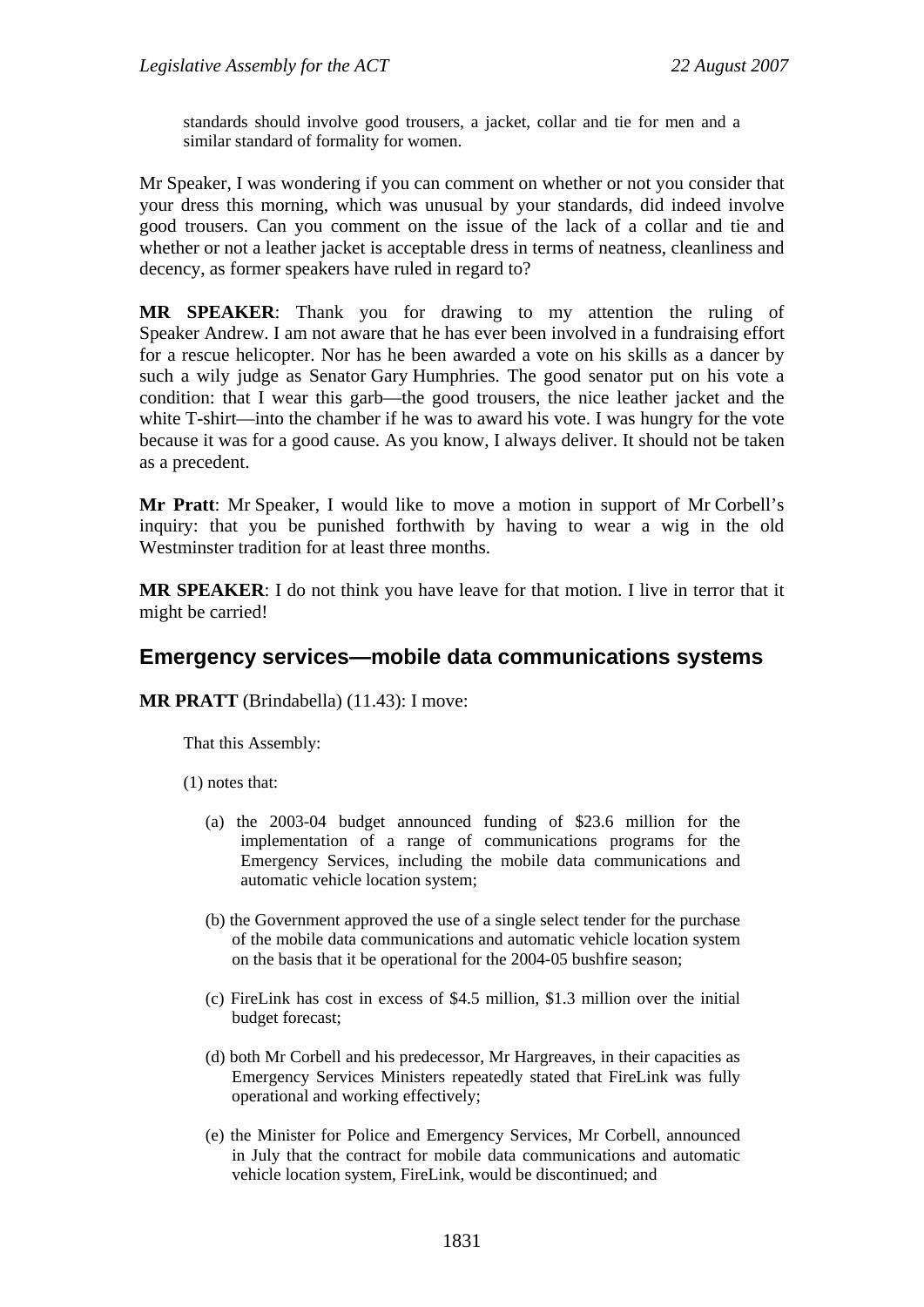- (f) as a result of the cancellation of the FireLink contract, there is no other mobile data communications and automatic vehicle location systems currently in place for Rural Fire Services and State Emergency Services operations ready for the imminent bushfire season;
- (2) condemns the failure of the three ministers to develop a mobile data communications and automatic vehicle location system; and
- (3) calls on the government to report to the Assembly by 5 pm on 30 August 2007 what mobile data communications system will be in place for the bushfire season 2007-08, due to commence on 1 November 2007.

My motion is in regard to the emergency services FireLink project and the fact that that project has now been cancelled. I will outline what I believe to be the chronology of events that led us to where we are today, \$4.5 million worse off and with no mobile data communication or automatic vehicle location system for front-line bushfire fighting vehicles. The motion demands that we know what the government intends to do now to satisfy the need for the mobile data system—that is, the replacement of FireLink—and whether the government will be ready with a replacement capability for the next bushfire season.

I need to look at the history that pre-dates the decisions taken by the government recently with the project FireLink. I refer to the sad and disastrous events of January 2003, the bushfire disaster, and, on the back of that, the McLeod report, which identified many weaknesses in the system, made many comments and recommendations and drew many conclusions about the state of the emergency services communications systems that we so vividly saw break down in the 2003 bushfire disaster.

On the back of the 2003 bushfires, the Emergency Services Bureau submission to the McLeod report stated:

… radio communications systems did not meet the substantial demands created by an event of this magnitude.

That is from page 110 of the McLeod report. Current projects were also identified in the Emergency Services Bureau submission, one of which was a need for a mobile data subsystem with automatic vehicle location in urban Canberra and beyond. In response to the Emergency Services Bureau submissions, McLeod commented as follows:

Communications are a vital element of safe firefighting, and the highest priority should be given to ensuring that an adequate system is in operation to support all firefighters, both in Canberra and in rural areas. Inadequacies in communication systems have been a recurrent theme in past coronial inquiries.

That was the observation made by McLeod in the report in late 2003 on the back of the disaster. He was reaching back and identifying that subsequent coronial inquiries had pointed out the weaknesses in communications systems. Of course, the Emergency Services Bureau's list of communication needs had actually been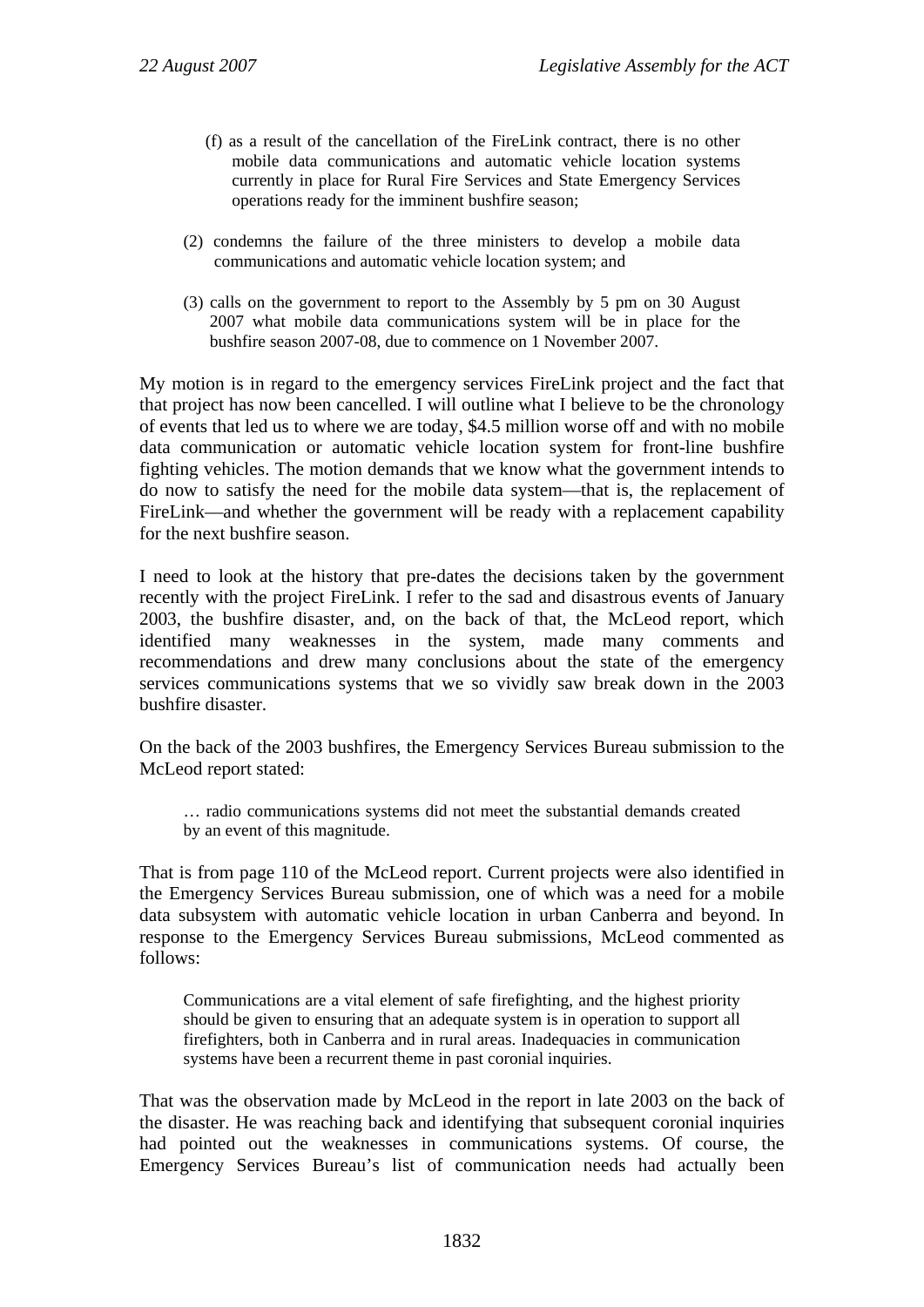identified after the December 2001 fires. Indeed, in 2002-03 the Emergency Services Bureau was already embarking on upgrading a computer-aided dispatch system for fire brigade and ambulance services.

On the back of its analysis of communications systems, the McLeod report concluded, first, that "coverage problems, particularly in the Brindabellas and other remote areas of the ACT, if necessary through supplementary use of mobile communication facilities" were needed. Secondly, "commonality across emergency services and compatibility with ACT Policing" was a need. That means a mobile data and vehicle location system, so that all services are able to interoperate. Thirdly, McLeod said that there was a need for "improved interservice compatibility".

On the back of the McLeod recommendations, observations and conclusions, the appropriate moves were taken by government. They certainly were. In 2003-04 budget paper No 3, we saw outlined an initiative which clearly identified funds for the following purposes:

This initiative provides for an upgrade of the Emergency Services Bureau communications infrastructure that supports operational delivery of services by the Fire Brigade, Ambulance, Bushfire and Emergency Services to the community. It will provide radio interoperability with appropriate land management agencies' response vehicles. The initiative includes a new radio communications system, portable emergency radio communications, mobile data and automatic vehicle location equipment, and radio relay equipment that support front line field personnel.

This initiative identified in budget paper 3 was clearly based on cabinet objectives drawn up in 2003-04. These were the objectives laid down by the government against which programs, including mobile data, were identified and managed by government—or, as it is now becoming quite clear, in many cases, grossly mismanaged by government.

There is another point to note here in terms of the argy-bargy currently underway between the government and the ex-commissioner, Mr Peter Dunn: these objectives for a mobile data communications system were set out well before the Emergency Services Authority was created in July 2004 and before Commissioner Peter Dunn assumed office. That is a very important point to note.

I want to now refer to the capabilities available in 2003-04 in terms of what the government needed to do to identify and develop a vehicle location system or a mobile data system—that is, the issue of whether the computer-aided dispatch system, the CAD system, might have done the job or whether the new project called FireLink was needed.

In my investigation of this matter, I have found two vigorous schools of thought about what sort of mobile data and vehicle locating communications system should have been introduced in 2004 hard on the heels of the McLeod inquiry.

Experienced ESB officers who continued serving with the new ESA in 2004-05 were adamant that ATI's FireLink product, while an excellent system in other fields, was an expensive and too sophisticated overkill for the needs of the territory. Interestingly,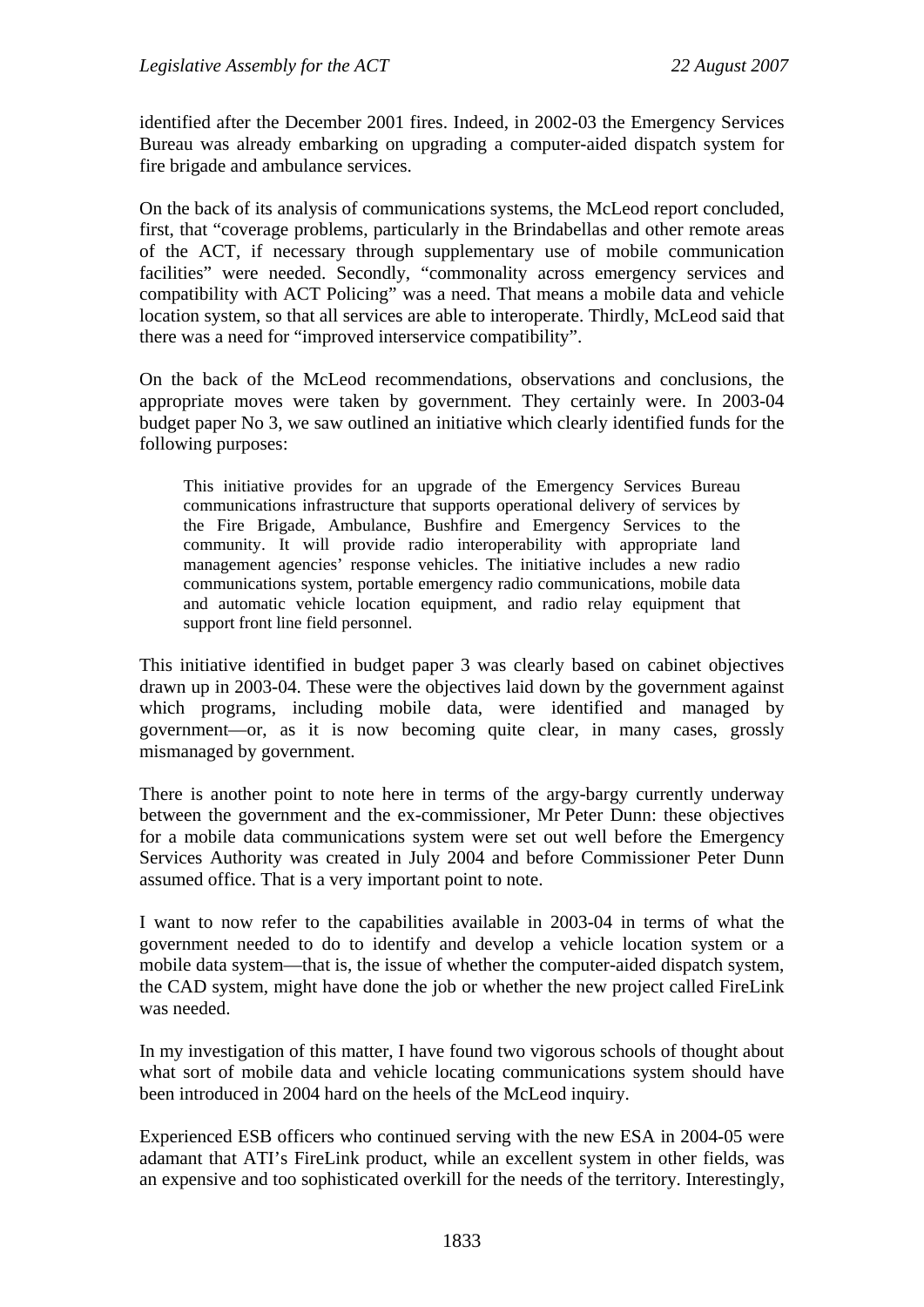some very experienced RFS people—but not all of them—very clearly supported that view. These experienced ESB officers were saying that the 2004 updated CAD system then in service with the fire brigade and the ambulance service should have been adapted for service in the RFS and the SES.

These officers told me then, and continue to say, that, for the sake of \$700,000 to outfit 125 vehicles at \$5,500 per Mobitex box, as they call it, and an additional \$250,000 to place the same types of boxes on nine existing trunked radio network towers, for an-all up cost of \$1 million, with vehicles adapted and boxes placed on towers, you could have developed an effective mobile data and vehicle locating system in the space of a number of months for \$1 million—not \$4.5 million, as we have seen with FireLink, a system that would have used four major existing telco communications channels.

The other school of thought vehemently rejected—and still to this day rejects—the CAD Mobitex option, saying that it simply would not work. This school of thought, represented by Peter Dunn and his senior officers—now ex-ESA people—says that the government should have persevered with FireLink, that FireLink was not too sophisticated and that the government failed to implement the sorts of software upgrades needed to address the speed of transmission problem affecting accuracy of vehicle location.

There are a number of questions, but the government must firstly answer this: what action is it going to take to replace FireLink; if it is not, why not? The government needs to indicate what it believes to be the true picture as to CAD versus FireLink and whether there was a mistake made in 2004—that perhaps CAD and Mobitex should have been taken up instead of the then project managers persevering with FireLink.

We have talked in this place before about the single select tender decision that was undertaken in 2004 with FireLink. We now know that the project managers of the ESA decided to snap up FireLink and run with it as a single select tender decision. They argue that this was because FireLink was the only product in the ACT that would provide a mobile data system to meet the needs. They also say that the urgency from needing to have a mobile data system in service by bushfire season 2004-05 was the driving factor in that decision. It was a single select tender; they did not go out to broadly tender other options. It was the government's decision then to single select tender instead. Now we see an argument between the minister and the excommissioner about who said what and what decisions were taken in terms of project management in those days. Frankly, we see the government walking away and washing its hands of the problem.

I move to FireLink itself. Some time in mid to late 2004, that process went on, but what we see now is this. The minister has indicated that the government was unaware of what decisions ESA were taking at that time. But that is just plain fanciful. I put it to you, Mr Speaker, that, while this minister would not have known much about the issue at the time, his predecessors must have known what the hell was going on with the decisions around the selection of FireLink. If they did not, they must have been off the planet. This clearly goes to the heart of the incompetence of this government in project management.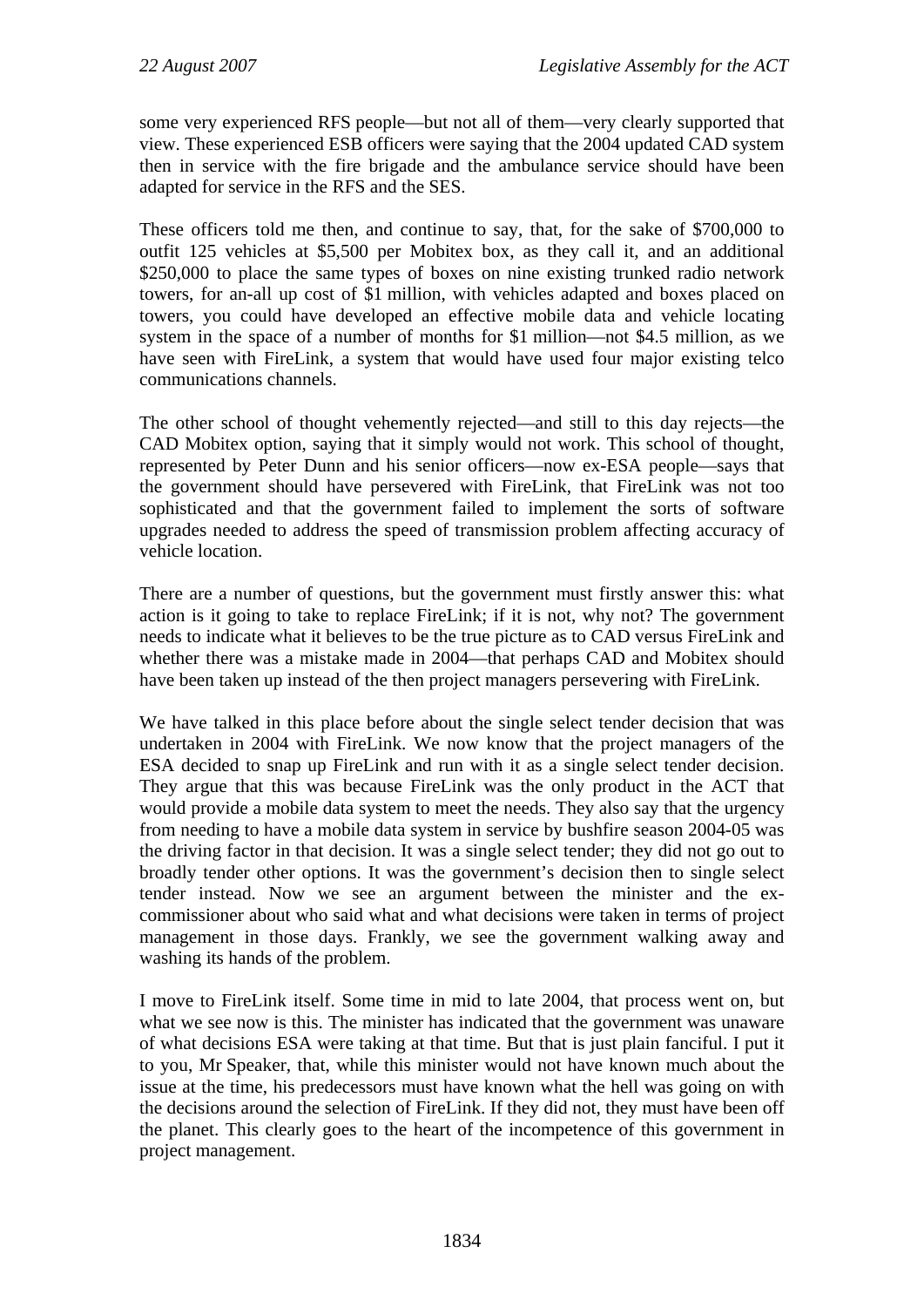I want to finish off in this final phase by saying this: in the *Canberra Times* of 14 July 2007, Mr Corbell entirely blamed senior management for the project management disaster that became FireLink. Yet in 2005 and early 2006 his predecessor as emergency services minister, Mr John Hargreaves, received ample warning from fulltime or volunteer officers in the services that FireLink was not working—and, indeed, in the view of some veterans, was not even needed. I do not necessarily agree that it was not needed, but that is a view expressed, and I want to see what the government thinks about that.

Minister Hargreaves's successor, Mr Corbell, received exactly the same advice. This advice culminated in the FireLink review exercise of 2 September 2006, a substantial exercise testing the most critical performance requirements. It was at this point at least that Mr Corbell should have either shut FireLink down or announced publicly that there were major problems with FireLink and that he intended to rebuild it. He needed to come back to this place to argue for more resources and more time to rebuild FireLink, to ensure that our front-line services had the mobile data system that they needed and that McLeod had said had to be put in place.

Instead, we have seen Minister Corbell merely perpetuating the three years of Stanhope Labor government neglect regarding FireLink and the mobile data system. Under scrutiny about FireLink, all Stanhope ministers have fervently misled the community since mid-2004 when the first alarm bells began to ring. In *Hansard* of 19 October 2006, Mr Corbell said:

We stand by our investment of money into new communications equipment, new vehicles, new protective equipment, new radio communications …

In *Hansard* of 12 December 2006, he said:

FireLink does work. It is operational currently in RFS and SES. It does work and it is an excellent piece of technology.

And let us not forget the mother of all misleads from Mr Hargreaves, who said on 16 November 2006 that FireLink was fully operational and being successfully used.

When we go back to the estimates hearings and annual report hearings of 2005-06, we see cagey answers in response to all questions about FireLink. What we want to know is this: what is the government going to do to replace FireLink? Will it have something in place by bushfire season 2007-08? That is the question. *(Time expired.)*

**MR CORBELL** (Molonglo—Attorney-General, Minister for Police and Emergency Services (11:59): I move:

Omit all words after "notes", substitute:

- "(a) the ACT Emergency Services Agency (ESA) took the responsible and informed decision to withdraw the FireLink system;
- (b) that decision was based on two independent reviews of the ICT programs for the agency;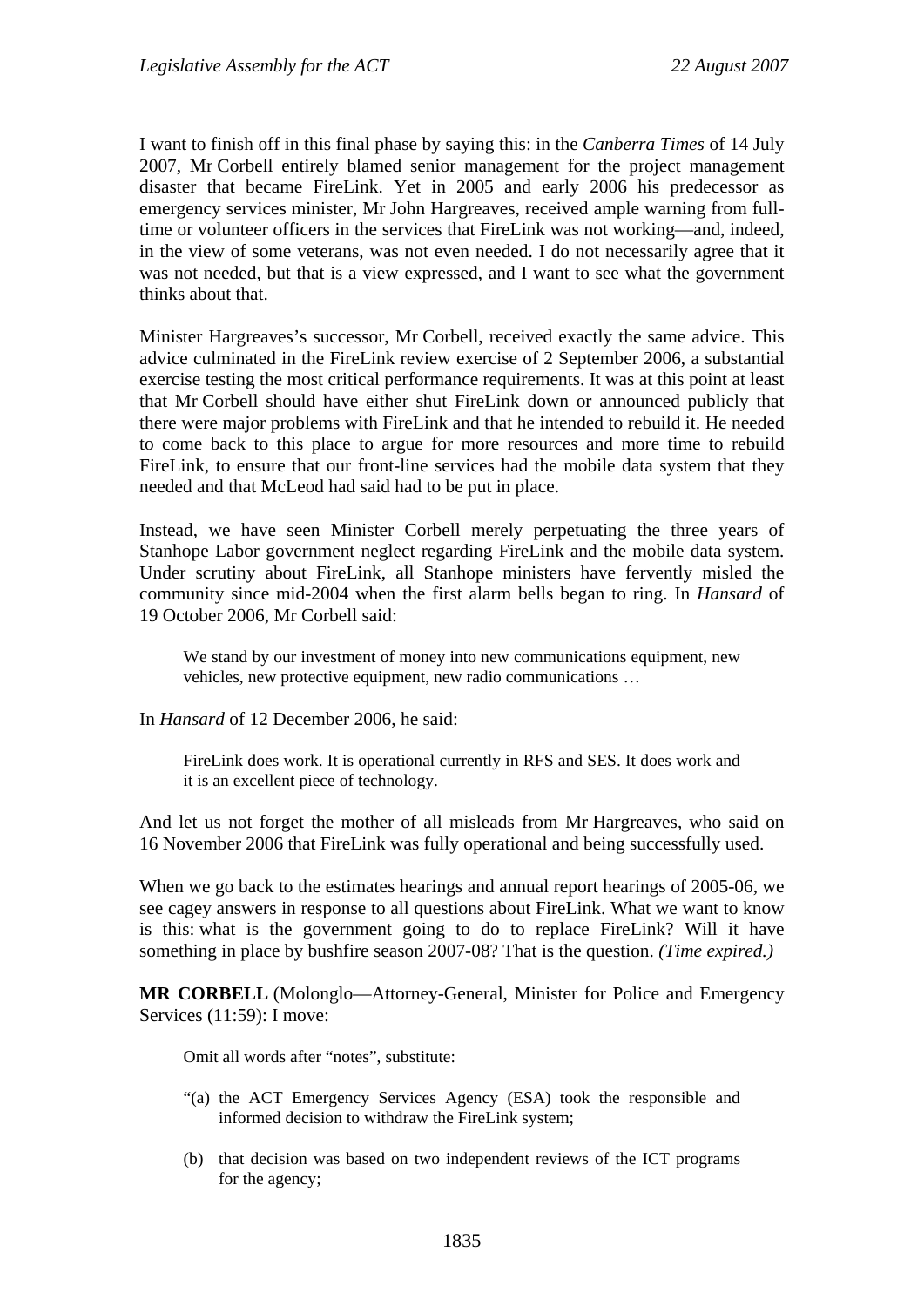- (c) those reviews concluded that FireLink was unsuitable for the ESA's ongoing operations; and
- (d) the ACT Government has provided the ESA with substantial funding to address communications issues following the 2003 bushfires which has provided emergency services personnel with advancements with the trunk radio network and computer aided dispatch system.".

I welcome Mr Pratt's motion; it gives me the opportunity to put on the record the government's disappointment and frustration with how this project has run its course.

The first thing I want to say very clearly is that, throughout the period that FireLink was operational, the government consistently received advice from the then Emergency Services Authority—in the later days, from the Emergency Services Agency, as late as late last year—that FireLink was operational, that it was performing according to its requirements and that it was delivering the services the Emergency Services Authority or agency expected of it. That advice to government was not correct. Ministers were not properly informed as to the performance and status of the FireLink project. It is a singular failure, on the part of the Emergency Services Authority in the main, that it failed to advise me and my predecessors of the problems with FireLink, of the widespread concern about the implementation of FireLink and of its failure to implement an appropriate mobile data system for the ACT's emergency services.

As I have previously said, this is not a commentary on the FireLink technology per se. FireLink was designed for particular applications in the defence environment and was then adapted for use in a civilian emergency services environment. The failure is not on the part of the technology provider, ATI. The failure was on the part of the ESA the failure to properly scope and understand its requirements before proceeding to tender and procurement of this technology.

Shortly after I became minister, the now Emergency Services Agency commissioned two independent investigations into all of the agency's ICT programs. That review concluded, amongst other things, that the FireLink technology was completely unsuited to the ESA's needs. Further, it concluded that the ESA, as a statutory authority, had failed to properly scope its requirements prior to proceeding to tender, failed to properly consult with the various emergency services that would be responsible for the use of this technology from day to day and failed to properly implement that technology once it had been acquired. It was a singular failure on the part of senior management within the then Emergency Services Authority.

Quite frankly, this is a key example that underpins this government's determination to bring a greater level of accountability and management responsibility to our emergency services, and it is the reason why we chose to re-establish the ESA as an agency within the justice portfolio. The statutory authority proved itself to not be accountable to government on key issues around project procurement, management and finance expenditure. That is the bottom line. It gives me no joy to say it, but those are the circumstances that we are now addressing—and, I am pleased to say, addressing effectively and appropriately.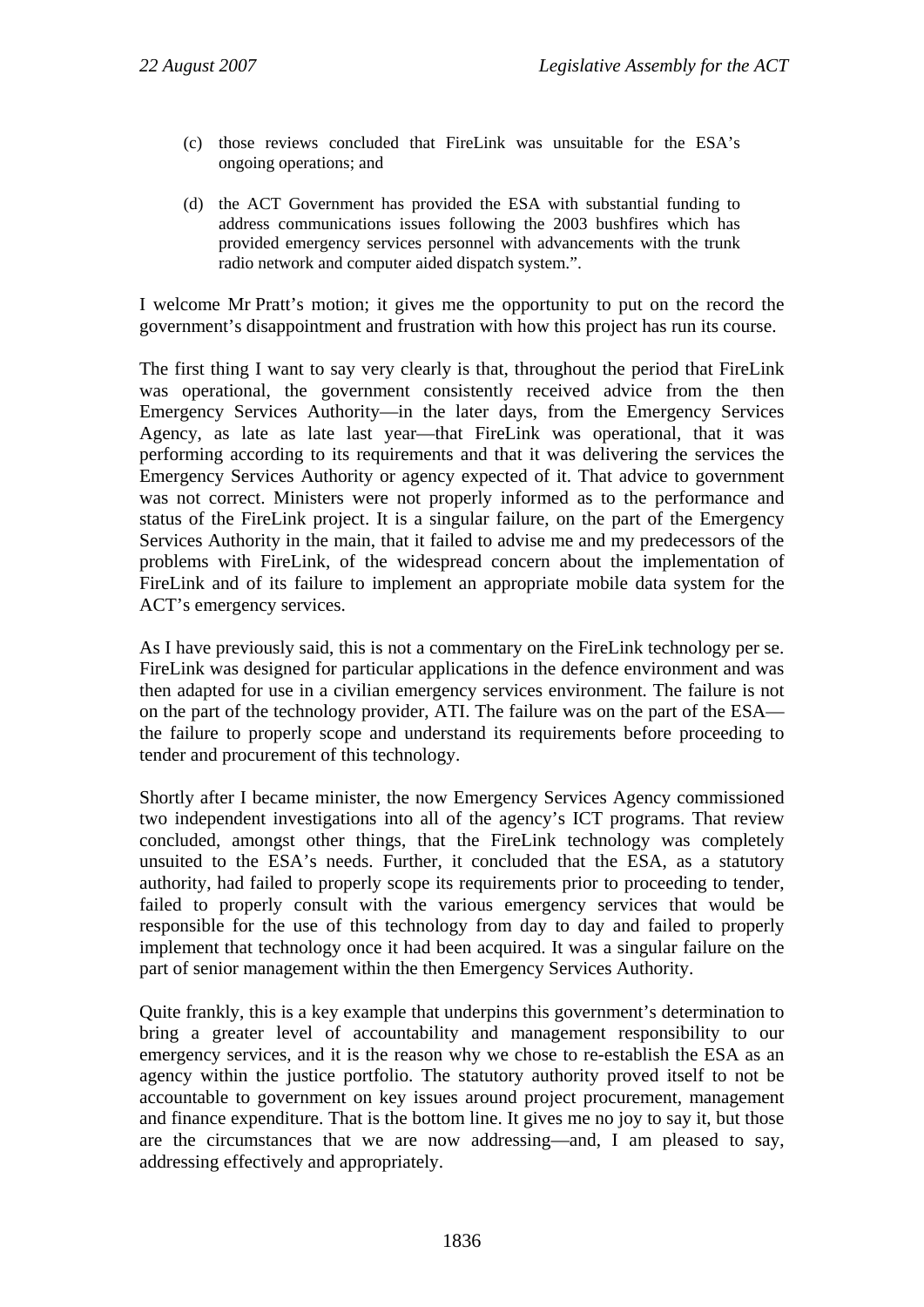It is wrong of the opposition to perpetuate the idea that there is now no adequate communication infrastructure in place for our emergency services. There is. First and foremost, the trunked radio network—TRN, the new digital radio—is performing extremely well. The same reviews that concluded that FireLink was unsuitable for the ESA's needs have concluded that TRN has been a very effective activity and implementation project. TRN provides us with high quality digital radio coverage across the urban and a large part of the non-urban area of the ACT, and we will achieve full coverage across the non-urban areas of the ACT once additional work is done on coverage through a number of towers in the southern areas of the ACT.

Further, we have upgraded the existing computer-aided dispatch. Computer-aided dispatch is now being used via the new computer-aided dispatch system provided by the technology provider, Fujitsu. It is being used by the ACT Fire Brigade and the ACT Ambulance Service. It is a modern, state-of-the art system similar to one being used by some 50 fire and ambulance services across the United Kingdom. We will be exploring the option that Mr Pratt highlighted of using computer-aided dispatch for the RFS and SES as well. As Mr Pratt highlights, there are certainly some efficiencies in doing so in terms of cost of deployment of that system. That is something that we will be exploring; it is being done now, in fact, as a matter of urgency.

That does not mean that our emergency services are not properly protected for this coming bushfire season. It is important to note that Mr Pratt has not identified when the bushfire season properly starts. The bushfire season commences on 1 October, not 1 November; that is the statutory date in the Emergencies Act. I draw Mr Pratt's attention to his oversight.

For this fire season, we will use the existing CAD system to manually enter into the CAD the location of RFS and SES vehicles. We will also use manual tracking of those vehicles through mapping to identify where vehicles are. This system obviously works well in many jurisdictions, works well for individual incidents and can work for us for this season, but it is not the long-term solution. The long-term solution is the potential use of CAD, and that is being developed at this time.

The government took the responsible course of action when these matters were brought to its attention. When it was clear, when the ESA provided appropriate advice, that there were problems with the FireLink system—with the ESA's management of it, with the implementation of it and with the ongoing maintenance of it—the government took action. I am grateful for the support and the work of the current commissioner, Mr Manson, who has shouldered a significant burden in addressing some of the legacies left by previous management. He is working through those matters systematically and comprehensively; we are ticking them off and we are getting them right. Whether it is issues around the relationship between volunteers and management, issues around this technology or issues around the headquarters, we are ticking them off and we are getting them right. That is what the ACT community expects. It is a matter of real regret, frustration and anger for me that this money has, in effect, been wasted—and I am on the public record as saying so.

When you establish an independent statutory authority, statutory officers need to take responsibility for their actions and their decisions. I am confident that when shortly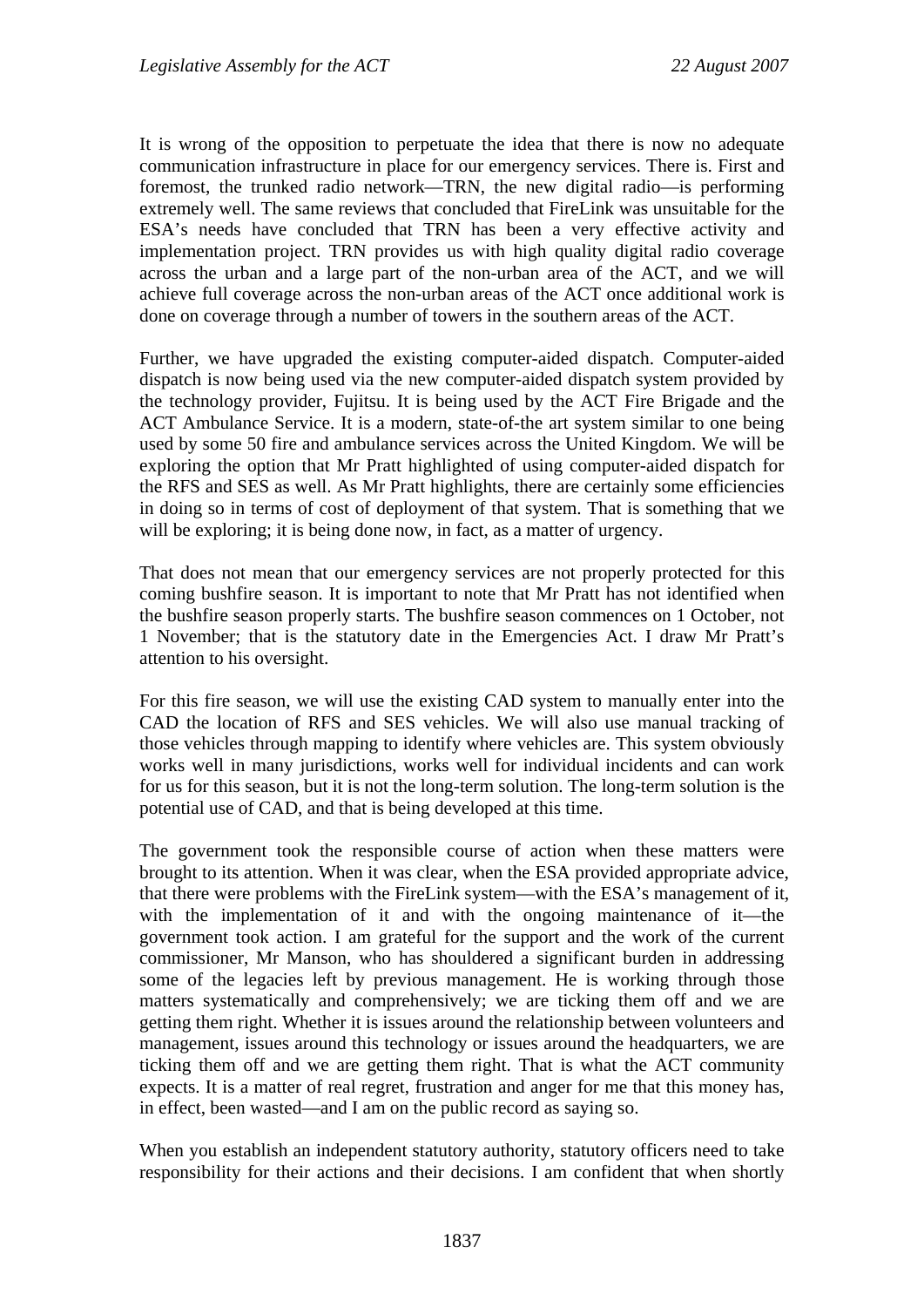the Auditor-General releases her report on this matter, it will only highlight the fact that in this instance senior management in the then statutory authority failed to properly scope and manage the implementation of a major ICT project, failed to consult with the end users, failed to properly ensure that they were acquiring technology that met their purposes, and failed to advise the government of problems with the system when they were occurring.

I have reviewed all of the documentation provided to ministers—both to me and to my predecessors in this role—about the decision to implement FireLink and updates on its progress in terms of implementation and performance. There is one brief to then Minister Wood outlining that the ESA would undertake a trial of the FireLink technology—from Mr Dunn to Mr Wood. Only one. Then there is a series of reports that outline its performance, all of which highlight that the system was performing and met the ESA's needs. It was only when the government returned the ESA to the justice portfolio that we saw coming to the attention of government more accurate reporting on the status of this project and the identification of increasing problems in terms of its performance.

That is the work that the government has undertaken. It is a responsible course for the government to take to address the problems and to provide solutions. That is what we are doing. My amendment outlines these points; I commend it to the Assembly.

**MR SMYTH** (Brindabella) (12.11): Mr Speaker, you always know that Mr Corbell is in trouble when he adopts that sort of pious, calm, measured tone instead of going on the attack and proving the opposition wrong. There is the adoption by Mr Corbell of this Pontius Pilate approach, where he would just wash his hands of the matter and say, "But we did not know." He says that statutory officers need to take responsibility for their decisions. Perhaps ministers need to take responsibility for all of their ministerial responsibilities instead of picking and choosing which ones they will take credit for and which ones they will divest themselves of.

You only have to go to the process. Mr Corbell forgets that when the FireLink project started the Emergency Services Authority did not exist: it was the old ESB, and it was inside JACS. Mr Corbell omitted to tell the Assembly the process that JACS presided over—a government department, part of it responsible to Mr Stanhope, the Attorney-General at the time, and part of it responsible to Mr Wood and subsequently to Mr Hargreaves. He forgets to tell us about that.

The process is quite accurately outlined. A unilateral decision was not taken by the ESA; the contract had to be endorsed by five levels of government scrutiny. Did we forget about this, Mr Corbell? There were five levels: the procurement board, the Treasury-approved procurement unit, the Government Solicitor, the insurance commission and InTACT. All of this started and occurred before the ESA existed. It came into existence on 1 July 2004. They are facts that Mr Corbell just ignores. He does not refute them, but just ignores them: "If I ignore them long enough, they will go away." You can see him sitting with his hands over his ears going "La, la, la, la, la; I cannot hear you saying this."

But they not only did that, Mr Speaker: FireLink was the subject of a \$97,000 trial when the Emergency Services Bureau was still within the department. The trial started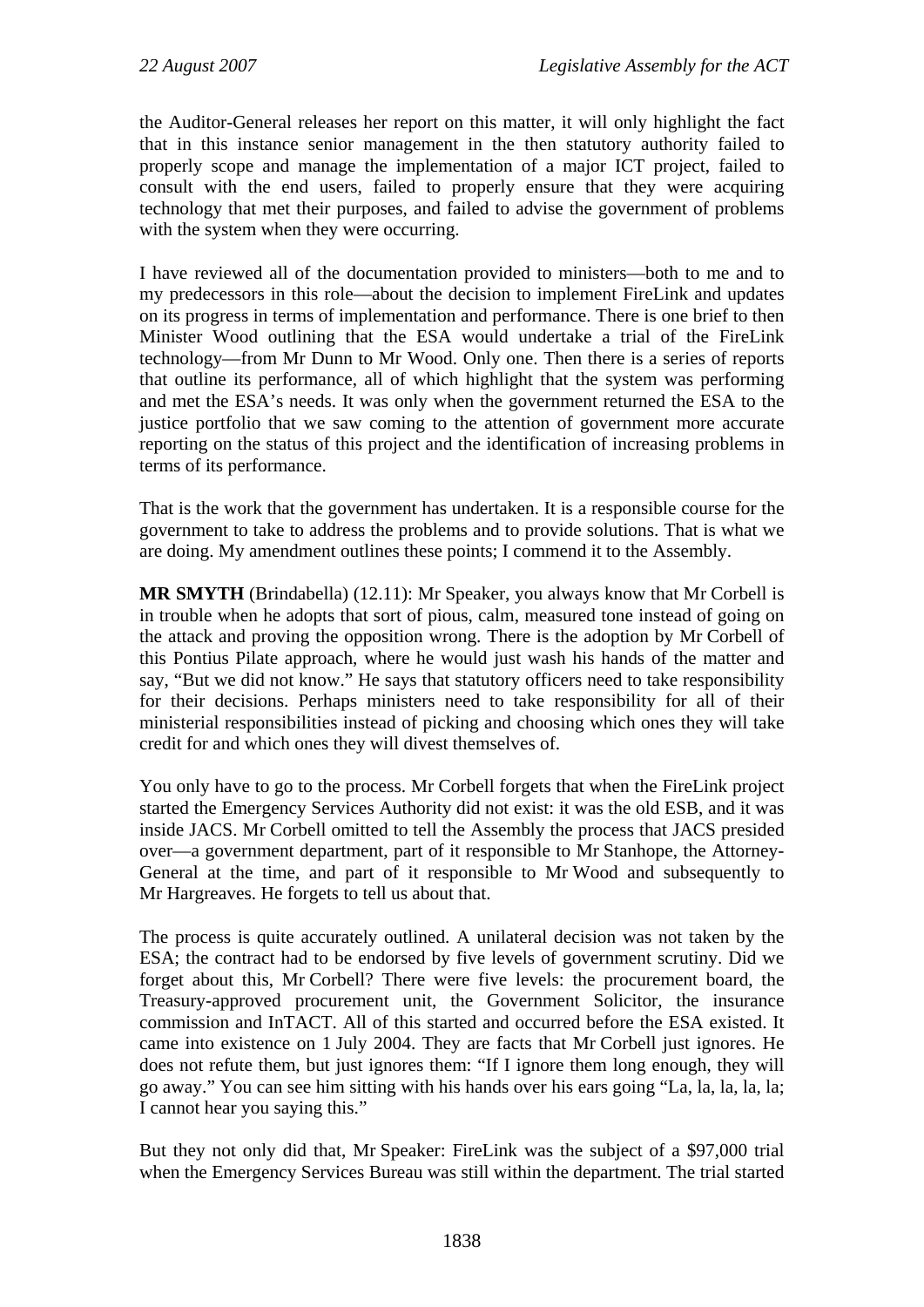before ESA did. That was all under the direct control of a minister—at that time Mr Wood, followed by Mr Hargreaves.

You cannot ignore this. This government started a process. Even before the McLeod report was released in August 2003, the government had identified the failings of the communication system on the day—and, to their credit, started a process. In the 2003-04 budget, before the ESA existed—which you helped to approve, Mr Corbell, through a cabinet process for which you must take responsibility, along with the then Treasurer, the Chief Minister and the other ministers—the decisions were made to allocate this money to the then Emergency Services Bureau inside JACS, a government department. The statutory authority did not exist at that time, and you know it, Mr Corbell. You know it as a fact and you ignore it.

**MR SPEAKER**: Direct your comments through the chair, Mr Smyth.

**MR SMYTH**: Mr Corbell knows it is a fact, and Mr Corbell simply chooses to ignore it. The minister has gone on to allow Mr Manson to blame the volunteers for not being up to using this sophisticated piece of equipment. We blame the users, the volunteers. I can tell you that in my brigade I have got a guy that actually sells these systems; he actually sells land data systems all around the country. The problem is that the government started this process, the government ran this process and we had a string of ministers, including Mr Corbell, telling this place—indeed, one could say misleading this place—that the system worked.

**Mr Corbell**: Point of order, Mr Speaker.

**MR SPEAKER**: Withdraw that, Mr Smyth.

**MR SMYTH**: I withdraw the comment, Mr Speaker. But let us look at it. Here is Mr Corbell saying, in answer to a question, on 19 October:

As I have just indicated, it is working. It has … been working comprehensively for at least the past month.

It does not just work, Mr Speaker; it works comprehensively. He went on:

That is very pleasing. I look forward to that continuing in the future.

A little bit of irony in his voice there no doubt! If it is working, and if it is working comprehensively, why get rid of it?

Let me quote the ministerial code of conduct for Mr Corbell's benefit:

Ministers should take reasonable steps to ensure the factual content of statements they make in the Assembly are soundly based and that they correct any inadvertent error at the earliest opportunity.

The earliest opportunity was yesterday. Mr Corbell has not come into the Assembly and explained his inadvertent error, so obviously it was not inadvertent: when Mr Corbell told the Assembly that it was working and it was working comprehensively, it was the truth.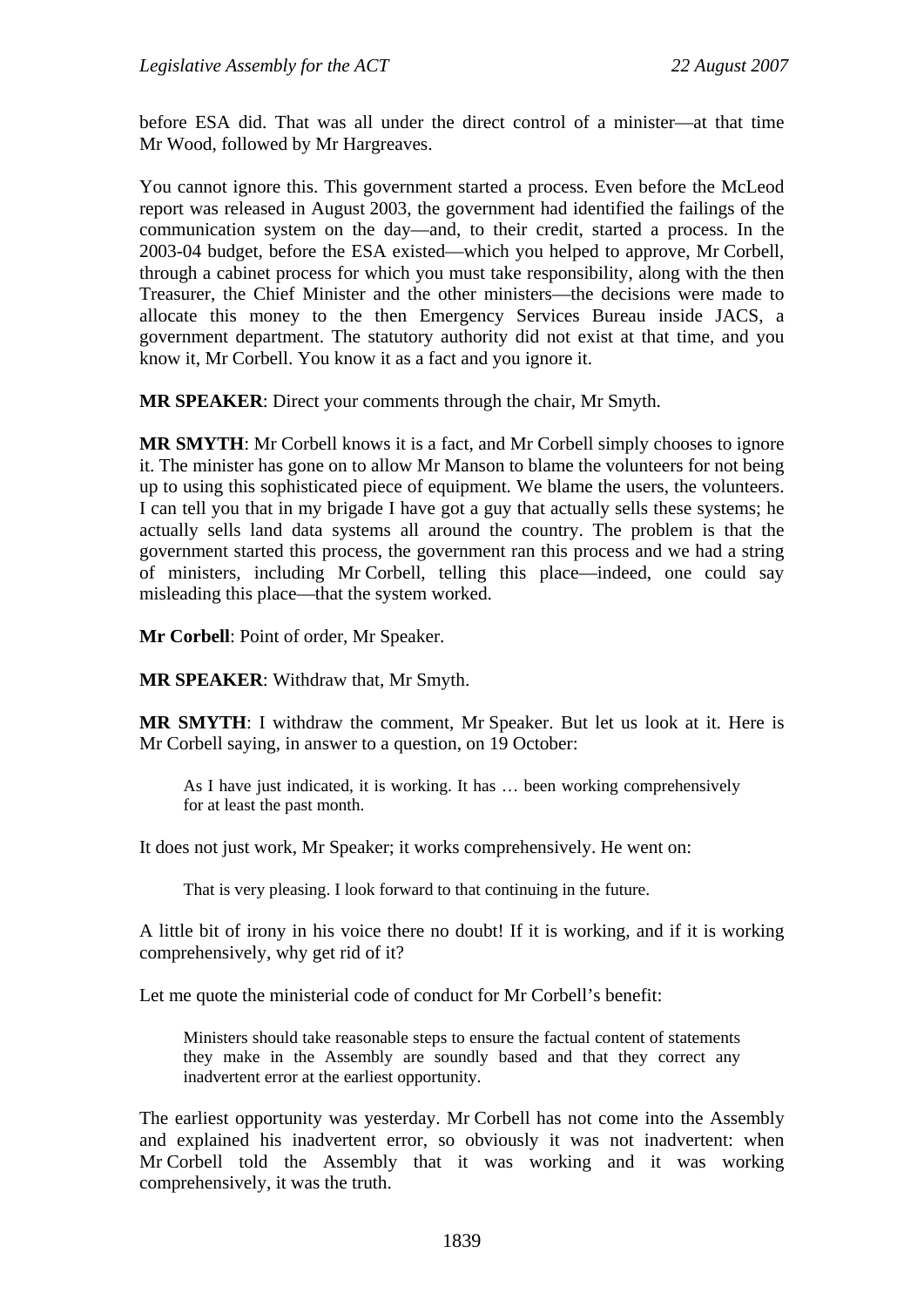But the matter goes on. On 12 December 2006, when he is asked a question, Mr Corbell says:

FireLink does work. It is operational currently in RFS and SES. It does work and it is an excellent piece of technology.

We all know that Mr Corbell, like myself, is an RFS volunteer, so no doubt he was speaking from not only ministerial experience but also from volunteer experience. He goes on to say, "It provides. It does provide." If it does provide, if it does work and if it is an excellent piece of technology, why get rid of it? If it is not, why have you not corrected the record? You had an opportunity in the debate just now; you had 15 minutes in which to correct the record. You have not corrected the record; therefore, what you have said stands. We might get to matters about this later.

Mr Corbell goes on in answer to the supplementary question. Mr Pratt asked:

… how much longer will we have to wait and how much more money will have to be spent before FireLink works properly.

Mr Corbell says:

No more money has to be spent and no more time has to be waited because the system is now operational.

It is operational, Mr Corbell; it works! If it is operational, it has no more need for money. If it has no more time to be spent on it, if it is currently operational, if it provides our emergency services with abilities that were required of it, why get rid of it? If it had been working comprehensively for months at that stage—remember that this is December, so it is October, November and December, for three months it has been working comprehensively—why get rid of it? Why, Mr Corbell? Mr Speaker, that is the question that Mr Corbell has to answer: why?

If, as he purports, Mr Corbell was duped by the ESA in what they told him—a volunteer who has been in the field with this equipment—why has he not come back into this place and actually apologised and withdrawn his statements? His statements are unambiguous; they are clear. They are more than clear. We are throwing in adjectives: it is working comprehensively; it is fantastic. We have nothing from Mr Corbell except mute silence—Mr Corbell the serial interjector, Mr Corbell who always jumps to his defence, Mr Corbell who is wrong on this matter, Mr Speaker.

It needs to be on the record. The government did know, because Mr Pratt asked questions on notice. He got questions from the Chief Minister. The Chief Minister knew that this process went through the procurement board. The Chief Minister knew as well. We now know that JACS knew; we know that InTACT knew; we know that the Treasury-approved procurement unit knew. The Government Solicitor knew; the insurance commission knew; the procurement board knew; the Chief Minister knew. We have two ministers—not just one, but two ministers over a period of time, including Mr Hargreaves, who says that the FireLink system is fully operational. It was fully operational before April 2006 when Mr Corbell became the minister.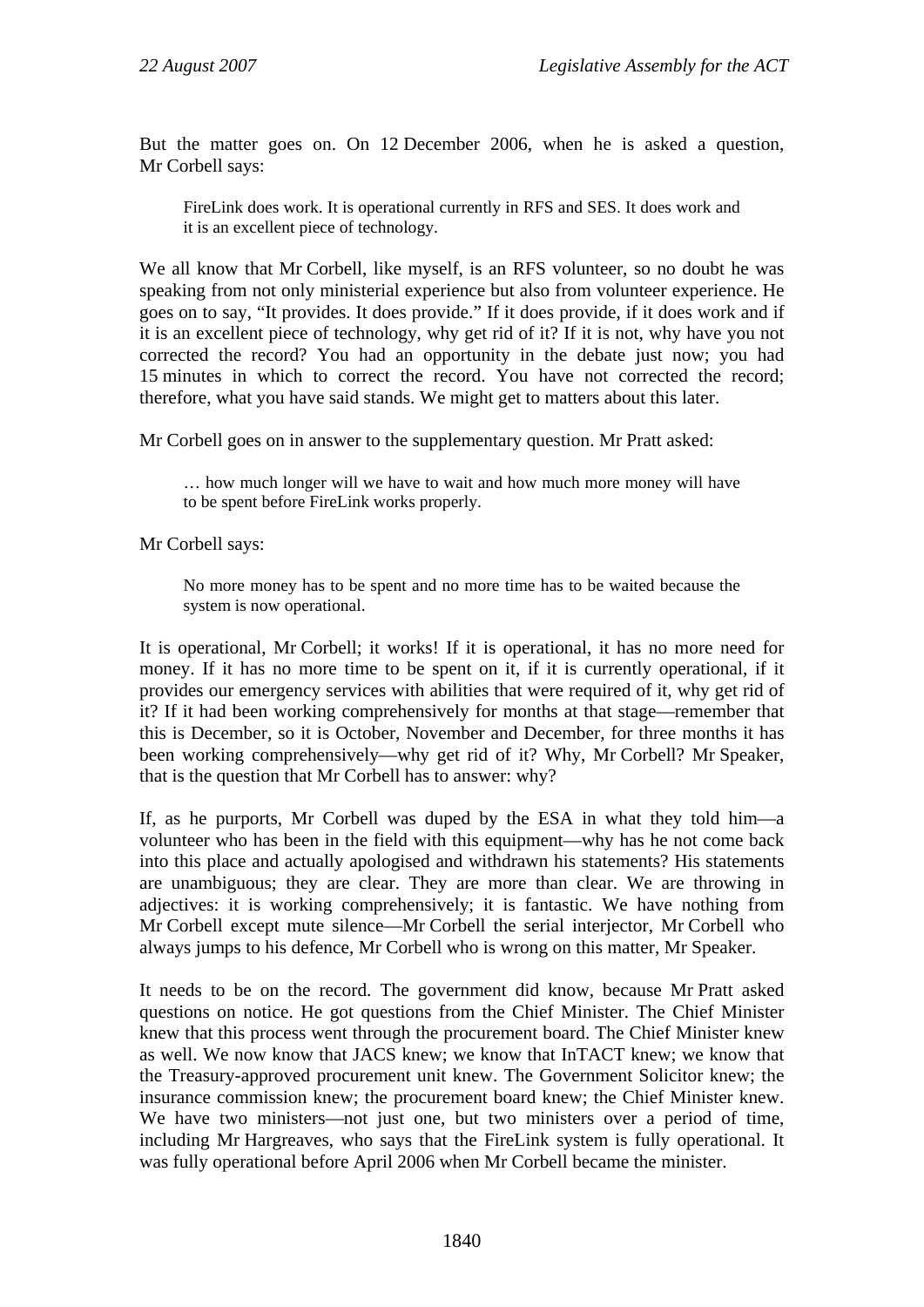This is the problem. Either the Assembly has been misled or the Assembly is owed apologies. And, most importantly, Mr Stanhope needs two ministers to comply with the code of conduct. If those ministers have been duped or misled, they should come down and correct any inadvertent error at the earliest opportunity. Mr Speaker, that was at 10.30 yesterday.

**MR SPEAKER**: Mr Smyth, you are clearly attempting to impute that somebody has misled the Assembly. You are not permitted to do that without moving a substantial motion. Withdraw those comments, please.

**MR SMYTH**: I withdraw at your direction, Mr Speaker. This whole litany of the FireLink saga is indicative of the financial management of this government. It is curious that when things go right it is because of their good management, but when things go wrong it is always somebody else. It is interesting to hear Mr Corbell say that statutory officers must take responsibility. What about the minister?

**DR FOSKEY** (Molonglo) (12.21): I am talking to Mr Corbell's amendment. I will also speak to the substantive motion. It is quite difficult to tell if Mr Pratt wanted FireLink to work or what he thinks is a better system. That is my problem with his motion. I am not really sure what he is getting at except condemning Mr Corbell and his predecessors for being involved in the procurement and being the ministers while FireLink failed to succeed—and it cost so much money. I would be interested in hearing Mr Pratt outline what he sees as an alternative; that does seem to be a very basic problem that emergency services is contending with.

I also want to say that apart from the error of fact that Mr Corbell pointed to—that the fire season actually starts on 1 October—it is not true to say, as 1 (f) does, that there are no other mobile data communications and automatic vehicle location systems in place. Whether they are adequate or not is another matter and is not for me to determine.

The difference between Mr Pratt's motion and Mr Corbell's motion is that Mr Pratt's motion calls for some kind of action, which Mr Corbell's does not. Mr Corbell's motion merely puts an alternative view on the state of events; it does not say, for instance, that he is going to assure the Assembly that there is something in place that we can feel secure about.

It may be that Mr Pratt's time line is a bit unreasonable—to call for the government to report by 5 pm on 30 August. It may be unreasonable. Of course, one would like to believe that the government knows which mobile data communications systems will be in place. We have already noted that there are a couple that are in place, but we would like to hear about the coverage that those are capable of.

Mr Pratt and Mr Smyth have made some points about there having been perhaps a lack of attention to this issue, to put it kindly. Mr Smyth put it in quite different terms in his quotes from transcripts, questions asked and so on—that the ministers have not had their ears to the ground on what exactly was happening with this exciting venture, which the installation of FireLink was in the beginning: a great thing. It was a great move forward. It also gave work to a cutting-edge Canberra company, I believe.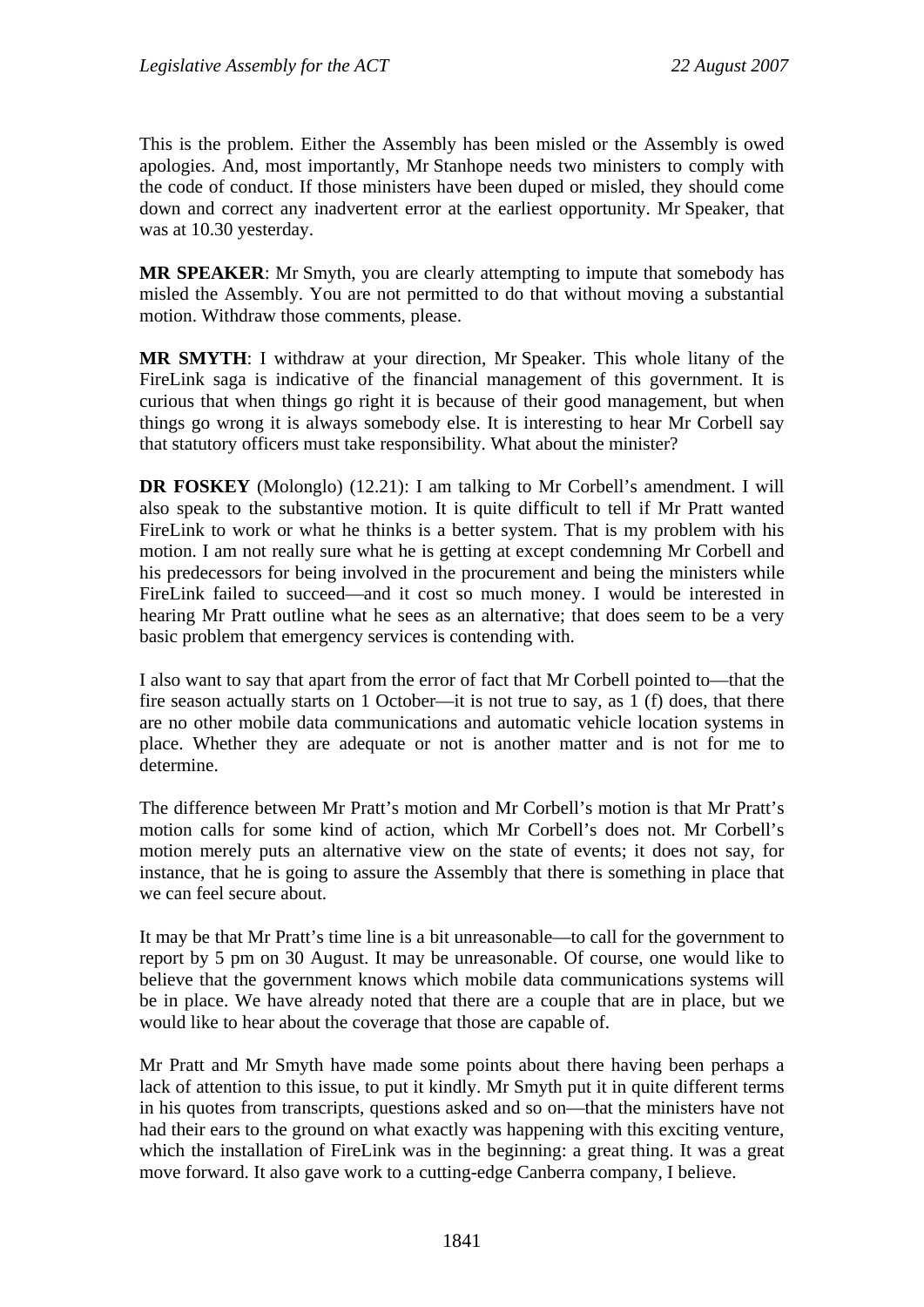<span id="page-31-0"></span>The whole process has become decidedly tainted. In the process, it appears to have tainted some ministers, and probably commissioners and public servants along the way. But it is not particularly useful to just seek to find blame. We have people using the media to blame each other. That is not particularly constructive and does not tell us anything more than we already know. I think that the public does want to know exactly what went on here. I am interested to hear from the Auditor-General, who is doing an investigation. That will certainly help us understand.

At the moment, I feel that, while Mr Corbell's motion is probably correct, it does not really take us anywhere. I would like to see added onto it something that says that Mr Corbell will report to the Assembly by the end of, say, September, given that the fire season begins the day after that.

**Mr Corbell**: We will respond to the Auditor-General's report.

**DR FOSKEY**: I do not know when the Auditor-General's report is coming out. I feel that there is perhaps a need for an interim response before the Auditor-General's report comes out—if the Auditor-General's report is not going to be out in time for that to occur—because it looks as though we are moving into a fire season that is at least equivalent to the fire seasons we have had in previous summers. It is true that there is less to burn, and that is some kind of ironic protection.

We are moving, I hope. I feel that this minister has got a handle on the emergency services portfolio. I do have some confidence, but that confidence is just based on the fact that I think Mr Corbell does now know what is going on. When he made those comments in response to Mr Smyth's question, he may not have known what was going on to the extent he does now. I believe that it is safer to indicate the areas where one is not well informed. But I think that now we do have that attention to the detail. Mr Corbell could probably help a lot if he told us what was going on. I suggest that he report by the end of September. I am not moving that as an amendment; I am just putting that as a suggestion. As it stands at the moment, I find it difficult to support the motion or the amendment to the motion.

*Debate interrupted in accordance with standing order 74 and the resumption of the debate made an order of the day for a later hour.* 

## **Sitting suspended from 12.28 to 2.30 pm.**

## **Questions without notice Budget—forecast**

**MR STEFANIAK**: My question is directed to the Chief Minister and Treasurer. You used a forecast of an \$80 million deficit for the 2006-07 budget as a reason to sharply increase taxes and charges, and close schools and other community facilities such as the Griffith library. However, your budget forecast was wildly off the mark, as the government finished with a \$117 million surplus.

The *Canberra Times* reports that Phil Lewis of the University of Canberra accused you of peddling "dodgy numbers" and of poor economic management. It continues by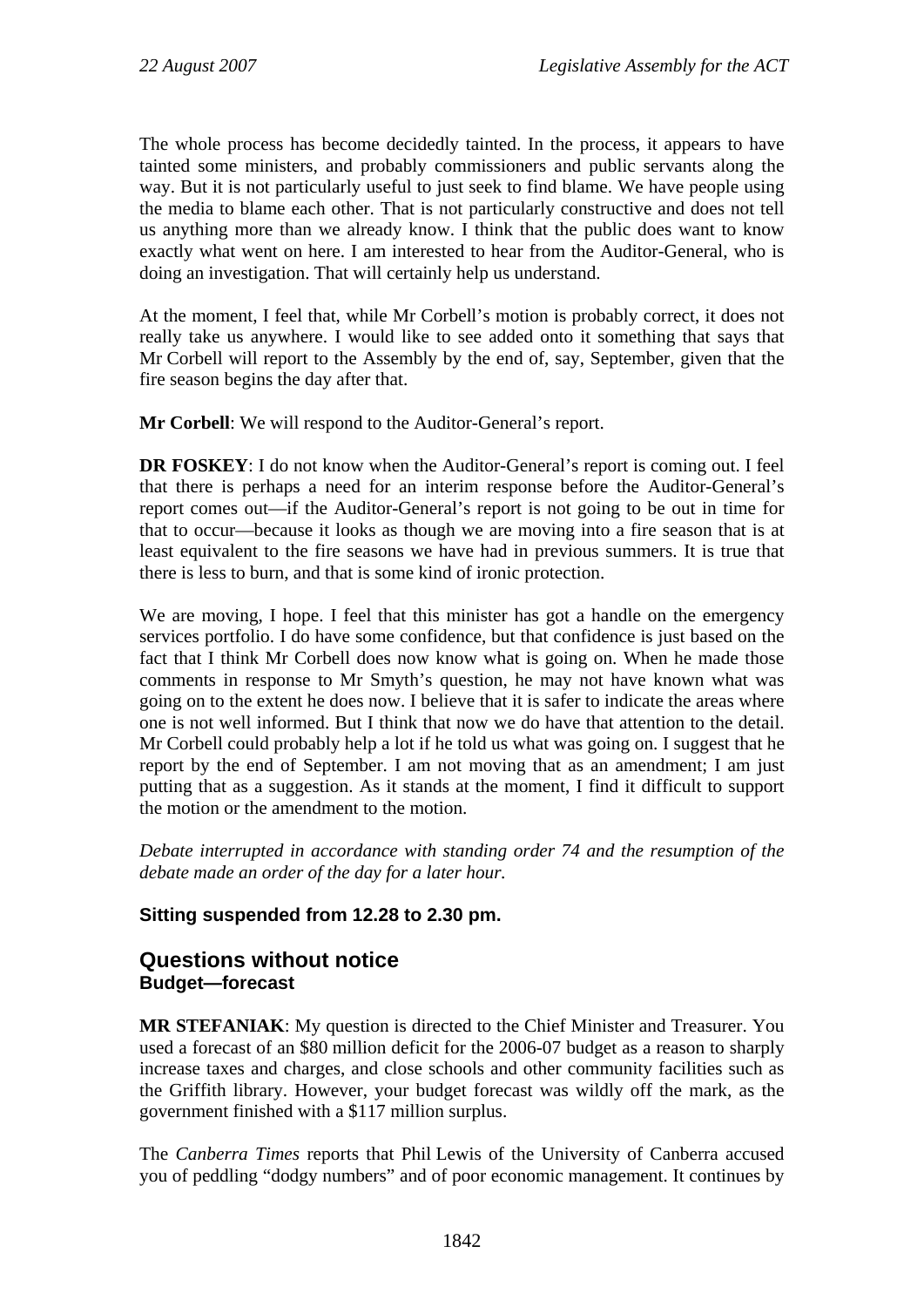stating that "the government was either incompetent or had deliberately plotted to use the threat of a deficit to pursue its financial agenda".

Treasurer, why were your estimates for the last financial year so inaccurate? Why were they so wrong? Was it due to incompetence or did you use the threat of a deficit to pursue your agenda of tax increases and cuts to vital community services?

**MR STANHOPE**: I thank the Leader of the Opposition for the question. A number of statements made by the Leader of the Opposition in his preamble are simply not correct. I would challenge the Leader of the Opposition to find a suggestion that I used a budget deficit per se as the basis for decisions that the government took in last year's budget.

I know that it was reported thus. But the underlying rationale for the budget handed down last year, which was a result or a feature of the undertaking of the strategic functional review, was around a range of inefficiencies; around the need for efficiencies to be found within the ACT government administration across the board, in acknowledgement of the fact that historically—since self-government and indeed before—the levels of government expenditure within the ACT have ranged somewhere between 20 and 30 per cent above national averages.

If there were an underlying rationale or reason for the decisions that the government took in last year's budget, it was that: it was around the inherited inefficiencies and the inherited level of expenditure that have been a feature of governments within the territory since self-government and—indeed as all of us long-term Canberrans know—before self-government. We know about the levels of investment infrastructure, which was a feature of commonwealth administration of the territory. We know about the level of investment in our schools, roads and other physical infrastructure. We know about the traditional levels of investment in health and education which pre-date self-government.

And, on self-government, successive governments have striven to maintain that level of government service delivery. We have done it to the extent that—even today on perhaps the most up-to-date analysis; Treasury began this task—we continue to invest in government services within the territory at a level significantly higher than the national average. It is a simple equation: you cannot keep delivering government services in health and education, and across the board at between 20 and 30 per cent above the national average and maintain an average level of taxation effort unless you have another source of income.

Governments since 1989 have found that other source of income in land. What every government since self-government has done is balance its budgets through the utilisation of the Australian accounting standard, which essentially deals and accounts for land sales or an asset sale in a way that is unsustainable. It is a finite resource. It is an asset. It has been applied to recurrent expenditure. It has been used to balance budgets.

Those were the reasons that the government instituted the budget or the change. Because we as a government—the first government since self-government—decided to look the issue in the face, take the hard decision and bear the consequence, the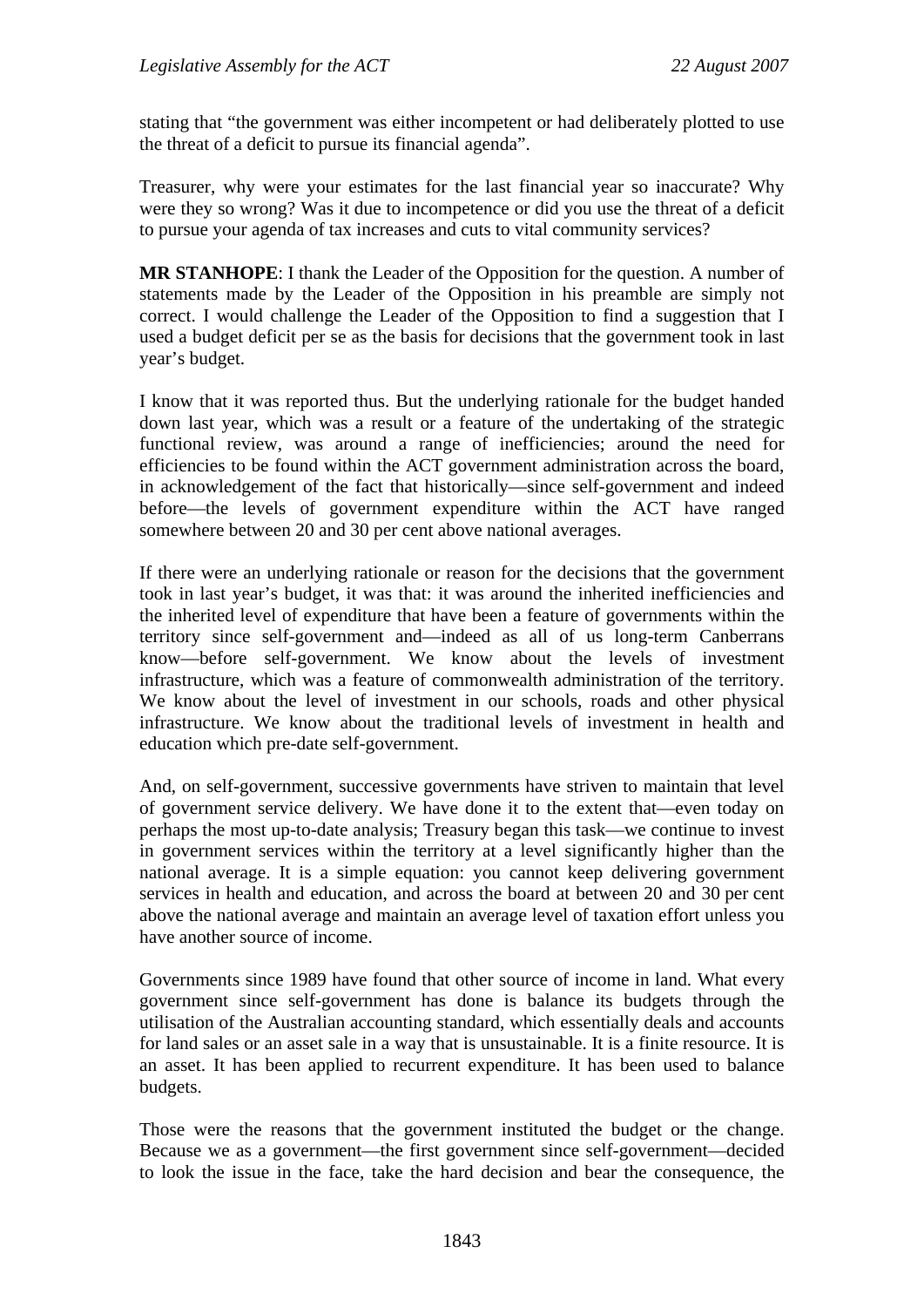political consequence. We had the courage and the faith to take decisions on—for instance, the level of health expenditure, which as recently as 14 or 15 months ago was 24 per cent above the national average.

Expenditure in the ACT on health is 24 per cent above the Australian average. And this is an expenditure of \$750 million. So we are talking about a lot of dollars— \$750 million—24 per cent above the Australian average for expenditure on health service delivery. That has now been reduced to 14 per cent as a result of last year's budget. It has been reduced to 14 per cent as a result of decisions taken last year.

We have established a Shared Services Centre, which has in its first year achieved precisely the savings sought of it and will now in this full year—its first full year and into the future deliver savings of \$20 million a year. *(Time expired)*

**MR STEFANIAK**: Mr Speaker, I have a supplementary question. I thank the Chief Minister and Treasurer for his answer. Chief Minister, you mentioned the functional review. Why won't you table the findings of the functional review so that the community will itself be able to judge the quality of the financial advice which you have been receiving and on which you say you have based your decisions?

**MR STANHOPE**: As I have indicated on numerous occasions, the functional review was a review commissioned for the purposes of cabinet. It attracts cabinet confidentiality. As with all other cabinet documents of this and every other government since self-government—and indeed for hundreds of years in every Westminster democracy around the world—cabinet documents attract confidentiality. This is one of those documents and will be treated in exactly the same way as every other document that attracts confidentiality in that way.

**Mr Pratt**: That is because they are bum covering documents.

**MR STANHOPE**: In relation to the issue of the budget and the surplus, the budget did deal with the hard issues—the issues which a government lacking in competence, such as those that the Liberal Party has produced—

**Mr Pratt**: All right, bottom covering documents.

**MR SPEAKER**: Order, Mr Pratt!

**MR STANHOPE**: has reduced, for instance, the 31 per cent of vacancy or excess capacity within our public school system. There is nobody who seriously argues that that is not a good thing. It is a good thing. As a result of that, and with the savings that were generated through the removal of 31 per cent of excess capacity in our public school system, we have injected over \$300 million into our public school system.

That is a level of investment 15 times greater than the annual savings generated as a result of those decisions. The system will benefit. We are determined to ensure that public education maintains its position as the education system of choice. We are devoted to the system. We will support it to the death, as we do. And, to that extent, we will put in the resources that reflect our commitment to public education.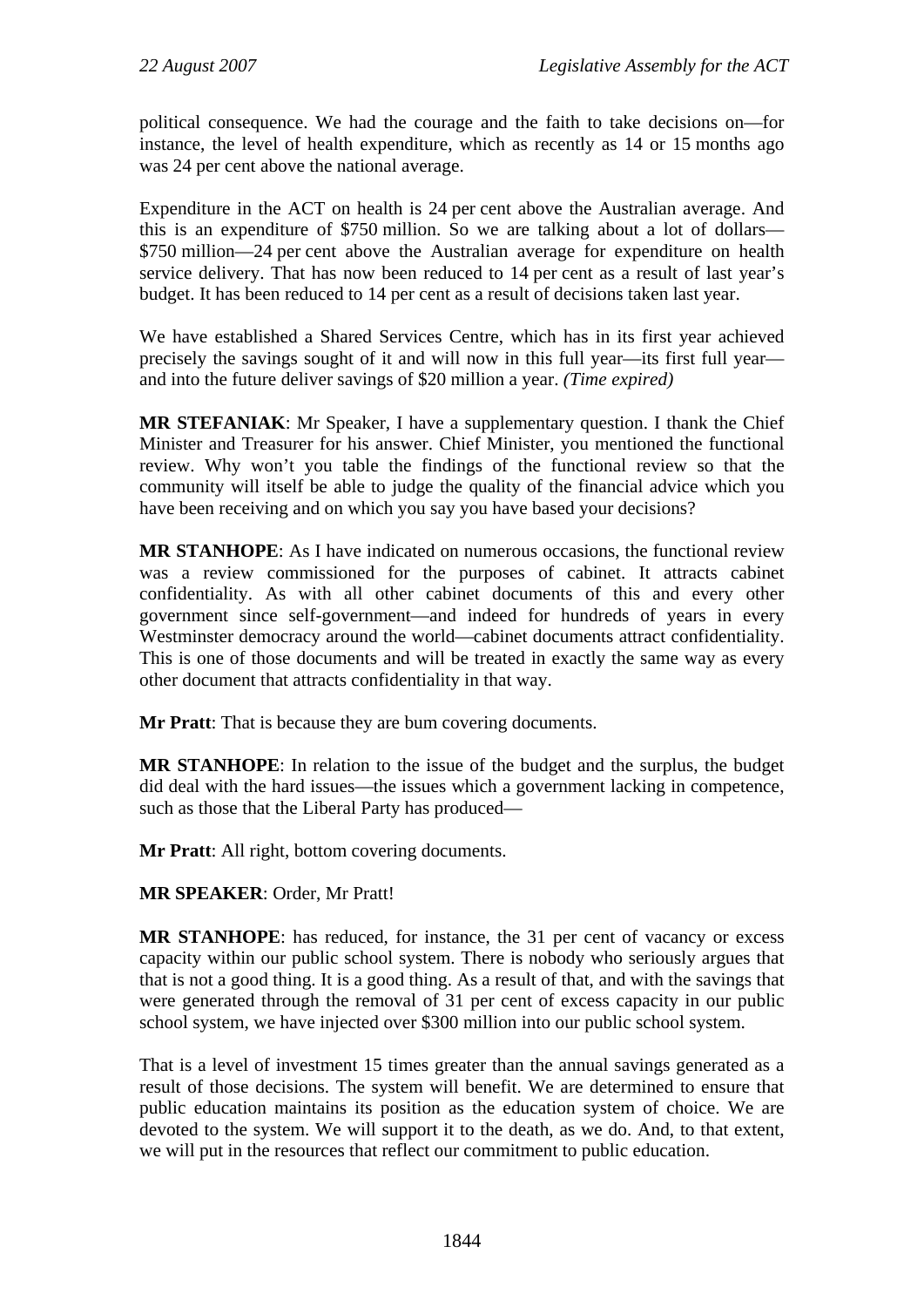It is an investment of over \$300 million in public schools in the past two years. That is unprecedented. For a jurisdiction of this size, that is a massive investment in education. It will return dividends for this community for years and decades to come. It is a sign of this government's commitment to public education. The dividend will be reaped.

I think we are all touched by the irony that the Liberal Party is continuing its campaign about this grievous error in budget in the face of yesterday's announcements in relation to the unexpected \$3.7 billion surplus that Peter Costello, the shadow Treasurer's hero—

**Mrs Dunne**: He didn't close anything.

*Mrs Burke interjecting—* 

**Mr Pratt**: He didn't close anything.

**MR SPEAKER**: Order! Chief Minister, resume your seat. Mrs Dunne, Mrs Burke and Mr Pratt!

**MR STANHOPE**: The shadow Treasurer, we know, sits at the feet of the federal Treasurer and tugs the old forelock as he is wont to do. He has no comment to make on the \$24 billion understatement of revenue which is a feature of the last three federal budgets. The federal Treasury has underestimated revenue of \$24 billion in the last three years, including \$3.7 billion last year. According to the *Canberra Times*—a journal which only ever speaks the truth, of course—in 2005-06 alone the federal Treasury underestimated income tax receipts by \$6.9 billion. There was a \$6.9 billion underestimation in income tax in 2005-06. There was \$3.7 billion last year, a significant proportion of which was company tax underestimation. There has been \$24 billion of unanticipated revenue in the past three years. But it is incompetent for the ACT Treasury to not estimate \$30 million of conveyancing duty in the face of an enormous spike in the last year!

I might conclude on this point. The Leader of the Opposition quotes a Phil Lewis of the University of Canberra. I might just say that Phil Lewis's twin in this was a Mr Saul Eslake—

**Mrs Burke**: Do you know him?

**Mr Mulcahy**: You finally know who he is.

**MR STANHOPE**: I did not know him. I made some commentary about him as a result of which he rang my office to disown entirely—in its entirety—the quotes attributed to him in the *Canberra Times* by a *Canberra Times* journalist. He said that he was embarrassed, that he apologised, and that he could not believe that it was the same Saul Eslake.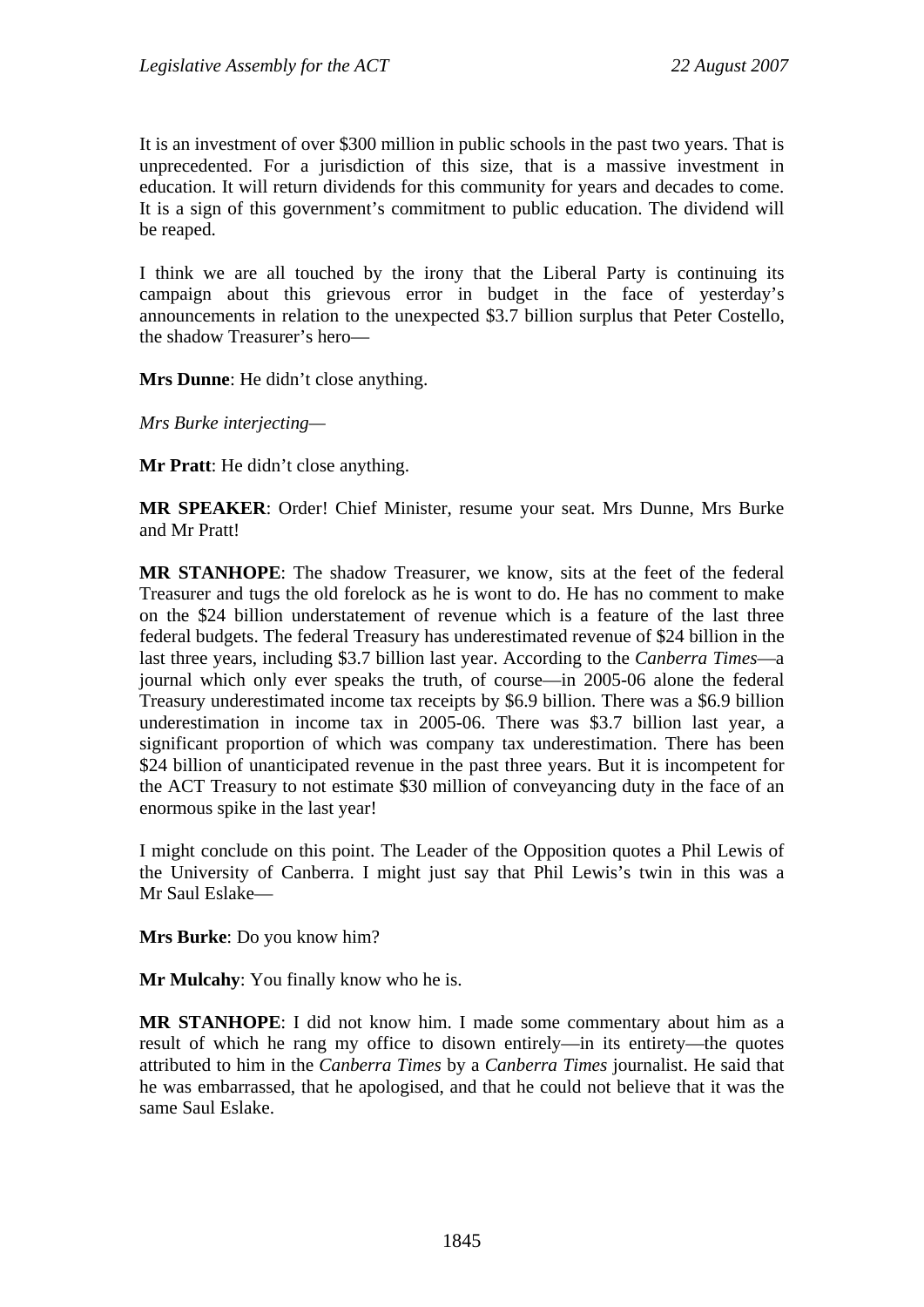### <span id="page-35-0"></span>**Budget—forecast**

**MR MULCAHY**: My question is to the Treasurer. Treasurer, the *June quarter 2007 consolidated financial report* shows that initial forecasts of the GFS net operating balance were out by \$209.4 million from the year-end figures. The same quarterly consolidated report shows that there has been a \$90.8 million turnaround on the figures that you published on 5 June—just over two months ago. Treasurer, how can you claim that the financial basis for the 2007-08 budget is still sound when it has already, in the space of two months, required an adjustment of nearly \$100 million?

**Mr Pratt**: Bloody embarrassing management, that!

**MR SPEAKER**: I warn you, Mr Pratt!

**MR STANHOPE**: I thank the shadow Treasurer for the question. It allows me to continue the theme. It is a theme that I am pleased to be able to continue, particularly in light of federal events in the last day or so. It allows us to compare. The shift over the last few months in the position of the ACT, particularly in revenue, is represented by a \$32.4 million increase in residential conveyancing, compared to a \$3.7 billion shift in the federal budget position, I presume since its mid-year review, which incorporated over \$1 billion in company tax receipts.

In the context of the hue and cry, the outrageous commentary and the charges of incompetence and of deliberate misleading by both the Treasury and me—and this is at the heart of the Phil Lewis type of suggestion—there is the defamatory suggestion that these were dodgy numbers, confected presumably by Treasury. The suggestion is that within the ACT Treasury we have a group of officials who have deliberately confected a set of numbers, for what purpose we do not know, although some quite scurrilous suggestions to that effect have already been made by Mr Phil Lewis.

That is at the heart of the comparison that we can make today. If we are making comparisons, the shadow Treasurer charges that an underestimation of revenue, to the tune of \$32.4 million, is a sign of gross incompetence, that an undervaluation of \$24 billion over three years is a sign of good economic management and that the \$1 billion in company tax receipts that the federal Treasury picked up over the last month somehow could not be anticipated, expected or were of a different genre—

**Mr Mulcahy**: On a point of order, Mr Speaker: standing order 118 (a) requires an answer to be concise and confined to the subject matter of the question. The question was: how can he claim that the financial basis is still sound when already, in the space of two months, it has required an adjustment of nearly \$100 million? What it has to do with company tax receipts is beyond me.

**MR SPEAKER**: Stick to the subject matter of the question, Chief Minister.

**MR STANHOPE**: I am explaining quite appropriately, Mr Speaker, that traditionally there are significant divergences and variations in estimates that different governments make over time. It goes to the heart of the question regarding how we can make the claim. I cannot claim that there will not be a variance.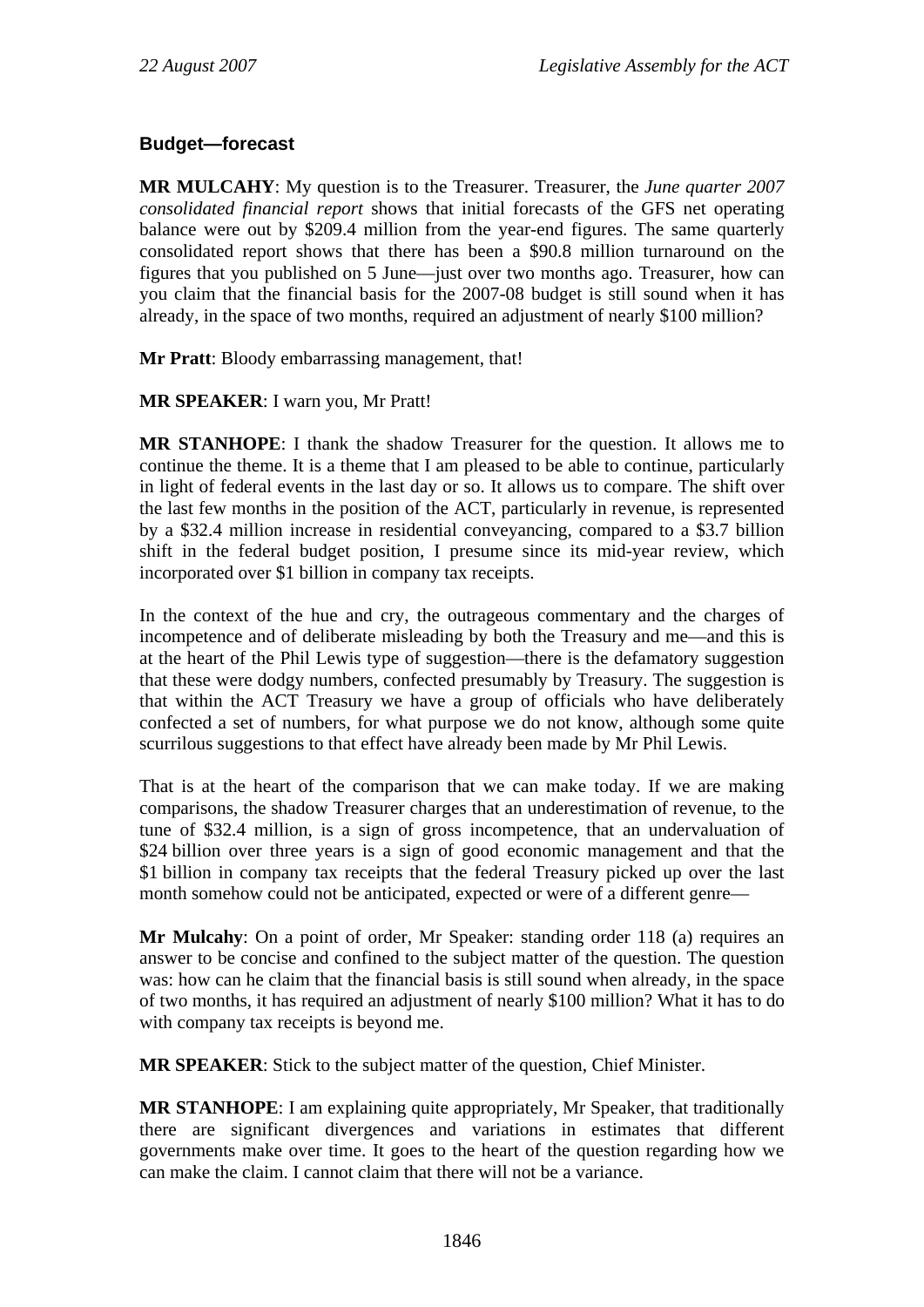I am asked whether I can stand by the predictions within the 2007-08 budget. The ACT government traditionally has a very good forecasting record. In particular, we have a very low mean percentage error in terms of government forecasts at budget time. Indeed, I can go through the mean percentage error for each Australian jurisdiction over the last five years. The mean percentage error in budget forecasts in each of the five years as between the budgeted position and the delivered position are as follows: for New South Wales, the figure over the last five years was 3.9 per cent; for Victoria it was 4.8 per cent; for Queensland it was 8.8 per cent; for Western Australia it was 5.9 per cent; for South Australia it was nine per cent; for Tasmania it was 6.3 per cent; and for the ACT it was 2.4 per cent.

With respect to the budgeted position, as against the delivered position, and averaged out over five years, of all the states and territories, the ACT government has the lowest mean percentage error in budget forecasting of any jurisdiction in Australia. It varies from year to year. Some years we are higher; some years we are lower. The mean average over five years paints the ACT and the ACT Treasury as the Treasury and jurisdiction with the lowest mean percentage error in budget outcome of any jurisdiction in Australia.

It is on that basis that I can continue to have faith in the operations of the Treasury and in the budget that is brought down. That is after taking into account long-term averages, the conservative nature and bias of the way in which the budget is put together and our record—a record in Australia that is second to none. It is on that basis that I have such confidence, while accepting of course that we have not been able to predict the enormous spike in construction activity, particularly in the residential market, between the first three quarters and the last quarter. *(Time expired.)*

**MR SPEAKER**: Mr Mulcahy, do you have a supplementary question?

**MR MULCAHY**: Thank you, Mr Speaker. Treasurer, how can the people of Canberra be assured that the economic and taxation decisions are being made wisely and prudently when you are so inaccurate in your revenue forecasts?

**MR STANHOPE**: I did just answer that question. I am happy to repeat that the record of the Australian Treasury and of this government over the last five years is the best in Australia. You cannot get better than this.

We have the best record in Australia, through our Treasury and through the last five successive budgets, of actually bringing a budget in, as delivered. The mean percentage error in the ACT is 2.4 per cent against an all states averaged mean percentage error of 5.9 per cent, with some states averaging nine per cent. South Australia is averaging nine per cent, Queensland is averaging 8.8 per cent and the ACT is averaging 2.4 per cent, with a mean error rate across the states of 5.9 per cent. We have the best record in Australia.

**Mr Mulcahy**: The best record for tax.

**MR STANHOPE**: The interjection was that we have the best record for tax. Of course, this is the other furphy that runs with this particular debate. We tax at average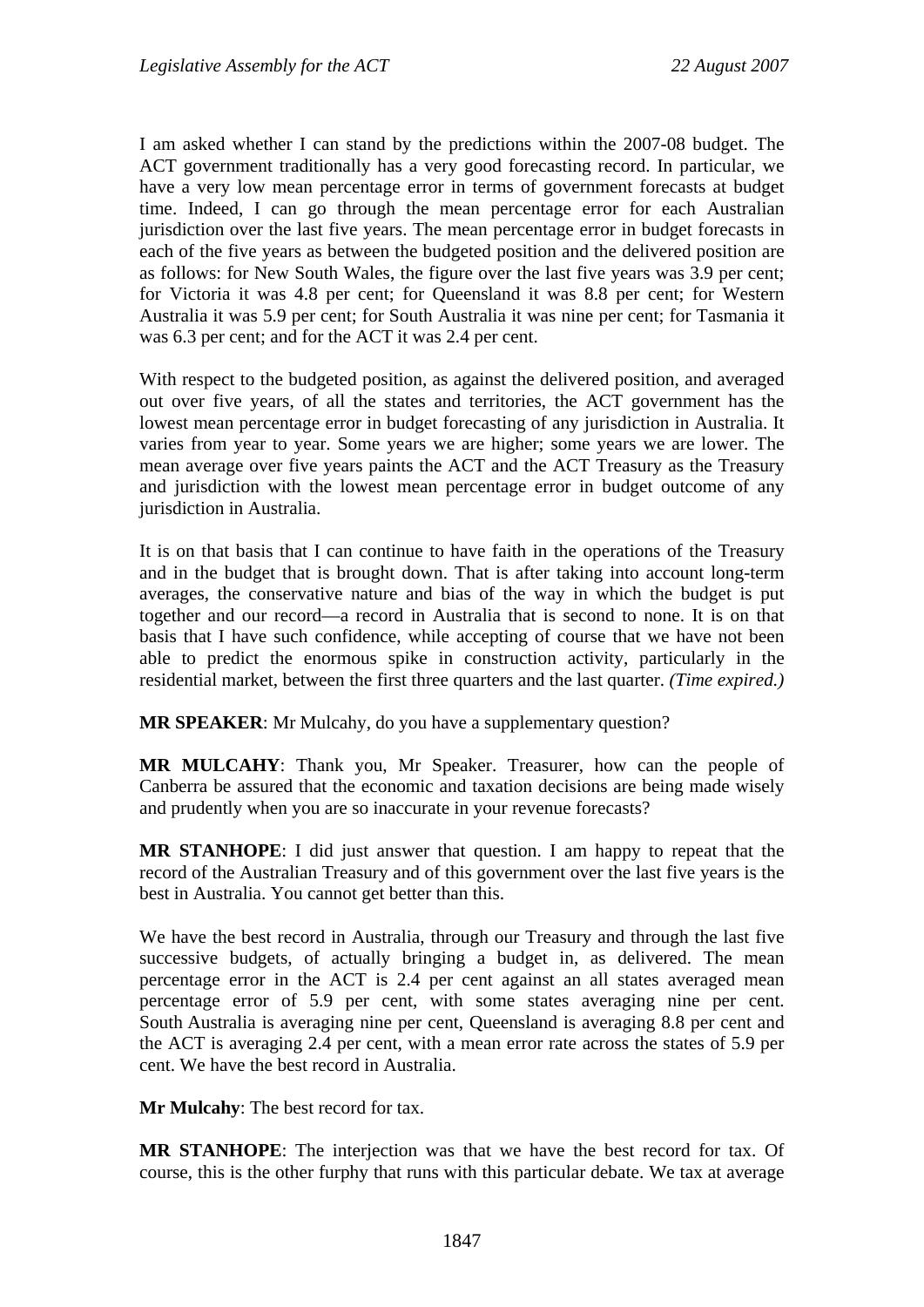levels. We are right in the middle on taxation levels. We tax at the average level across Australia. I do not have the numbers with me. Ours is an average taxing effort. We are not a high taxing jurisdiction, despite the efforts of particularly the property council in relation the fire levy and of the real estate institute in relation to land tax.

Everybody has their favourite little tax. Chris Peters would want us to abolish payroll tax. The property council wants us to abolish the fire levies. The real estate institute wants us to abolish land tax. Everybody can find a tax that they want us to attack. Everybody has their favourite. But across the board, in a jurisdiction such as ours, with a narrow economic base—

**Mr Smyth**: Well, what have you done to broaden it?

**MR STANHOPE**: We have no mines. We have not yet been able to attract a uranium mining export licence. Our gold and silver mines are not producing particularly well. Our reserves of coal are yet to be discovered. Iron ore is not doing too well for us. The woolclip has not come in. The wheat fields are not doing too great. Ours is a narrow service based economy. We have no mines. We have no agricultural industry. Fifty per cent of our agricultural production is from a single chook farm. Pace farms constitutes 50 per cent of the entire ACT agricultural output. We are an economy with a very narrow base.

I find it remarkable that the property council and the real estate institute—indeed, the Liberal Party—decry the fact that we have a reliance on property for our taxation effort. Identify within the context of the ACT economy that other source of taxation revenue available to us. What is it? Do you anticipate the discovery of mineral wealth here within the territory? Is that what you anticipate? Is that what you are going to base your policies on? I find it remarkable that anybody in the ACT, understanding the nature of this economy, its narrowness, would suggest that we should not have the degree of reliance on property that we do. Give me your insight into what, if not property, we use for revenue?

When you take the suite of revenue measures that are pursued within the territory and measure it against every other state and territory in Australia, ours is right at the average. It is right in the middle of all the states and territories. That is our taxation effort. Yet, on the basis of that, on the strength of an average level of taxation, we continue to invest in government service delivery a mile ahead of the national average. At one level, of course, that is a sign of the success of this government's economic management. We have delivered the strongest balance sheet and the largest cash surplus in ACT government history. *(Time expired.)*

## **Schools—Harrison**

**MS PORTER**: My question is to the Minister for Education and Training. Has a principal been named to lead the new \$23 million P-6 school in the Gungahlin suburb of Harrison?

**MR BARR**: I thank Ms Porter for her ongoing interest in education in the ACT. I am pleased to advise the Assembly that I have formally announced Mr Dennis Yarrington as the principal of the new school in Harrison. Mr Yarrington brings to this new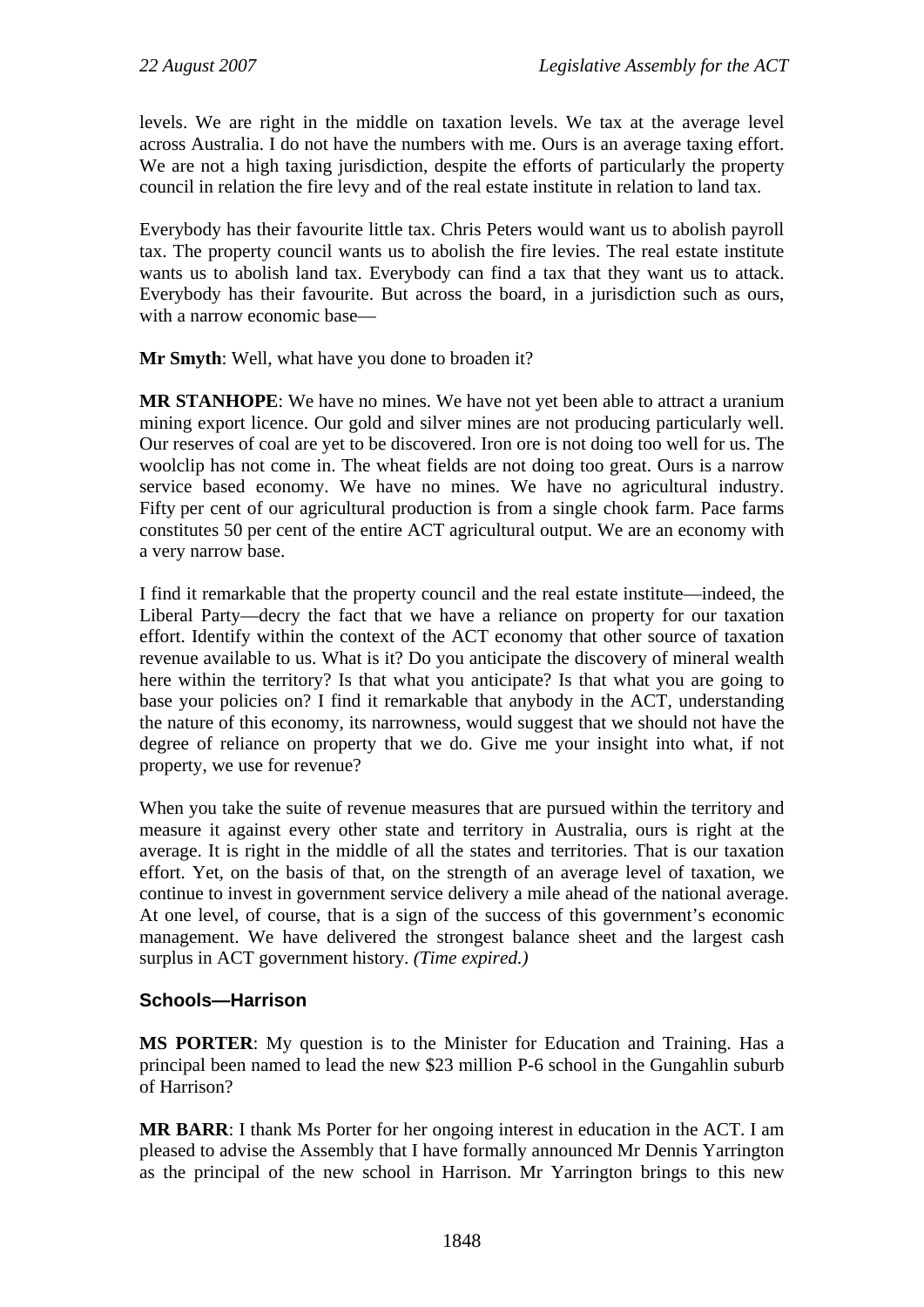school a wealth of experience within the ACT education system, most recently as principal of the Cranleigh School in Holt.

The expansion of education facilities in the suburb of Harrison provides a tremendous opportunity for that community to be involved, as it has been from the commencement of the design work of the new facility and through the construction phase. I had the opportunity to be on site today with the new principal and some of the prospective school students and their families. The facility we are establishing at Harrison will set a new benchmark for public education facilities in the territory. It is an outstanding building. It is one that will enable state-of-the-art information technology. It will enable a variety of wonderful education opportunities for students at the school.

Through the government's \$23 million investment in this school and through the leadership of the new principal, Mr Yarrington, we are going to see more than 450 students attend this new school. I can advise the Assembly that already we have 66 enrolments for preschool, 64 for kindergarten and 21 in years 1 to 6, before we have even gone to the very formal process of seeking enrolments. There will be further information nights for parents in the region. They are planned for September. I can advise that one will occur on the 11th.

What is occurring in Harrison is a reflection of what is possible through the government's education investment. Through the difficult decisions that were made in 2006 to reprioritise expenditure within the education portfolio and to put new school infrastructure in areas of high demand, we have—

**Mr Stefaniak**: Point of order. The minister has completely strayed from the question, which was to name the new principal.

**MR SPEAKER**: I do not think the minister was asked to name the new principal.

**MR BARR**: I was asked in relation to the \$23 million new school at Harrison.

**MR SPEAKER**: The minister may continue.

**MR BARR**: I know the opposition does not want to hear about this investment. We know the view of the opposition. We know Mrs Dunne has already categorised every dollar that the government is spending on public education as throwing good money after bad. We know that—we heard that quote.

**Mrs Dunne**: No, I did not.

**MR BARR**: We heard the quote.

**Mrs Dunne**: Potentially throwing good money after bad.

**MR SPEAKER**: Order! I warn you, Mrs Dunne. The minister will return to the subject matter of the question and leave Mrs Dunne out of it.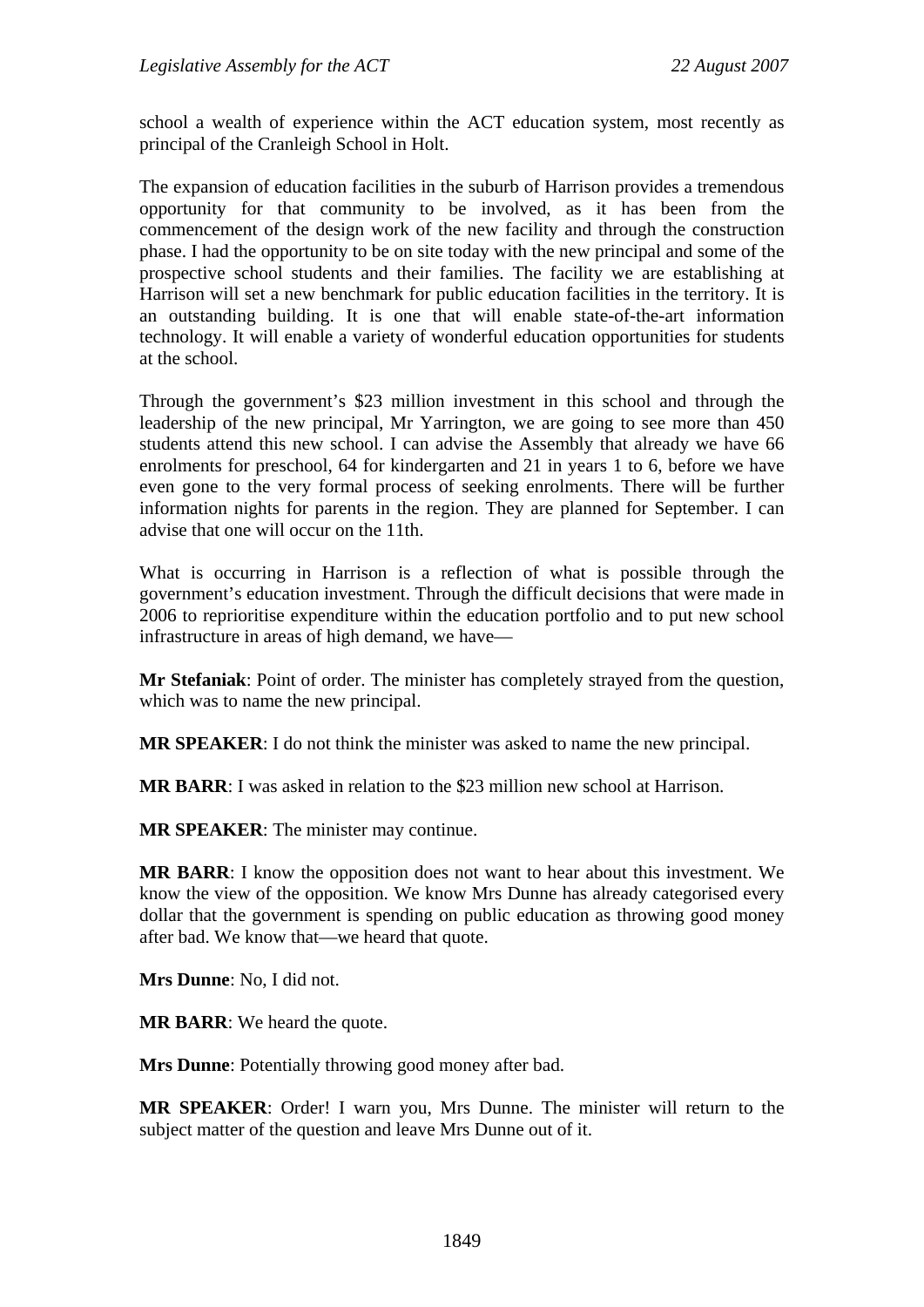**MR BARR**: Through this investment the government targeted an area of high growth within the ACT community, where there is a growing population of school-age children. We are investing \$23 million in this new facility. Construction commenced last summer and will be completed by December of this year, with a view to the school opening for the 2008 school year.

I congratulate the P&Cs from the surrounding schools, particularly Amaroo, which has been so supportive in working towards the establishment of a P&C for the school and which has already undertaken a fundraiser to assist the newly forming Harrison P&C to get underway. It has been a tremendous partnership from all of those in the local community. I particularly acknowledge the work of the Gungahlin Community Council.

Again, these sorts of investments and quality public school facilities would not have been possible had the government not made the difficult decisions to reprioritise expenditure last year, to put quality first and to ensure that our public education system, our schools within our public education system, lead the nation and the world in the quality of facilities, the quality of teaching and the quality of learning that takes place.

There is no doubt the parent community of Harrison and surrounding suburbs is thrilled with the quality of facilities it will get to begin the 2008 school year. We are seeing already, with the level of enrolments and the level of interest in the community, that this will be a tremendously successful school in an area of high demand. That is where the government should be investing in new education facilities, where we have a growing school-age population. (*Time expired*.)

## **Schools—closures**

**DR FOSKEY:** My question, which is directed to the Minister for Territory and Municipal Services, concerns community consultation on the use of so-called surplus school sites. Minister, you described this process as a two-stage process to be completed by November this year, with the first stage being about possible uses of the school sites generally and the second stage being about particular communities and specific outcomes for those sites. In May you advised us that the first stage would occur in July-August. However, the consultant who will conduct that process has only just been appointed. Can the minister advise the Assembly whether that consultation will still run for the four or five months, which is what was first promised, or whether the timeframe will be cut in half so that the report can still be finalised and handed to government by the end of November?

**MR HARGREAVES**: Before I go into some of the detail I thank Dr Foskey for her question. The delay in the acquisition of a consultant will not cut anything in half. We have had an extension to the time that we had hoped to take to finalise the awarding of the contract, but it is not 50 per cent of that time. The delay in the selection of the consultant occurred when expressions of interest were sought in the first place. The amount put forward by proponents—and I will not detail those amounts—was considerably greater than we had been advised and we asked people to revise their expressions of interest, which is why the delay occurred.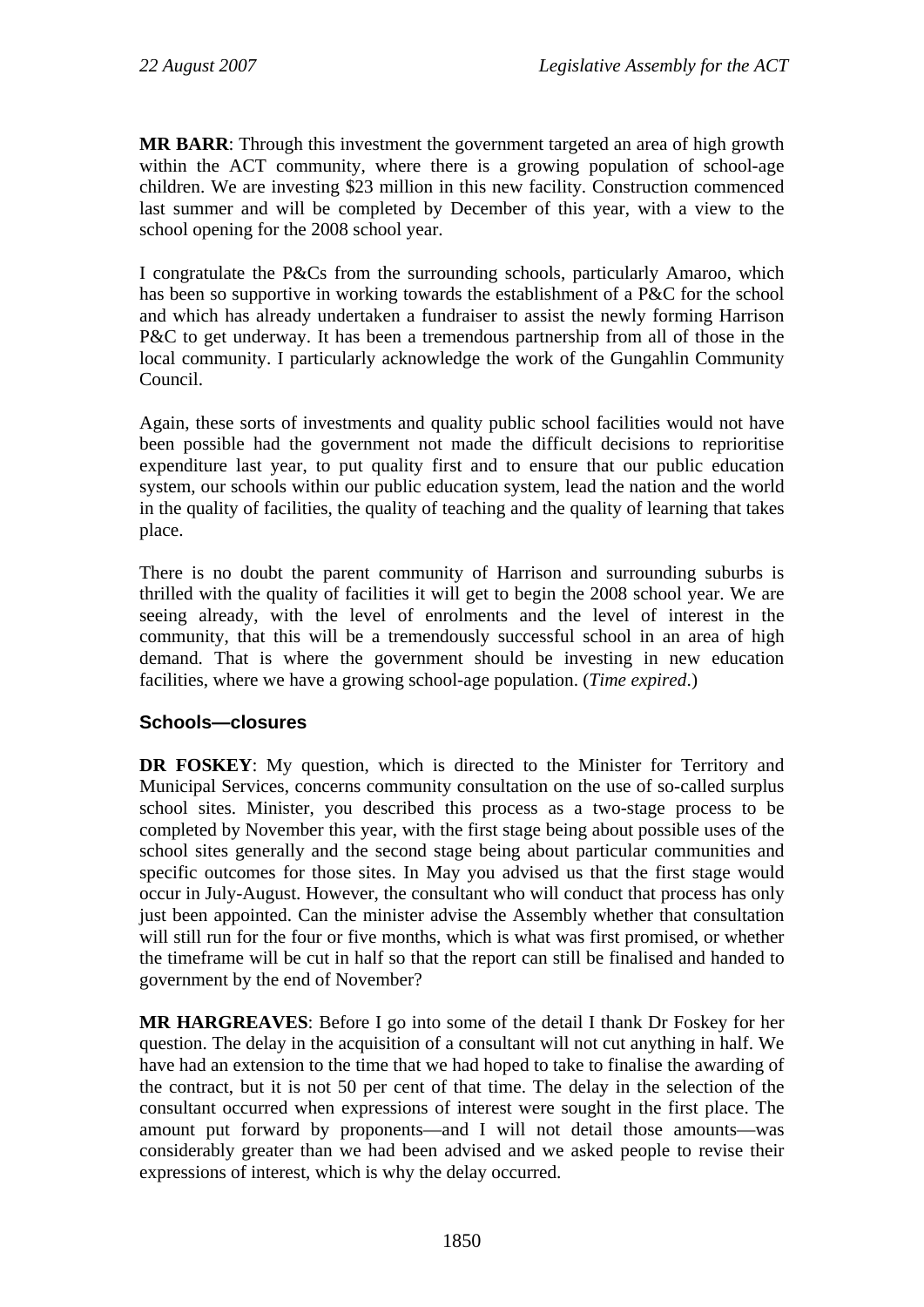The timeframe will remain the same. For the information of Dr Foskey, she has the process almost right. We will have a two-stage process. The first will be on a regional basis. Let us take Tuggeranong as a relevant example. Schools that are either closed or that are to be closed will be discussed over time with the consultant and the community. The second phase will then kick in. Site-specific schools will be discussed and the community's desires, wishes and needs will be made known to the government.

At this stage of the game we have put out five proposals, which is by no means the end of the process. If the community can come up with another proposal or mixture we would be delighted to hear about it. We have no preconceptions, bar a couple that I have already announced. For example, going back to the Tuggeranong analogy, the use of Mount Neighbour School will not be the subject of consultation about what it can be used for. The site will be the subject of consultation but not the school, because that school has been determined to be removed. Given articles in the newspaper today it is opportune for me to place on the record today something that will clarify issues concerning who can and cannot get access to these surplus school sites.

We have no preconceptions about how it would work—for example, whether all or part of a school should be removed and developed or put to open space, or whether it should be totally tenanted with community groups or a mixture of all those things. The best way to describe it would be for me to read the information that I have already given out to some people in the non-government school sector. The government has made a decision not to lease any closed public school to a non-government school. I ask members to bear with me for a couple of seconds. If the outcome of the evaluation process is that a school is to be sold, non-government school providers will, of course, be able to participate in that process.

That information has been conveyed to the people who approached the government to lease space at these schools. In the context of those schools to be closed and those that are closed, that is the information we have conveyed to those people, which is quite clear now. The process which is occurring is now open. I just wish to reaffirm and restate the government's decision. In conclusion, we hope to have all community input in, digested and into government around the end of the year or, at the absolute most, very early next year. However, in the future we do not want a series of closed and vacant schools on premises scattered around Canberra any longer than we need to.

**DR FOSKEY:** I ask a supplementary question. When does the government plan to announce its determination on these sites? What would be the consequences of holding off finalisation and implementation of those changes until after the 2008 ACT election?

**MR HARGREAVES**: In response to the last part of Dr Foskey's question, there is no connection between the election and this exercise. The consultation process will not occur one at a time; groups of consultations will occur at the same time. The government hopes that the information is available to it by the end of the year so that it can take its recommendations concerning these sites to cabinet towards the end of this year, or at around Christmas time.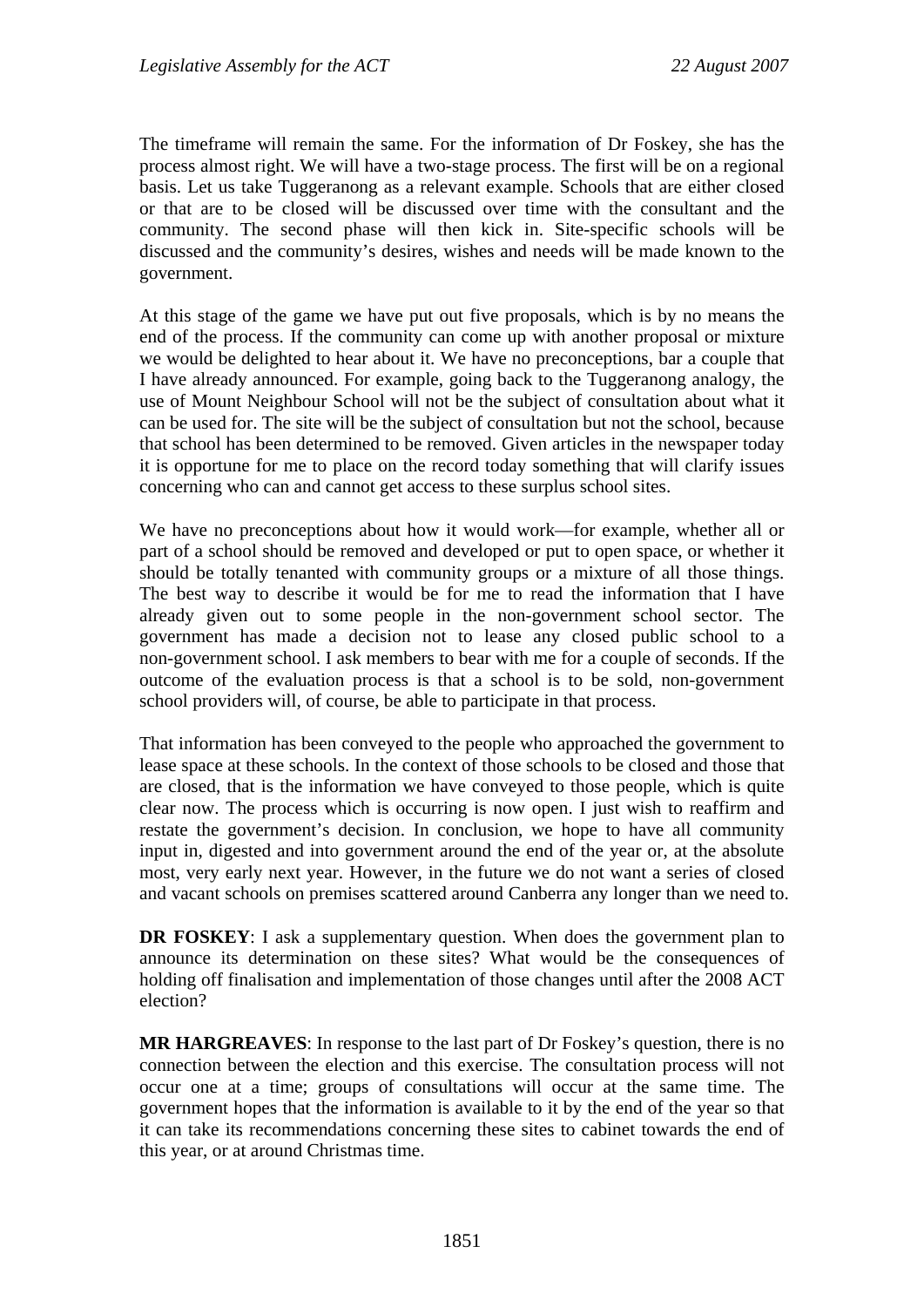The government wants to make that announcement early next year so that it gives the Canberra community a sense of certainty about what is happening in relation to these sites. I cannot give the member a firm date on that. Once the consultant has all the information from the community it has to be put together, analysed, synthesised and put into a recommendatory document. I cannot give the member a firm date on that but I can say that it will not be in time for any election.

**Dr Foskey**: I wonder whether I could seek clarification.

**MR SPEAKER**: Order! No. Dr Foskey asked a question and a supplementary question and that is the end of the matter.

## **Budget—forecast**

**MRS BURKE**: My question is to the Treasurer. You received \$200 million from the community more than you budgeted for during the 2006-07 financial year. Despite this, you have ruled out relieving the tax burden on Canberrans in your media release of 15 August.

Phil Lewis, a professor of economics at the University of Canberra, told the *Canberra Times*—which comments you now say he refutes—that you had an obligation to explain how you have used this windfall revenue. He said, "It's not his money; it's the taxpayers' money." Treasurer, why aren't you prepared to review the level of taxation on Canberrans given that the tax increases in last year's budget were not justified?

**MR STANHOPE**: I thank the member for the question. I certainly thank Professor Lewis for his insight and his advice that surplus cash accumulated through good governance and good budgeting and management should be used for capital purposes. As I have indicated before, this insight into budgeting that capital funds should be expended on capital projects will revolutionise government and budgeting around Australia.

Professor Lewis went on, I understand, to suggest that the government needed to announce how it would actually spend this capital fund. I understand that on his wish list was that we should spend it on a new dam at the Cotter, which is interesting because this rests with Actew. If a new dam is to be built at the Cotter, the dam will be built and paid for by—

**Mr Mulcahy**: That is not what she asked you, though, is it?

**MR STANHOPE**: I am just going to Professor Lewis's grasp of governance within the territory. We have the very fine advice that, yes, capital funds should be spent on capital projects. He then suggested or proposed that leading the list of capital projects in which an ACT government should invest would be the Cotter dam. That did puzzle me to the extent that it indicates that Professor Lewis obviously does not understand that our utility is statutorily independent and that, to the extent that a new dam will be built within the territory, it will be built by Actew and funded by Actew. The suggestion from Professor Lewis that an ACT government might budget fund a new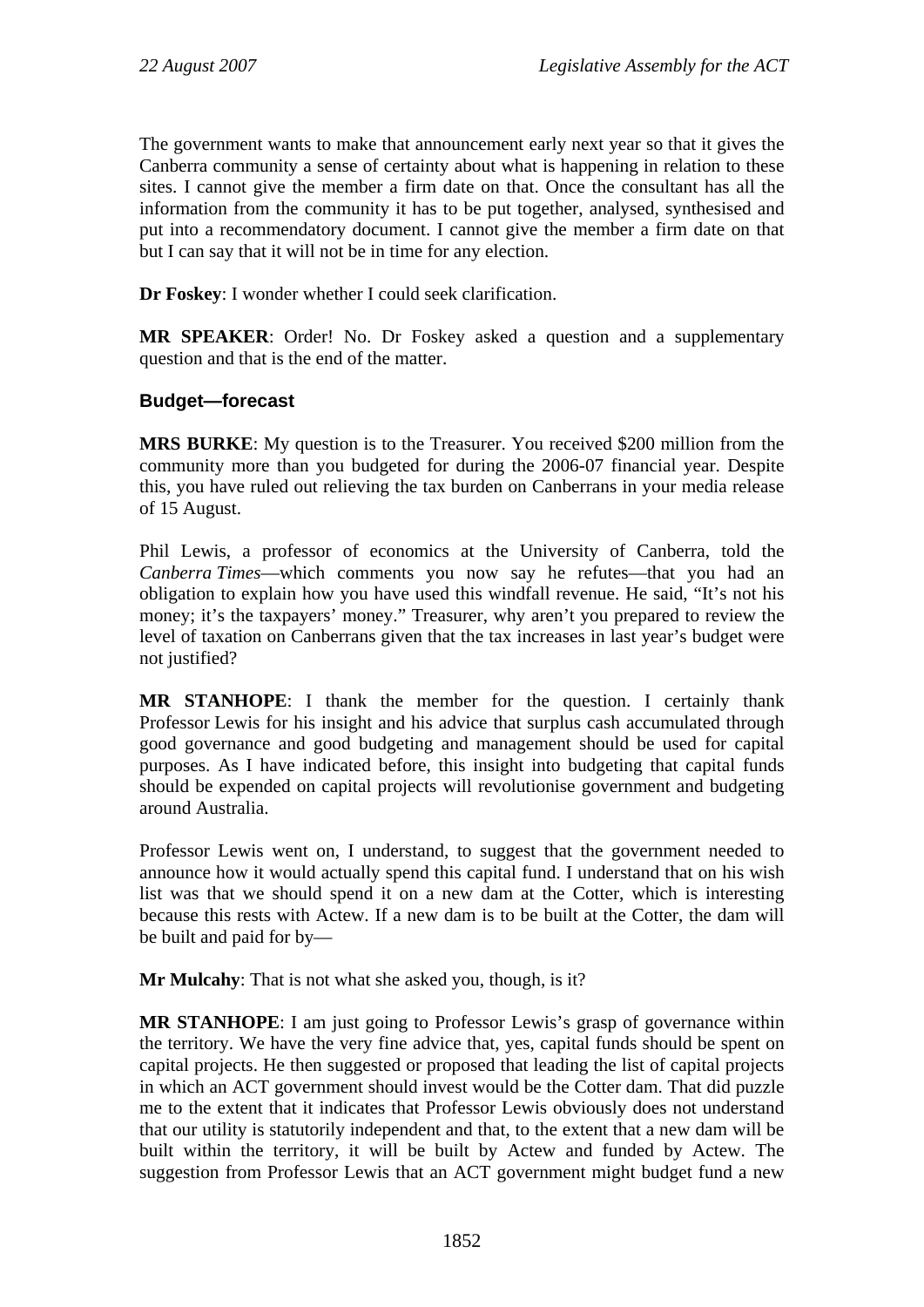dam at the Cotter really was a new perspective for me. So there is much to be learnt from these particular insights from experts that are consulted from time to time.

I say again, Mr Speaker—and I think it is relevant—that it is ironic that a Liberal Party that governed in the territory for seven years is now suggesting that surpluses are a bad and evil thing. This is not consistent with any sort of modern theory or position but by any government. The Liberal Party in this place would be comfortable with the notion that surpluses are evil and should not be sought after or delivered or that there should be no aspiration. In seven years in government the Liberal Party really only ever had experience with deficits.

**MR SPEAKER**: Order! Come back to the subject matter of the question.

**MR STANHOPE**: I think it is relevant to any question around a \$200 million turnaround that delivered the territory's largest ever surplus.

**MR SPEAKER**: My understanding was that the question was about taxation.

**Mrs Burke**: Thank you, Mr Speaker. The question was about reviewing the level of taxation on Canberrans.

**MR STANHOPE**: We will, as we do every year, review the level of taxation. We do it every year as part of the budget process. In no year since we have been in government and I have been Chief Minister have we not reviewed levels of taxation within the ACT.

The answer to the question is yes. The ACT government will again in the next budget context review our taxation regime. We do it every year and we will do it again. Of course we will. One of the reasons we will do it is to ensure that we do not deliver a set of budget bottom lines such as those delivered by the Liberal Party. The Liberal Party in its first year in government delivered a deficit of \$344 million.

*Opposition members interjecting—* 

**MR SPEAKER**: Order! Chief Minister, resume your seat for a minute. There are a few people on that side who are on a warning. That is the threshold. I call the Chief Minister.

**MR STANHOPE**: One of the reasons we review our taxation regime every year is because we do not want to go back to the dark days of the Liberal government, which in its first budget delivered a deficit of \$344 million. In its second budget in 1996-97 it delivered a deficit of \$170 million. In its third budget in 1997-98 it delivered a budget with a deficit of \$152 million. In its fourth budget in 1998-99 it delivered a budget with a deficit of \$161 million. It then delivered three very small AAS surpluses. In its seven years in government the Liberal Party delivered an aggregate deficit of \$657 million under the Australian accounting standard. Let me repeat that. In its seven years in government—*(Time expired.)*

**MRS BURKE**: Mr Speaker, I have a supplementary question. Whilst the commonwealth can explain what they have done with their surplus, Chief Minister,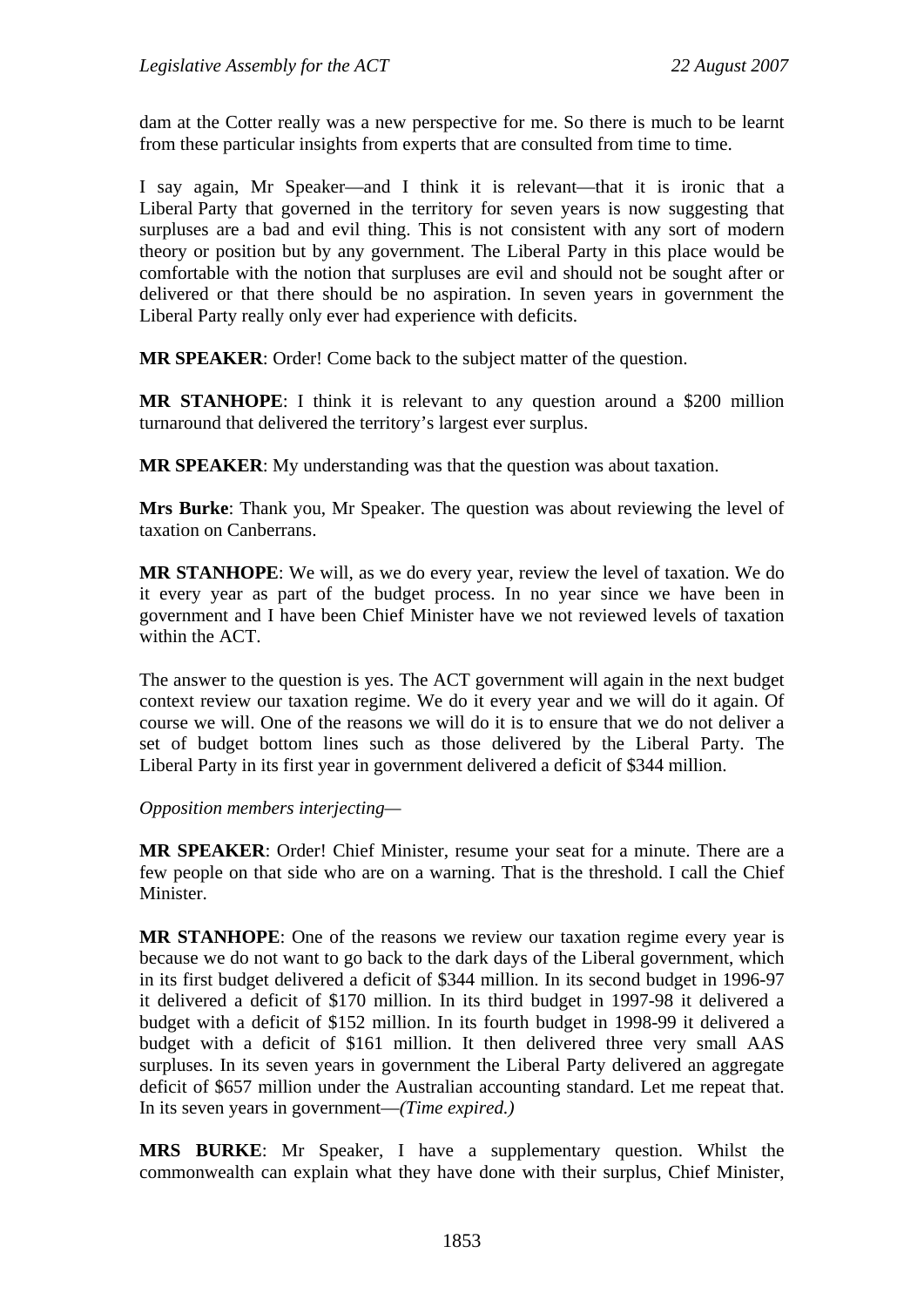will you now explain to the Canberra community what your government will do with your surplus?

**MR STANHOPE**: We will continue to invest in government services for the people of the ACT. We will continue to unravel the damage that the Liberal Party did in government. We will continue the record levels of investment, for instance in mental health. Under the two Liberal Party health ministers, Kate Carnell and Michael Moore, mental health expenditure was the lowest of any jurisdiction in Australia. How shameful is that? The most prosperous community in Australia—under the Liberal Party; under Kate Carnell and Michael Moore—invested less in mental health than any other jurisdiction in Australia.

We will continue our record of investment in mental health. Since coming to government, we have increased expenditure on mental health by 92 per cent. We will continue the massive historic levels—and increase them—of investment in child protection. This is an area where we have increased expenditure by about 150 per cent since coming to government. That is what we will do.

We will continue to unravel the dismantling of bed ratios within our public hospitals. We will continue the process of increasing incrementally the number of beds, having now at last overhauled the 100-bed cut that the Liberal Party introduced into our public hospitals while in government. We have now made up the difference. We have undone the damage. We have undone the damage of the 100-bed public hospital cut a legacy of Bill Stefaniak and Brendan Smyth. We will continue to increase the number of beds within our public hospitals. We will construct a new psychiatric facility at the Canberra Hospital—a state-of-the-art facility. We will construct a forensic mental health facility.

We will continue to invest heavily in our emergency services—an area in which we have almost doubled expenditure since coming to government; where we have undone the traditional low levels of investment in our rural fire service, in our urban fire service, in our ambulance service. We inherited from the Liberal Party the historic low levels of investment in our emergency services, which of course are part and parcel of the mix in relation to issues we faced in 2003—the seven years of under-investment in our emergency services.

We will continue the historic high levels of investment. We will continue to invest as heavily as we are in education. In the last two years alone there has been an additional \$320 million of investment in public education in the Australian Capital Territory. That is massive; that is unprecedented. Do a comparative analysis across Australia of the pro rata level of investment by this government in public education against that of any other state and territory in Australia, even before that level of investment. Go out and do your sums; do the comparison.

Have a look at whether any other government in Australia, on a pro rata basis, is investing anywhere near the \$320 million which this government has committed to public education in the last two years. It is unprecedented, unheralded. There is no level of investment of that order anywhere in Australian in public education. It is a reflection of our commitment to public education and the need to ensure that we maintain our position as the leading jurisdiction in Australia in the context of educational outcomes, just as we do in relation to health outcomes.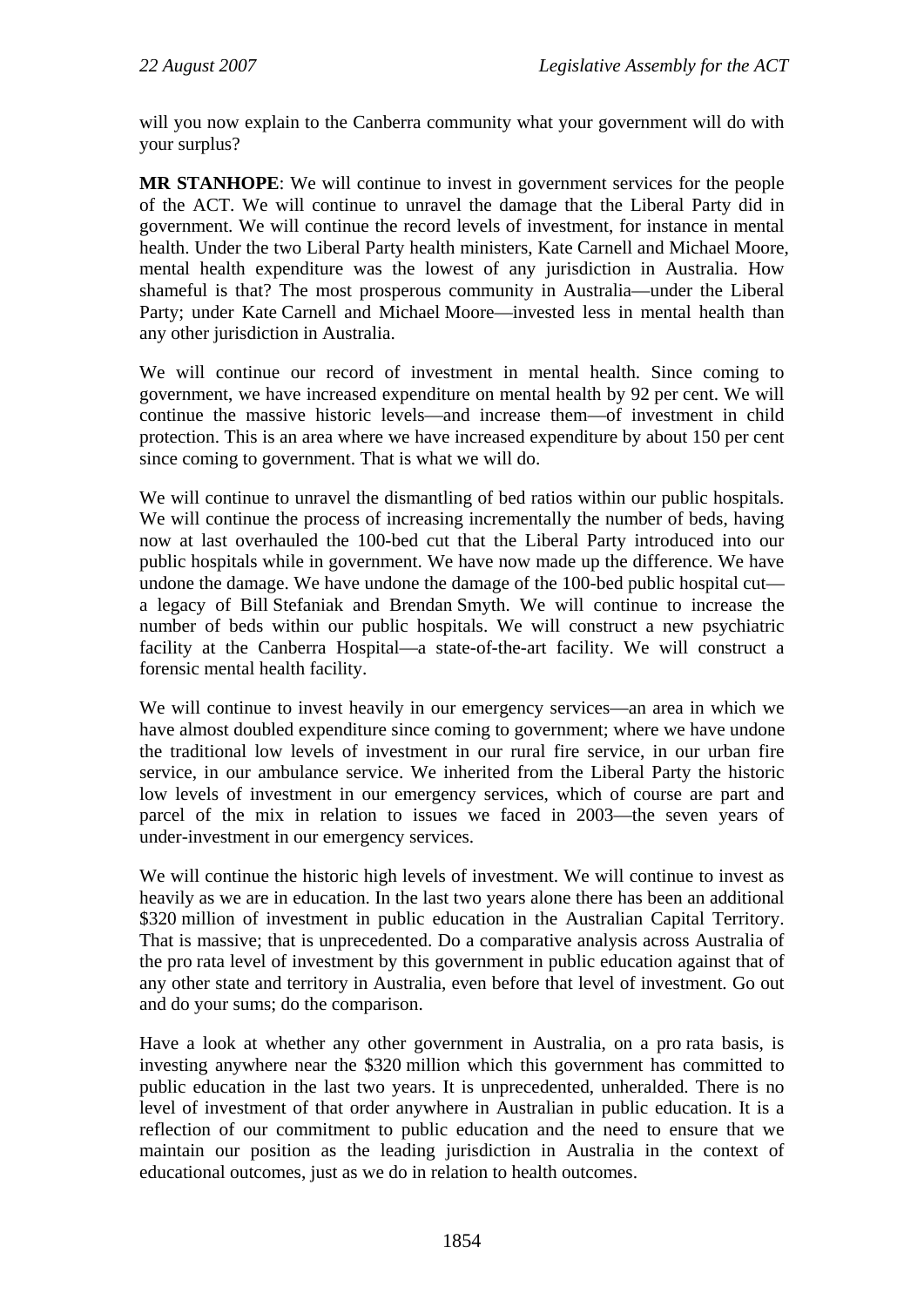We will continue to invest in all of these areas. We will undo the damage that was done in seven years of the Liberal Party. We will continue to invest. I think that in relation to disability services we have increased expenditure by almost 70 per cent—I believe it is in the sixties—as a result of having inherited the Gallop royal commission report into disability service delivery under the Liberal Party in the ACT. Who can forget the Gallop report? Who can forget the scarifying report into the performance of the Liberal Party in government in relation to the delivery of disability services and the response by this government to that report, which led to a massive increase in funding for disability services within the territory?

Mrs Burke, in answer to your question as to what we will do, that is what we will do: we will continue to invest massively in this community to undo the damage which you did in government, having delivered to us aggregate budget deficits under the Australian accounting standard of over \$600 million.

#### **Budget—forecast**

**MR GENTLEMAN**: My question is for the Treasurer. Treasurer, can you explain some of the major factors in revenue growth for the ACT over the 2006-07 year?

**MR STANHOPE**: The major reason for revenue growth within the last financial year has undoubtedly been the property market—both commercial and residential. The growth in property in the residential and commercial sectors within the ACT is the strongest in Australia. It has defied the predictions of even the private sector—the private sector which would pride itself on its capacity to predict the future. The Liberal Party and the private sector now take as a major failure of this government the fact that it did not predict \$40 million of increased revenue as a result of conveyancing activity over the last quarter.

The predictions that were part and parcel of the budget were consistent with the predictions that the private sector was making at the time. Earlier this year, in the 2007 real estate outlook for Australia—this year's outlook—the Real Estate Institute of Australia was still predicting—at the beginning of this year—a continuing slowing in demand for property despite positive population growth in all States and territories during 2006. According to the Real Estate Institute of Australia, this slowing in demand for property that started this year would limit price growth in 2007. That was the prediction of the Real Estate Institute of Australia earlier this year.

In June 2007, the property council was forecasting an increasing shortfall in investment in residential housing. In the March quarter, up to June, investment in residential housing within the ACT increased by 63 per cent over the previous quarter. Yet, on the back of that, the property council was still predicting an increasing shortfall in investment.

Let me go to a press release from the property council dated 10 August 2005—two years ago. I just happened to come across it in my office. Two years ago, two years ago within a week of the budget announcements of last week, the property council— Catherine Carter and Tony Hedley—predicted that by 2008 vacancy levels in Civic would equal those of 1996—15 per cent. Two years ago this month the property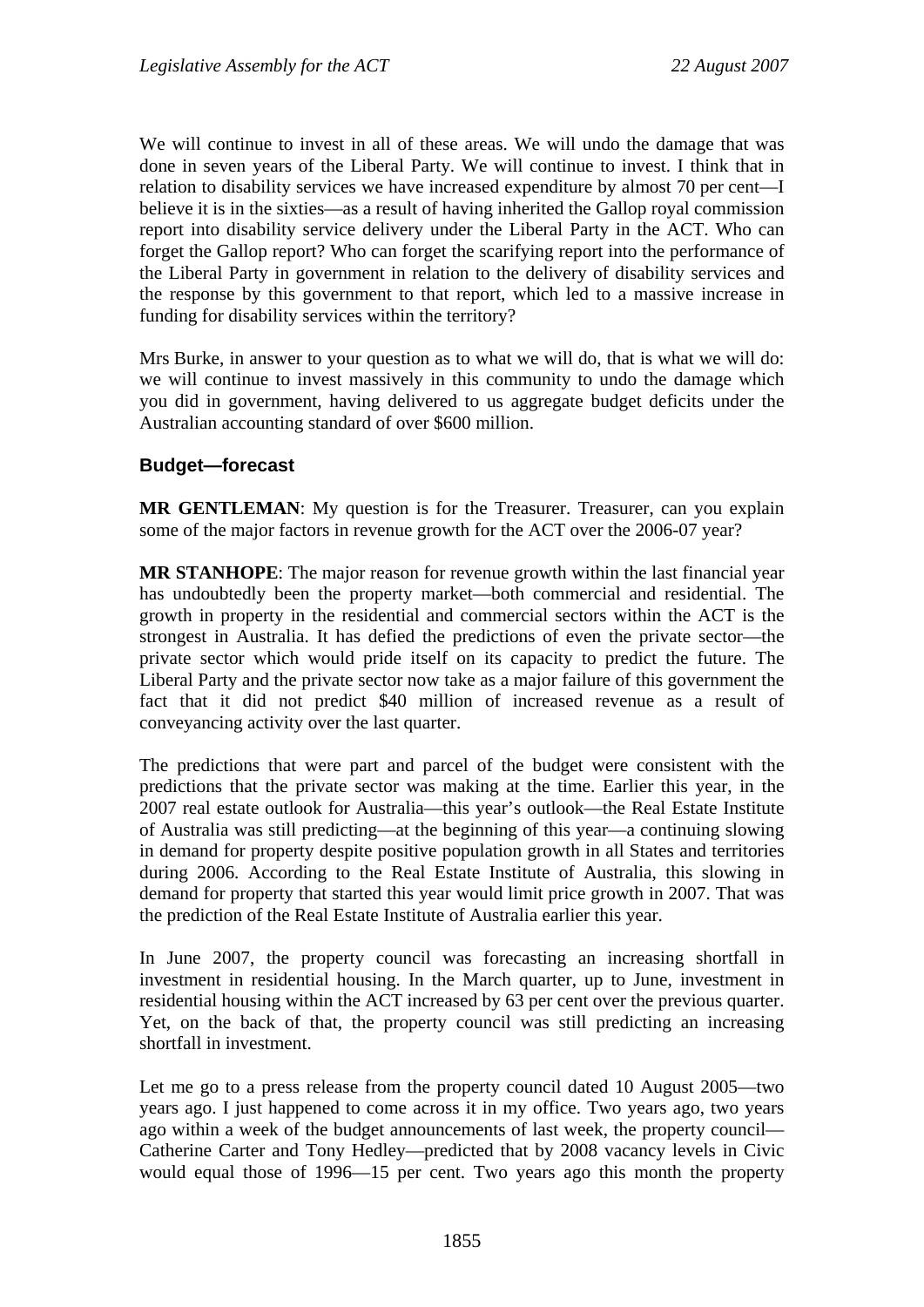council of the ACT predicted vacancy rates within Civic of 15 per cent within five months. The vacancy rate is 1.3 per cent and falling, but the property council's predictions—its crystal ball, its magic wand—forecast, for now, vacancy rates of 15 per cent.

Yet last week I saw the property council out there again castigating the government for the fact that our conveyancing revenues were up 32 per cent—that there had been a massive spike in conveyancing activity and turnover in the March quarter, a spike that we should have predicted despite the fact that they did not and despite the fact that two years ago they were predicting 15 per cent. Imagine it! Two years ago, the property council, the peak organisation with the territory, predicted a 15 per cent vacancy rate in the commercial property market in the heart of the city. They are out by 14 per cent—massive in the context of commercial accommodation.

The major changes within the budget are around the strength of this economy, something of which we can all be proud and something of which I am proud.

**Mr Mulcahy**: You can thank John Howard.

**MR STANHOPE**: We thank John Howard, I understand, for everything except interest rates. Interest rates are the responsibility of the states and territories. What if I offered Peter Costello and John Howard the choice that I would accept responsibility for interest rates if I could also accept responsibility for low unemployment and high participation rates? Let us deal this out. The commonwealth believes that the states and territories should accept responsibility for interest rates and the recent increase in interest rates. I am prepared to strike a deal with Peter Costello and John Howard on this. I will take interest rate rises if I can also take responsibility for low unemployment and high participation rates. *(Time expired.)*

#### **Budget—forecast**

**MRS DUNNE**: My question is to the Chief Minister and Treasurer. Chief Minister, according to your own figures for 2006-07, you have taken out of the pockets of Canberrans \$200 million more than you budgeted for in the 2006-07 financial year. Despite these results, you have ruled out reopening any of the schools that you closed last year or propose to close this year or next year. Why don't you reconsider opening schools, given that the forecast that your decision was based on has now proved to be wrong?

**MR STANHOPE**: This is consistent with the question that I was initially asked by Mr Stefaniak, around false suggestions in the preamble to the question. As I indicated then, the rationale for the decisions which the government took in last year's budget was around the need for efficiency and the need to take some hard and unpalatable decisions—decisions which, through the subsequent debate, we now know that the Liberal Party in government would not have the fortitude or the courage to take.

If anything has been revealed over the last year, in the context of the debate that we had on last year's functional review and last year's budget, it is that the Liberal Party in government would not have either the capacity or the courage to take the decisions that this government took. We have here a shadow treasurer who spouts the need for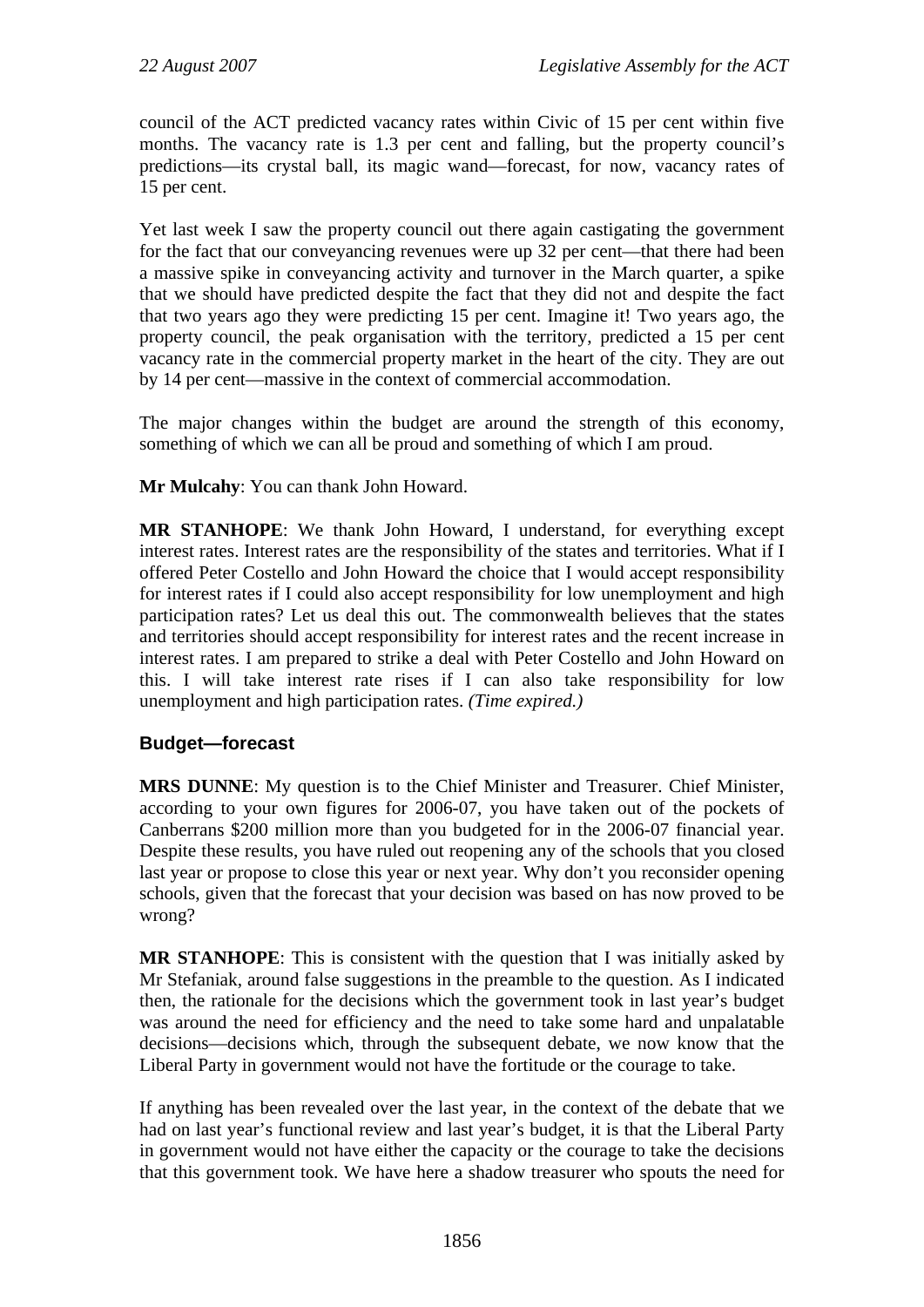efficiency and rationalisation, but when it comes to the hard decisions, he is prepared to turn around a decision that deals with a 31 per cent oversupply of public education capacity.

Here is the champion of economic rationalisation. Here is the champion of efficiency. Here is the champion of the need for mean, lean government. Here is the champion of the need to reduce taxes across the board. But when push comes to shove, he will not take the hard decisions. He will not demand efficiencies in relation to infrastructure.

**MR SPEAKER**: Come back to the subject matter of the question, please.

**MR STANHOPE**: This is the subject matter. The subject matter of the question is schools and school closures. Having taken the responsible decision to ensure that we have an efficient education system, one of which all Canberrans can be proud, one in which we can confidently invest massively, as we are doing, which party with any semblance of responsibility would take a system with a one-third spare capacity and invest in it at the levels that have occurred?

How do you make that work? How do you take a decision to invest \$316 million in a system that you know is performing at one-third less than its capacity? Do you just invest in all of those schools with 70 or 80 children that were built for 500 children? Do you continue to invest at those levels? Just explain it to me: how do you invest in a high school which was built for 800 or 1,000 students and which has 120 students at current levels? How do you do it? How do you justify it? What is the investment that you make? You have a school built for 1,000 children; it currently has a cohort of 120 children. Do you think, "Oh well, we'll invest in that," in the same way that we invest in all of those other schools that we now have determined will represent state of the art in terms of physical infrastructure and teaching capacity? Explain it to me at some time.

The weak-kneed, populist, unthinking response of those without the courage to govern for all Canberrans is: "We'll just reopen it. We've done a little bit of spot polling.' It seems that we do not need leadership in relation to government expenditure; we do not need leadership in relation to ensuring we have a first-class, world beating public education system. In their hearts, they do not really care all that much about public education. We have seen it again today. Mrs Dunne is prepared to abandon year 12. In fact, when she was the shadow attorney, she was prepared to abandon the pilot system altogether.

**MR SPEAKER**: Order! Come back to the subject matter of the question.

**MR STANHOPE**: The subject matter of the question is the integrity of public education and this government's willingness to commit to it, and we have shown that willingness on a level which those on the other side never will. Those on the other side do not show the commitment in their words or their actions to public education. They never have and they never will. They never will. As far as they are concerned, they are happy for public education to slip into being the system of second choice. We are not. Public education represents a commitment to a fair go, to egalitarianism, to equality, to the capacity of every person in society to meet their potential in order to be a member of this community, as an equal with all others. This is done through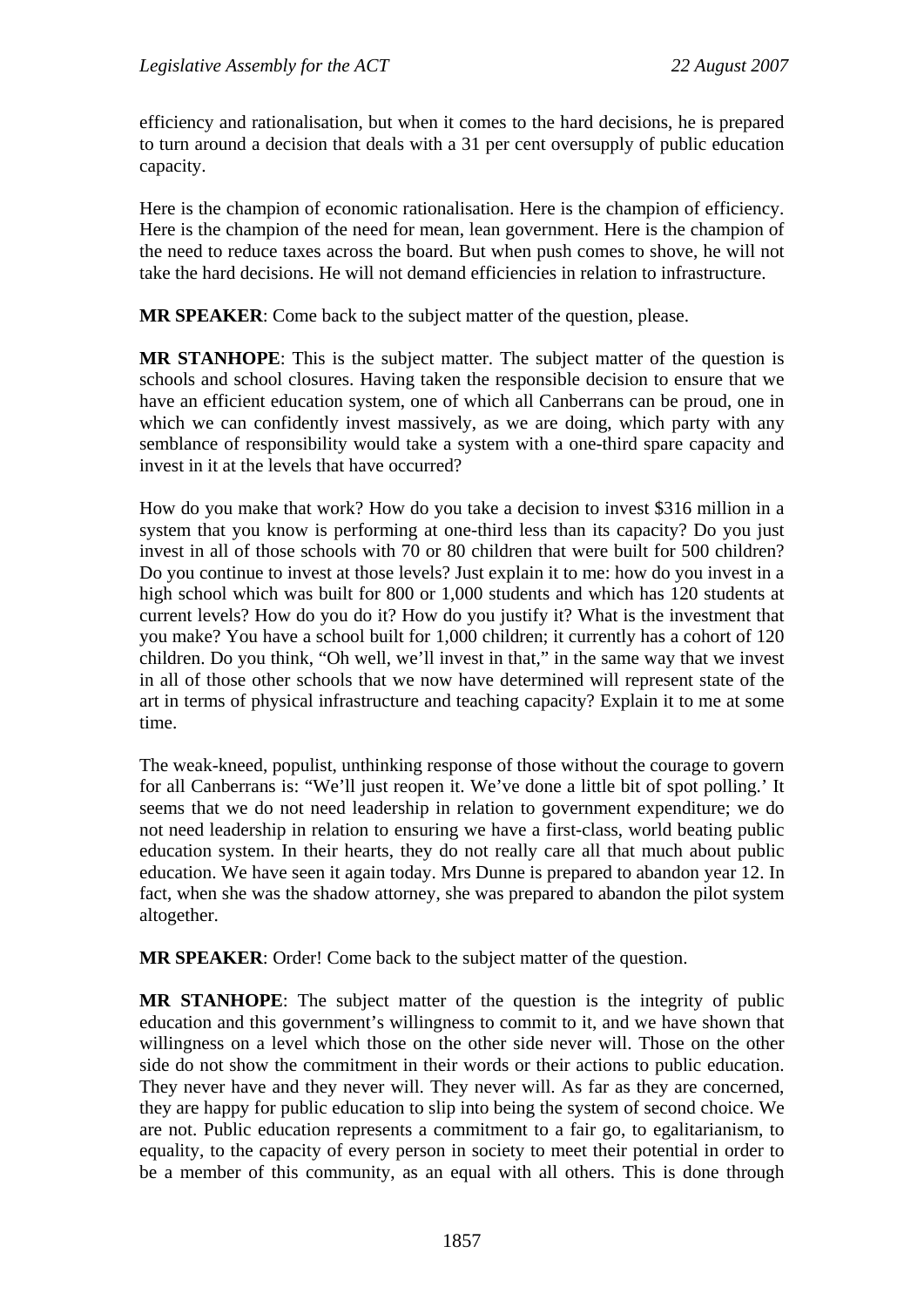having a strong, healthy public education system. You cannot do that in a system that is running at over 30 per cent below its capacity. You simply cannot achieve the outcomes you need for those children that depend on public education as the great equaliser in life. This government will never betray that principle in the way that you have, and in the way that you will if you ever get back into government.

**MR SPEAKER**: Is there a supplementary question?

**MRS DUNNE**: Chief Minister, why won't you do anything substantive to address the drift to non-government schools? Is this another example of your incompetence in government? You got the figures wrong and you cannot address why people are moving from government to non-government schools when they are paying for the privilege of doing so.

**Mrs Burke**: Hear, hear! Unplanned cuts as well.

**MR SPEAKER**: Order, Mrs Burke! I have called you to order several times. What do I have to do?

*Mrs Burke interjecting—* 

**MR SPEAKER**: I warn you, Mrs Burke.

**MR STANHOPE**: It is probably fair to say, although it sounds a bit trite, that I can think of 320 million expressions of our determination to support public education and to ensure that it remains the system of first choice for Canberrans. It is at the heart of everything that we have done over the last year and a half in public education. It is why we are prepared to stand up and take the hard decisions. Do you think that a government does these things for fun?

Inherent in this line of questioning, this nonsense, is the suggestion that my colleagues and I—and most notably the minister for education—have enjoyed the last 1½ years in relation to education reform in the territory. It has not been much fun. It is the hardest thing to do in government. We all know the emotional attachment which communities have to their schools. Do you think we did this without knowing what the response would be? Do you think we did not know the level of disquiet, angst and anger that this particular decision would generate? Of course we knew, but we did it anyway.

We did not have to do it. We could have fluffed it; we could have left it for another day and another government. We could have not sought the efficiencies. We could have continued to pretend that we could balance our budgets under the Australian accounting standards. We could have continued to sell land and invest it recurrently. We could have turned a blind eye to 31 per cent spare capacity within the public education system. We could have left until another day the drift from the public to the private sector. We could have been content that it was all about choice. We could have found a thousand reasons and explanations.

We could have fluffed it and fudged it in the way that you are fluffing it and fudging it. Of course, it is easy, it is populist and it avoids the need to take the hard decisions.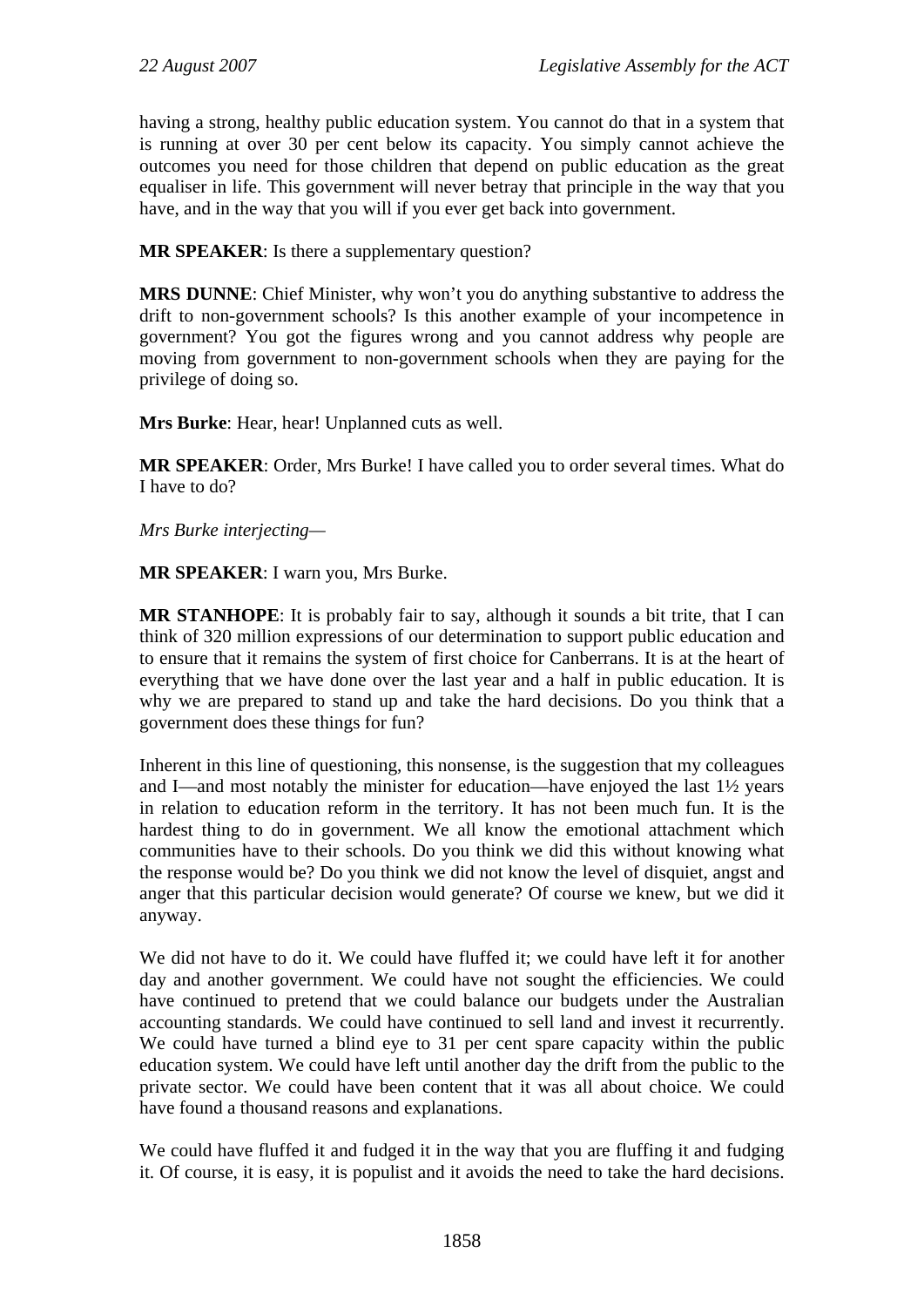You do not have to show a commitment to a system that you do not really have, anyway. But we decided to take the hard decisions, and it has not been much fun. It has not been much fun. But we did it, we are proud of it and we will deliver a legacy in the form of the excellence of public education in the ACT that, in the years and decades to come, will be acknowledged as being a direct result of the decisions that were taken last year.

For the first time in decades, we took decisions in relation to public education in the territory that no other government or minister would take. And we followed up those decisions and those actions with a massive, historic investment, to the tune of \$320 million to date and counting, in ACT public education—including, of course, a commitment to upgrade all of our science labs. There is a commitment to do something which, on reflection, at one level is an indictment—to ensure that every high school in the ACT has a gymnasium. Imagine that: we were fostering a system that allowed government high schools in the territory to persist with not having a gymnasium. We have fixed the problems, we found the money, we have made the investment, and we will continue to do so.

The level of IT investment, networking and infrastructure are second to none in Australia and befitting of the sort of system that we aspire to deliver to the people of the ACT. Educational outcomes are the envy of the rest of Australia. But there is much more to be done, we are aware of that and we will continue to do it. We will do it for children that traditionally have struggled—children with a disability, and indigenous children. There are areas of underperformance but we are addressing them. We saw that most recently at Duffy primary school, with the opening of new, state-ofthe-art services. The innovation and level of resourcing and investment that we are now making in special units in our schools have been applauded by everybody. They are the envy of Australia, and they are an investment that could only be made realistically as a result of the decisions that we took. We wanted to ensure that there was an efficient system that could be invested in with confidence to the levels that we have. *(Time expired.)*

#### **Housing—rents**

**MR SMYTH**: My question is to the Chief Minister. Chief Minister, a significant outcome from your government's approach to "squeeze investors until they bleed but not until they die," is a shortage of rental properties. According to the latest information provided on rents for the March quarter 2007, Canberra has the highest median weekly rent of all capital cities—at \$354 for a three-bedroom house. Chief Minister, why are private sector rents higher in Canberra than they are in any other capital city?

**MR STANHOPE**: We certainly do have high rents at the moment. Similarly, over the last year or more the housing market in the ACT has exhibited the strongest growth in price. Indeed, we have the strongest housing market in finance approvals within Australia. To some extent the ACT is beating the nation on issues such as housing finance commitments and residential start-ups. I do not have the full list of numbers in front of me, but they are very significant and something for which we can be particularly grateful.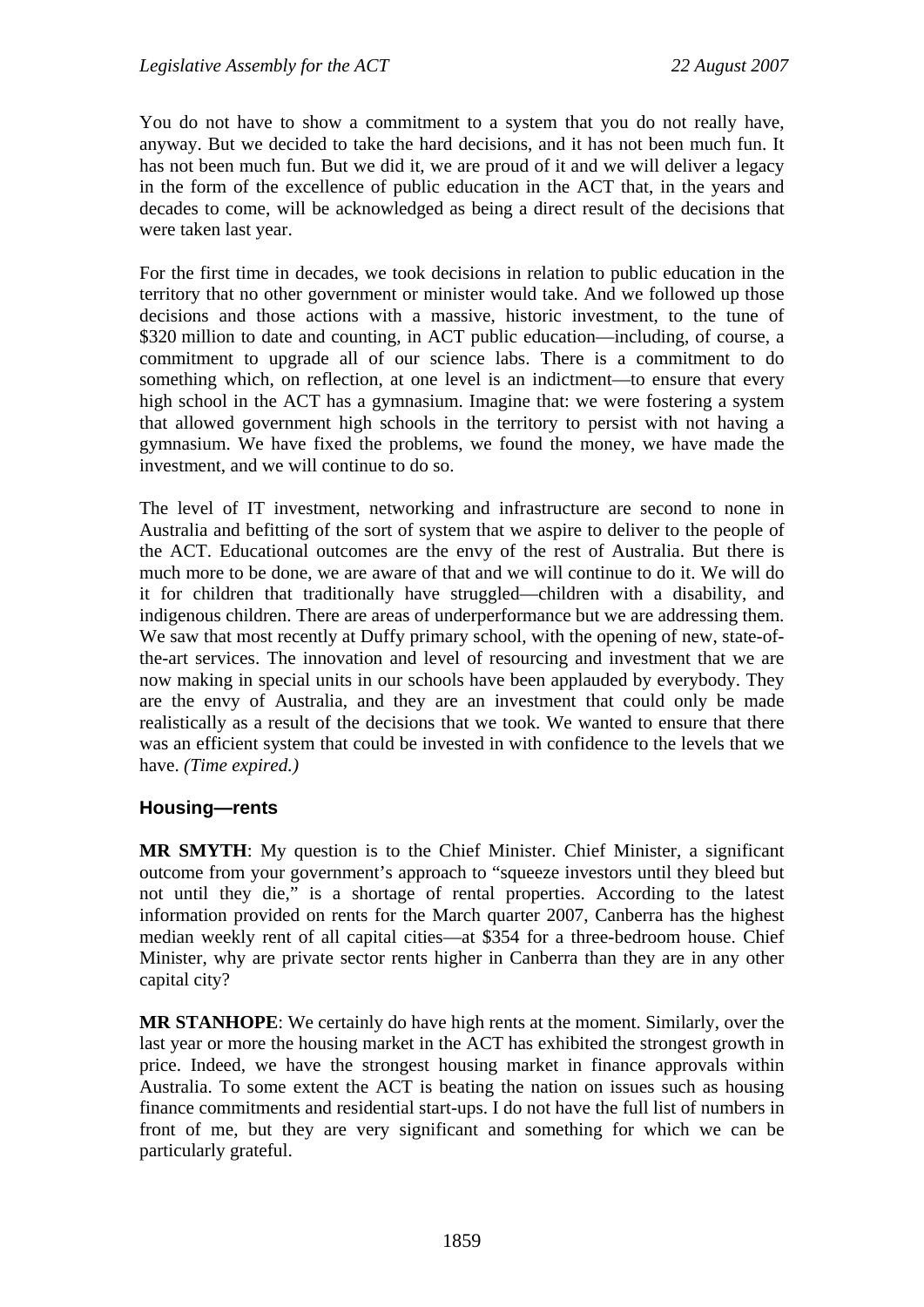It is a sign of the strength of the ACT economy. On each of the recent indicators that I have seen, the ACT is performing as well as every place in Australia, except Western Australia and Queensland—the big resource-booming jurisdictions. In the area of growth, in the last quarter's figures I saw the ACT was second only to Western Australia in economic growth. The growth that we observed recently in the housing market is significant and high, the highest in Australia. There is catch-up and there is significant growth in the market, driven as much as anything by a booming economy, an economy driven by significant commonwealth expenditure as well as a significant expansion in the private sector.

The trend level for building approvals is improving. I believe that housing finance approvals in the last year were the second strongest for the decade. That is an indication of the extent to which there is a second boom in housing. The previous boom was in 2003-04—somewhere roundabout there—and in this last year we came within 20 or 30 housing finance approvals. So there is enormous pent-up demand as a result of employment decisions at one level taken by the commonwealth but also as a result of significant growth and strength within the ACT economy.

We continue to have the lowest unemployment rate in Australia, we continue to have the highest participation rate in Australia, we continue to have the second and third strongest economic growth in Australia, and we have a major, massive employer within the territory employing just under 30 per cent of all people employed in the commonwealth and it is expanding its organisation.

Median house prices and median rents within the territory are high. So, of course, are median incomes and average household disposable incomes. In the context of the affordability indicator or index utilised by the Real Estate Institute of Australia, rents and houses in Australia, on the real estate institute's index, are the lowest in Australia. An average employee within the ACT earns just on \$200 more than the Australian average, just over \$800 a month and just under \$2,000 a month for an average twoperson household, which leads, of course, to a significant difference in household disposable incomes among Canberran households. It is a sign of our prosperity; it is a sign of the strength of this economy, a strength in which I take significant pride and for which my government is happy to accept some responsibility.

This economy is driving as strongly as it is, unheralded, stronger than it has ever been in our history, as a result of which disposable incomes within the territory exceed the national average for each individual by nearly \$200. As a result of that the economy is strong. An instance of that is the enormous demand for housing at this stage. Of course, rents and mortgages are high but, as I said, so are incomes, so is disposable income, and so is the capacity of the majority of Canberrans to meet their rental and mortgage commitments at a level that is greater than that for the average Australian.

It should never be forgotten that many Canberrans, along with many Australians, are under significant stress, whether it be in the purchase of a home or in rental accommodation. That is why this government has delivered and is in the process of implementing the most far-sighted and comprehensive housing affordability package anywhere in Australia—a package which, through its implementation, will deal to the extent that any government can with issues around affordability and the cost of rental housing.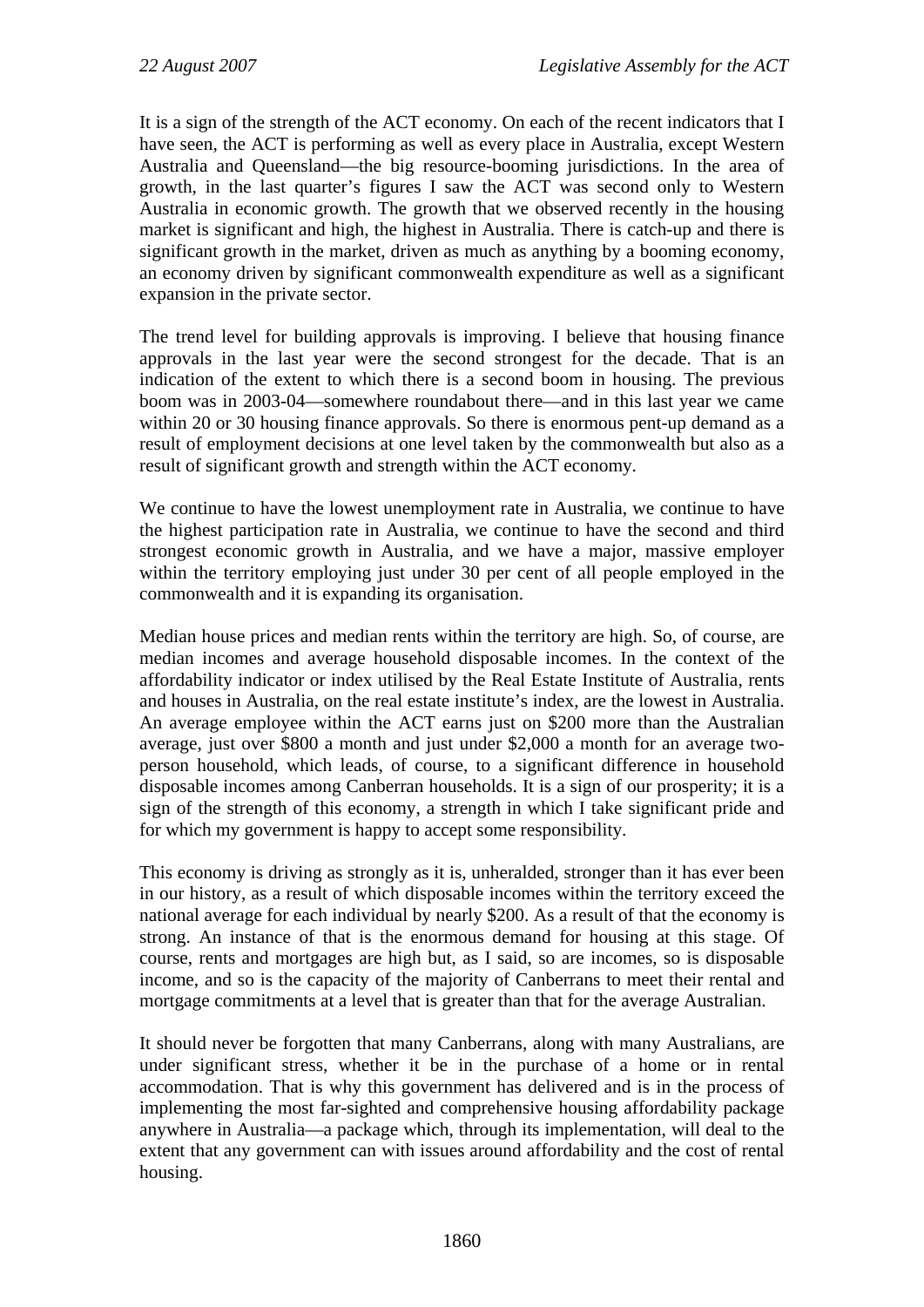**MR SMYTH**: I ask a supplementary question. Chief Minister, when will Canberrans see the benefits of this much lauded reform package on the affordability of housing in the ACT?

**MR STANHOPE**: I am sure that they are already seeing significant benefits. For instance, I was advised just yesterday that in the most recent in globo release in west Macgregor—the land was sold only four months ago—180 pre-sales had already been made as a result of the release to the market of west Macgregor. So there is an immediate benefit. As a result of that single initiative 180 Canberra families have identified land and pre-purchased it. There is an example. If the member wants to know when the benefits of the taskforce report and its implementation will be shown, it is now; it is immediately.

I think that is an example of both the pent-up demand and the decisions that the government has taken. There has been significant progress on a range of other initiatives. Just two weeks ago my colleague the Minister for Housing presided at the formal transferral of 132 houses to Community Housing Canberra—a proposal which with a loan facility of \$50 million and a capital injection of \$3.2 million, plus the transfer of 132 homes, gives Community Housing Canberra enormous capacity to leverage the delivery, as is expected of it, of 1,000 houses within the next 10 years.

The process has started and the houses have been transferred. The loan facility is in the process of being finalised. The capital injection of \$3.2 million will be made. Community Housing Canberra fully expects on the basis of this new arrangement to be providing 500 homes for rental and 500 homes for purchase within 10 years. That is a massive change in the nature of the provision of social housing and housing for those who might otherwise not be able to enter the market. There is another example.

We are well advanced in the development of proposals across the board. There are 60 recommendations and we are in the process of implementing them all. They will make a very significant difference. The housing affordability taskforce report is lauded across the spectrum within the ACT, whether it be by organisations such as Shelter, ACTCOSS, CHC, the Master Builders Association, the Housing Industry Association and the Property Council. There has been broadscale, wholesale unanimous support and endorsement of the package and its initiatives. We are working in very close collaboration with all stakeholders.

Of course, we have the constant carping from the Liberal Party, which really does not have a policy and that has never had an idea, we would never have imagined what might have been achieved in the delivery of affordable housing to people of the ACT. It is through this very innovative reform package that what is being done in the ACT has received the plaudits that it has. I look forward to its continued implementation. I acknowledge, of course, that in relation to issues around planning, the delivery of land and the capacity to meet the level of demand that there is, it will take time.

#### **Housing—investment**

**MR SESELJA**: My question is to the Treasurer. Treasurer, you have been cited in the media blaming changes in the superannuation laws for people investing in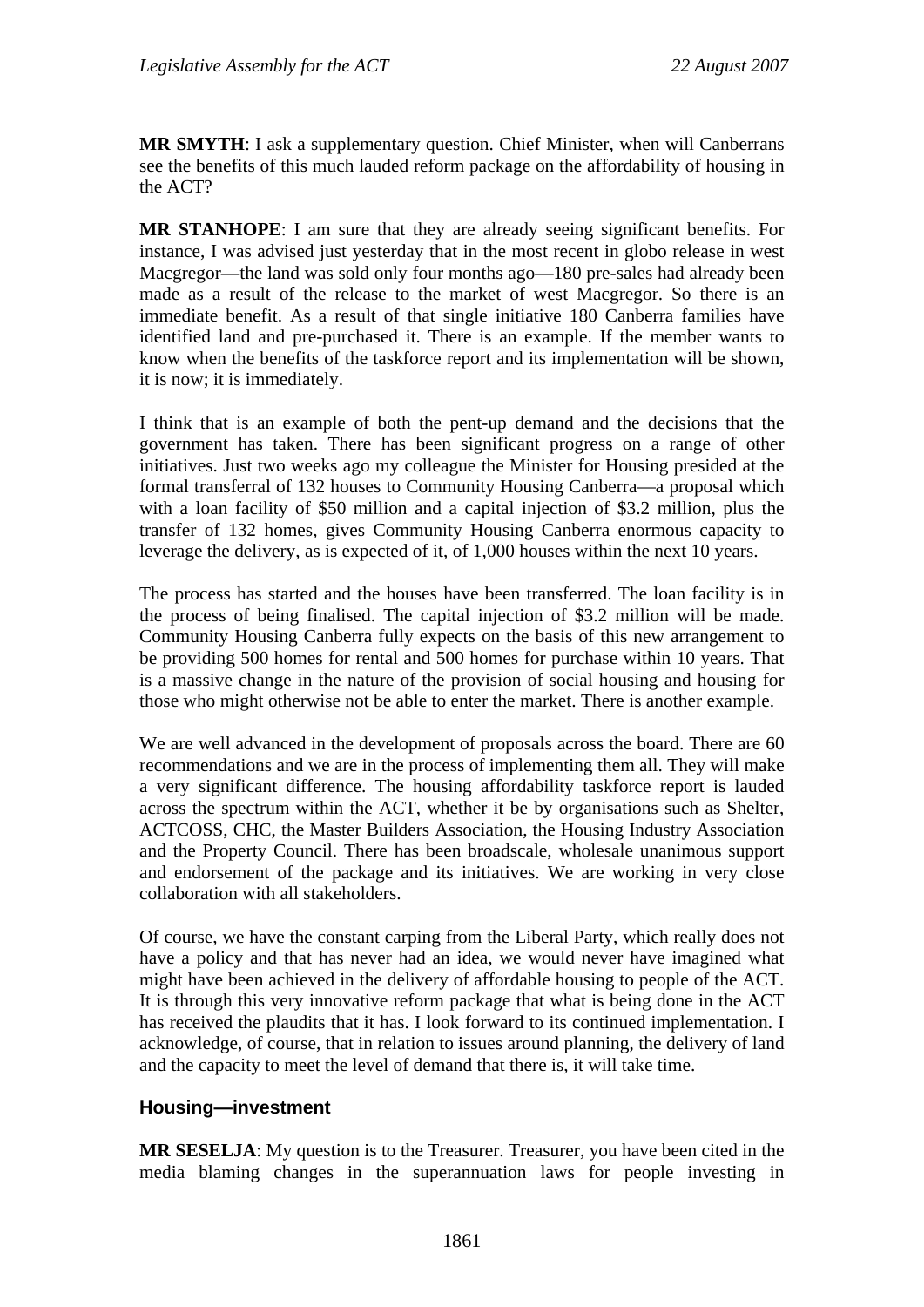superannuation rather than in properties and, therefore, contributing to the housing affordability crisis. In contrast, experts in tax have pointed out recently that rates and land tax, which have been increased under his government, are more likely to dissuade investors from the Canberra market. Treasurer, what evidence do you have that supports his argument that new superannuation laws, rather than higher rates and property taxes, have discouraged investment in housing?

**MR STANHOPE**: It is probably fair to say a myriad of reasons influence decisions around investments. Some investors will take into account issues such as land tax or stamp duty, just as some other investors will choose to invest in the share market rather than housing. Other investors will choose to put any excess funds into superannuation. It is clearly nonsense for anybody to say—as I have seen recently in a newspaper report—that no investor has chosen between superannuation and housing, because some investors have. I know them.

Some investors have decided to invest in superannuation instead of in housing. Investors who previously sought to utilise the attractiveness of negative gearing and to invest in housing have shifted to superannuation. I have spoken to such investors. I do not have broadscale, detailed evidence.

**Mr Mulcahy**: Where is the empirical evidence? Even Michael Bannon's year 11 economic student would not come up with that theory.

**MR STANHOPE**: That is what I mean. For somebody to come out and say this is nonsense, that it would never happen, is just crazy. Any reputable economist who would suggest that no investor has ever chosen to move from housing to superannuation is talking arrant nonsense. It is reasonable to suggest that one of the factors that has affected investment in housing is the move by some investors to other forms of investment, whether it be superannuation or shares. I stand by that.

I challenge anybody to suggest that there are not people now investing in superannuation who previously might have been investing in housing. It cannot be done and nobody would dare suggest it. I stand by the statement I made. There are a myriad of reasons for decisions that investors take. One of them is that they find superannuation easier, less messy, than a house. Others like the share market, some like housing. The bottom line is that the investment proportion of housing finance commitments in the ACT has remained essentially static over the past five years. The five-year average in investment in residential property within the ACT is 31 per cent. In the much-vaunted March to June quarter the level of investment in residential property in the ACT was 37 per cent—six per cent above the long-term average.

The Real Estate Institute and its president pontificated that there has been a rush of investors out of the ACT. That is not what the facts show. It is not what the statistics show. That is not what the finance commitments show. What they show—

**Mr Mulcahy**: You just contradicted yourself. You just said they had taken their money out of housing and put it into superannuation.

**MR STANHOPE**: I said some. Some would. I have spoken to them. I am not contradicting myself at all. I am contradicting the Real Estate Institute. I am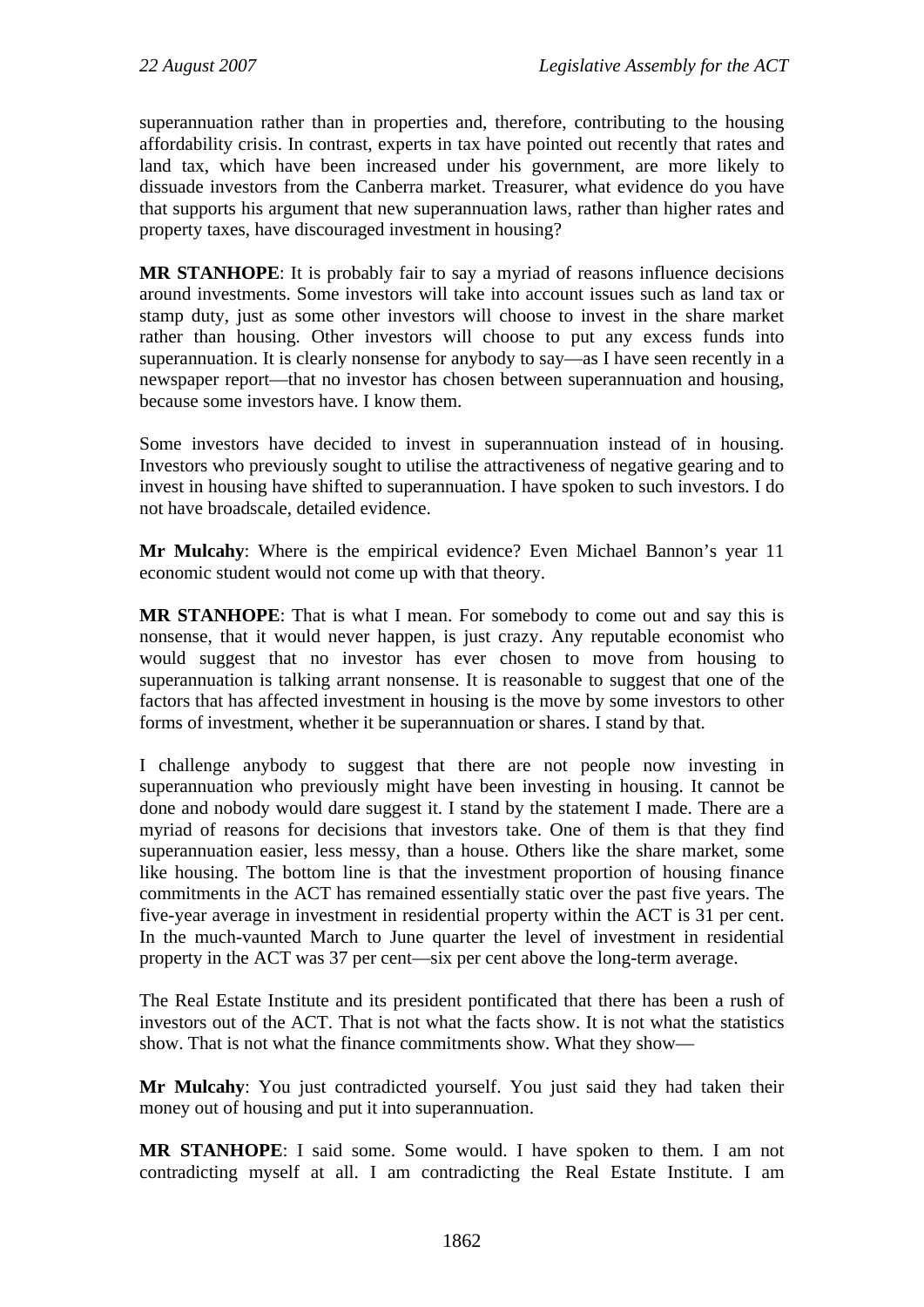contradicting the doomsayers who say there has been a rush of investment out of the ACT, because quite clearly there has not been. In the most recent statistics available to us, the March quarter figures, March to June, the percentage of housing finance commitments in the Australian Capital Territory for investment was 37 per cent significantly above the long-term average.

**MR SPEAKER**: A supplementary question, Mr Seselja?

**MR SESELJA**: Yes, Mr Speaker, and I seek leave to table the article that the Chief Minister and I referred to, perhaps to clear up some twisting from the Chief Minister.

Leave granted.

**MR SESELJA**: I table the following article:

"Stanhope's super mistake on property"—article appearing in the *Sunday Canberra Times* on 12 August 2007.

Thank you, Mr Speaker. Treasurer, what relief from the burden of increased rates and taxes can the people of Canberra expect under the Chief Minister's leadership?

**MR STANHOPE**: The relief that Canberrans are experiencing in appropriate levels of taxation in the Australian Capital Territory is the relief of not having the lowest level of expenditure on mental health in Australia, which, of course, was the legacy of the Liberal Party. That is the relief. Canberrans are relieved that we no longer spend on mental health the shameful levels that the Liberal Party did. The ACT electorate is relieved that it will never again—unless it re-elects a Liberal government—have to experience an episode such as the Gallop royal commission of inquiry into disability service delivery in the Australian Capital Territory.

The people of Canberra are relieved that they will never again have to deal with or experience a government that in its period of government cut 100 beds out of our public hospitals. That is the sort of relief that Canberrans can expect under the taxing regime of this government. It is the relief that they will not have to experience or tolerate a government that did not fund child protection, a government that did not fund disability services, a government that cut hospital beds, a government that set out to pursue a \$12 million infrastructure upgrade of Bruce Stadium and ended up spending nearly \$100 million and along the way breaking the law.

That is the sort of relief that Canberrans can expect under this government. Have a look at the numbers. Get the numbers out and have a look at them. We tax at average levels across Australia. We are right in the middle. We tax less than some states; we tax a little bit more than others. We are right in the middle. That is the sort of relief that Canberrans have enjoyed over the past seven years, and which they will continue to enjoy for many years to come, if Gary Kent has his way.

#### **Functional and structural review**

**MR PRATT**: My question is to the Treasurer. Treasurer, you have continued to refuse to release the functional review report prepared by Mr Costello in 2006. It is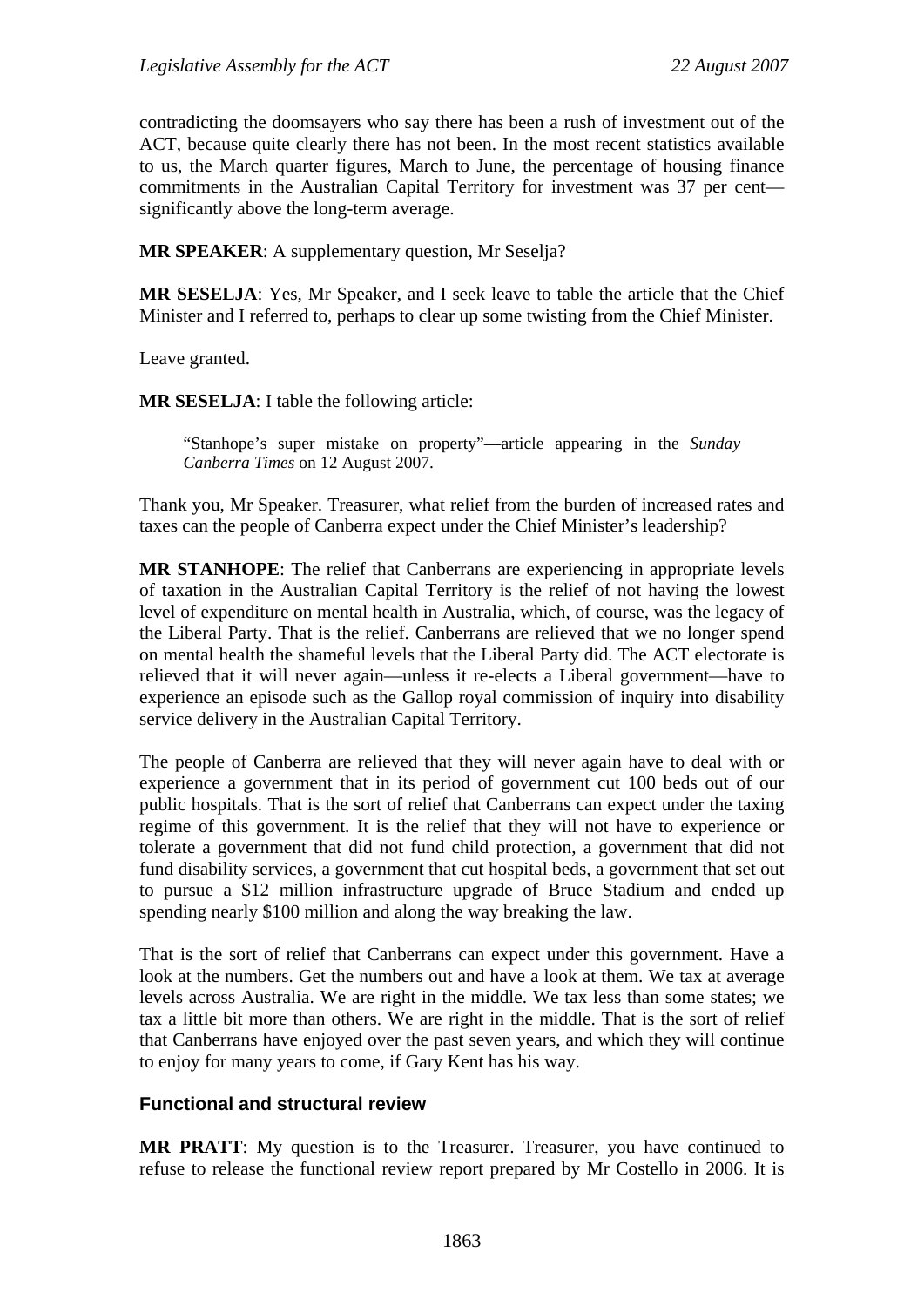now becoming clear that much of the analysis contained in that report was very poorly based. As far as we are able to tell, the report's analyses with respect to the ACT's revenue raising capacity, the capacity of government schools, the prospects for the business sector, the prospects for tourism and the impact of reductions on the sport and recreation industry have now been shown to be inaccurate.

Treasurer, if you are so confident of the veracity of the analysis in the report of the functional review, why will you not table the report so that the ACT community can make up their own minds about the conclusions reached by Mr Costello?

**MR STANHOPE**: Actually, I have answered the question. You know, cabinet confidentiality is an important convention. It is a convention which every government has relied on. The Liberal Party in government relied on it in relation to the Bruce Stadium fiasco. The Liberal Party in government refused to release—

**Mrs Dunne**: So were you lying when you said you would not hide behind it?

**MR STANHOPE**: We asked for them, just as you are. It is part and parcel of politics, of course. We asked for the cabinet documents in relation to Bruce Stadium and you refused to release them. We asked for the cabinet documents in relation to the secret deal that was done in relation to Kinlyside. You refused to give us the cabinet documents in relation to the under-the-table deal that was done by the Liberal Party in relation to the wholesale sale of Kinlyside for rural residential. We asked for those, I remember. I think I moved a motion in the Assembly. We asked you to release the cabinet documents in relation to Kinlyside and you refused, and understandably so.

We asked you for the cabinet documents in relation to the Fujitsu deal—an amazing deal! You were not just content to provide them with a lifelong payroll tax holiday. You gave them the two top stories of our health building. They were going to bring 1,000 workers to the ACT. They brought 12 or something in the end. That was an amazing fiasco! We asked for those cabinet documents, too. We asked for the cabinet documents in relation to Fujitsu and you said no.

I have no doubt that the Speaker—he might be able to confirm this at another time asked for the cabinet documents in relation to the decision to build the futsal slab. I think you refused. I have no doubt that the cabinet documents in relation to all of these amazing decisions that you took in government were refused to us on the basis of cabinet confidentiality.

There are a whole range of reasons why decision making by government, particularly at a cabinet level, does require a level of confidentiality. Otherwise the fearless and detailed advice which governments seek and need to make decisions would, of course, be eroded and destroyed. There are very good reasons for the convention that documents prepared for cabinet to aid and assist it in its deliberations attract a level of confidence. There are very good reasons. I stand by them.

We test those reasons from time to time, as you do. But this was a cabinetin-confidence document prepared specifically to inform and aid cabinet in relation to a range of decisions. The government will not change its position or view on the status of those documents, just as in government you never did.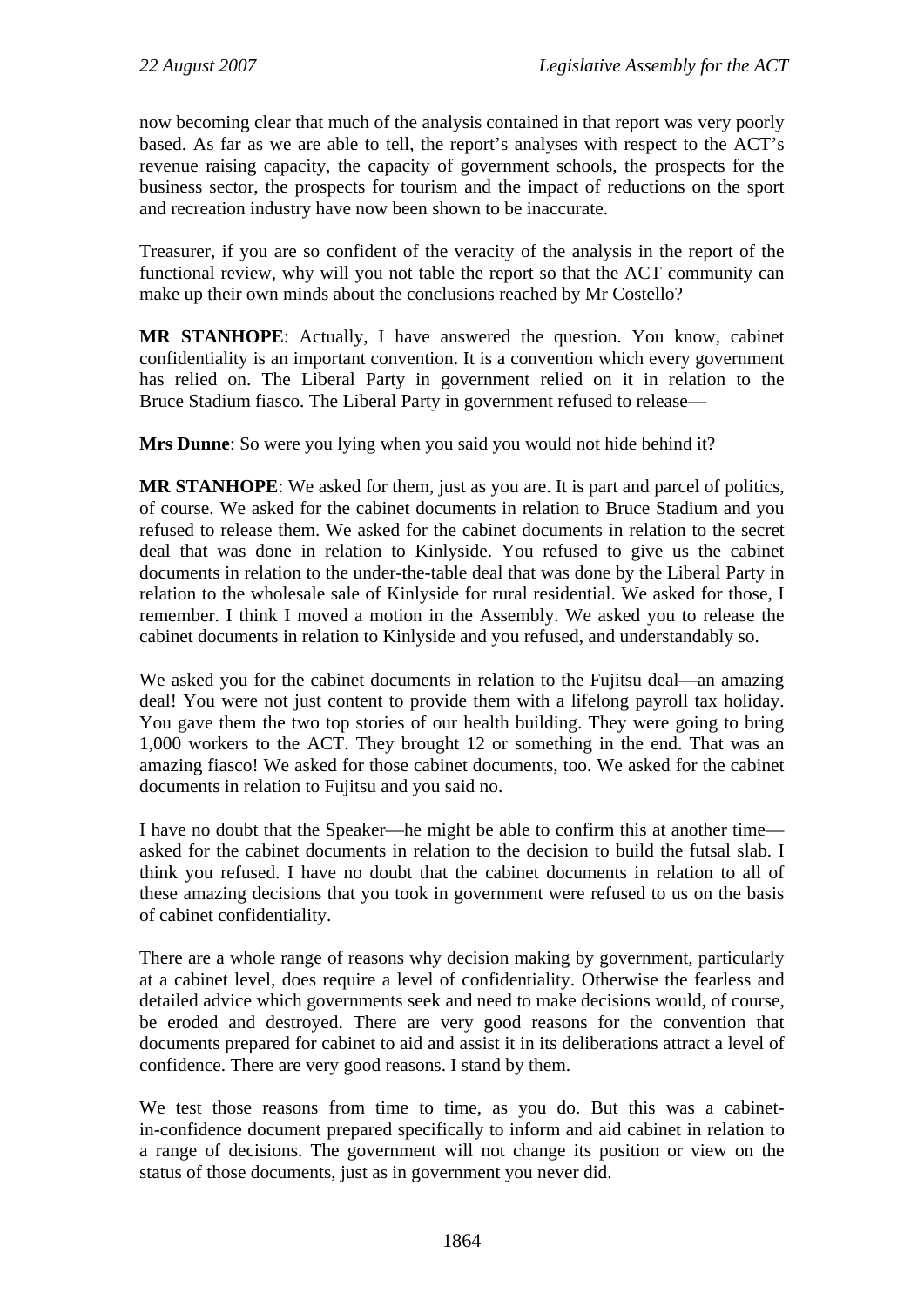**MR SPEAKER**: Do you have a supplementary question, Mr Pratt?

**MR PRATT**: Thank you, Mr Speaker. Treasurer, what action have you taken to ensure that the analyses in the functional review that have been questioned are being corrected?

**MR STANHOPE**: I do not know of a single analysis that has been questioned or that needs questioning.

#### **Kangaroos**

**MS MacDONALD**: My question is to the Chief Minister in his capacity as minister for the environment. Minister, could you update the Assembly on issues of kangaroo management at both the Majura training area and the Belconnen naval station?

**MR STANHOPE**: I thank Ms MacDonald for her question. I think members of the Assembly would be aware of issues that the ACT government is facing in relation to the management by the Department of Defence of lands in the Majura Valley and at Lawson. These are issues of continuing and growing concern to the ACT government. As members would know, the Department of Defence applied for and was granted by Environment ACT licences to cull excessive numbers of eastern grey kangaroos at the Majura training area and the Belconnen naval transmission station to reduce the number of eastern grey kangaroos on both those sites.

Defence now has a licence to keep 160 kangaroos on the Belconnen site and it is currently estimated that there are of the order of 550 kangaroos on that site. I am sure members would know that the licence was issued in response to a request from the Department of Defence to cull 400 kangaroos on that site. Unfortunately, in the view of the ACT government nothing has been done by the Department of Defence since that date in response to that licence or in response to the significant concerns that the ACT government has about the potential ecological impact of overgrazing at Lawson.

Similarly, in relation to the Majura Valley, a licence was sought to cull kangaroos on that site. There are many thousands of kangaroos at Majura and it is the view of all those experts that the ACT government has consulted that the number of kangaroos at both Lawson and Majura is unsustainable and is having a particularly severe impact on the ecological system overall and on some vulnerable and endangered species.

As I indicated earlier, the ACT government sought advice from a range of specialists. We consulted the Animal Welfare Advisory Committee, we consulted and received advice from the ACT Natural Resource Management Advisory Committee, and the ACT government also has available to it the views and advice of a range of experts relating to issues about lowland grassy woodland in the Australian Capital Territory, the endangered ecosystem of each of the endangered species. There is a growing fear within Environment ACT and amongst some specialists, in particular, those that have formed the Limestone Plains Group—

**Dr Foskey**: Mr Speaker, there are people who are interested in the answer to Ms MacDonald's question.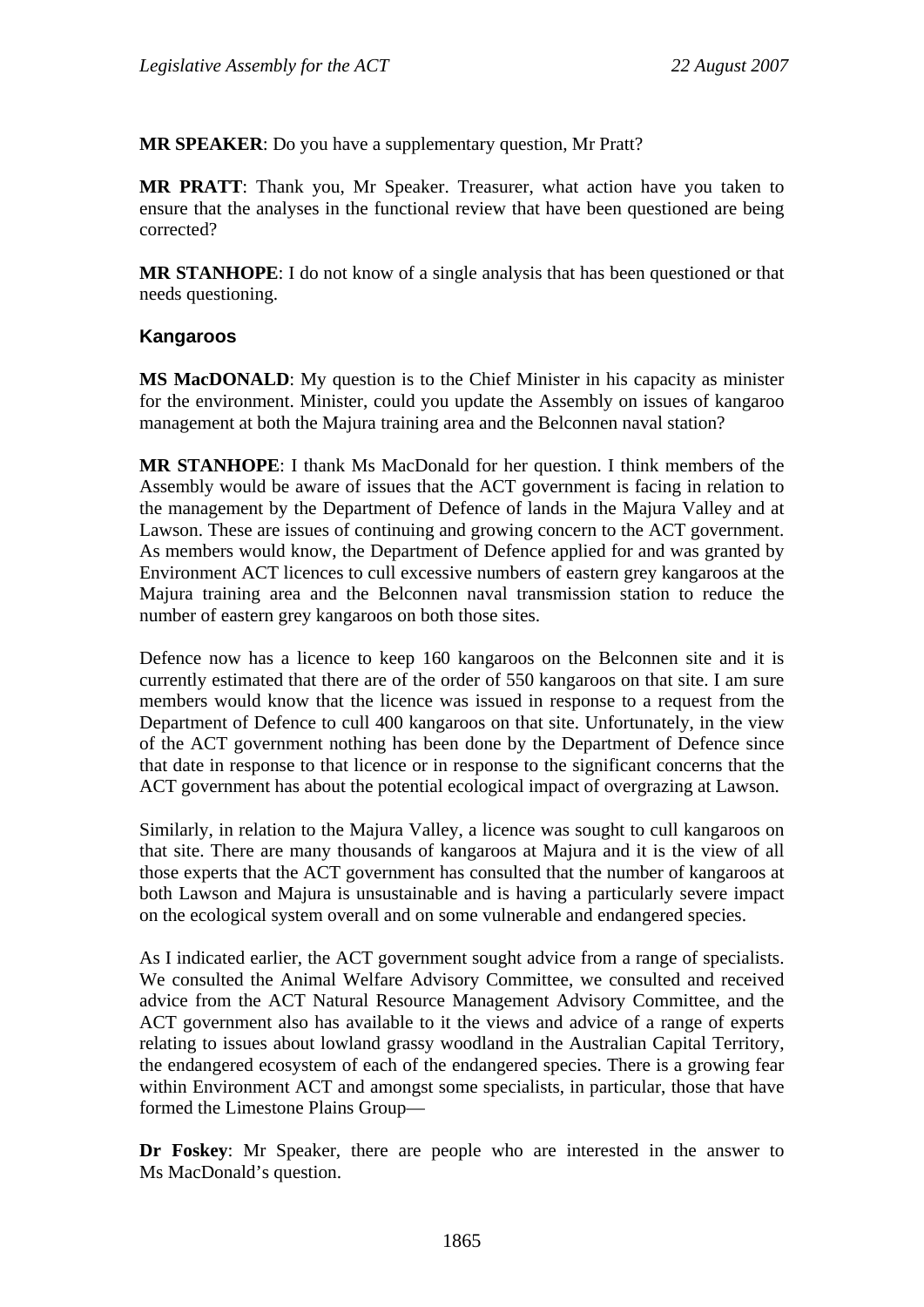**MR SPEAKER**: Order! I ask members to keep their conversations down.

**MR STANHOPE**: The Limestone Plains Group is an expert in, and has genuine and unquestionable expertise in, the ACT lowland woodland ecosystem and each of the species that depend on that ecosystem. It is the unanimous view of each of those specialists that this is a crisis in the making and that something simply must be done. The level of inaction and the refusal by the Department of Defence to consult and to engage is simply unacceptable.

I have written to the Minister for Defence and to the Minister for Environment and Water Resources. In fact, I have written twice to the Minister for Environment and Water Resources and my officials are seeking to engage closely with the Department of Defence and with Commonwealth officials. We have had no satisfactory response. Indeed, we have had no response. My letters have not been responded to and my officials have received no response to the ACT government's concerns about the management of these two areas and of the danger that is presented most specifically and most pressingly to the earless dragon and the golden sun moth.

It was expressed to me—admittedly it was not expressed as a scientific opinion but as a personal and growing realisation or concern—that there is the potential for the earless dragon to be rendered extinct in the Majura Valley if action is not taken. That is just an unconscionable neglect by the Department of Defence. In the view of some scientists on which the ACT government relies there is the potential that the lack of action at Majura could lead to the localised extinction of the earless dragon on lands managed by the Department of Defence in Majura Valley.

In the absence of any response by the respective minister's department about the action it might take we have now reached the point where we are taking advice from the ACT government solicitor on the referral of this matter to the Director of Public Prosecutions as the only way of indicating to the commonwealth the seriousness of their lack of response and the seriousness of their neglect of their duties and responsibilities.

I ask that further questions be placed on the notice paper.

## **Supplementary answer to question without notice Multicultural affairs**

**MR HARGREAVES**: Yesterday Dr Foskey asked a supplementary question on the move of the Office of Multicultural Affairs to the Theo Notaris Multicultural Centre. She asked whether the views of other occupants were sought in regard to the loss of space in particular areas such as the children's room. The answer is yes. Informally, the views of several groups, including the Migrant Resource Centre, were sought, and a positive response to the move was received. A satisfaction survey about the centre was undertaken earlier this year, which revealed 100 per cent satisfaction with the centre, but in the survey it was highlighted that there was limited usage of the children's room as a play area. However, we are looking at options to relocate the facility elsewhere in the centre.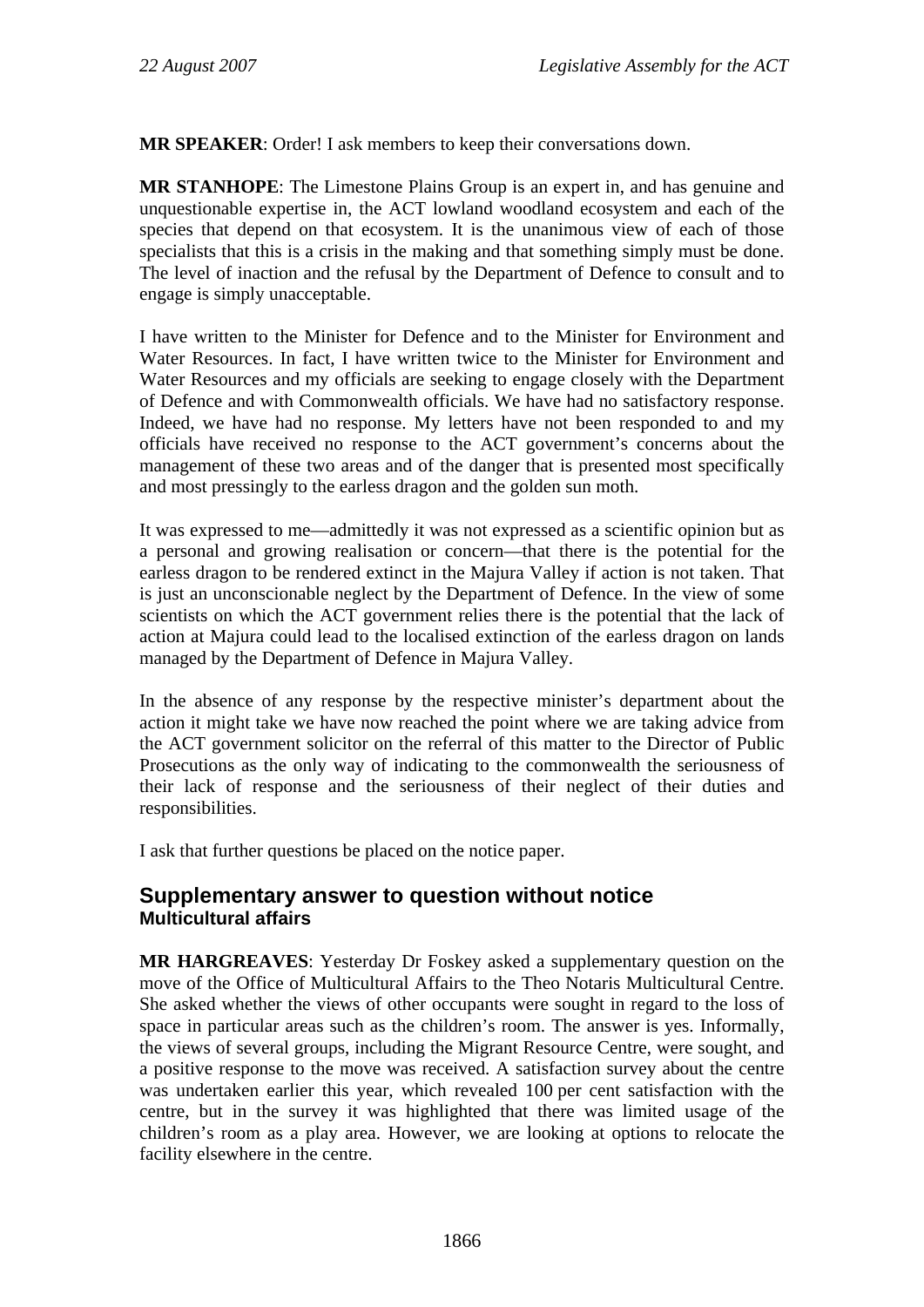## **Emergency services—mobile data communications systems**

Debate resumed.

**MR PRATT** (Brindabella) (4.03): The opposition will not be supporting Mr Corbell's amendment. I think that has already been clearly explained. This is really just a self-congratulatory amendment on what amounts to nothing but inaction. The mobile data system FireLink was supposed to be fully operational in bushfire season 2004-05. This was one of the chief justifications given by the commissioner in the presence of Minister Wood, and later in the presence of Minister Hargreaves, in budget and annual report hearings in 2005 and 2006. How could Mr Corbell move an amendment today congratulating the government on taking a responsible, informed decision to sack FireLink when his two predecessors were present at hearings at which their officials repeatedly advised that FireLink was fine, despite the persistent feedback from the field, from the operational users, that FireLink was simply not settling in?

Why is it so congratulatory that it took this government three years to wake up to the fact that FireLink, whilst a competent capability in other theatres, was just not settling down reliably in the ACT emergency services theatre, for whatever reason there might have been? Perhaps it was too sophisticated, as has been claimed by experienced firefighters. Perhaps it was difficult to train crews in it because of that sophistication. We do know that ministers simply were not vigilant enough.

Let us look at what Mr Hargreaves said. On 16 November 2006, Mr Hargreaves said, "FireLink was fully operational and successfully used." He said that two years after becoming the emergency services minister, despite repeated, early indications during his reign that FireLink was not fully operational. The captain of the southern brigade of the rural fire service told Mr Hargreaves, other officials and departmental officials in JACS that FireLink was troublesome and that his brigade was having trouble with the demanding training required for crews on how to use the in-vehicle boxes. I have it on very good authority that senior officials, in meetings with Minister Hargreaves, were not asked to detail the state of FireLink. In fact, they were repeatedly asked by Mr Hargreaves: "Tell me what I need to say to avoid scrutiny of FireLink's problems. That's all I need to know. I just need to know how I can avoid the tough questions in estimates or in annual report hearings on the shortcomings of FireLink and why the program is simply not progressing." That is why Mr Corbell's amendment will not be supported. His predecessors had ample opportunity to scrutinise the facts and take earlier remedial action in relation to the mobile data system, then called FireLink.

The other reason why we cannot support Mr Corbell's amendment is that it simply does not address the action that must be taken to identify what they are going to do about the mobile data system gap that will exist in the coming bushfire season. The opposition's motion identifies a problem and calls for urgent advice on what action this government will take during the coming bushfire season. We are talking about three bushfire seasons after FireLink was said to be ready to be fully operational—a prime justification for why FireLink was single select tendered. Three seasons later, we have a yawning gap in the communications system. What the opposition and the community want to know is what this government is going to do now to replace FireLink so as to ensure that our services are better equipped for the coming bushfire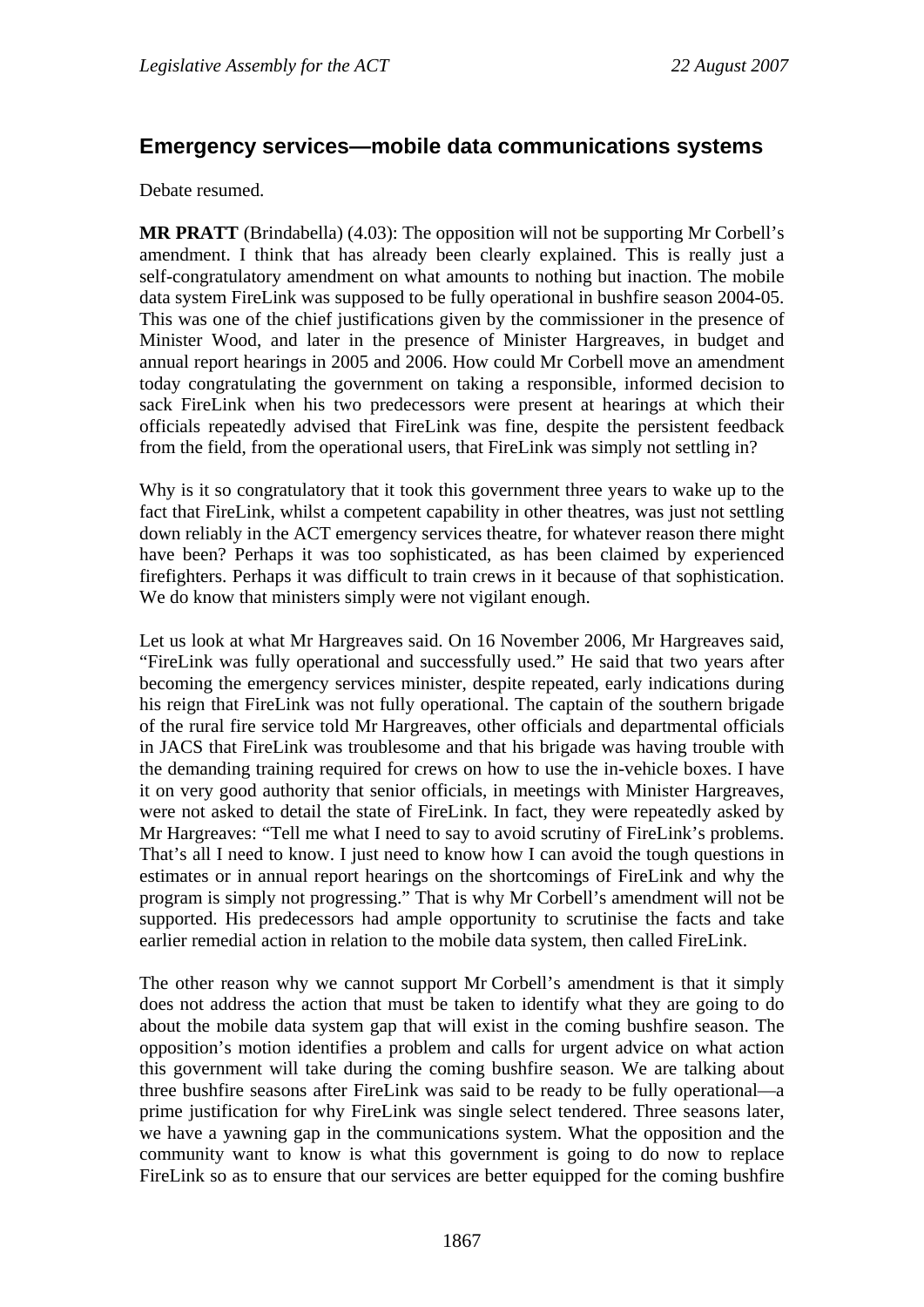season. That is why Mr Corbell's amendment is unacceptable—it simply does not address the urgency of the matter.

**MR CORBELL** (Molonglo—Attorney-General, Minister for Police and Emergency Services (4:08): Mr Temporary Deputy Speaker, I seek leave to move an amendment to my amendment.

Leave granted.

**MR CORBELL:** I propose to add a paragraph to the end of my amendment. I move:

Add:

"(e) the Minister for Police and Emergency Services will provide an update on the implementation of alternative communications systems for vehicle location prior to the commencement of the 2007-2008 bushfire season.".

I simply want to indicate to members my goodwill, in that members will be informed, and of course the community will be informed, of the status of arrangements for being able to identify the physical location of vehicles in the event of incidents occurring in the 2007-08 bushfire season. I am happy to undertake to the Assembly to do that before the commencement of the next season, on 1 October.

**MR PRATT** (Brindabella) (4:10): I welcome Mr Corbell's additional amendment in that he is now prepared to come back to this place and give that information. It is urgent information that the opposition and the community need to know—and no doubt the men and women in the field need to know— about what is going to be done. So I welcome Mr Corbell's additional amendment. However, I cannot support the entire amended amendment, because the first four paragraphs go to the heart of the argument that I put forward a couple of minutes ago. So while I do welcome and support paragraph (e), I cannot support the entire amendment because it is still self-congratulatory and avoids the fact that we are not getting to the heart of what went wrong with this project in the last three years.

**DR FOSKEY** (Molonglo) (4:11): I am very pleased that Mr Corbell has responded to community concerns, and to what is perhaps at the heart of Mr Pratt's motion. It was certainly a response to my concerns that no action was included in his original amendment. Consequently, I think he has perhaps understood today the extent of community concern and insecurity about whether we have a decent communications system—something that is basic to fighting fire. I commend the fact that he was prepared to do that, and I support his amendment.

**MR PRATT** (Brindabella) (4:12): In closing, I will address a couple of the issues. Firstly, I reiterate that the opposition is happy that Mr Corbell amended his amendment in the way that he did. We look forward very much to getting his advice prior to the bushfire season as to what action they have taken or will take to address the gap regarding the mobile data system component of the communications system.

I will address the first point that Mr Corbell raised earlier. He said that only since the emergency services agency became an agency, having been downsized from being an independent authority and returned to JACS, has it been possible to identify the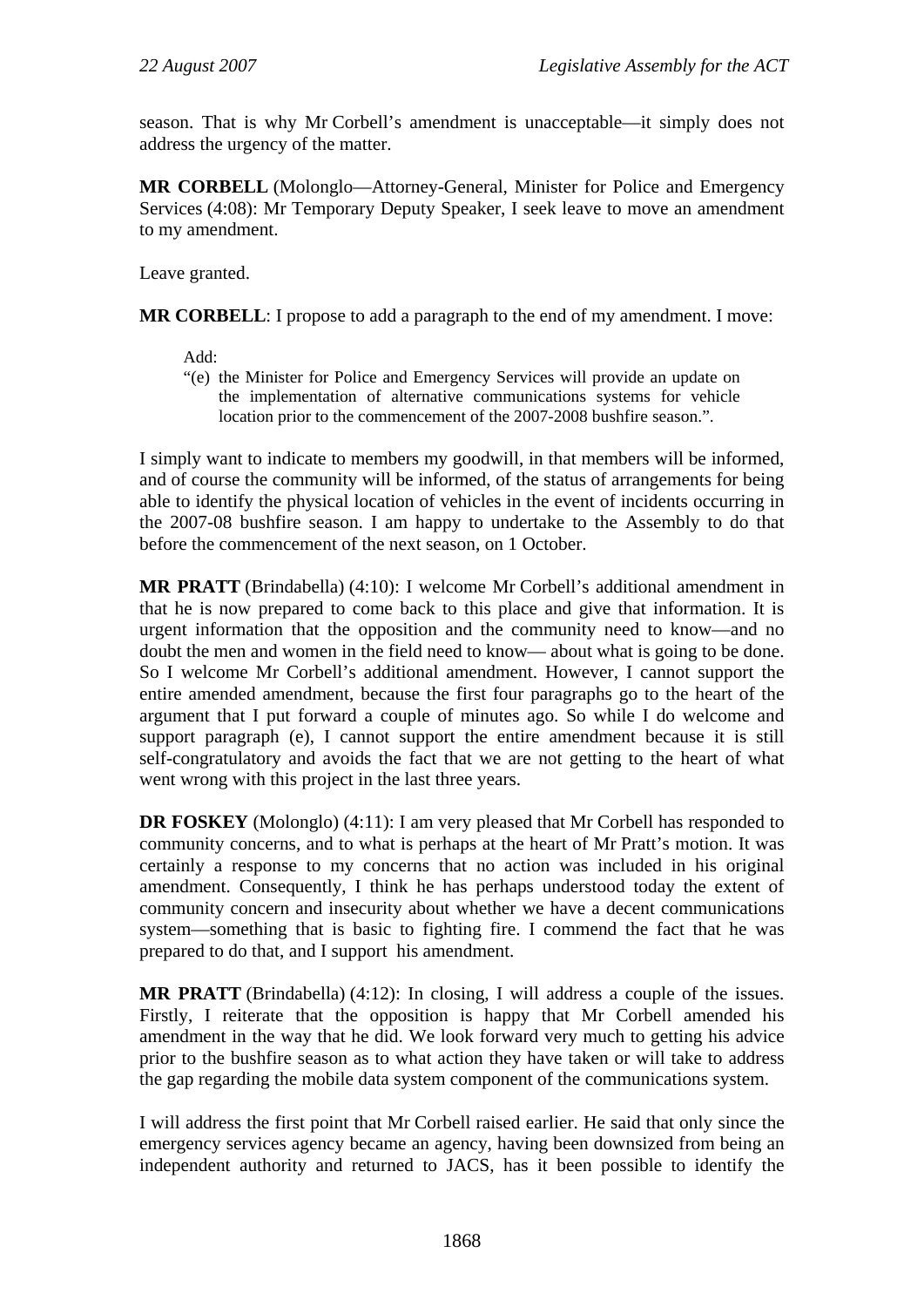problems with FireLink. The opposition would entirely reject that. Surely, any authority, independent or otherwise, which spends government resources is something that should be supervised and scrutinised by government. We reject the notion that the only reason that they have been able to identify the problem is because emergency services ceased to be an independent authority. It is the job of government to ensure that its resources are correctly spent and utilised in the protection of its community.

The second point is that the minister said, "Let's wait for the Auditor-General's report so that we can see a little bit more about what might need to be done in terms of the gap that now exists with the sacking of FireLink." Again, the opposition entirely rejects that proposition. Yes, we are all keen to see the Auditor-General's report, but the Auditor-General is looking at project management issues, financial probity issues, and is not looking at what should replace FireLink. At least we have now heard the minister say that he will come back to this place, so he has partly identified that issue. But let us not depend on the A-G's report before any decisions are made about organising a mobile data system. Let us not rely on the Auditor-General's report. Let us not use that as an excuse for any further inaction.

The third point is that the minister indicated that CAD may well be a long-term solution. He may be right in saying that CAD is a solution. We believe that the CAD system, piggy-backed by the Mobitex capability, could very well be the answer. Surely, this matter should be expedited. It should not be a long-term solution because there was a lot of work done on analysing CAD—

**Mr Corbell**: I did not say long term.

**MR PRATT:** You said "longer", and we are talking about a bushfire season that is imminent. Surely work should have been done, and the minister should have been able to give us at least a progress report here today on whether CAD could be adapted and when it could be adapted by, because some time has elapsed since the sacking and the collapse of FireLink.

Again, we have seen the minister blaming the officials for their failure to scope, their failure to advise government regarding the problems of FireLink in the early days. We believe that Mr Wood and then Mr Hargreaves had ample opportunity to test the progress of FireLink. It was a significant project involving a lot of money. It was a project that covered a vital capability, and it has escaped three ministers. I am prepared to accept that Minister Corbell, after about 12 months, was finally getting around to it, but even that is not good enough. The evidence was there, and a new, keen, young minister should have gone to this area quickly and tested for himself the way that FireLink was progressing. That did not occur.

What is now going to happen to the \$4.5 million junked project FireLink? We have got \$4.5 million worth of junk sitting somewhere, and we need to know what is going to be done with that. Is it now just waste? Does it go to landfill, or is there a recovery exercise? Can some recoveries be undertaken? The opposition also wants to know this: will the government table the internal report, the Radic report, into the performance of FireLink's project management? Similarly, what about the Evans-Peek report? Will that be tabled by the government in order to explain what has occurred?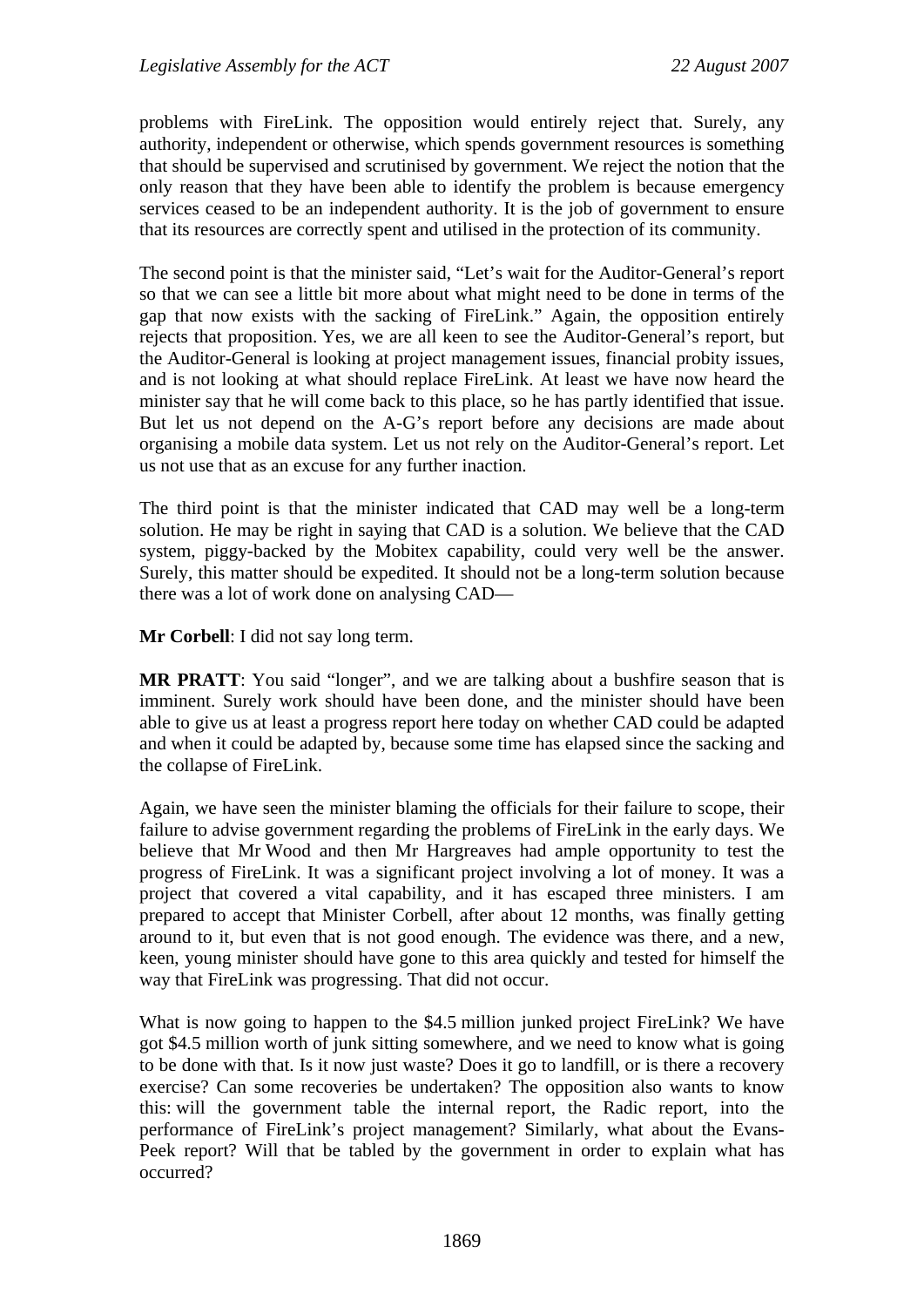The opposition has been very suspicious that either FireLink was not appropriate to meet the requirements of the badly needed mobile data system or that FireLink itself was not being properly managed. We have always been critical of the way that FireLink was managed. We were well and truly overrun with anecdotal information and feedback that this project was not going particularly well. That may not be FireLink's fault. As I have said a number of times, FireLink has had very successful capability in other theatres; there is no question about that. FireLink is a good product that works for ATI in a number of other fields. But it should not have been taken on within our emergency services, and that is an issue that the opposition has always been terribly critical of.

What are ACT residents left with? How did we get to this point? Why did FireLink not meet the original project objectives—or did it meet the original project objectives but it was simply mismanaged? These questions may well be answered by the Auditor-General in her inquiry. However, if the Auditor-General's inquiry is not scoped broadly enough to pick up these questions and answer them, that will be a matter for debate in this place.

What will the government do now to replace FireLink? Mr Corbell has said he will come back and answer that. I hope that Mr Corbell will not come back to this place and say that what was said by the commissioner, Mr Manson, during the Solly interview a day or two after the announcement that FireLink was going to be sacked—that emergency services might revert to the tried and tested system of using markers on whiteboards—will necessarily be the answer. We would hope that, after spending \$4.5 million on a project which has been three years late in the making, the answer we get will not simply involve markers on a whiteboard when it comes to trying to track 125 RFS and SES vehicles in the field, not to mention those fire brigade assets that may well be fighting fires on the urban edge as well. We hope that this is not going to be the answer.

McLeod stressed that there were very strong indications that communications needed to be overhauled after the 2003 fire disaster. McLeod was very clear in saying that he was pleased to have seen that the ESB had at least commenced a communications program of some sort. McLeod said that resources needed to be provided to accelerate that rebuilding program. The government, to its credit, did that. The government's budgetary strategies in 2003-04 identified \$23.66 million to address a family of new communications programs. Unfortunately, they did not cater for recurring funding, operational funding, which is something that plagued the emergency services authority when it tried to implement those programs, but at least there was ample capital funding provided. Unfortunately, \$4.5 million of that bag of gold has gone up in smoke. It has been wasted.

Our emergency services do not have a mobile data and vehicle locating system—one of the major planks of the new communications program which this government agreed in its cabinet objectives needed to be put in place by bushfire season 2004-05. What will be done for this bushfire season? *(Time expired.)*

Amendment agreed to.

Motion, as amended, agreed to.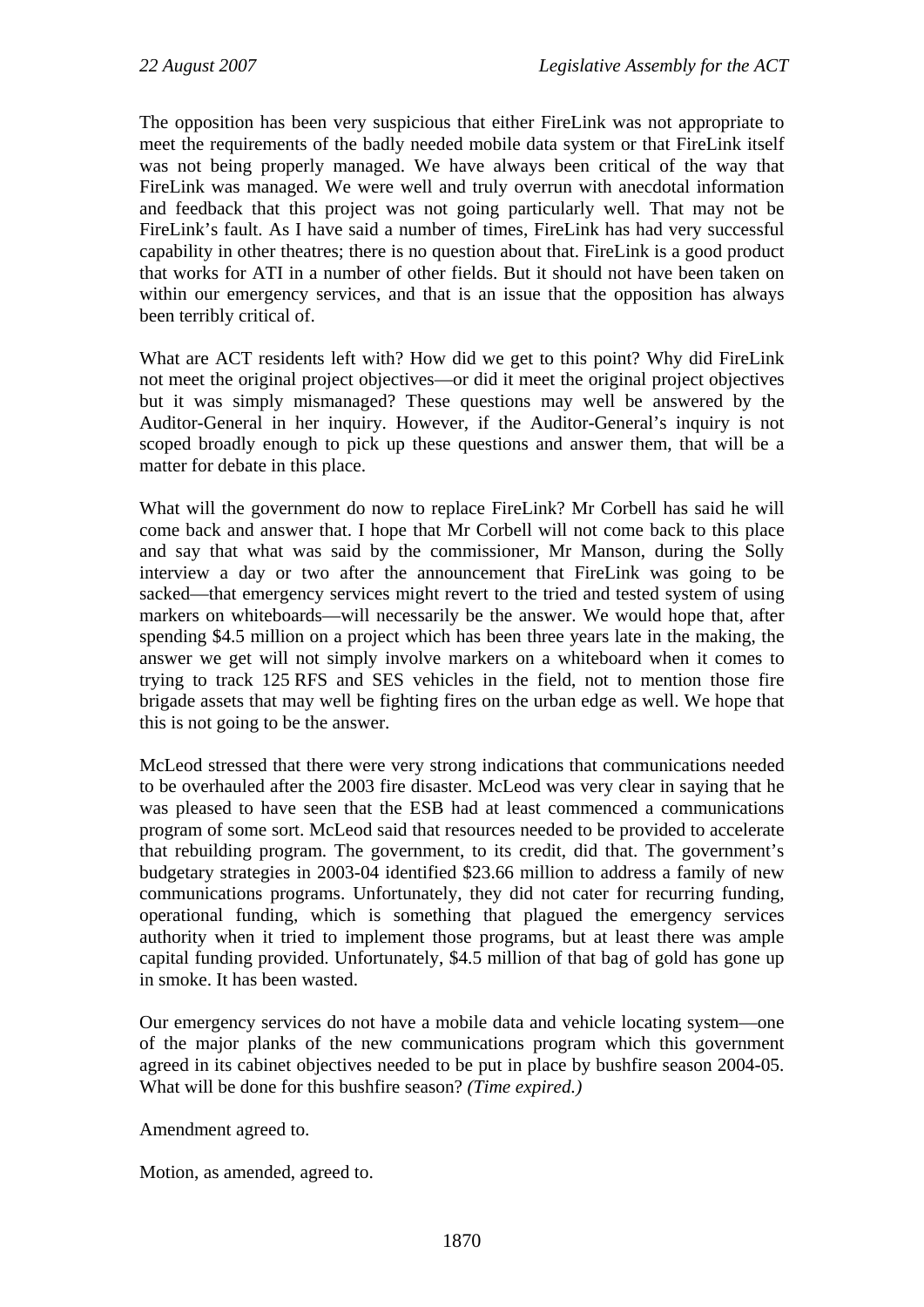# **Education**

#### **MS MacDONALD** (Brindabella) (4.23): I move:

That this Assembly:

- (1) recognises the success of the ACT's senior secondary education system;
- (2) acknowledges continuous assessment provides for a high degree of integrity in the assessment process;
- (3) notes there is no educational merit in changing the ACT's college system and continuous assessment model; and
- (4) places on the record its opposition to the Howard Government's unnecessary intervention in the ACT education system.

There is no doubt that the ACT has the best education system in Australia. ACT students have consistently ranked higher than the national average in educational benchmarks, and the ACT college system has been recognised for its high level of success. Despite the ACT's outstanding educational record, in July this year the federal education minister, Julie Bishop, wrote to my colleague the Minister for Education and Training, Andrew Barr, requesting that the territory introduce external year 12 exams by as early as 2009 or risk losing \$30 million of recurrent funding each year.

This is little more than a pre-election stunt and a commonwealth grab for power. For more than 30 years, the continuous assessment system has been used to assess students in the ACT. Unlike the Northern Territory and other states, the ACT and Queensland do not have public examinations or external exams such as the HSC—the Higher School Certificate—but assess students continuously over the two years of their college life. Continuous assessment is seen as a fairer system of assessment than external exams, as it takes into account not just the regular internal exams and other forms of assessment to check knowledge of subjects and intellectual development, but all of a young person's abilities, interests and achievements.

The ACT's Year 12 Certificate is highly regarded around Australia as a qualification for young people seeking work or further education. It has the same status as similar certificates issued elsewhere in the country. Ms Bishop is seeking uniformity for uniformity's sake, at a time when the Howard government will do anything to win the next federal election. The ACT community has shown its strong support for the college sector and continuous assessment, and I do not believe they wish to see this successful approach thrown out at the whim of a federal minister. Julie Bishop has not provided any educational argument for changing the ACT's extremely successful college system. Until we see an educational argument for change, we should continue to support the strong system we have.

We have the best education system in the country. Our college system and model of continuous assessment serve our students well as they move beyond school into further education or the workforce. There are countless benefits in the continuous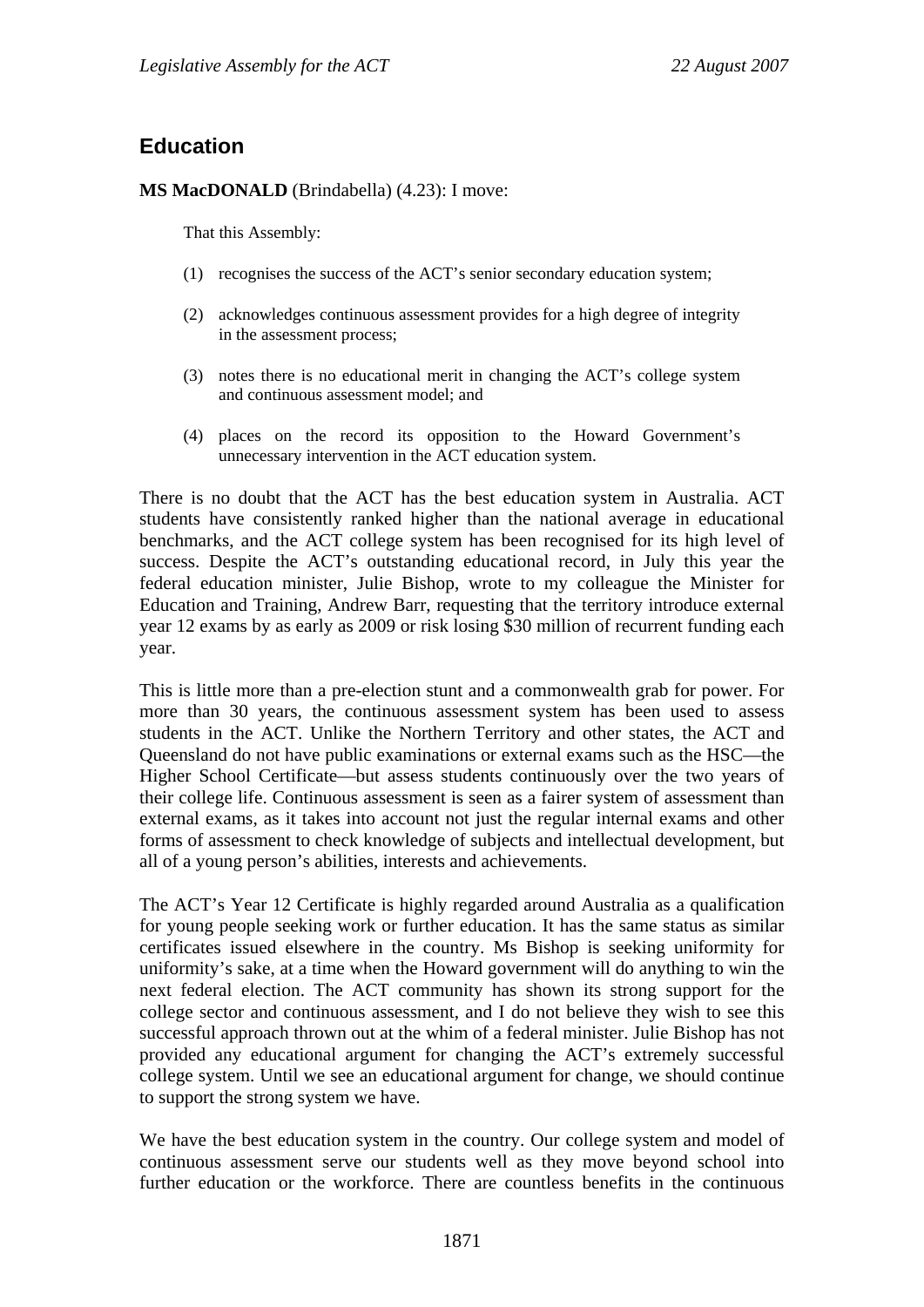assessment model, and there is no merit in changing what is a successful and well-supported system.

Continuous assessment provides for a more extensive coverage of the course content and allows for assessment of a broad range and depth of knowledge and skills over an extended period of time. It allows teachers to use a variety of assessment tools and strategies, including research assignments, extended essays, practical tasks, oral presentations and tests. It also gives teachers the opportunity to match assessment methods to the learning outcomes being assessed and enables them to select the most appropriate assessment tools to cater for the broad range of student pathways and learning experiences, including work-based learning.

Continuous assessment provides for the assessment of a range of thinking skills, especially at the higher order end of analysis, synthesis, and creative and innovative applications of new knowledge. Students in our current system benefit from continuous feedback from assessments and are encouraged to engage in regular and systematic study. This reduces the temptation of last-minute cramming that surrounds high stakes testing. It also reduces the dominance of a final exam on the teaching and learning process or the temptation of teaching to the test.

Continuous assessment provides feedback to students and assists them to make informed choices on pathways and options. Teachers are able to use their assessments to inform the teaching and learning process, enabling a focus on identified areas of weakness and extension activities for the higher achieving students. Unlike external exams, which have been described as highly stressful, continuous assessment reduces this pressure. If a student has a poor result in one piece of assessment, there is always the opportunity that they can improve their mark in a later test. Furthermore, continuous assessment generally provides a more natural assessment environment, closer to the situations students will experience later, including in university studies.

Continuous assessment in years 11 and 12 has had widespread community support since it was first introduced. The report of the Review of Government Secondary Colleges conducted in 2005 revealed there was a high level of commitment to continuous assessment by parents, teachers and students. During the review, no-one argued for external exams, and the report concluded that the assessment system operating in the ACT was comprehensive and thorough.

In her letter to Mr Barr, Ms Bishop wrote that external assessment was necessary to ensure national consistency. But there is no need for every jurisdiction to sit the same year 12 test to achieve this. The ACT government has recognised the need for a national curriculum and has agreed to national testing for years 3, 5, 7 and 9. But the federal government only provides the ACT with less than 10 per cent of school funding, so why should it feel it has the right to dictate to the ACT what its system of education should be?

Julie Bishop has failed to identify any substantial educational reason or demonstrate how outcomes will be improved as a consequence of introducing external assessment arrangements. In addition, she has failed to provide any evidence that at present universities or employers across Australia are unable to make reasonable assessments about the knowledge level of students in the ACT.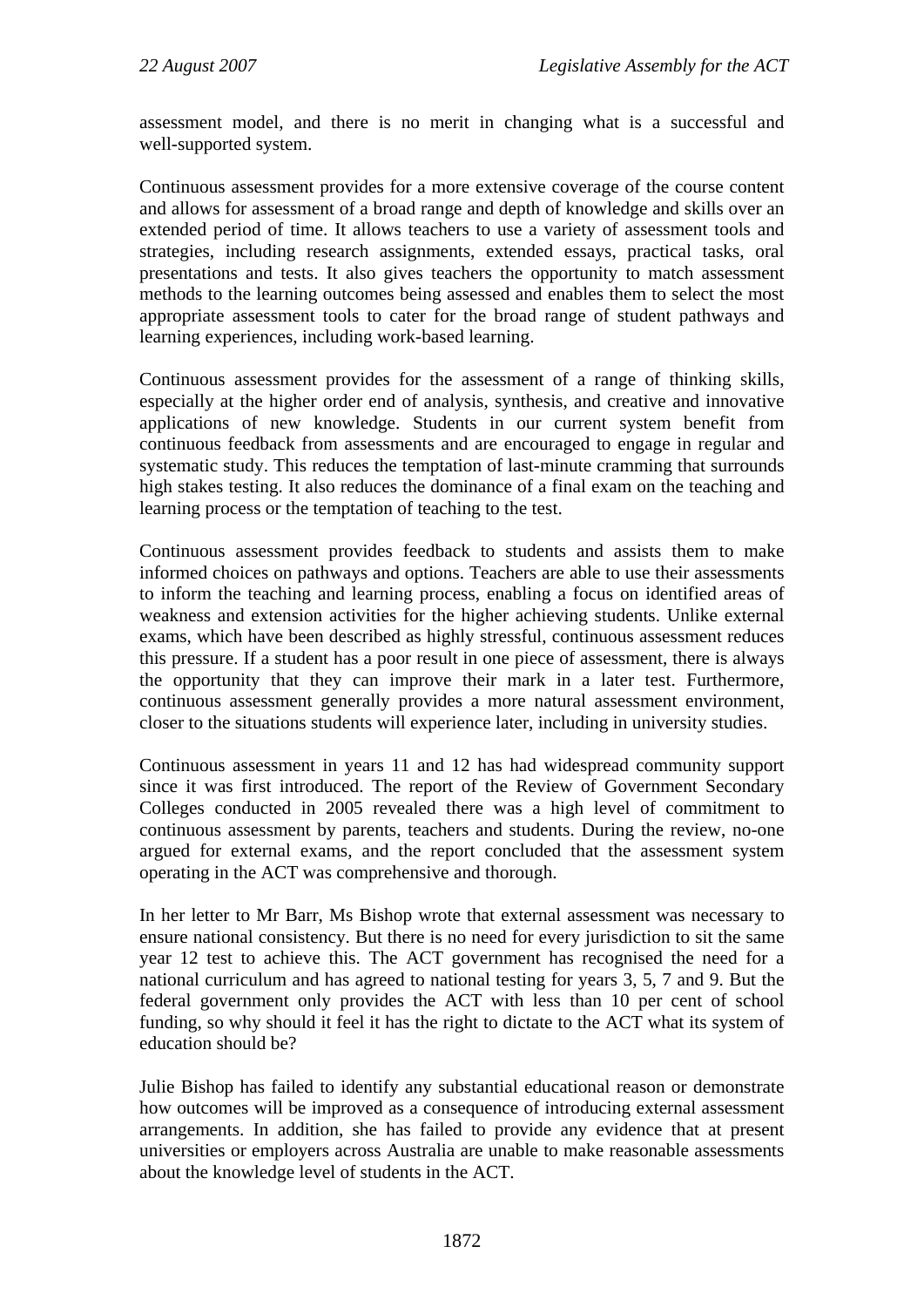Perhaps most significantly, Ms Bishop has failed to recognise that overhauling a longestablished education system and making external testing compulsory by 1 January 2009 is unworkable. Developing and implementing such a significant change to the ACT's assessment arrangements without sufficient time to develop an appropriate system of assessment and address any impact that it might have on students is unreasonable.

As the federal opposition spokesman on education, Stephen Smith, said recently, such a fundamental change to senior schooling in the ACT requires time to educate and inform students, parents and teachers to ensure that the implementation of change does not jeopardise individual students or the system generally. This sentiment was further expressed by the Australian Education Union's Penny Gilmour. Ms Gilmour has shown support for the broad range of subjects offered in the college system and broad range of assessments that allow teachers to assess for learning. She warned that the imposition of an HSC-type test would result in a narrowing of the curriculum and a reduced subject range.

Ms Gilmour told the *Canberra Times* on 2 August this year that, in order for the ACT to comply with the request for external exams to receive \$30 million in recurrent funding in 2009, the curriculum would need to be changed next year to accommodate year 11 students going into the exam in 2009. This would mean the ACT had less than six months to scrap its existing, long-established and successful assessment model and replace it with a completely new external examination model. On top of that, we would need to educate students, parents and teachers about the changes and try to assess the impact those changes may have. This is not only impractical and unrealistic but also completely unsupported in the community.

The ACT government's top priority is to ensure high quality education for all students, and our unique college system and assessment model provides this. Our standalone college system is one of the most successful in the country and caters for all students, whether they wish to go to university, enter the workforce or undertake further vocational education and training. The independent college review commissioned by the Stanhope government investigated the strengths of the college system and found that both students and teachers benefited from the non-confrontational environment that characterised student-teacher relationships.

All ACT government colleges operate as registered training organisations for the delivery of vocational education and training programs, and work experience also plays an important role in our secondary system. I have a work experience student from Calwell High School in my office at the moment. John Rivers is in year 10 and he expressed the following views to me on continuous assessment:

As a high school student that will be entering the ACT College system next year, I believe that continuous assessment in classes encourages learning at a higher level and delivers a more accurate representation of a student's abilities.

I do not believe that a one-off assessment, the like of which has been proposed by the Federal Minister for Education, would deliver a higher standard of education for me or my fellow students.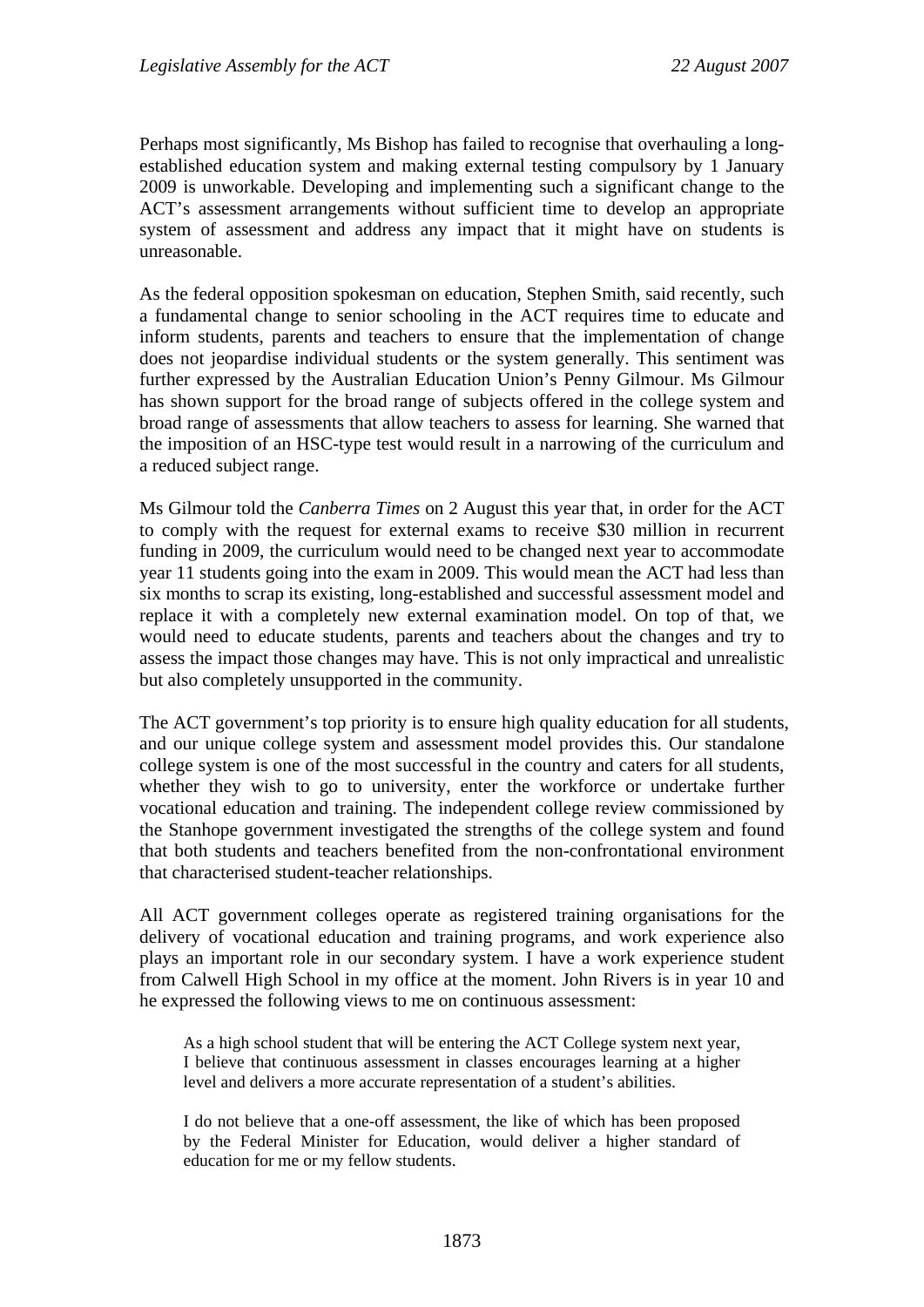That comes from somebody who, if these changes were implemented, would be directly affected by the changes. He is a bright student; so he would probably cope, but it would cause disruption. This sums up exactly what the sentiments of the community are. External examinations have little support. The Howard government's intervention in the ACT education system is unnecessary and completely unwarranted. I believe it is important for members in this place to formally record their opposition to this intervention, and I ask them to do so.

Continuous assessment is a useful tool for ongoing course monitoring and evaluation. Students' weaknesses can be identified, worked on and improved during the course of their college life. This system provides long-term, deep learning, unlike external examinations, which rely on memory and regurgitation of facts. In some cases it depends on how you are actually coping on the day.

Given the excellent outcomes achieved in the ACT under the continuous assessment model, the argument should not be whether the ACT should change its very successful system to fall into line with the Howard government's antiquated view of education; rather, it should be whether there may be merit in the ACT's model being implemented elsewhere. Our college system is a great success and we are leading Australia in educational outcomes, training and lifelong learning. It is time to support our system and not succumb to the Howard government's purely political stunt. I commend the motion to the Assembly.

**MRS DUNNE** (Ginninderra) (4.35): Again the Labor Party is taking every opportunity to beat the federal government, and trying to drive a wedge where there is no necessity to do so. I am pleased that Ms MacDonald at least made some passing reference to the report of the review of secondary school colleges which is called *Government secondary colleges in the Australian Capital Territory: challenges, opportunity and renewal* and which was commissioned by the previous Minister for Education and Training and came out in December 2005. It seems, however, that in doing so Ms MacDonald did not read the report closely, in the same way as her colleague the Minister for Education and Training did not read it closely or refer to it accurately during the school closures debate, as was pointed out on a number of occasions. We have here selective quotation.

Let us put on the record that much of what Ms MacDonald has said no-one would disagree with. The ACT education system is regarded as the best in the country. For the most part our students excel in a range of subjects and we have above-average outcomes in almost all of our endeavours. There are problems with the education system, and these are problems that we should address. Problems identify that although we do very well at the top range there is a long tail of underachievement in some areas of numeracy and literacy which we have not addressed in our education system. There are pockets of disadvantage where those issues will become intergenerational issues and problems, not just for our current children but for their children as well.

The approach taken by Ms MacDonald here is a standard one of drawing broad brush strokes and making vast generalisations. Let us start with the vast generalisation that has been made in this debate in relation to what is being proposed. What is being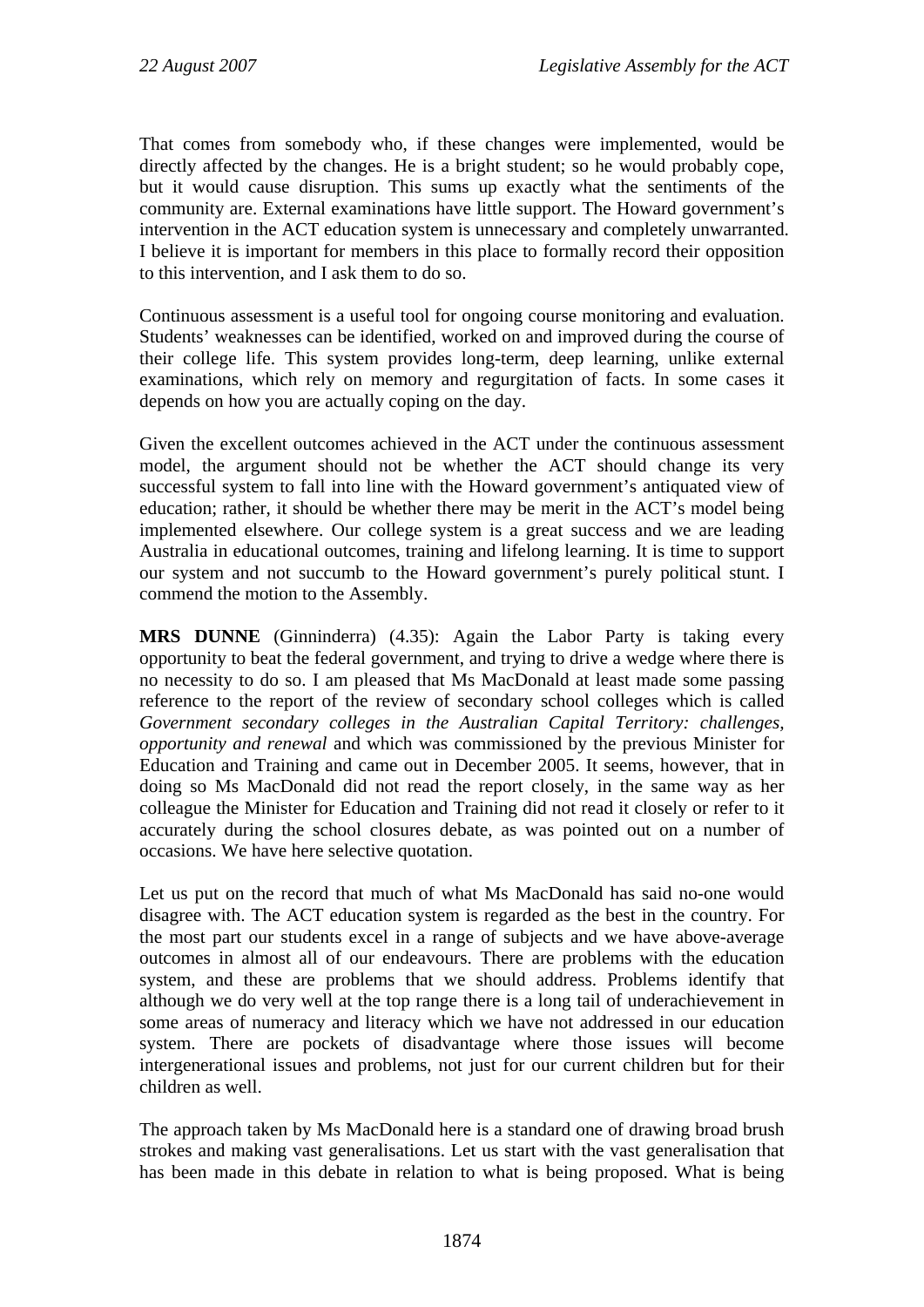proposed is a little uncertain, but it has always been characterised by those opposite as a return to an HSC style examination. No-one has said that what they want in this territory is an HSC style examination, and the jury is out on whether the community would be comfortable with reverting to some form of external assessment. When I say "some form of external assessment" I am not talking about a large proportion.

New South Wales has the higher school certificate, which is now 50 per cent continuous assessment and 50 per cent external examination—a change from what it was when I went to school, when it was 75 per cent external examination, and a few years before that when it was 100 per cent external examination. Most states and territories have a much lower level of moderation and assessment based on an external examination, but two states and territories have none. In Queensland, where the system has been disastrous for over 30 years, the continuous assessment model has been a disaster, and generations of young Queenslanders have suffered under it. In the ACT, as Ms MacDonald says, there is a generally highly regarded acceptance of the situation that we currently have.

But it is not absolutely and utterly the case that there is no dissent from the view that we have a perfect education system, and the report that Ms MacDonald referred to, *Government secondary colleges in the Australian Capital Territory: challenges, opportunities and renewal*, says just this. The thing about this is the ignorance that we see from Ms MacDonald, who says that we have a system and it is absolutely perfect; we have nothing to learn and we must not change it. This system has been in operation for more than 30 years, which is why the previous minister undertook a review of the secondary college system. It was supported by the opposition because problems can arise in any system that has been operating for 30 years and has not been reviewed.

This fairly substantial report, which unfortunately Ms MacDonald does not seem to have read, points out the need for some changes. I will refer to the recommendations because I think there are some very important recommendations. Probably the most important sentiment in this report comes just before the recommendations. It is:

Some 30 years ago a unique system of educational provision was created in a spirit of very considerable innovation and risk taking.

Amen—everyone agrees with that. It went on:

They were, as many said over the course of the Review, extraordinarily exciting times. The courage and intellectual edge that characterised the genesis of the model should now characterise its renewal.

I say amen to that. It went on further:

While the challenges are great, so are the opportunities. Meeting the challenges and seizing the opportunities will be critical if the college model is to fully and effectively meet the 21st Century educational needs of all young people in the Australian Capital Territory.

Then the college review went on to make about 14 recommendations, one of which, No 10, says: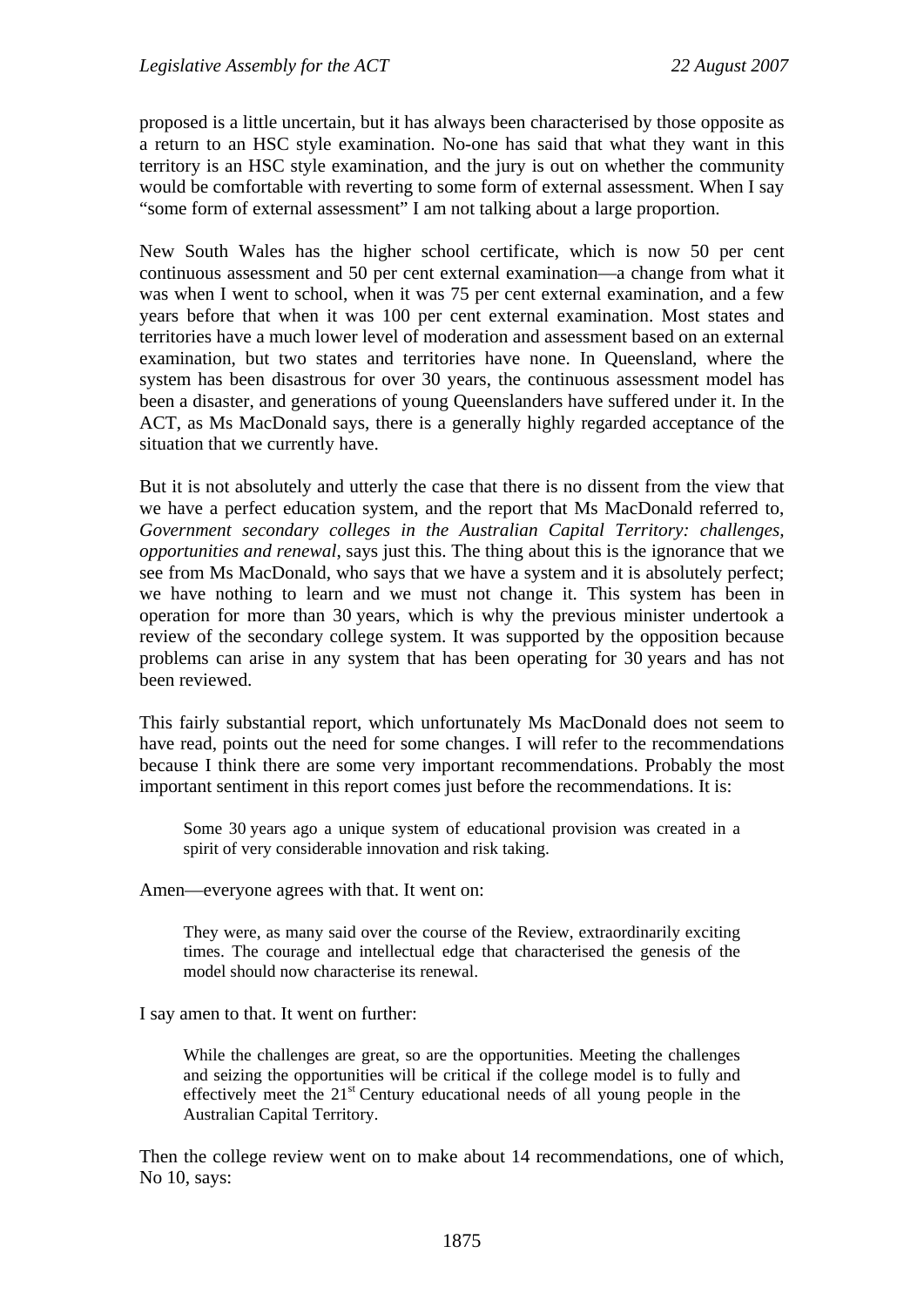That approaches to assessment in the senior years curriculum give greater emphasis to comparability—

this is what Ms Bishop is talking about—

and to reliable, rigorous and innovative moderation processes.

So the college review says that to ensure that the college system continues to be the best in the country we have to continue to have the innovation and the risk-taking that the founders of that system had back in 1972. What we hear from Ms MacDonald is "let us put it under a glass case, let us baton it down and not do anything to it". What will happen with that is that it will go into decay and decline. Anyone who is interested in the educational advantages of their young people should be open to discussion on this. What are interesting are some of the inconvenient things that Ms MacDonald did not talk about because along comes the commonwealth shadow minister for education, Mr Smith. Of course, Mr Smith rained on Mr Barr's parade by not ruling out external examinations.

Mr Barr obviously failed the fireside chat test because he did not say, "Steve, all I want you to do is hang out until after the election and then it will be all right." That is what Mr Barr said on radio 666 when he was interviewed. Basically he said, "I will hold my breath until after the federal election and the white knight Rudd-Smith government will come along and save my bacon. In the meantime I will not enter into any debate, any discussion, about whether I am serving the students of the ACT as well as I can."

Ms MacDonald says in her preposterous motion that there is no educational merit in changing the ACT college system. That is not what the highly prized Atelier review said. The highly prized Atelier review said that we need considerable innovation and risk-taking to fully and effectively meet the 21st century educational needs of young people in the ACT. The report of this review says that it is beyond its competence to discuss the issues of moderation that were raised over and over again in the review process, but it recommends to the government that it undertake a review of the moderation process because of the concerns raised in this report and raised in the consultation over this report. Over and over again in this report much has been said in relation to moderation which is correct. The review rules out a return to an HSC style examination. No-one in this territory, no-one in this place, would encourage the return to an HSC style examination. At page 65 the review states:

Such issues are beyond the province of the Review but may indicate the desirability of a limited external review into assessment, moderation and scaling processes to ensure continued confidence in assessment processes for all secondary college students.

That is not a formal recommendation but it is there in black and white for this minister and the previous minister to read. They have done nothing about that. By the minister's own admission they have done nothing about it except to put together a couple of papers so that they can debunk some of the criticisms of assessment made by a member of the public who has made it inconvenient for them because he will not go away. Part of the reason why he will not go away is that he has a very strong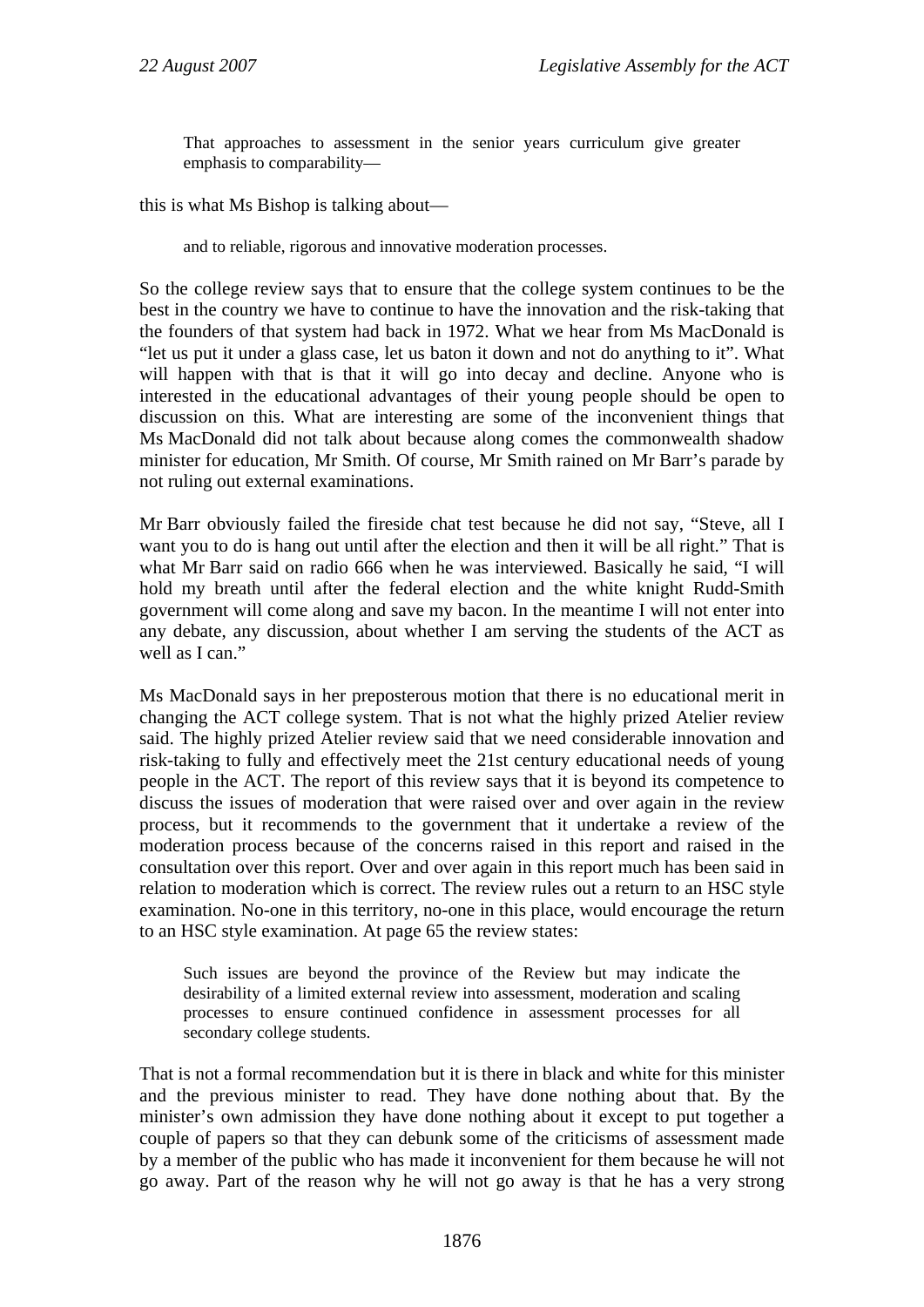conviction that the current system of moderation and assessment in the ACT duds our students.

Mr Barr is not prepared to say to the people of the ACT, to the parents of students in years 11 and 12, that there is doubt. There is doubt. It is possible that some of your UAI scores are up to five points lower than they could be if we did the maths a slightly different way. How many children in the ACT in the past few years have missed out on courses because the UAI assessment has dropped them up to five points?

It was interesting the other day when I looked at the figures that were put together by this man and discovered that if the assessment had been done differently, in some of the years the UAI score for some of my children would have been up to five points higher than they were awarded. How many children in the ACT have been in that situation? We know that some have been so vocal that their UAI scores have been changed in the past few years. Under the threat of legal action the Board of Senior Secondary Studies has changed them.

We should be having a debate today about the future of our senior secondary system. How do we carry it forward so that we can ensure, in the words of this review, that we have the best 21st century system that meets the needs of all of our children? But no, what we have today is another petty partisan debate. Ms MacDonald is not interested in the educational outcomes of the people in the ACT. If she were she would be taking up the words on page 15 of the review:

Meeting the challenges and seizing the opportunities will be critical if the college model is to fully and effectively meet the needs of children in the 21<sup>st</sup> Century.

This report is replete with both praise and pointers to things that are wrong and which need to be fixed. But Mr Barr is content to allow Ms MacDonald to rest on our laurels, to continue to say we have a great system and we do not need to do anything about it; let us just put it under resin, put it under amber, and keep it like that and we will be able to say that education in 2005 looked like this—was it not pretty? But it will not be doing our children any good in 2010.

I have circulated an amendment that I would like to move. This amendment sets out what this debate should be about. It should be about ensuring that this government carefully looks at the review and follows its advice and recommendations—not just the formal recommendations, but the other advice that is littered through it—so that we have a better system in the future; that we do not just have an HSC system or an either/or system, and that we will have a system that meets the needs of our children.

In many ways, and this report says it, the college system meets the needs of those children who want to go on to university and much of what is done in the system is directed towards that. The proposal that Ms Bishop has put forward only relates to those children who want to go on to university; it does not affect the 60 per cent or so in year 12 who are doing non-T courses.

**Mr Barr**: No, I think you will find it is a requirement for a year 12 certificate, Mrs Dunne.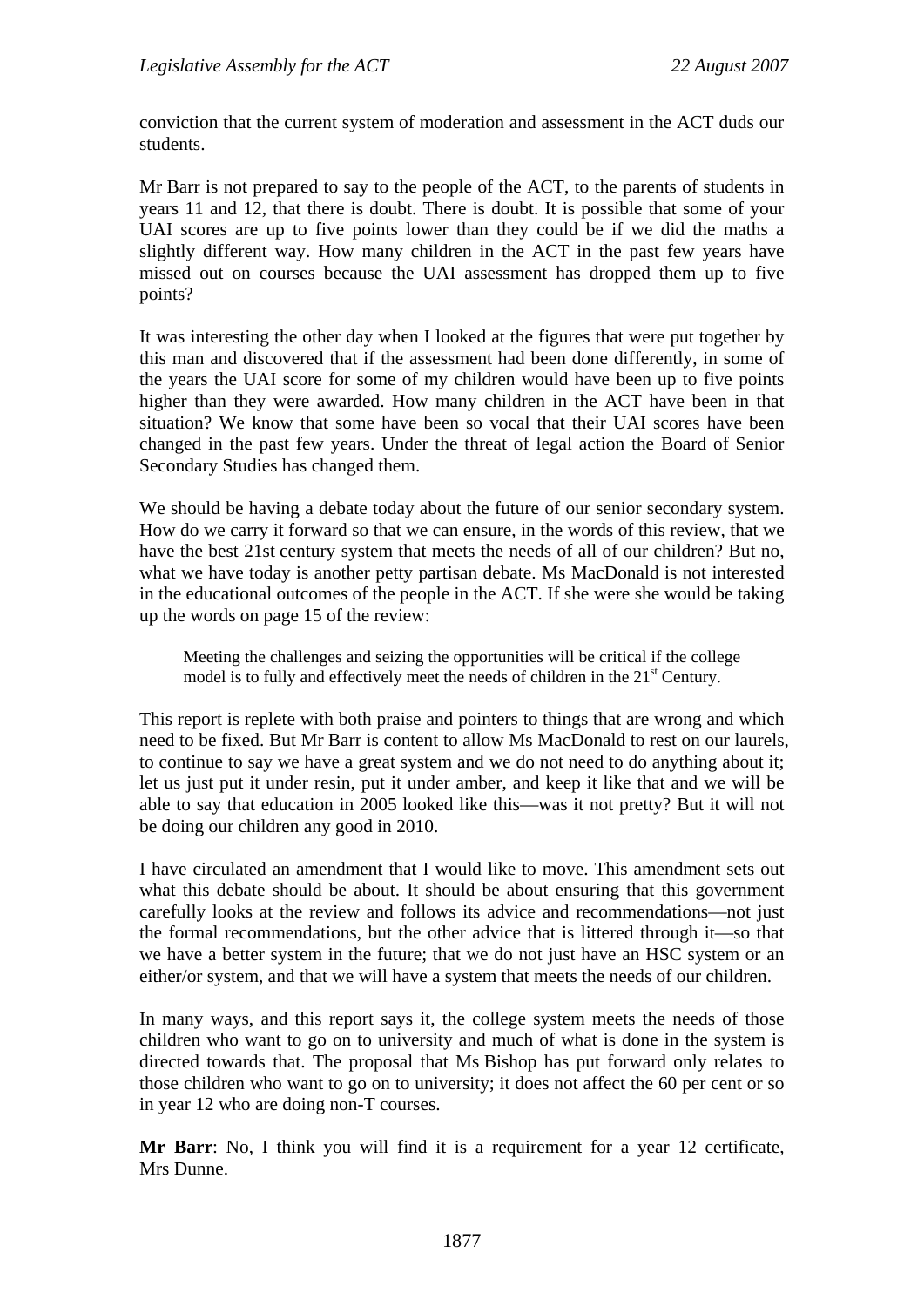**MRS DUNNE**: That is not true, Mr Barr.

**MR SPEAKER**: Do you want to move that amendment?

**MRS DUNNE**: I will move that amendment again to remove any doubt. I thought I had moved it before.

**MR SPEAKER**: You said you would like to.

**MRS DUNNE**: Okay. I will not be so equivocal any more. I move:

Omit all words after "Assembly", substitute:

- "(1) notes the report of the Review of Government Secondary Colleges entitled *Government Secondary Colleges in the Australian Capital Territory: Challenge, Opportunity and Renewal* of December 2005 by Atelier Learning Solutions Pty Ltd; and
- (2) calls on the Government to fully implement all the recommendations of the Review to ensure that the ACT college system can fully and effectively meet the  $21<sup>st</sup>$  century educational needs of all young people in the ACT.".

I move this amendment so that we can have a proper debate to ensure that the assessment system and every other aspect of our college system is the best for our students now and for the next 30 years.

**DR FOSKEY** (Molonglo) (4.50): I am in a bit of a quandary here because I think I could support both the motion and the amendment. I do not think that the amendment necessarily replaces the motion but it is something that needs to be done. It is hard to see it as an amendment to the motion; however, that is what we have. Speaking to both the amendment and the motion, of course the ACT education system is not perfect—although we have heard a couple of times today that it is—but mandating external exams is the solution to a problem that does not exist. It is hard to judge how seriously I should engage with the argument over the introduction of standardised external testing, as it is not about delivering outcomes to students; it is about our federal government choosing to pursue an ideological agenda and wanting to pick political fights with the states.

The United States is the ideological home of the federal government's education plan. That is ironic given the poor performance of US schools compared with others around the world, including Australian schools which still do very well in comparison. The devices put in place in the US to address their problems and which this government appears to be keen to adopt are compounding the problem. The US-based Education Week website carried this report a few weeks ago on legislative requirements that link funding to externally determined proficiency outcomes.

A new study of Chicago students suggests that the federal No Child Left Behind Act may indeed be leaving behind students at the far ends of the academic ability spectrum—the least able students and those who are gifted.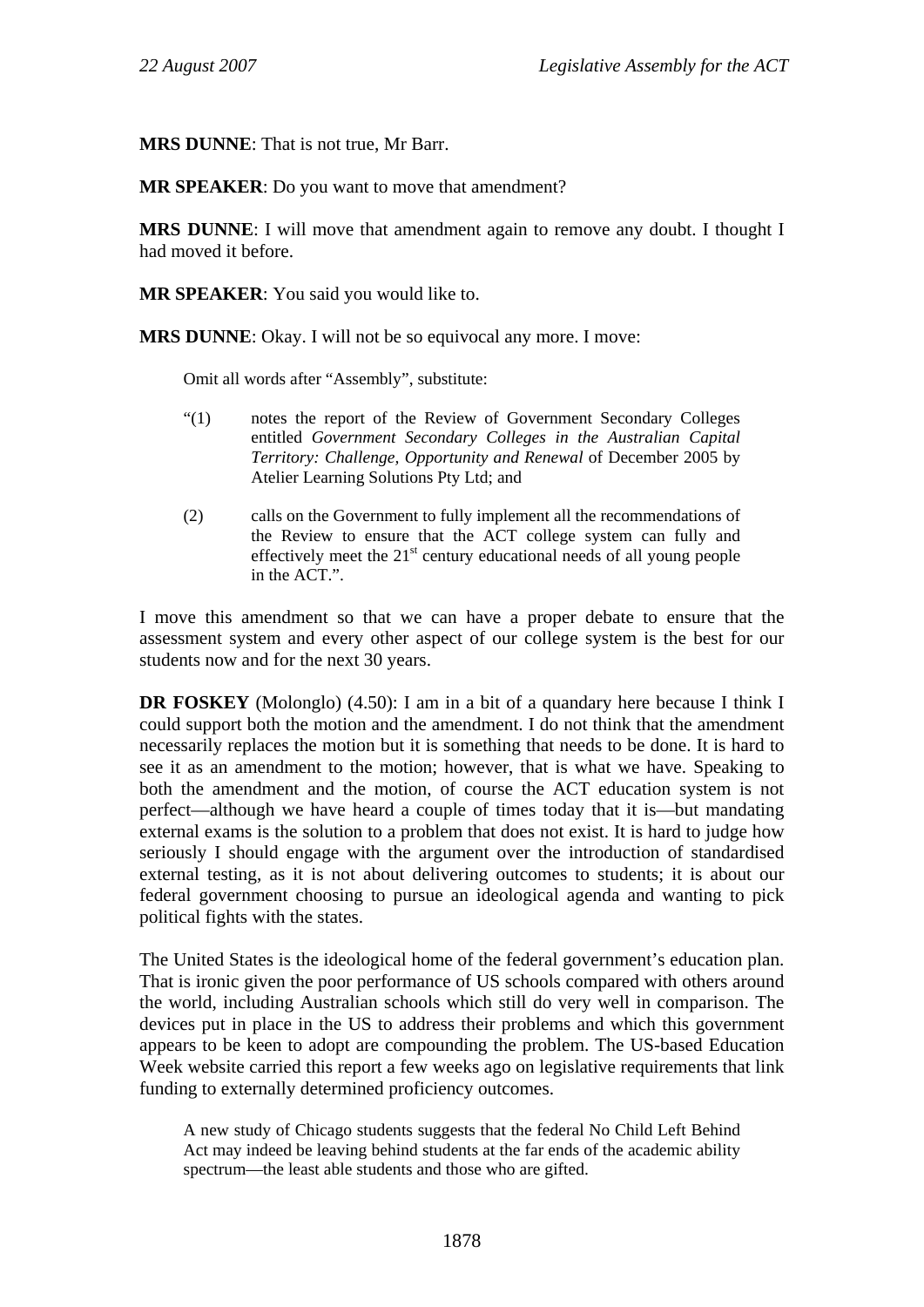The study by University of Chicago economists Derek A. Neal and Diane Whitmore Schanzenbach lends some empirical support to the common perception that schools are focusing on students in the middle—the so-called "bubble kids"—in order to boost scores on the state exams used to determine whether schools are meeting their proficiency targets.

Part of the problem is the proficiency targets that go along with the sorts of pronouncements that our federal education minister comes up with. If those are tied to funding, schools are forced to go through hoops and to make things look different from what they are sometimes just to achieve essential funding. The promise by the federal government, only partly resisted by state governments around Australia, is to link commonwealth funding to educational outcomes assessed by the standardised testing of a narrowed curriculum.

The consequences of this move are likely to be increasing disadvantage and poorer school outcomes and experiences for a significant minority of students and the erosion of the democratic underpinning of our society. It is worth remembering that our affluent and egalitarian society was shaped, at least in part, by the emergence of a free, secular, public education system in the second half of the 19th century. Nations that were similarly blessed with resources and opportunities but did not take that path to universal public education, such as Argentina, for example, have been dogged by inequity and corruption ever since.

The most interesting trend in education in Australia is its growing tail. That is, while most students do very well—we are still in the top two or three nations in the world in student outcomes in literacy, numeracy and social science—a growing number of students are marginalised in our community and do not succeed at school. This contradicts other societies with high-achieving education systems such as Finland and South Korea. While the highly disciplined institutional approach in South Korea is culturally based and unlikely to assist us in Australia, we could learn something from Finland.

In Finland teachers are greatly valued, five-year trained and well paid. The curriculum framework which guides their work is broad, and they have substantial room in which to respond flexibly to perceived student need, particularly at primary and lower secondary level. Non-government schools are uncommon, but where they exist, they are government funded and cannot charge tuition fees. I am not advocating the Finnish system; I am simply pointing out that one would think that we have more to learn there than we do by looking at the US, with all the problems that come from a two-tier education system which entrenches social disadvantages and is not backed up by public social services.

The secondary college system is one of the strengths of the government schools in the ACT. I suppose it is the strength, although certainly secondary education, years 7 to 10 levels, needs a lot more attention. But the secondary college system—though I believe it has been eroded this year by changes through the EBA, which I hear has had a very bad effect on morale—when the report that Mrs Dunne was referring to was written offered an opportunity for students and to teachers across a wide range of subject areas, and still provides a form of assessment that measures ongoing output and capacity of students. Its successful outcomes and attractiveness to young people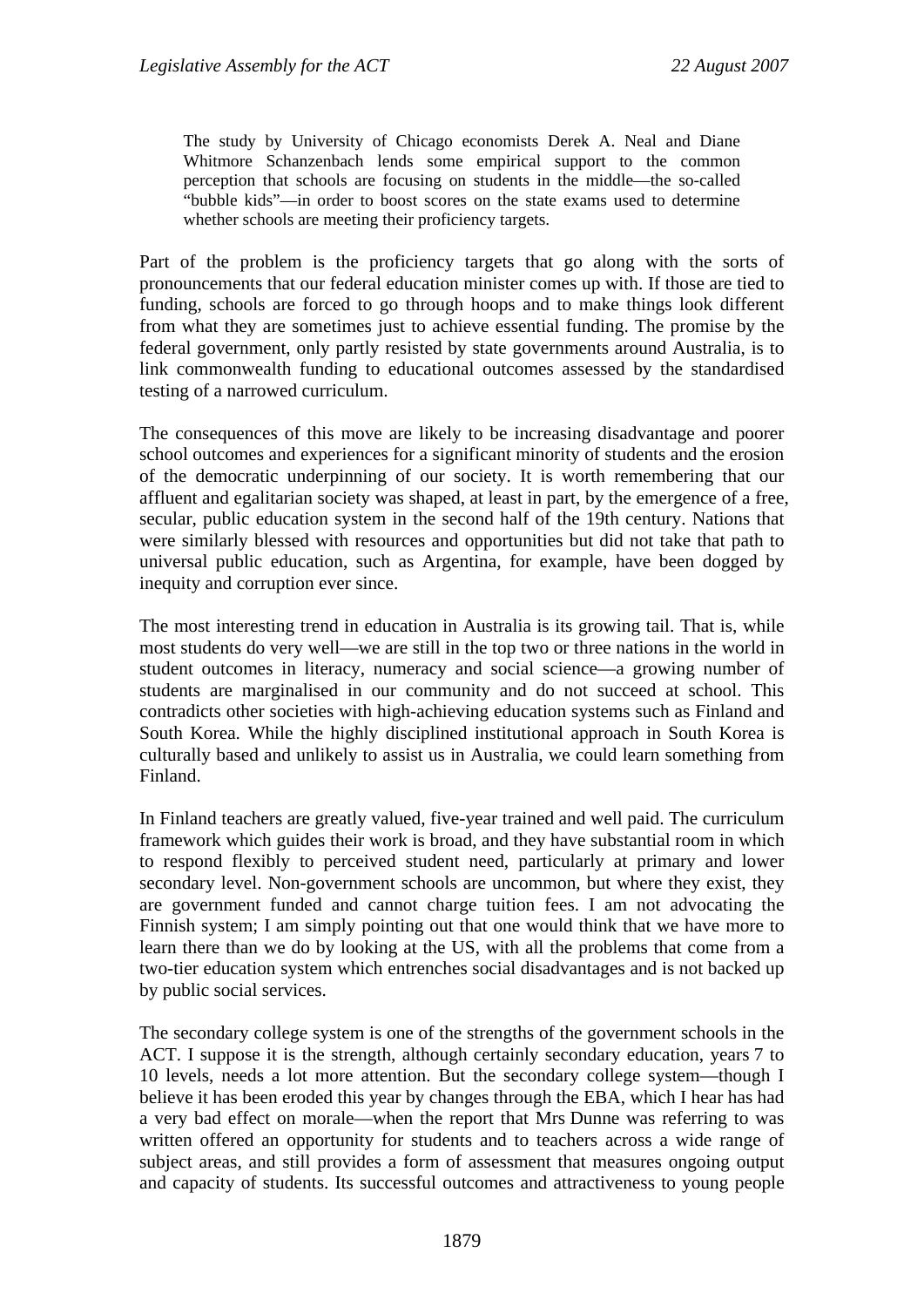in the ACT has led to its process of continuous assessment being taken up by a number of private schools in the ACT. So it is clear that because a lot of young people do vote with their feet and leave the private system to enter the public system at college level, it has been one of the things that private schools can see that they need to retain if they wish to retain students.

For some of us, of course, a winner-take-all exam at the end of year 12 is easier. Some people are good at cramming information and respond well to that sort of pressure. They will have an easier time and get better opportunities at the end. External exams favour students who can remember dates and names, at least for the few hours required of the exam, but they disadvantage those with a more discursive approach. But in the context of developing life skills, and, for that matter, university skills, the ongoing work habits of continuous assessment will be a great advantage. We know that students who have come from a continuous assessment system are likely—and certainly from our college system at the same time—to be able to make the transition to universities more smoothly and often do better than people from a more rigid, often externally examined, system.

But there is scope inside our colleges for more structure and support. That is why I agree with Mrs Dunne, that we should be fully implementing all the recommendations of the review. What has happened to teachers at colleges may well have eroded our advantage, and that should be monitored very carefully, because teachers are the strength of a school. We also need to take seriously the concerns about our UAI system of calculation. Just because one person says it does not work—backed up, of course, by lots and lots of evidence—it is really wrong of the government to dismiss the critic and the critic's criticisms at the same time.

It is important that we make a stand for retaining the kind of education that delivers the outcomes that we want. We know that our college system does that. However, it should not be set in resin. It should be allowed to develop. We should be constantly reviewing. If we are going to go to the trouble of reviewing a system, we should take notice of the recommendations of that review. So if we put the amendment and the motion together, we might have a way forward. It is not enough just to congratulate ourselves on having a good system. It is true, we may have to fight for the right to retain continuous assessment—especially if the federal government gets returned after the next election, when I think things will come down harder—but, at the same time, we should not just be happily boasting about where we are.

**MR BARR** (Molonglo—Minister for Education and Training, Minister for Planning, Minister for Tourism, Sport and Recreation, Minister for Industrial Relations) (5.00): I indicate that the government will not be supporting Mrs Dunne's amendment. However, I encourage her to withdraw the amendment and move it as a substantive motion in next week's private members' business. I agree it is an issue worth debating and worth the Assembly's time. So I hope she will do that. If she will not, we will defeat the amendment today. I hope she brings it forward for debate next week.

First, I put my clear position on this issue. The ACT government supports the system of continuous assessment in our senior secondary colleges. I thank Ms MacDonald for bringing forward this motion. It is timely that we have this debate, and it is important that people put their positions clearly for the people of the ACT so everyone knows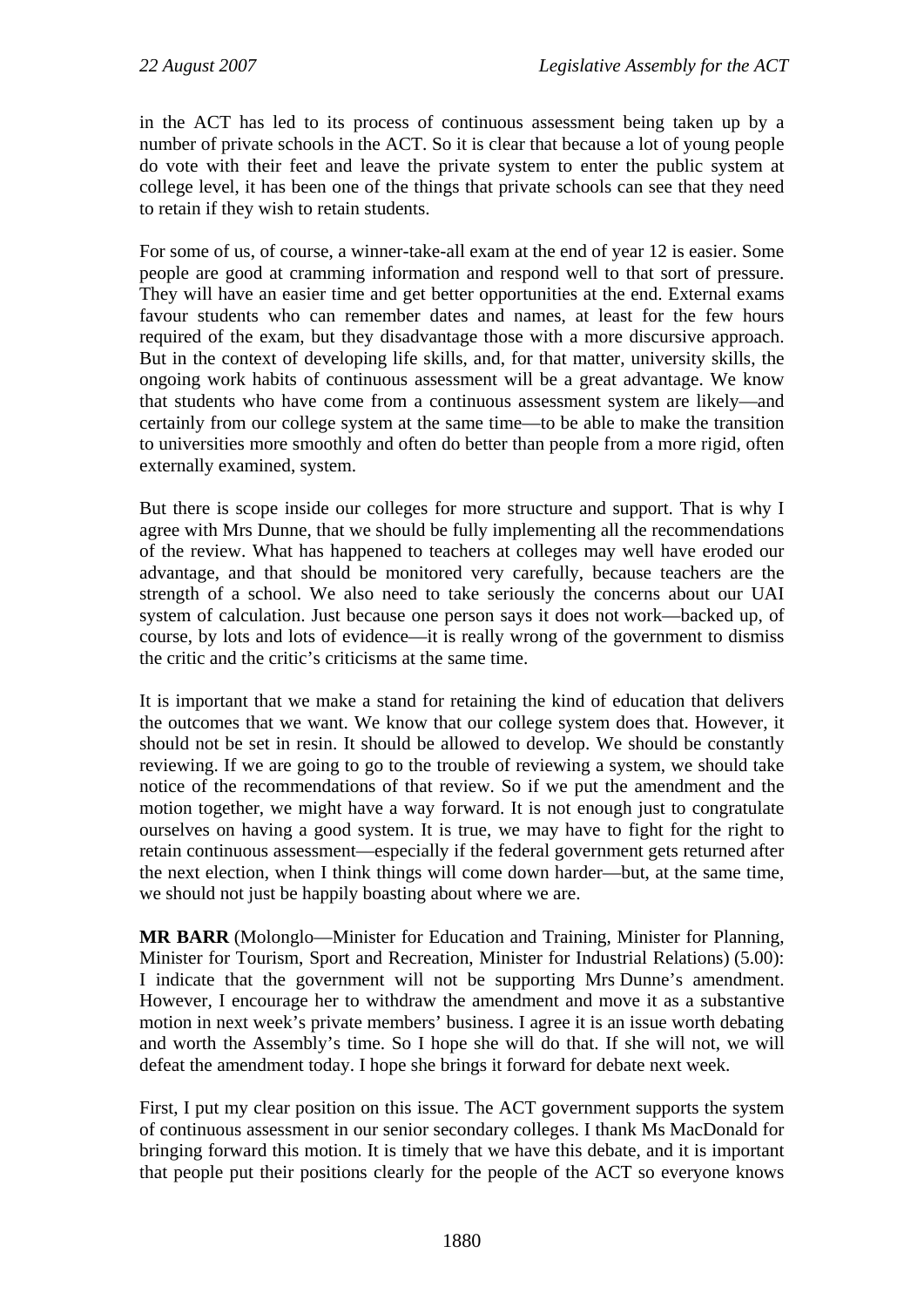where the political parties stand on this issue. The continued success of our education system is a fundamental issue.

I support continuous assessment because it provides a high degree of integrity in the assessment process. It allows for the assessment of a broad range of knowledge, understanding and skills over an extended period of time. In contrast, and as previous speakers have alluded to, external exams are a one-off, point-in-time assessment that focus on mastery of content and encourage recall and regurgitation of fact. Most importantly—and you see this in the system where it operates—it encourages teachers who teach to the test. They do not teach a broad set of educational skills; they teach the students how to pass the test. That is just an unacceptable intrusion from the federal government into the business of the ACT.

To provide a bit of background as to how this has come about, at the ministerial council meeting in July of 2006, the council agreed that Victoria would chair a working party of its senior education officials, the state and territory education departments and the commonwealth, to examine the feasibility of a common scale for reporting all senior secondary subject results and to examine a quality assurance mechanism that would ensure consistency of results in senior secondary certificates across Australia. So all states and territories signed up to that.

At the MCEETYA meeting in April this year, we were presented with a progress report and a series of recommendations that the ministerial council adopted. That was to note the progress of the senior officials' feasibility study, to support the approach of the working party on senior secondary reporting in conducting a feasibility study into development of a common five-point scale through an initial trial in four subject areas—English, mathematics, chemistry and French—and that possible approaches to drama would also be examined, and then to note that the working party would provide a final report out of session to MCEETYA. That is the background to this.

Then on budget night we got from Minister Bishop a one-liner in her media release where she said that she would require all states and territories to introduce external examinations if they wanted any commonwealth funding in the next round of the funding agreement. I wrote to Minister Bishop seeking clarification of her comments. Her response was:

I am aware that currently the ACT operates a system of school-based assessment in the senior years of schooling … The Australian Government, through the new schools funding agreement, will require all jurisdictions to include some form of rigorous end-of-course public examinations …

Initial conversations between my department and the federal department indicate that the federal minister has not quite communicated to her departmental officials what form this will take. We are told that the absolute minimum will be at least 30 per cent of a student's final mark towards a year 12 certificate—not just university entrance but towards a year 12 certificate. That is the background out of MCEETYA, which is where this comes from. It is all year 12 certificates.

The federal minister wanted to scrap all state and territory year 12 certificates and have one Australian certificate of education. Of course, she failed miserably to get any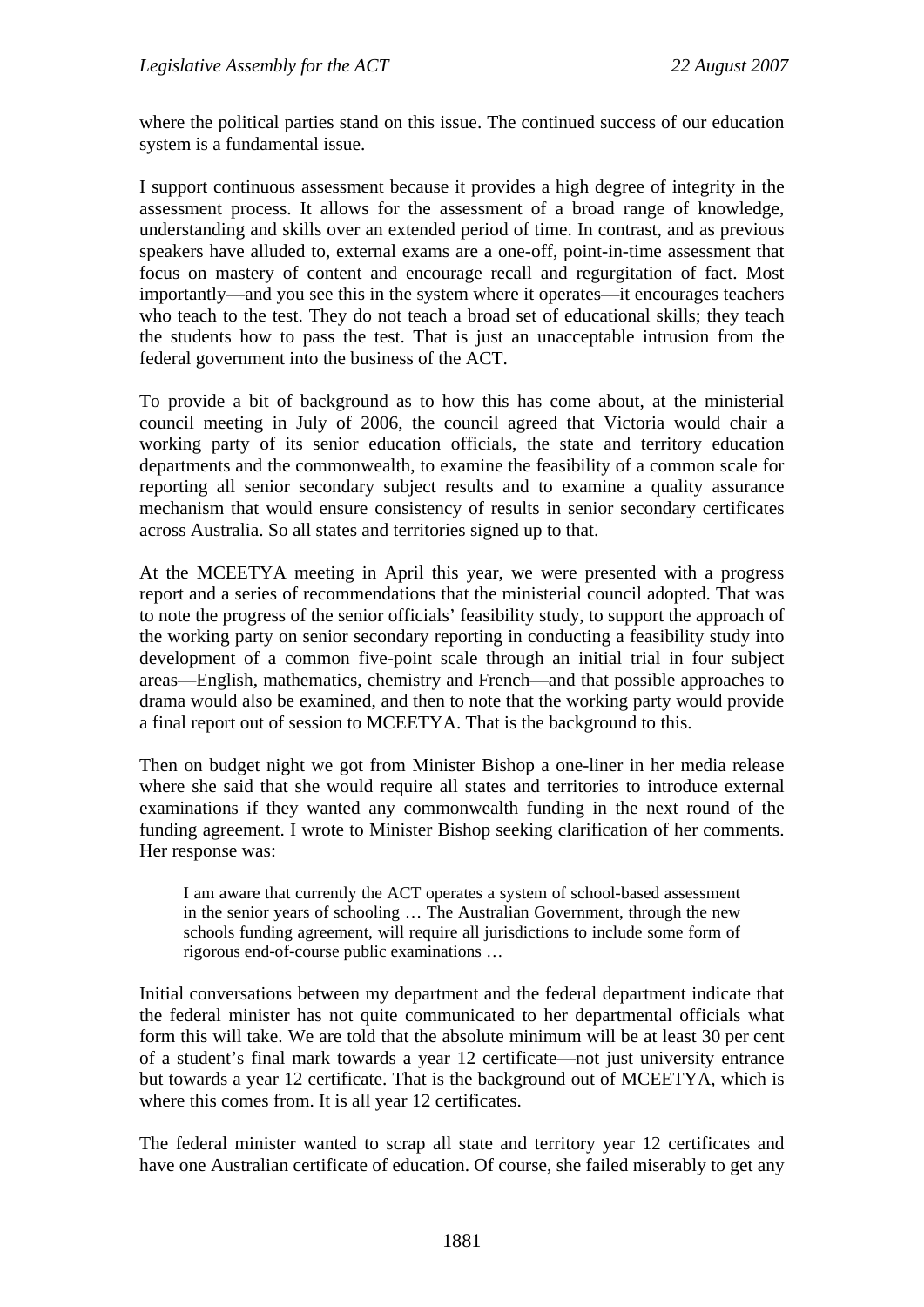agreement on that, so she is now seeking to tie future funding. So she is going to deny every student in a public college in the ACT funding from 2009 unless we adopt the 1950s assessment methods. It is interesting to look at the different views that have been expressed, the different variations, depending, of course, on the nature of debate. According to *Hansard* of 23 August last year, Mrs Dunne said that our college system is:

… a world-class education system with a fine, independent free-standing secondary college system that has, and has had for many decades, the best retention rates …

Then she went on to say:

The community wanted to see a better education system than the one that had hitherto been provided by the New South Wales education system.

So back in August of last year, Mrs Dunne said we have a world-class college system and we do not want to go back. We have moved away from the New South Wales system and we do not want to go back to it. Now she has changed her mind. Julie has yanked her chain, told her what she had to say in response, and she has now completely changed her position. Let us make this clear. Last year, the shadow education minister was prepared to support the college system, to say that it was once radical but has since amply demonstrated its benefits, and the benefits of the thought and consideration that produced it. That was moving away from external exams, moving away from the New South Wales HSC system.

What is Mrs Dunne suggesting now? We need to go back to that—that that is where we should be going. In setting up our education system for the 21st century, the way to do that is to go back to 1950, back to the New South Wales HSC system, because that is what we will get. That will be deemed to be the simplest model for the ACT. I can tell you now what the commonwealth is going to say: "You are an island within New South Wales. You may as well, for economies of scale, use the New South Wales system."

**Mrs Dunne**: And you should resist it.

**MR BARR**: I am pleased to hear you say that, Mrs Dunne, because we will be. I would like to have you as my number one ally in this, because you probably have more influence with Julie Bishop than I do, but I do not think I am going to get it from you. Certainly it is something that I am going to argue passionately from now until we have to make a decision finally whether to sign up to it or not.

I hope I am not negotiating an agreement with Julie Bishop. I look forward to negotiating with Steven Smith, and I note all of his comments. I am 100 per cent confident that there are no educational grounds for making this change. Mr Smith indicated in his extensive comments on this issue that the only way that federal Labor would in any way seek to change the ACT system was if there was demonstrated educational benefit. They would certainly not tie our compliance to funding, and they would not seek an arbitrary introduction in 2009. They were clear and categorical statements. I am utterly confident that there are no educational grounds for moving away from continuous assessment.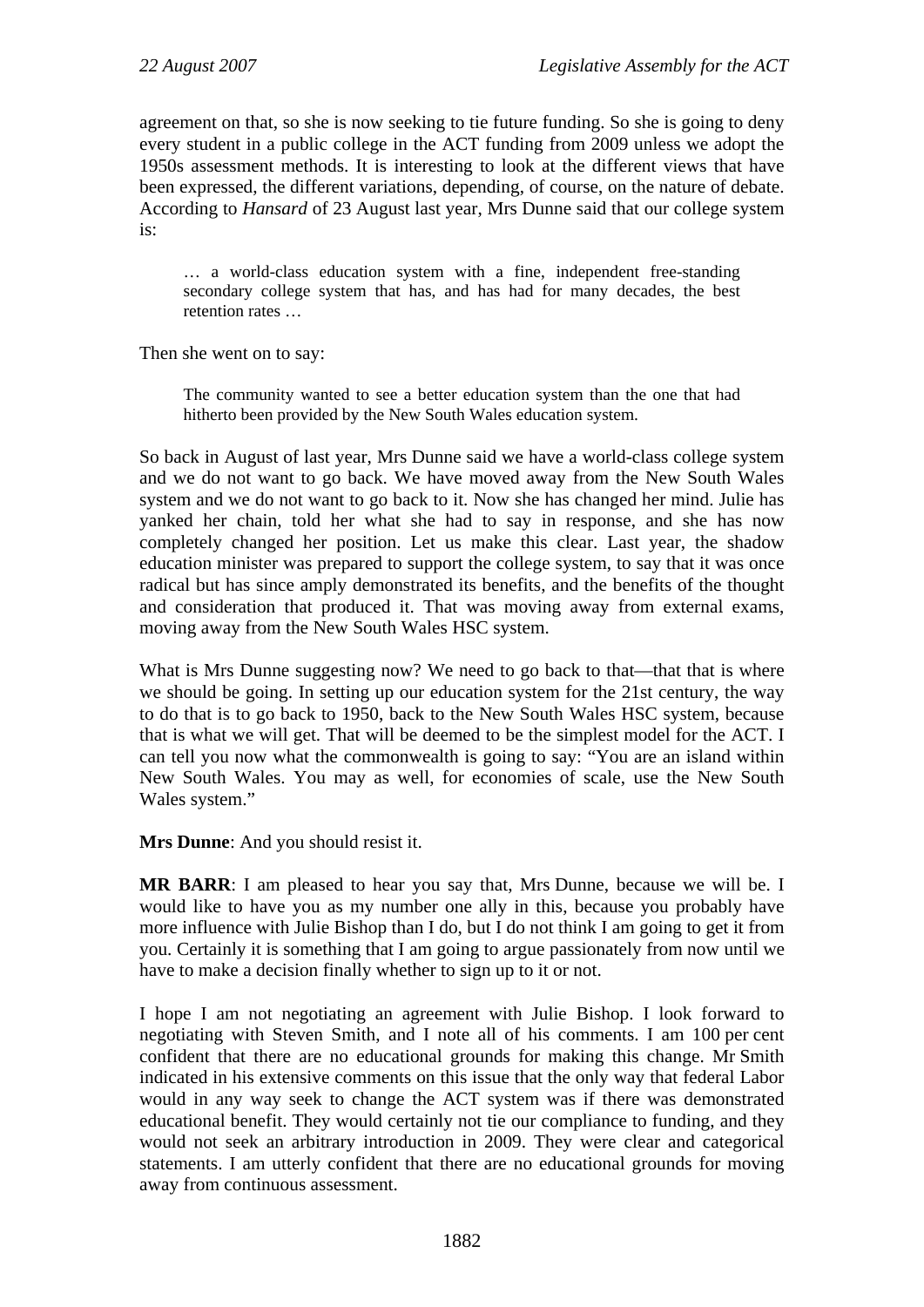I acknowledge—and this is why I want to debate next week the issue that Mrs Dunne has raised—that there is a need to look at the moderation process within our college system, and we are doing that. It is part of the reforms of the BSSS introduction of a new chair and a renewed focus for that organisation. There is a need to update the technology that we use for the generation of scores within colleges. It dismays me that we have at our fingertips access to a variety of technology that will assist college teachers in their day-to-day marking tasks, and just the simple raw data entry of hundreds of students' scores into the system and to get the scaling right and to get the technology right to assist teachers in this process, because it takes days.

My mother and my brother have been involved in college assessment for probably 20 years between the two of them. I know what assessment period is like—certainly the data entry period within the colleges, within each individual subject area and in each individual faculty. We could do better there. That is a clear task that I set the BSSS. We have provided funding for IT upgrades in that area. I would like to see year 11 and 12 students being able to access their scores on line, and I would like to see a removal of the unnecessary duplication of data entry that is occurring at the moment in generating year 11 and 12 scores.

Mrs Dunne has alluded to other issues about how our UAIs are calculated. It is one of those things—when did you stop beating your wife, effectively—the imputation that Mr Drummond is putting forward. I have to continually disprove each one of his new claims, unless there is a perception that there is a huge shadow over everything that has transpired with the BSSS. That is unfair, but it is something we should be debating, and I am happy to do so. (*Time expired.*)

**MRS DUNNE** (Ginninderra): Mr Deputy Speaker, I seek leave to explain words in accordance with standing order 46.

**MR DEPUTY SPEAKER**: You may proceed, Mrs Dunne.

**MRS DUNNE**: Thank you, Mr Deputy Speaker, and I thank members. In his remarks just now, Mr Barr has misrepresented my words and my views by saying that the position I take today in relation to the senior secondary colleges is different from the position I have taken in the past. What I have done today is extol the virtues of looking closely at the Atelier review of senior secondary colleges, which is what I did last year when he quoted from the review.

It is only now that this government has come to the situation where it is really taking this report seriously, and only because it has been brought to their attention by this discussion here today and in the wider arena about what we do to ensure that we stay ahead of the game in relation to senior secondary education. This is on the table as our guidepost forward. It is what I urged the government to do last year, and that is what I am urging the government to do now.

**MR BARR** (Molonglo—Minister for Education and Training, Minister for Planning, Minister for Tourism, Sport and Recreation, Minister for Industrial Relations): Under the same standing order, Mr Deputy Speaker, Mrs Dunne has just misrepresented my position and the actions of the government in relation to the college review. I seek that she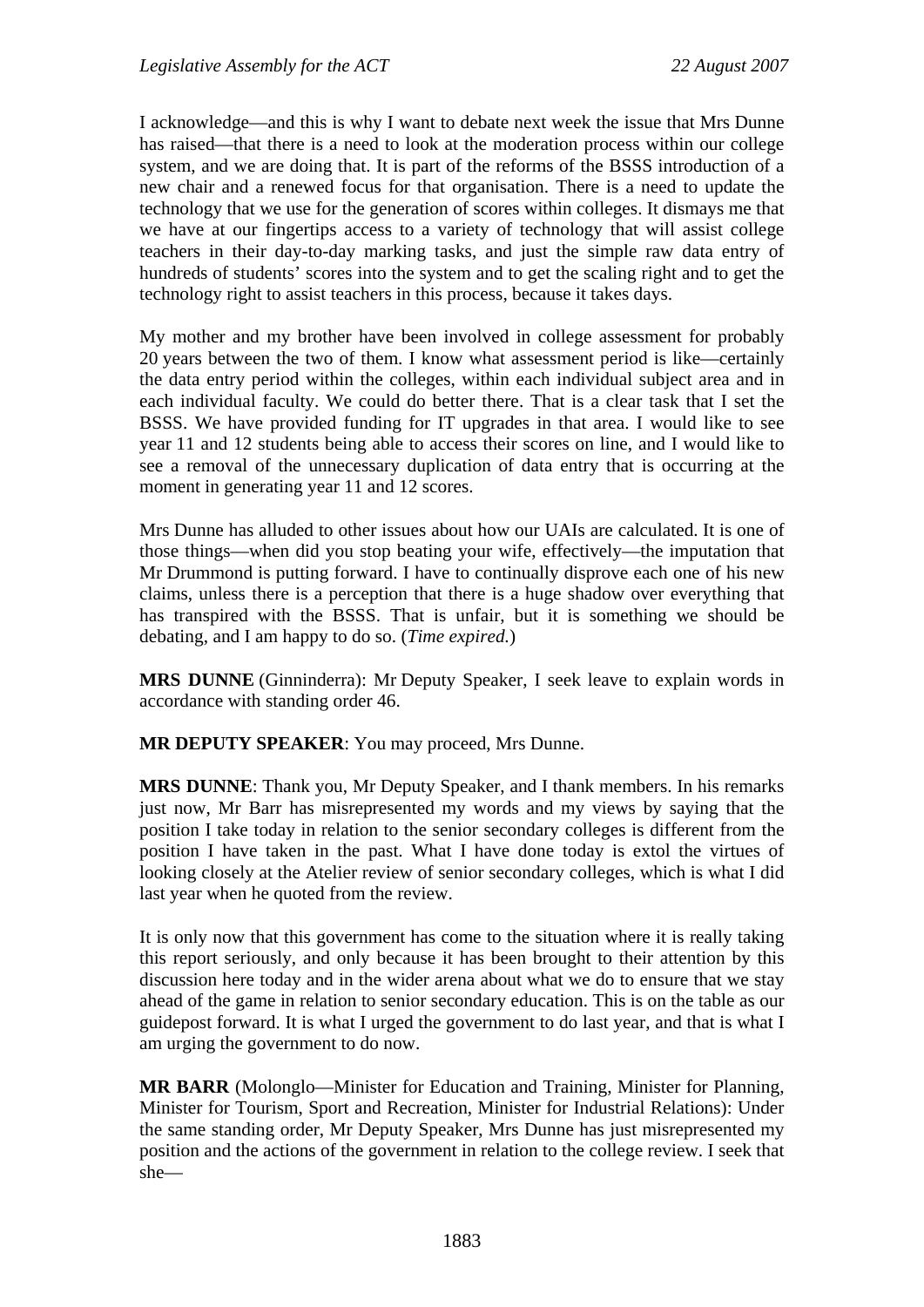**MR DEPUTY SPEAKER:** Do you seek to make a personal explanation under standing order 46, Mr Barr?

## **MR BARR**: I do.

## **MR DEPUTY SPEAKER:** You have it, Mr Barr.

**MR BARR**: Thank you, Mr Deputy Speaker. The government has been actively implementing the recommendations of that review for some time. For Mrs Dunne to make the allegation that we have done nothing is incorrect and misrepresents the government's position and my position. However, I believe we need a substantive debate on this issue, and I encourage Mrs Dunne to move a motion next week.

**MR DEPUTY SPEAKER**: Before we have a game of tennis here, I remind you both that explanations only are required, not further debates, unless you seek leave to carry on with debates.

**MS MacDONALD** (Brindabella) (5.13): I thank members for their contributions. Mrs Dunne has a tactic. Any time we raise an issue she says, "Well, you know, the Labor government." Her comment about my motion and speech was, "Here again we see the Labor government attacking the federal government for the sake of attacking the federal government." Well, that is not what this motion is about.

**Mrs Dunne**: It is.

**MS MacDONALD**: No, Mrs Dunne. That is not what this motion is about. This motion is in response to the suggestion that we should change the continuous assessment system. The federal minister has not approached this process in a spirit of cooperation. Instead she has approached it with a big stick.

**Mr Barr**: The biggest bully in education!

**MS MacDONALD**: Yes. It is the stick called: "If you don't play the game the way I want to, then you're not going to get any money."

**Mrs Dunne**: It is the only way we have ever got any progress on a national curriculum.

**MS MacDONALD**: Mrs Dunne, you had your opportunity to speak.

**MR DEPUTY SPEAKER**: Order! I ask speakers on both sides of the chamber to address their comments through the chair.

**MS MacDONALD**: And Ms MacDonald has the floor.

**MR DEPUTY SPEAKER**: Ms MacDonald, I will make the determinations, thank you. Ms MacDonald, you have the floor.

**MS MacDONALD**: Thank you, Mr Deputy Speaker. In my speech I talked about the excellent system that we have here in the ACT, and the minister pointed out that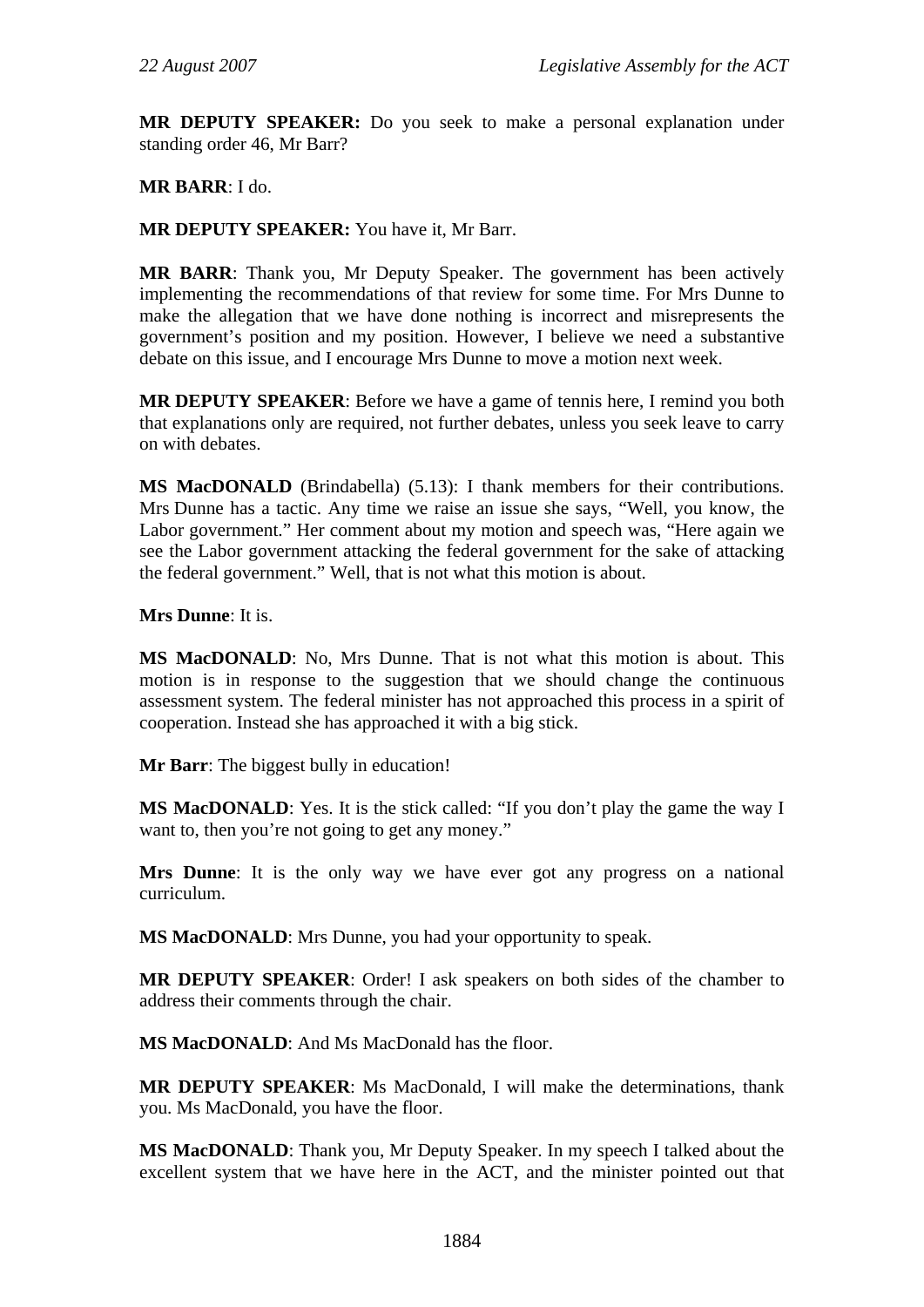Mrs Dunne has actually described our system as a world-class system. In saying that we have an excellent system, I am not saying that we should not continually review and assess the system that we have, and the minister has made that point as well. There is no suggestion by this side of the Assembly that we should not be continually assessing for the sake of our students how well our system operates.

**Mrs Dunne**: We can use every assessment tool, except one.

**MS MacDONALD**: Mrs Dunne, please do not interrupt. Members on this side of the house are interested—and I believe Mrs Dunne is as well—in the welfare of students and the best educational outcomes for students. I do not doubt that Mrs Dunne has those interests at heart, but time and time again in this sort of situation Mrs Dunne revs herself up for the sake of the debate. That is what I think she was doing today. I was not suggesting that there be no review done.

Mrs Dunne has moved an amendment which has absolutely nothing to do with the subject matter of the motion that I moved here today.

**Mrs Dunne**: Seek a ruling to see whether it is out of order.

**MS MacDONALD**: I am sorry?

**Mrs Dunne**: If you think it is out of order, seek a ruling.

**MR DEPUTY SPEAKER**: Order, Mrs Dunne! Ms MacDonald, do not respond to her interjections.

**Mr Barr**: Are you sure you want him ruling on it?

**MR DEPUTY SPEAKER**: You, too, Mr Barr. Can we get through this, members on both sides of the chamber?

**MS MacDONALD**: Mr Deputy Speaker, I could have moved that the amendment was out of order, but I think that Mrs Dunne should actually take up the minister's suggestion. If she wants a broader debate there is nothing to stop her, as a member of this place, from raising these issues, particularly as she is the shadow spokesperson for education. The minister has said that he would welcome a broader debate and I would be quite happy to make a contribution to that debate as well. As you know, Mr Deputy Speaker, I have a longstanding interest in educational issues. Although I am no longer the chair of the education committee, I do actually have a little bit of knowledge about the area. This side of the house would be quite happy to have a broader debate.

Mrs Dunne's amendment fails because it actually does not address the subject matter that I raised, and that is the issue of continuous assessment. It is not about the review of secondary colleges in the Australian Capital Territory entitled challenge, opportunity and renewal dated December 2005, which I do not think the minister addressed fully because he was addressing other issues.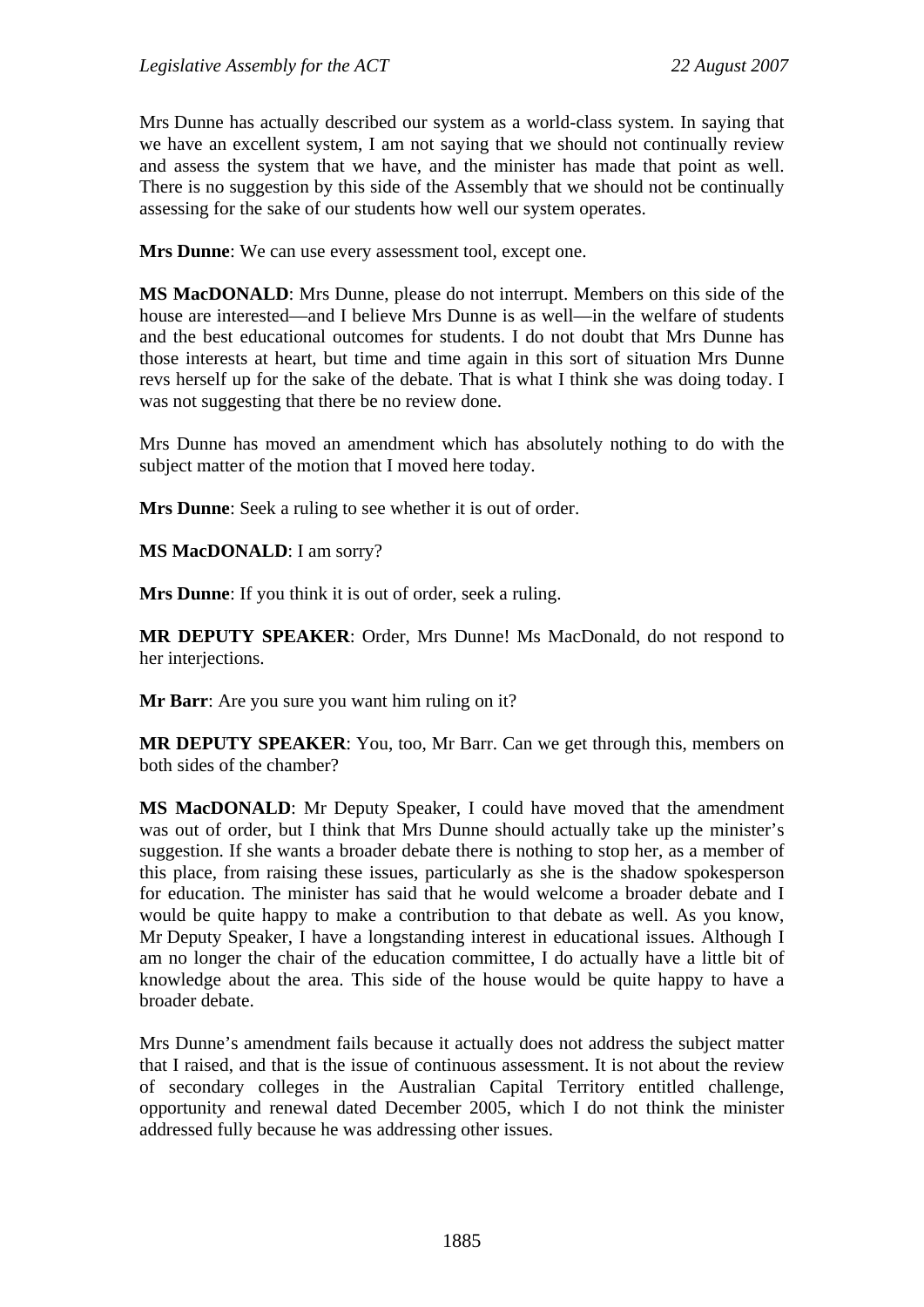It is my understanding that all of the recommendations of that review are being addressed. Mrs Dunne is quite welcome to raise these issues in this place. I suggest that Mrs Dunne consider bringing that matter on for debate next week. We have got another sitting next week, so she should feel free.

Dr Foskey said that we have an excellent system with our senior secondary colleges. She made the point that a number of students come across from the private system specifically to go into government secondary colleges. That is well known around the territory. We have students who move across in years 11 and 12 because there is so much admiration for the system. I think this is borne out by my comments in my speech and the points made by the minister and by Dr Foskey.

If the commonwealth seriously has the interests of the students at heart, then it should have a proper discussion about education. Do not turn it into an election stunt.

*Opposition members interjecting—* 

**MS MacDONALD**: It should not be turned into an election stunt. It is a commonwealth grab for power—

# **MR DEPUTY SPEAKER**: Order!

**MS MacDONALD**: imposing the 1950s view of education on the ACT.

*Opposition members interjecting—* 

**MR DEPUTY SPEAKER**: Opposition benches, order!

**MS MacDONALD**: In the interests of the students, have a proper conversation about it. For the reasons that I have outlined, I do not support the amendment. I commend my original motion.

Question put:

That **Mrs Dunne's** amendment be agreed to.

The Assembly voted—

Ayes 7 Noes 8

Mrs Burke Mr Pratt Mr Barr Mr Hargreaves Dr Foskey Mr Stefaniak Ms Gallagher Ms Porter Mr Mulcahy Mr Gentleman Mr Stanhope

Mrs Dunne Mr Smyth Mr Berry Ms MacDonald

Question so resolved in the negative.

Motion agreed to.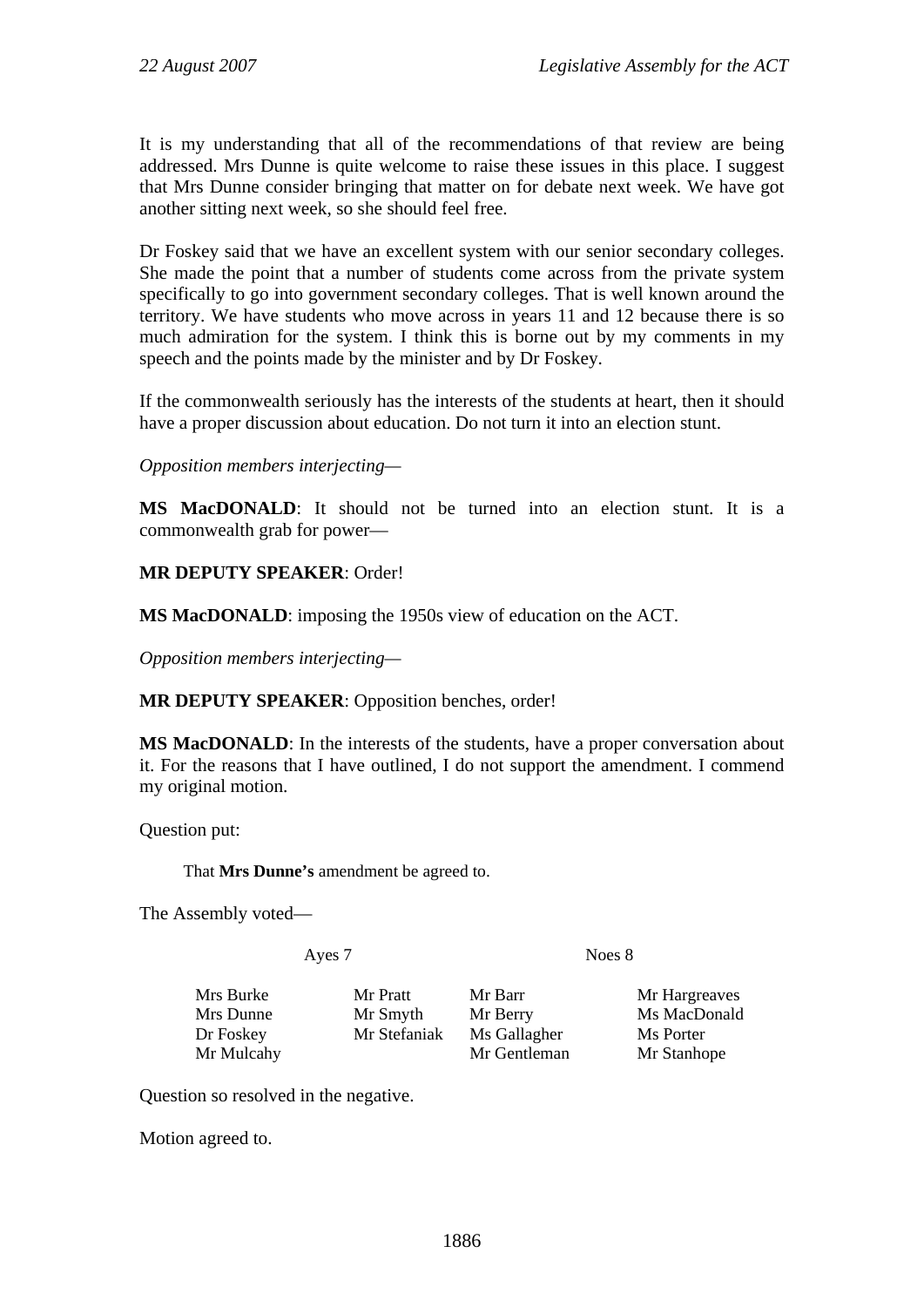# **Guardianship and Management of Property Amendment Bill 2005**

Debate resumed from 19 October 2005, on motion by **Mr Stefaniak**:

That this bill be agreed to in principle.

**MS GALLAGHER** (Molonglo—Minister for Health, Minister for Children and Young People, Minister for Disability and Community Services, Minister for Women) (5.27): The government will be supporting Mr Stefaniak's Guardianship and Management of Property Amendment Bill. The purpose of the bill is to fill a gap that exists in the law for managing a missing person's property, namely, to make the immediately needed decisions in relation to such property. Nevertheless, in the government's opinion, the bill has some ambiguities and we will be moving amendments to address them.

The bill will enable a range of persons, such as family members or a relative, to make a decision in relation to the financial matters or property of a person missing for a minimum period of 90 days. Where a property owner's whereabouts are unknown or it is not known whether the person is alive or dead, there is already a process available under section 24 of the Public Trustee Act 1985 for the Supreme Court to appoint the Public Trustee to manage the property. For this purpose the property would need to be treated as unclaimed property. I understand that the Public Trustee has not been required to act under section 34 in the recent past.

The government agrees that the bill could be useful in enabling people to make immediately needed decisions in relation to the financial matters and property of a missing family member or relative. Such decisions could be about mortgage repayments on a family home of the missing person or negotiating with a bank in respect of arrangements in relation to the person's liability. There may be problems of this nature which become significant enough to warrant improving the existing law.

The bill proposes that the Guardianship and Management of Property Tribunal be able to appoint a manager, which is simpler and less expensive than the Supreme Court process under the Public trustee Act. The government supports the bill but proposes amendments to address particular issues. I am able at this stage to table a supplementary explanatory memorandum for the amendments, which I hope people have seen.

I will quickly run through the amendments now. Proposed new section 8AA (5) (c) of the bill proposes that a business partner or employee of a missing person would be also able to apply for management. It would be unlikely that such persons would be interested in pursuing the interests of the missing person. Indeed, they may have interests of their own to protect. The bill does not specify any special circumstances which would justify their applying for management.

If they want to make a decision in relation to the missing partner's or employer's finance or property, they could still apply under proposed new section 8AA (5) (g). This provision enables anyone who has interest in the missing person's property to be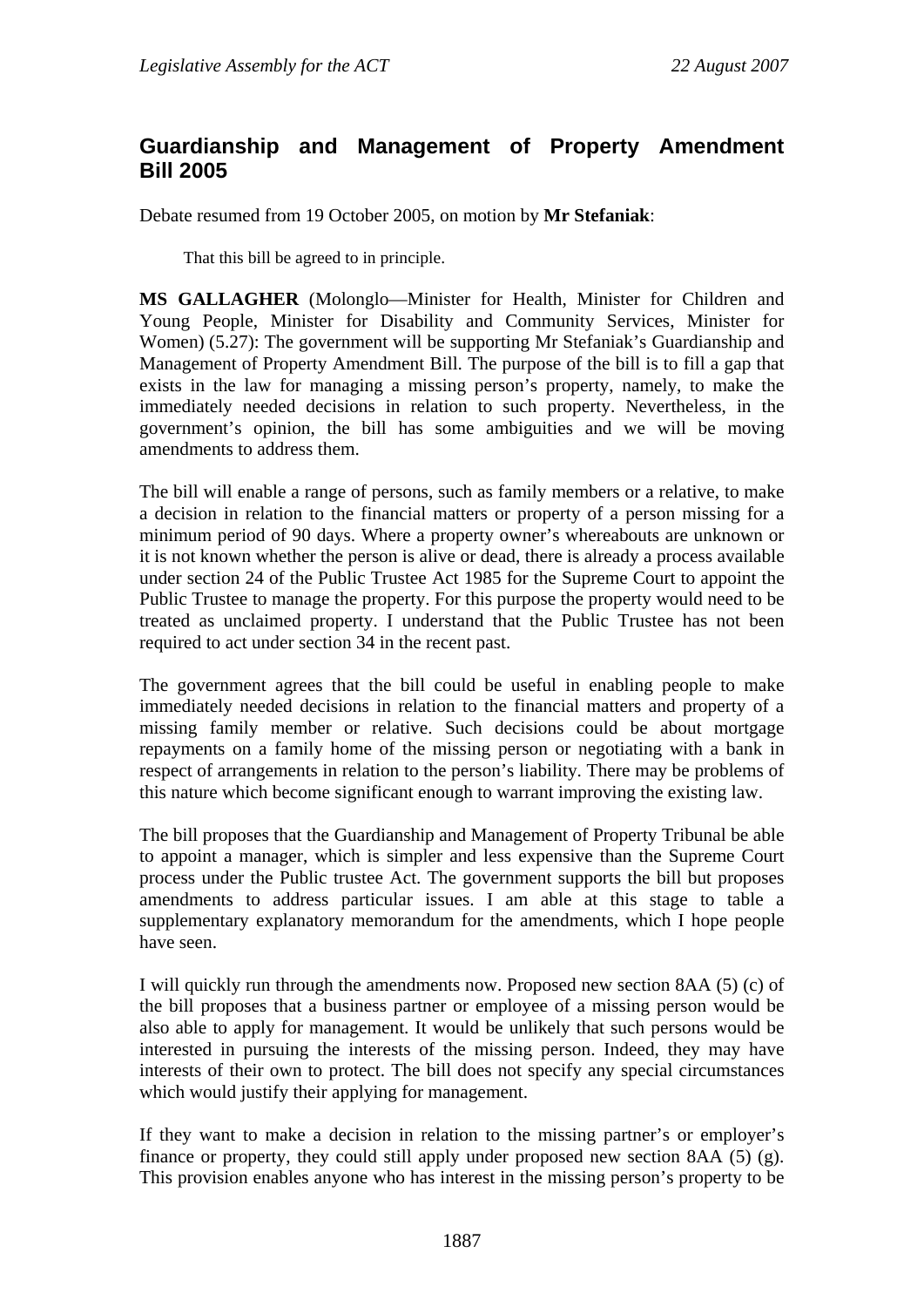an eligible applicant. For these reasons the government considers that the provision enabling a business partner or an employee of a missing person to be an eligible applicant should be omitted.

The government will move an amendment that will enable a carer to be an eligible applicant. Where a person has had a carer as the only close contact, it would be expected that the carer would have an interest in the property affairs of the person once the person is missing and would be more likely than others to seek the management of the person's property.

Government amendments propose to omit a provision in the bill that seeks to repeal sections 34 (1) (b) and 34 (1) (c) of the Public Trustee Act. Such repeal would leave a gap in the law whereby long-term management of a missing person's property by the Public Trustee under the supervision of the Supreme Court would not be available.

It is evident that management under the bill is most suited to making immediately needed or short-term decisions and the government does not think it is appropriate to stretch its scope any further than that. The government feels that the precedence of the process under section 34 of the Public Trustee should remain intact. Therefore, the government also proposes amendments to the bill to require the tribunal not to entertain an application where the Public Trustee has already applied to the Supreme Court to be a manager or has been appointed as such a manager. This approach would also avoid replication of the management process. Another related amendment proposed to the bill is to insert a provision to require that the management granted by the tribunal should cease when the Supreme Court appoints the Public Trustee as manager of the relevant property.

The government proposes amendments to the bill to require the tribunal to explicitly state the type of decisions a manager may make and the property to which such decisions relate. A further amendment is proposed to limit the duration of a management order to two years, with the tribunal having power to extend the order. These amendments would keep the operation of the decision making by managers under close supervision by the tribunal. These changes will assist a family member or relative of a missing person to act without being confused by different interpretations or inferences about the scope of the order.

The bill provides for the tribunal to remove a manager where the missing person is found to be alive or dead or is presumed to be dead. There is a concern about any civil or criminal liability of a manager acting in good faith until the manager is removed. A family member or relative seeking the tribunal's help to enable him or her to make a decision may be deterred by the prospect of such liability.

The government therefore proposes an amendment to the bill to provide that a manager would not incur liability if the manager acted honestly and believed on reasonable grounds that the conduct was the exercise of a function under the appointment. The government proposes a similar amendment to protect a third party dealing with a manager in relation to the missing person's property where the third party had the honest belief that the dealing was for the exercise of a function under the appointment.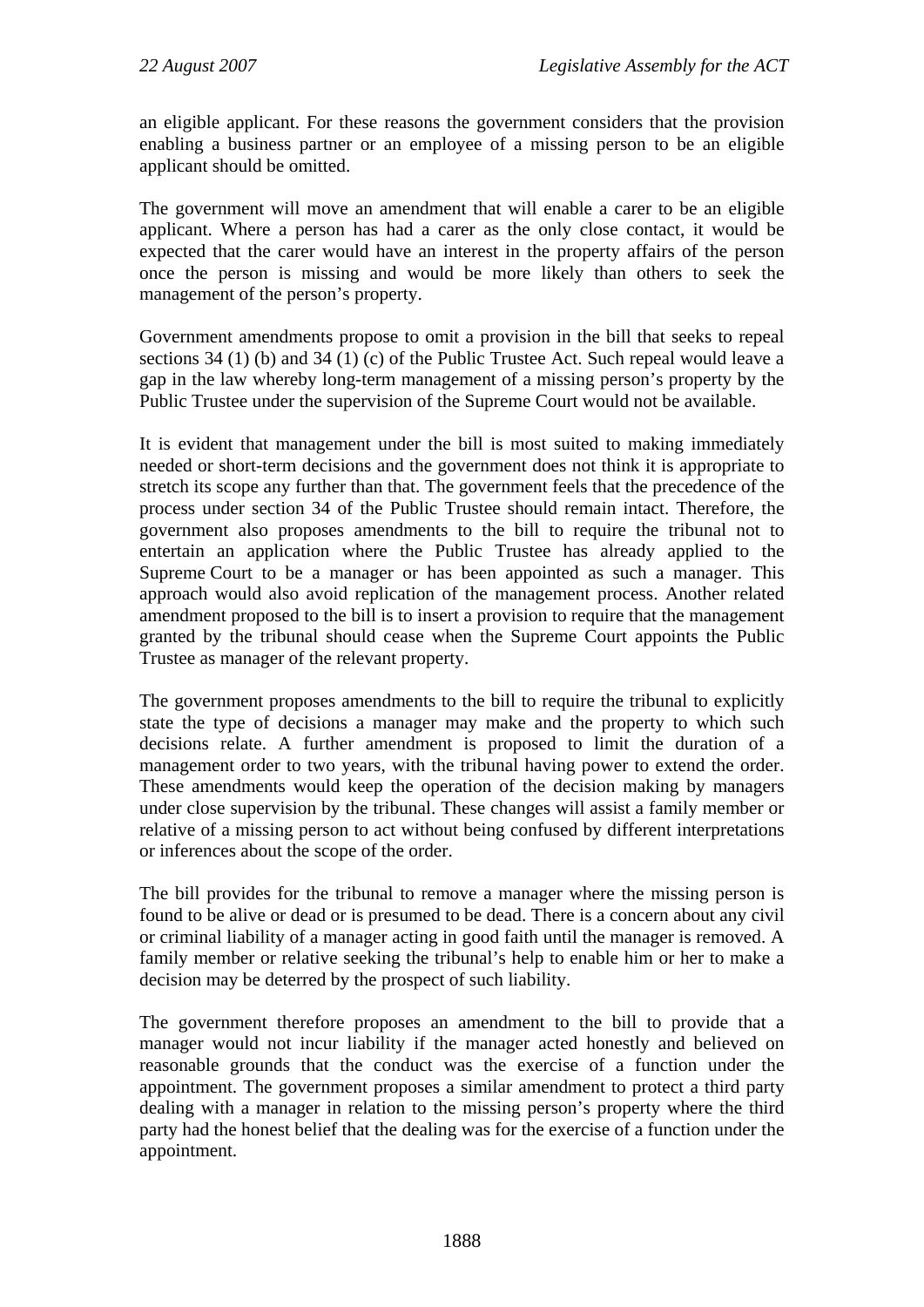The government will continue to monitor this area of law reform closely and will give consideration to any further developments or possible legal improvements to address the need for decision making in relation to a missing person's property and to protect the interests of such persons.

**DR FOSKEY** (Molonglo) (5.33): I would like to congratulate Mr Stefaniak for introducing this legislation. Although it will apply to only a small number of cases, it will make life easier for those already suffering due to the disappearance of a loved one.

However, while the Greens support the good intentions behind this bill—and I have things to say about the government's amendments during the detail stage—there are a few small issues which we believe should be addressed before we can proceed. For example, while it seems fair and reasonable that the domestic partner of a missing person, their relatives, the Attorney-General and the Public Trustee should be able to apply to manage the person's affairs, I do not believe it is a good idea to give business partners or employees the same rights, for several reasons.

First, while I do not want to sound like I have been watching too much *Law and Order*, given that I do not watch any *Law and Order*, this could create a situation where the business partner or employee causes a person's disappearance specifically for the purpose of gaining control of the business or affairs. Obviously, this is not something that is likely to happen, but the fact remains that there are numerous examples of business disputes and old-fashioned greed leading to extreme acts, and I do not think we should enshrine in legislation something which could encourage it.

While the relationship between business partners and workers can often be personal as well as professional, this relationship is still generally different from that between partners or within families. I believe that, in the absence of family or loved ones to manage the affairs of a missing person, the Public Trustee is perfectly capable of performing this role sensitively and appropriately, and so it is not necessary to include business partners or employees in the list of eligible people.

Also the issue of whether or not a person is considered to have made contact possibly requires clarification. Proposed new section 8AA (2) (c) states that the tribunal may be satisfied that a person is missing, and therefore that a manager needs appointing, when they have not made contact with any friend, relative or occupant of their last known address for more than 90 days. But what about in those cases that are frequent amongst young people where the missing person has made contact with police or other agencies to confirm that they are still alive but has asked that this information not be conveyed to their families or their friends? Is this person to be still presumed missing or do they move into another category? What then happens to their property in these cases? Perhaps there needs to be a third addition to paragraph (2) (c) to include police, social workers and other agencies who are frequently also involved in cases of this kind?

On the whole the amendments do address what is currently an unfortunate gap in the legislation surrounding guardianship and management of property and will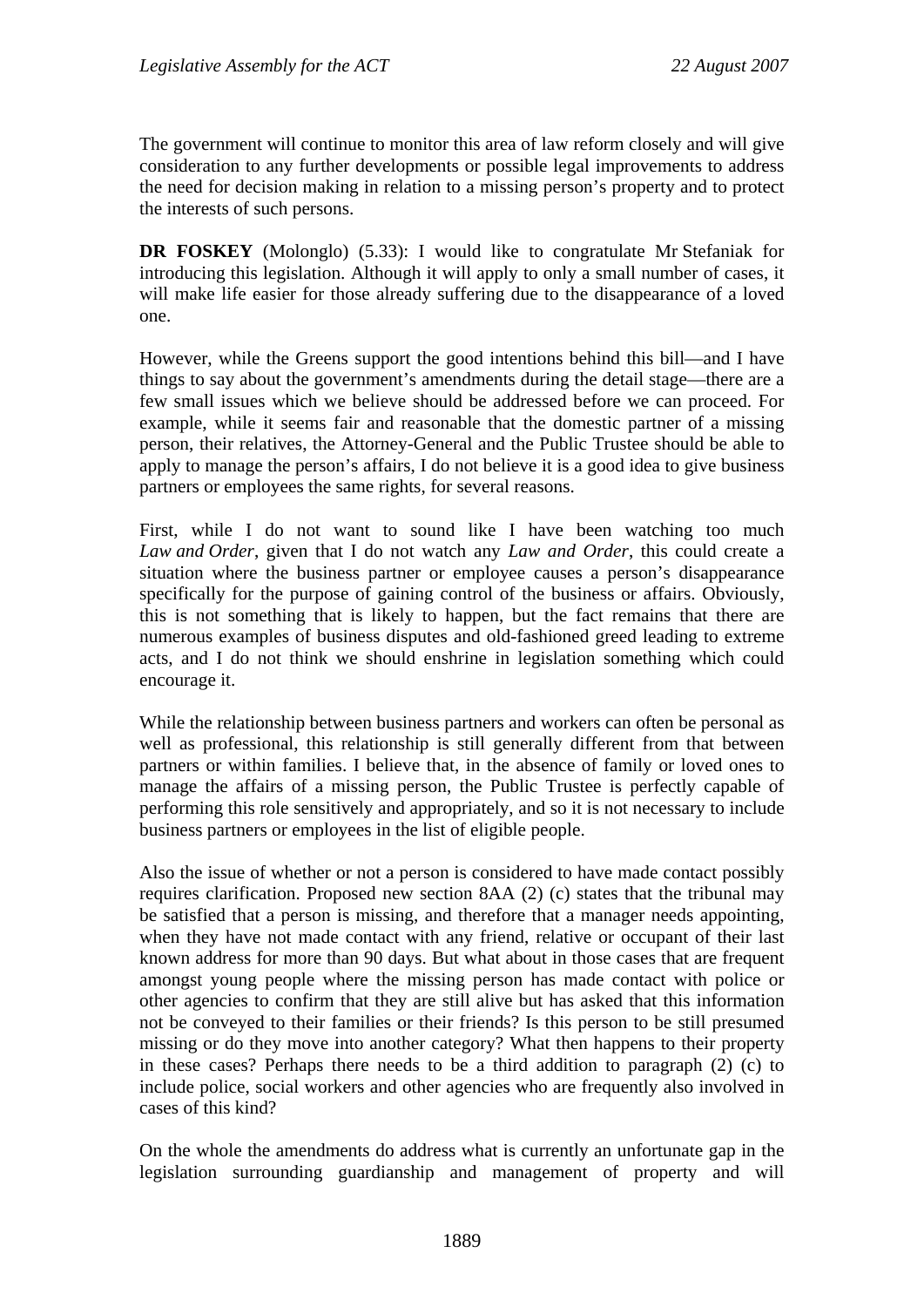significantly ease the way for people experiencing difficulties and unhappiness due to the disappearance of a loved one. However, as I have indicated I do have some reservations about aspects of this bill and I do not believe that those reservations are solved by the government's amendments. While I support this bill in principle, I think it probably requires a little more work because of the issues that I have raised. I do not believe that the government amendments address those issues.

**MR STEFANIAK** (Ginninderra—Leader of the Opposition) (5.37), in reply: I thank members for their contributions. If there is anything further that needs to be done, I think we can do that down the track. The police responsible for missing persons, in particular Sergeant Fiona Crombie, who was very helpful when my colleague Mr Smyth and I discussed the legislation with her during missing persons week in 2005 were pretty happy with what we put on the table.

I can understand the government amendments. There is a bit of a slant in them towards the Public Trustee, but I appreciate the briefing I had in December in relation to that. I think that what we have on the table will help immensely. It is not a huge number, but in any one year there are 30,000 missing persons in Australia. Ninety per cent of them turn up; some do not. But people have lost houses because parents, loved ones, husbands or wives have not been able to access details of their loved one's financial affairs. This legislation will overcome that. I commend the bill to members. I thank people for their assistance. I think this will make the lot of a number of people in Canberra a hell of a lot easier.

Question resolved in the affirmative.

Bill agreed to in principle.

# **Detail stage**

Bill, by leave, taken as a whole.

**MS GALLAGHER** (Molonglo—Minister for Health, Minister for Children and Young People, Minister for Disability and Community Services, Minister for Women) (5.39): I seek leave to move amendments Nos 1 to 7 circulated in the Attorney-General's name.

Leave granted.

**MS GALLAGHER**: On behalf of the Attorney-General, I move amendments Nos 1 to 7 *[see schedule 1 at page 1899]*. I have tabled a supplementary explanatory statement to the amendments. I have spoken to all of these amendments in the in-principle stage and do not intend to speak any further on them.

**MR STEFANIAK** (Ginninderra—Leader of the Opposition) (5.39): Whilst I was initially a little concerned about some of the matters in relation to the public trustee, I will be happy to see these amendments passed. I am very pleased that a couple of them relate to protecting people who will effectively be administering the estate. I think that is very important where it involves family or relatives administering the estate. It gives them protection, which is a very welcome addition.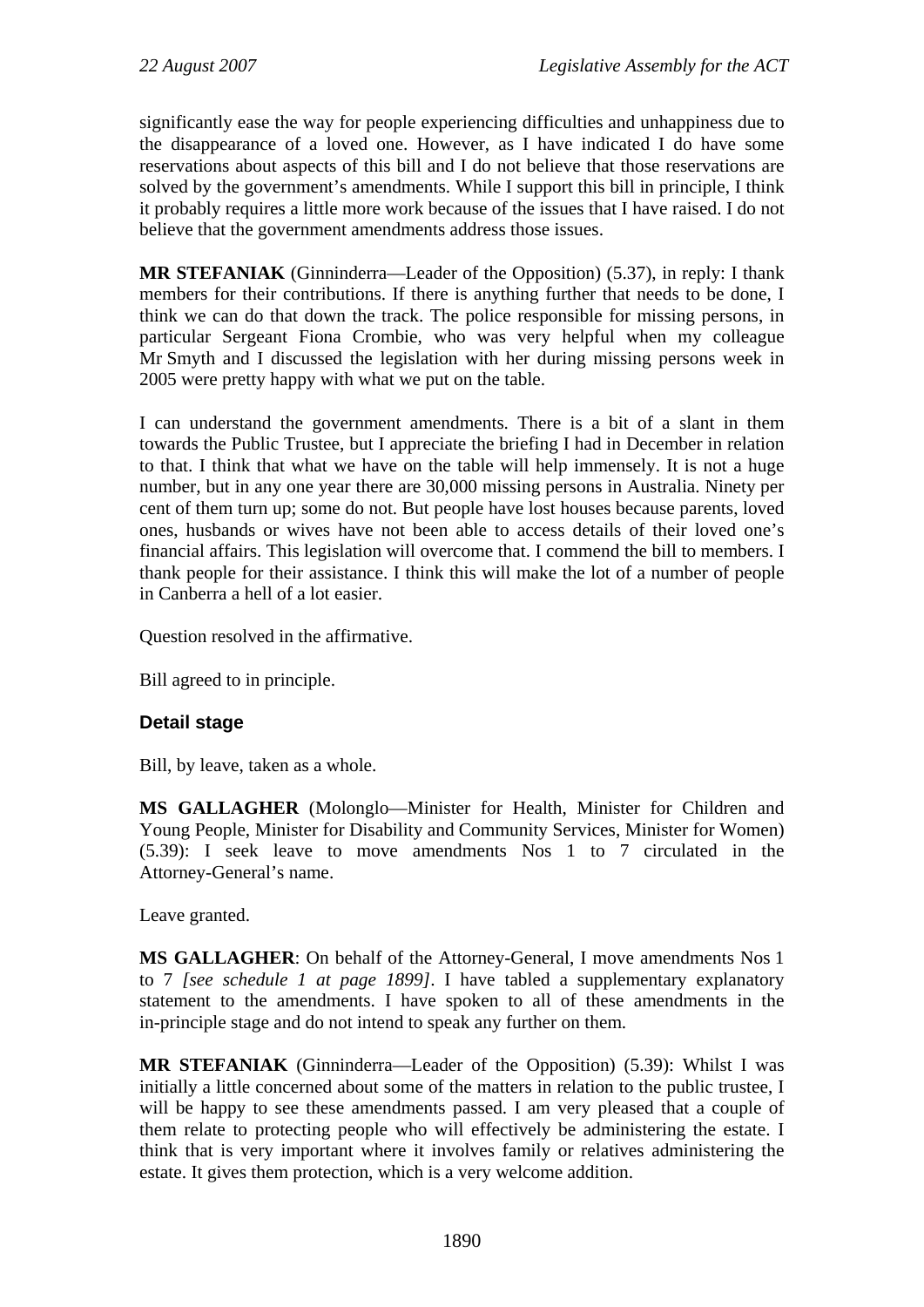**DR FOSKEY** (Molonglo) (5.40): Can I check whether we are going through these amendments one by one?

## **MR SPEAKER**: No.

**DR FOSKEY:** Okay, but I will respond to them one by one. With respect to clause 4, proposed new section 8AA (1A) on page 2, this amendment adds more detail about the conditions under which families and partners can apply to manage a missing person's property. While subparagraph (a) seems reasonable, in that we should not disrupt the legal process while the Supreme Court is in the process of making a determination, subparagraph (b) will effectively give the public trustee precedence over the families and loved ones of a missing person—something which surely undermines the purpose of the opposition's amendments to the original act.

What about cases where a family may have already been out of touch with a person for some time and only find out that they are missing after the public trustee has been appointed as manager of their property? Admittedly, this will only be in a minority of cases, but surely there should still be some provision for families to apply for management of property even after the public trustee has been appointed.

With respect to clause 4, proposed new section 8AA (4) and (5) on page 3, this amendment seems unfair, given the content of previous amendments. Why should the appointment of the public trustee prevent families from applying to manage a person's property, when the appointment of the family as manager does not preclude the public trustee from applying for this? I understand the need for the public trustee to have some power in reserve for those rare cases where the family may be abusing their managerial power, but the provisions of section 34 of the Public Trustee Act 1985, under which the government is proposing to give them this power, are much too vague to protect families once they are appointed as manager and give them little recourse to challenge the public trustee's application.

With respect to clause 4, proposed new sections 8AB and 8AC on page 4, which removes business partners and employees from the list of people who can apply to be managers of property, this answers one of the concerns that I mentioned about Mr Stefaniak's amendments, so I would support that amendment. Proposed new clause 4A on page 4 protects managers and third parties from liability incurred in the process of carrying out their management of property as long as their actions are conducted honestly and in good faith. That is a reasonable amendment, and I support it.

With respect to proposed new clause 4B on page 4, which seeks to insert a new section 30A, this amendment seems to give guardianship precedence to the public trustee over and above the families of missing persons. If it is to be the case that at any time a person can have their appointment as manager terminated under the very loose provisions of the Public Trustee Act, I fail to see why we are bothering with these amendments at all. It seems that although the government are not prepared to oppose Mr Stefaniak's amendments outright, they do want to water them down to the point of near ineffectuality.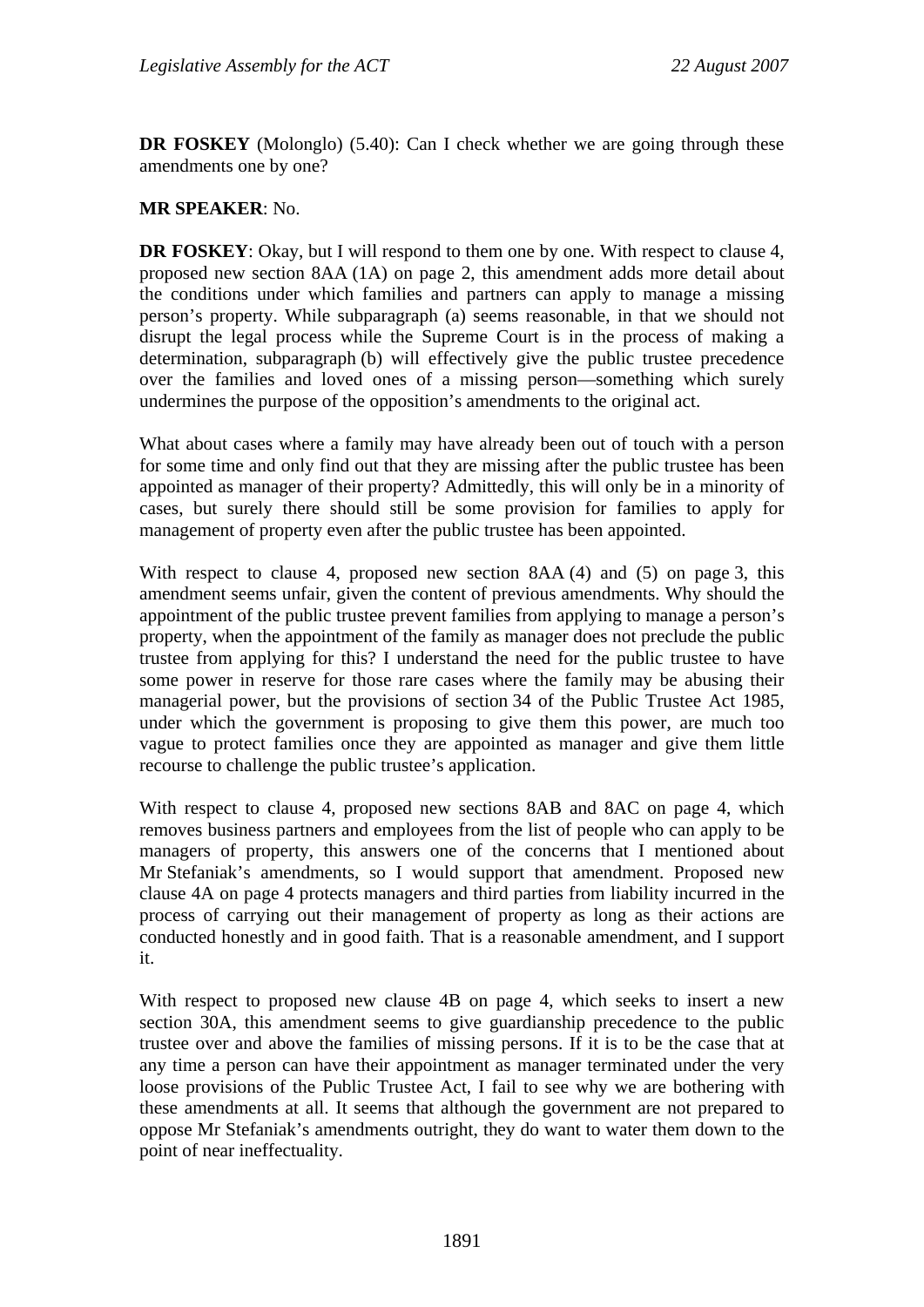Finally, in relation to clauses 11 and 12 on page 5, the amendments will narrow the conditions under which the public trustee can apply for appointment as manager of property, in keeping with Mr Stefaniak's aim of giving more power to the families of missing people to take action to manage their affairs. While it seems reasonable that the public trustee should be able to apply for appointment as manager in cases where the owner of a property is unknown, I believe it is only fair that in cases where the owner is known but is either missing or presumed dead the first preference should be that that person's family or loved ones take over the management of their affairs.

As I understand it, the amendments will not completely prevent the public trustee from taking over a person's property, as there is still room for them to do this under the general management of their affairs. All that these amendments will do is tip the balance slightly in favour of families and private individuals, as it will not automatically be assumed that the public trustee will take over a person's property when they are missing or presumed dead. I do not understand why the government would block this, but I will not support their attempt to do so.

**MR STEFANIAK** (Ginninderra—Leader of the Opposition) (5.45): I appreciate the points Dr Foskey raised. I also had concerns when I spoke with the government officials. Whilst I like the couple of additions in relation to people not incurring liability, I too have concerns about the public trustee jumping in when quite clearly it would be more appropriate for someone's husband, wife, brother, sister, daughter or son to be involved.

The reality in the Assembly is that the government has the numbers, and I think it is important to have legislation in place. I would hope that the public trustee would not jump in unreasonably. Certainly, that intention was not outlined to me by the government officials when I quizzed them in relation to that matter.

What I had proposed, along with a couple of additions, would have been the absolute optimum. I refer especially to the additions in relation to liability of manager and third party dealings, which I think are very good. So I hear what Dr Foskey says. I also have some concerns about that matter. I have been reassured that the public trustee is hardly going to jump in and take over from members of the family unless there are good reasons to do so, but that is clearly something that we need to monitor. I appreciate her concern in that regard and I share some concern in relation to it. I hope it does not eventuate and become a real problem. We need to monitor that. We need to ensure that families are the ones who are administering the estates, unless there is a good reason for them not to do so. This bill enables them to do so. When the missing person, hopefully, turns up, it should be a fairly simple process for them to administer their estate again.

I thank members for their support and also for their comments. I think the comments made by you, Dr Foskey, were quite constructive. As I said, I had some similar concerns, although I have been somewhat reassured. Time will tell, and we can always amend it down the track if there are some substantive problems. This at least represents a great step forward.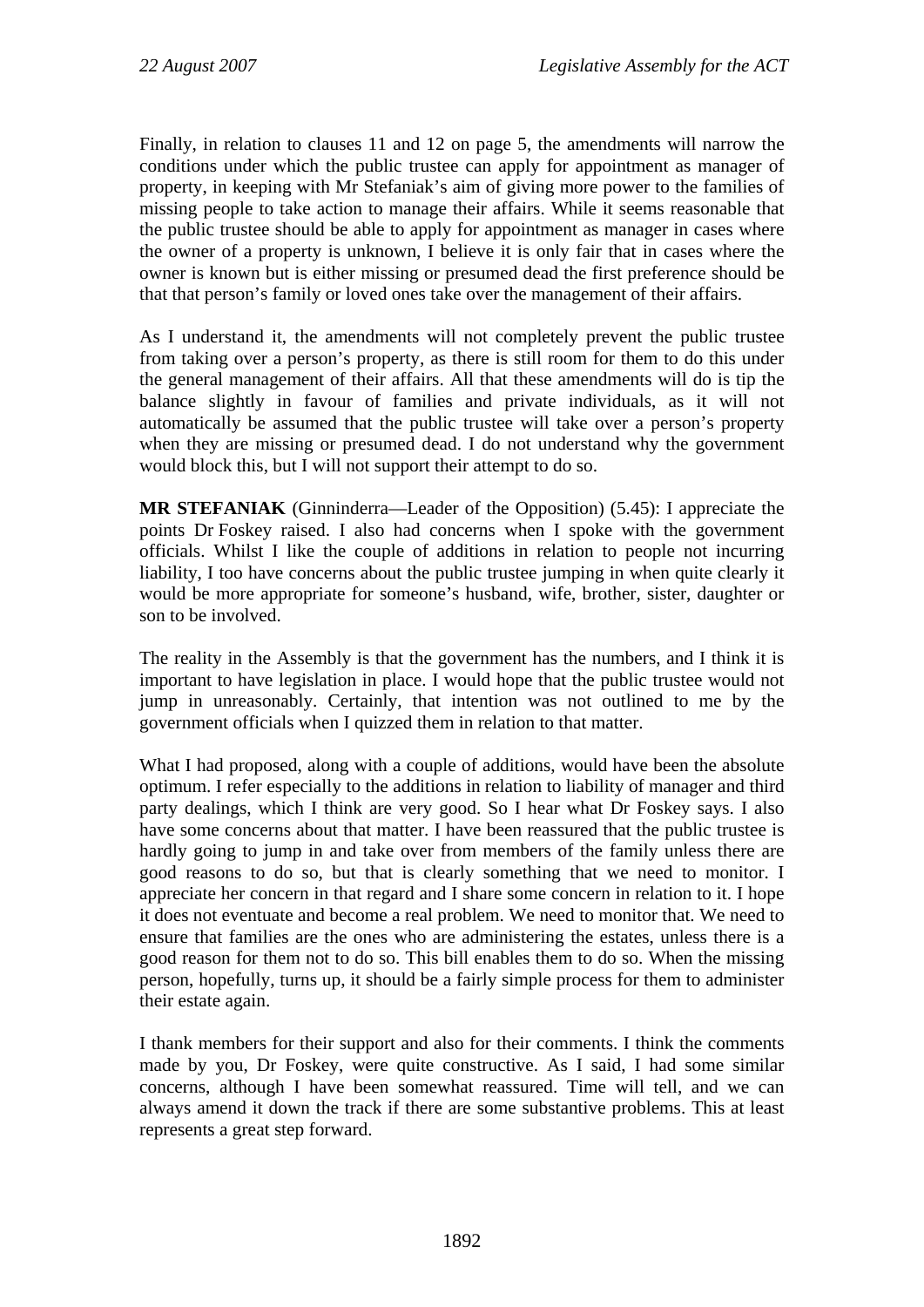**MS GALLAGHER** (Molonglo—Minister for Health, Minister for Children and Young People, Minister for Disability and Community Services, Minister for Women) (5.47): I have come quite late in the day to this piece of legislation—about 15 minutes ago. From my discussions with Minister Corbell, I understand that government support for it related to creating capacity for family members and/or others to be involved in cases where decisions around a person's property needed to be made. It was not about watering down the role of the public trustee. Our amendments try to maintain a balance but create capacity for family to be involved. That represents the extent of the government's support for this bill. As Mr Stefaniak said, if it does not work as it is intended to, it can always be amended down the track.

Amendments agreed to.

Bill, as a whole, as amended, agreed to.

Bill, as amended, agreed to.

# **Adjournment**

Motion by (**Ms Gallagher**) proposed:

That the Assembly do now adjourn.

## **Health—depression**

**MR STEFANIAK** (Ginninderra—Leader of the Opposition) (5.48): This evening I rise to make a few comments about the illness we know as depression, some further points in relation to a fairly scary drug, and the struggle that one of our former colleagues has endured as a result.

According to the beyondblue website, depression is not simply normal sadness, being moody or just in a low mood, but a serious illness. It yields both physical and psychological symptoms. It is common. Up to one in four females and one in six males will experience depression in their lifetime. Members will recall that Mr Corbell suffered from depression a couple of years ago. Mr Corbell, with great courage, used his own situation to raise public awareness of depression as a very real and debilitating illness. Depression is often not recognised or treated, and it is the leading cause of suicide.

The beyondblue website goes on to say that most people assume that depression is simply caused by recent personal difficulties. However, it is often caused by a mix of recent events and other personal factors. There can even be a genetic factor in contracting depression. Of considerable concern is that there is a lack of understanding in relation to the medication that is sometimes prescribed for people suffering from depression.

One symptom of depression is sleeplessness, which is often treated by a drug called Zolpidem. Some 1.2 million scripts for this drug were dispensed in Australia in 2006. The second most common brand of Zolpidem is Stilnox. But Zolpidem carries with it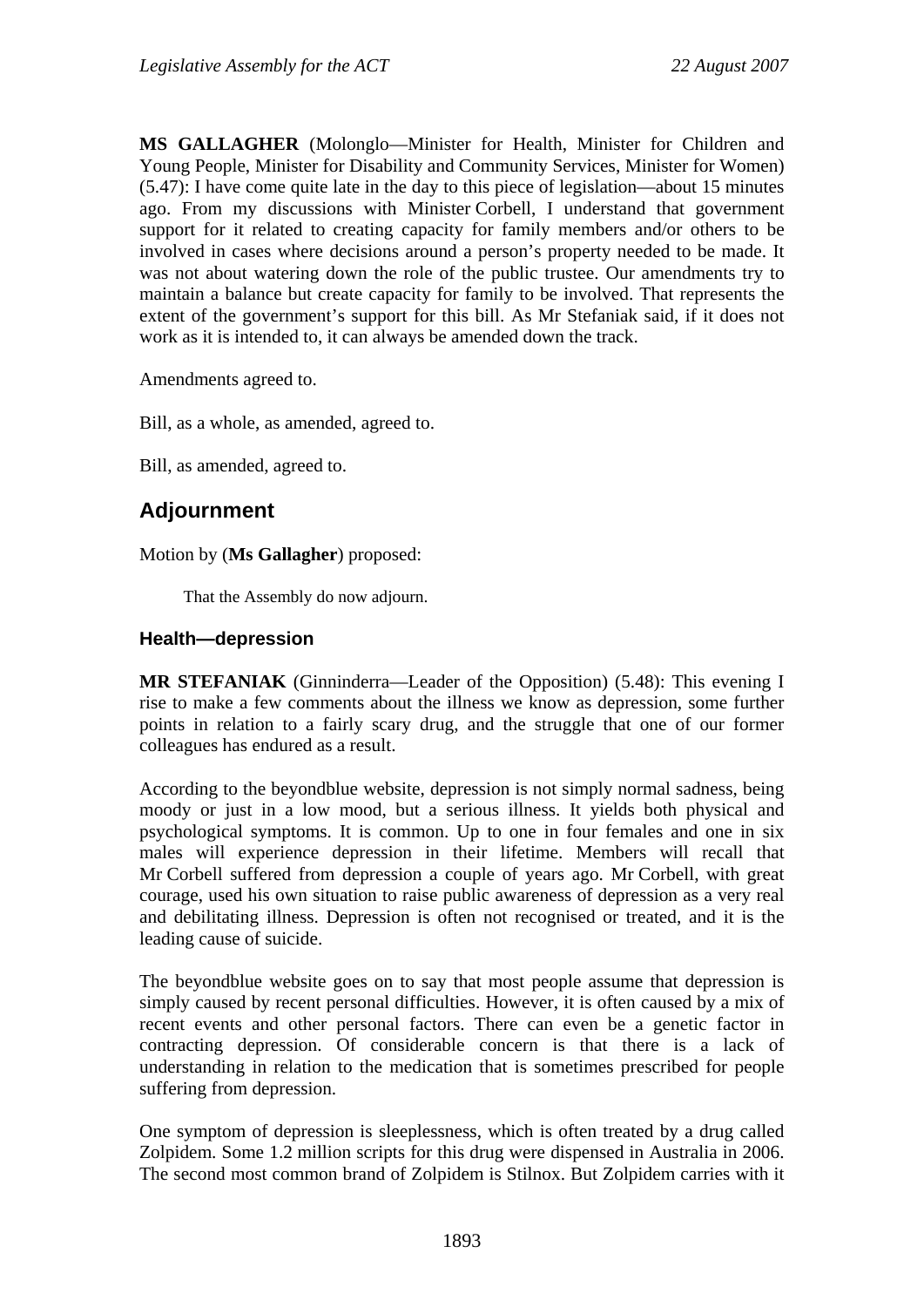a high risk of adverse side effects, which the Adverse Drug Reactions Advisory Committee—an expert committee of the Therapeutic Drugs Administration describes as "bizarre sleep related behaviour". This behaviour involves sleep-walking events which can lead to death, and it has done so in a number of cases. Even cases of attempted murder have been recorded.

A former member of this place and colleague of ours, Mrs Helen Cross, suffered from, and still suffers from, depression. She suffered from depression, it seems, while she was a member of this place. She has also suffered from the bizarre, life-threatening side effects of Zolpidem. I recently saw her; I saw the caseload of drugs, as big as a guitar case, which she was taking. Thankfully, she is now off this drug and has taken on the cause of raising public awareness of its effects through her involvement with the Adverse Medical Events Line, an interactive service through which consumers can seek information or report adverse events associated with medicines.

I have to say that I, my then party colleagues and probably everyone else in this Assembly were oblivious to her illness. I suppose it is true to say that during her time in the Assembly she was subjected to some pretty ordinary behaviour from various people in the Assembly. Helen was ultimately expelled from the Liberal party room in September 2002. Whilst I was reluctant to go along with that, I did so in the end. I believe I was wrong to do that, and I am happy to place on the record my apologies to her for getting that wrong.

She actually achieved quite a bit in her time here. She introduced a number of bills, the highlight of which was the landmark bill in relation to asbestos. That legislation greatly enhanced the safety of many Canberra citizens. I am delighted to see her continue to contribute in many other areas locally, nationally and even internationally since she has left here. She has certainly worked through many barriers to achieve what she has. I am pleased to see her now working through the barriers of her illness with the same vigour.

Despite any past differences, Helen and I remain friends. I have spoken with her on a number of occasions and I look forward to a continuing association. I am pleased to see she is actively involved in the Adverse Medical Events Line. It is quite scary to think that some drugs do have adverse side effects. Indeed, we all need to ensure that people being treated for this unfortunately quite common illness—depression—are receiving proper medication. I certainly wish her the very best for her continuing recovery—as I am sure all members will—from her illness and a return to the full and active life she once enjoyed. I certainly wish her very good luck in raising awareness of the effects of medication through the Adverse Medical Events Line. I commend that organisation for its work.

# **Health—reform plan**

**MRS BURKE** (Molonglo) (5.53): On Friday, 10 August, I released a media statement titled "Not Another Health Plan". In the fourth paragraph of that media release I said:

In six years of the Stanhope Government, we have had three Health Ministers and now we are on to our sixth or is it seventh health reform plan and the Stanhope Government is still unable to actually improve the health system.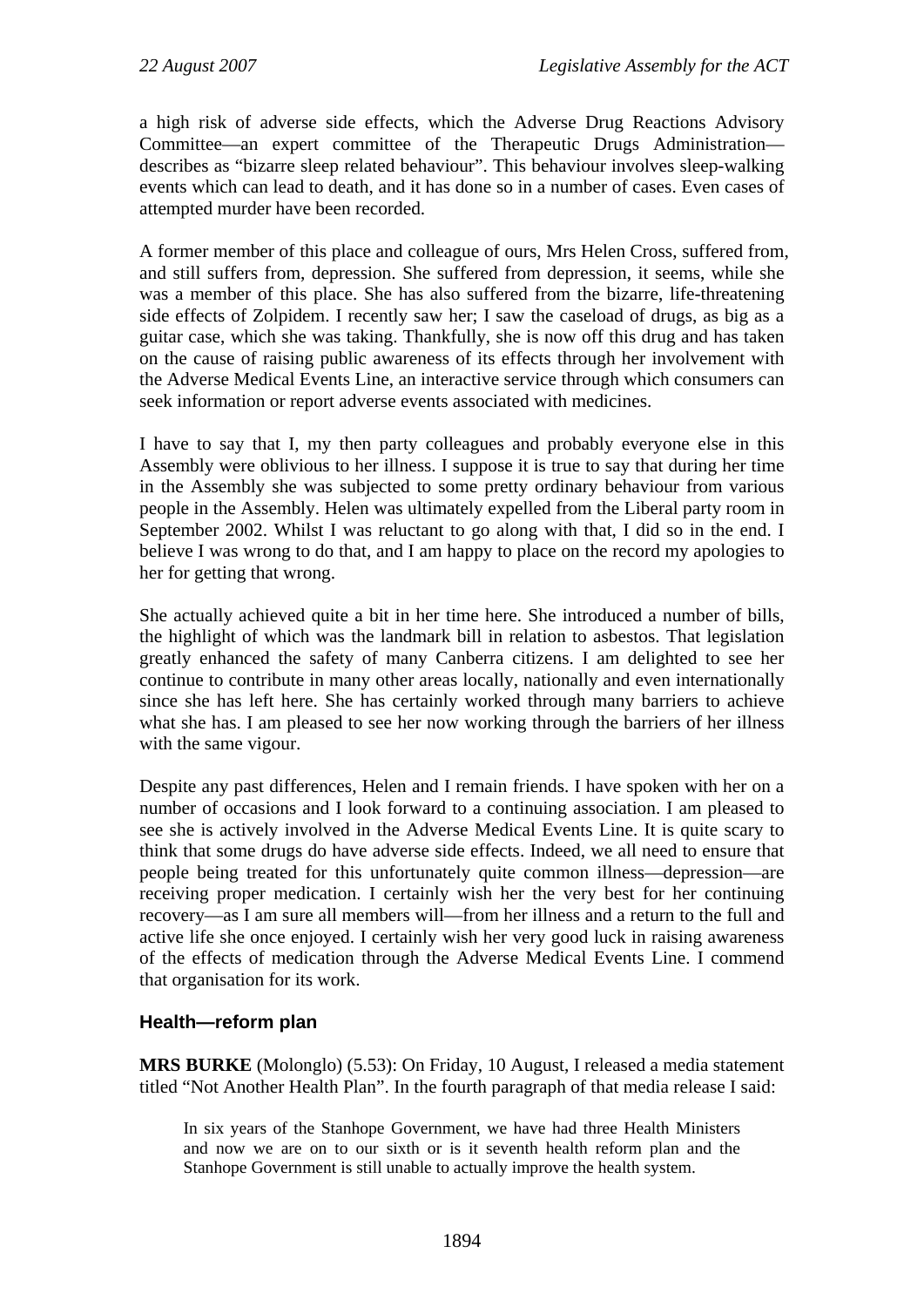I am glad to see the Minister for Health in the chamber this evening because during question time yesterday Ms MacDonald put a question to the health minister which in part raised the issues that I had raised regarding health plans. In her answer Ms Gallagher said:

But ensuring our commitment to quality and service does not end there. It is important that we plan for the future, which is why I recently launched access health, a plan that will help guide us in our planning for the future. Access health is the second ACT government health plan.

I remember the health minister being very vehement across the chamber, to which I objected, "You have that wrong." Ms Gallagher said, "No, Mrs Burke, you get everything wrong." You then warned me, Mr Speaker. Ms Gallagher said:

You did get on the radio and say this is the sixth or seventh plan, but nobody takes it to the next level. Can you name them all, Mrs Burke? There are none. There are two plans, the health action plan, which was done when the Chief Minister was Minister for Health, and now there is the access health plan.

What rubbish is that! A cursory examination of what has occurred over the past two years shows that, in addition to the child obesity plan, which is something I would talk about in a different way, and bearing in mind, as I said, that over six years we have had three health ministers, there have been many plans.

In November 2005, there was the ACT suicide prevention strategy; in March 2006, the ACT Health access improvement program; in May 2006, the ACT Council for Nurses and Midwives strategic directions; in May 2007, the ACT Health workforce plan; in July 2006, the Aboriginal and Torres Strait Islander health and family wellbeing plan; in September 2006, the ACT action plan for mental health promotion, prevention and early intervention; in October 2006, an Aboriginal and Torres Strait Islander palliative care plan; in April 2007, the ACT Health cultural respect implementation plan; in June 2007, details of plans to reduce tobacco consumption; in August 2007, the ACT palliative care strategy; and in August 2007, the access health plan. There have even been plans for senior health managers to speak with doctors about improving the management of surgical activities.

I have nothing personal against the health minister, but I wish she would get her facts right and read my media releases when they are put out. As I said—and I will repeat it—in six years of the Stanhope government we have had three health ministers and now we are onto our sixth, or is it seventh, health reform plan, and the Stanhope government is still unable to improve the health system. I rest my case.

# **Australian Capital Territory—public holidays**

**MR MULCAHY** (Molonglo) (5.56): I would like to use my speech in the adjournment debate this evening to comment on the government's proposal to replace Union Picnic Day with a public holiday on Melbourne Cup Day.

*Members interjecting—*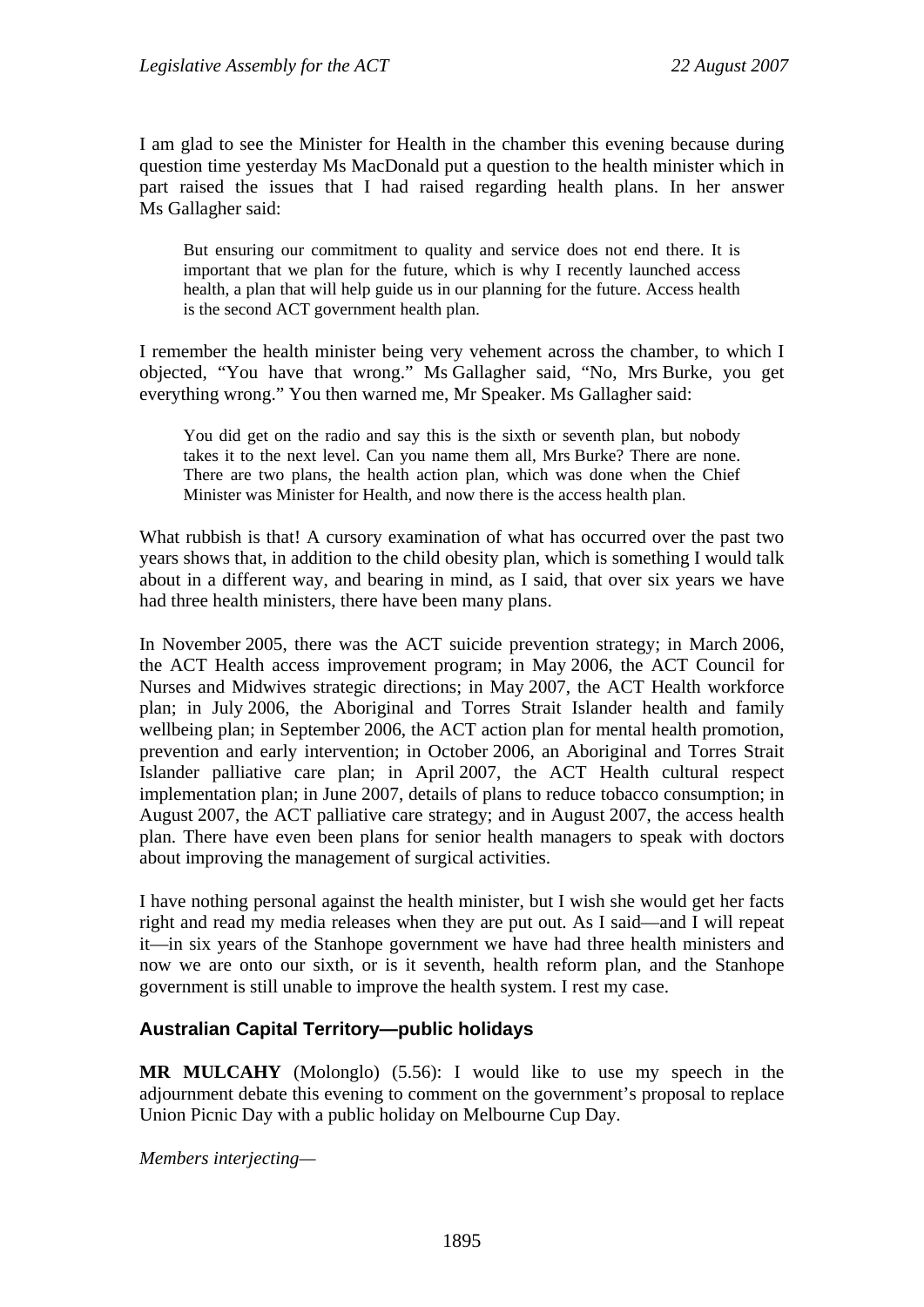**MR MULCAHY**: I feel like I am talking to myself, Mr Speaker, but I will persist. I would like the Assembly to note the Liberal Party's strong opposition, and that of many in the Canberra community, to this ill-considered plan. It is a move that will be a severe blow to local businesses and workers. I am concerned that the hospitality industry would be hardest hit by this decision to add another public holiday to Canberra's calendar. Restaurants, cinemas and other venues will suffer because they will have to pay public holiday rates to their staff, and these increased costs will inevitably be passed on to the customers.

I have spoken to small business owners who have expressed their frustration to me and have said that Melbourne Cup Day is simply not profitable enough to justify doubling or tripling their wage bill. Additional costs will not be able to be met, and what should be a profitable day will not be. Even all of those businesses which have hosted Melbourne Cup functions and enjoyed profitable days will now struggle to make ends meet on that day as people either go to the races or leave Canberra. It is interesting that even the racing fraternity have raised the consequences for them, saying they need another 1,500 or 1,600 people—

**MR SPEAKER**: Mr Mulcahy, it seems that you are anticipating debate on a bill.

**MR MULCAHY**: Have we got this bill?

**MR SPEAKER**: The Holidays (Canberra Day) Amendment Bill—

**MR MULCAHY**: No, that is to do with Canberra Day, Mr Speaker. This is about the minister's announcement at the Labor Party conference to have one on Melbourne Cup Day. The legislation has not been introduced.

**MR SPEAKER**: Yes, you are right. I am sorry for interrupting.

**MR MULCAHY**: That is all right. I repeat: even all of those business which have hosted Melbourne Cup functions and enjoyed profitable days will now struggle to make ends meet as people either go to the races or leave Canberra. On the Monday, I suspect that a lot of people will pack up and go down to Melbourne, to the coast or to Sydney. This will affect casual workers, as they would miss out on shifts on a day when businesses would otherwise be open.

However, the most absurd fact that would emerge from this decision would be that, if it went ahead, Canberra would be the only place in Australia, apart from metropolitan Melbourne, to have a public holiday on Melbourne Cup Day. The ACT government must wonder why other Australian jurisdictions have not thought about including it as a public holiday on their own calendars. This is because other states and territories understand the day's value to small business and the economy. They also understand that, whilst most Australians certainly have an interest in the cup, it is essentially an event unique to Melbourne, and should therefore remain a holiday solely for Melburnians.

I also wonder whether the ACT government has considered the fact that many people will also take the Monday before Melbourne Cup Day off work in order to have an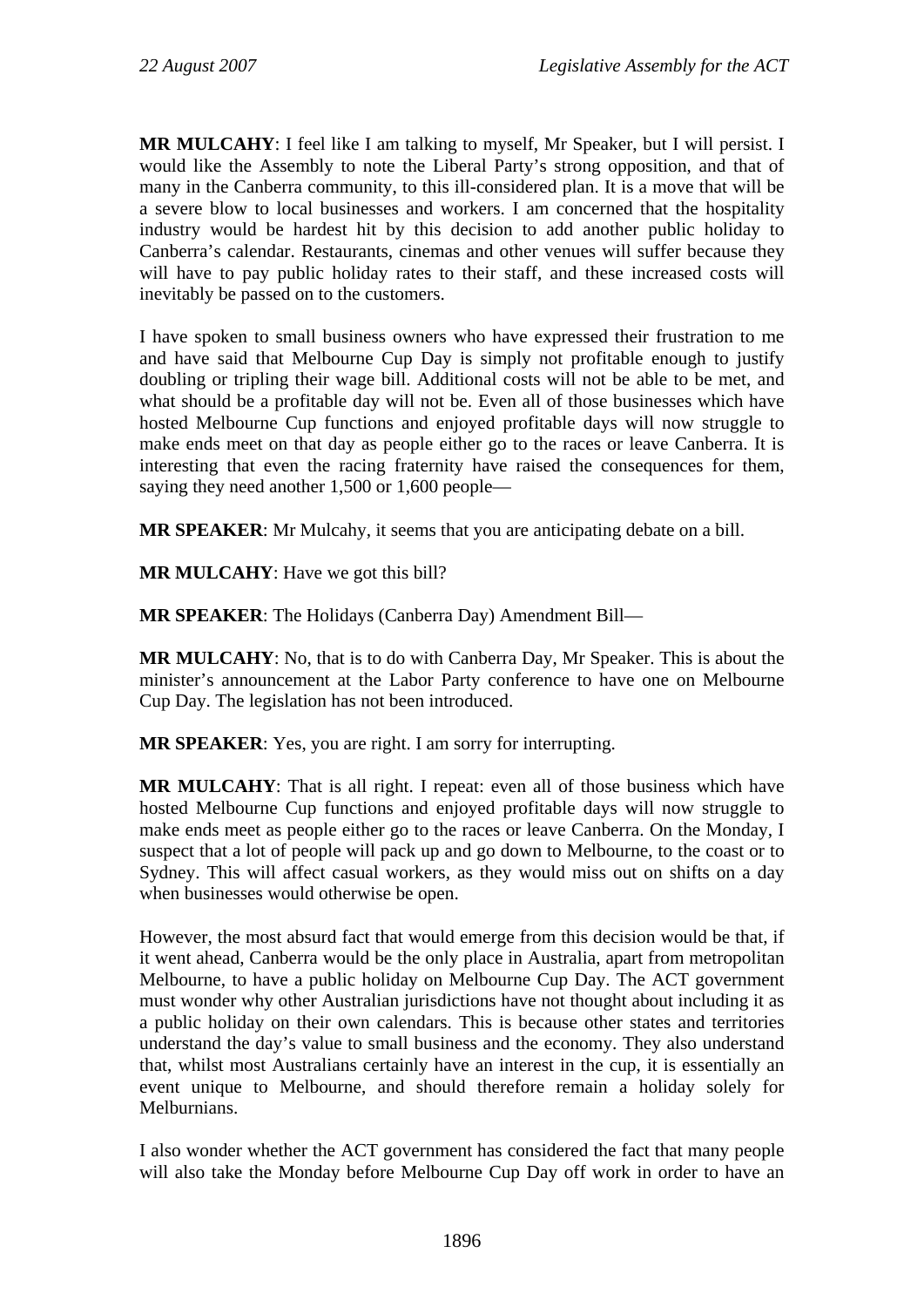extended four-day break. This will also impact on Canberra's productivity, services and local business over this period. There is a real possibility that Canberra will turn into a ghost town as people take advantage of the government's decision to appease union members to have a four-day weekend. It is no coincidence, surely, that this decision was announced at the ALP convention.

Whilst the ACT government might argue that this idea is popular with many Canberrans, I am concerned that this decision is, in reality, yet another example of the ACT Labor Party pandering to powerful union bosses after they lost their coveted Union Picnic Day, an event of little relevance to most Canberrans given that fewer than 20 per cent of them are members of a union.

On a more social note—and this is where it has not been thought through—I am not a punter. I have got no moral issue with it; it just does not do much for me. It will see the end of the office sweep because people will not be getting together at the workplace. A lot of people will not go out to the racetrack and it will kill a whole level of camaraderie that has existed in this city on that special day. So whilst I can see the case for having a public holiday in Melbourne, because tens of thousands of people descend on the racetrack to participate in all those events in their hometown, it is not what people in Sydney, Brisbane, Hobart, Perth and the like find necessary. In fact, it is a great day for the restaurant and hospitality sector and for the hotels that put on lunches.

We are going to see in this case what happened to New Year's Eve: we will cruel it in terms of venues that want to stay open, because it will cost too much. People will shut down. It will be money lost to the economy. It will kill a high level of camaraderie. It is an ill-considered idea. If the minister is going to bring it in, he ought to think about changing it to Labour Day and not ruining Melbourne Cup Day, which will in fact be the consequence.

# **Health—Parkinson's disease**

**MR GENTLEMAN** (Brindabella) (6.01): I want to raise the matter of an event that I attended just the other week, on 16 August. Ms Nerissa Mapes, one of Australia's youngest Parkinson's disease sufferers, presented to Tony Abbott, the Minister for Health and Ageing, at Parliament House the first in-depth study of the economic and social burdens of Parkinson's disease. The report is titled *Living with Parkinson's disease: challenges and positive steps for the future* and was written by Access Economics for Parkinson's Australia.

The report finds that 55,000 Australians are affected by Parkinson's disease. It is the second most common neurological condition, second only to dementia. A new case of the disease is diagnosed every 56 minutes. My dad suffered from Parkinson's quite severely before he passed away. Unfortunately, towards the end he could not even remember his family, so it had quite an effect on the family.

Parkinson's Australia Chief Executive Officer, Norman Marshall, said that one of the starkest findings from the Access Economics report is the financial cost to the Australian economy, which is estimated to be \$527.8 million. In addition, there is the cost of the reduced quality of life due to disability experienced from the disease, the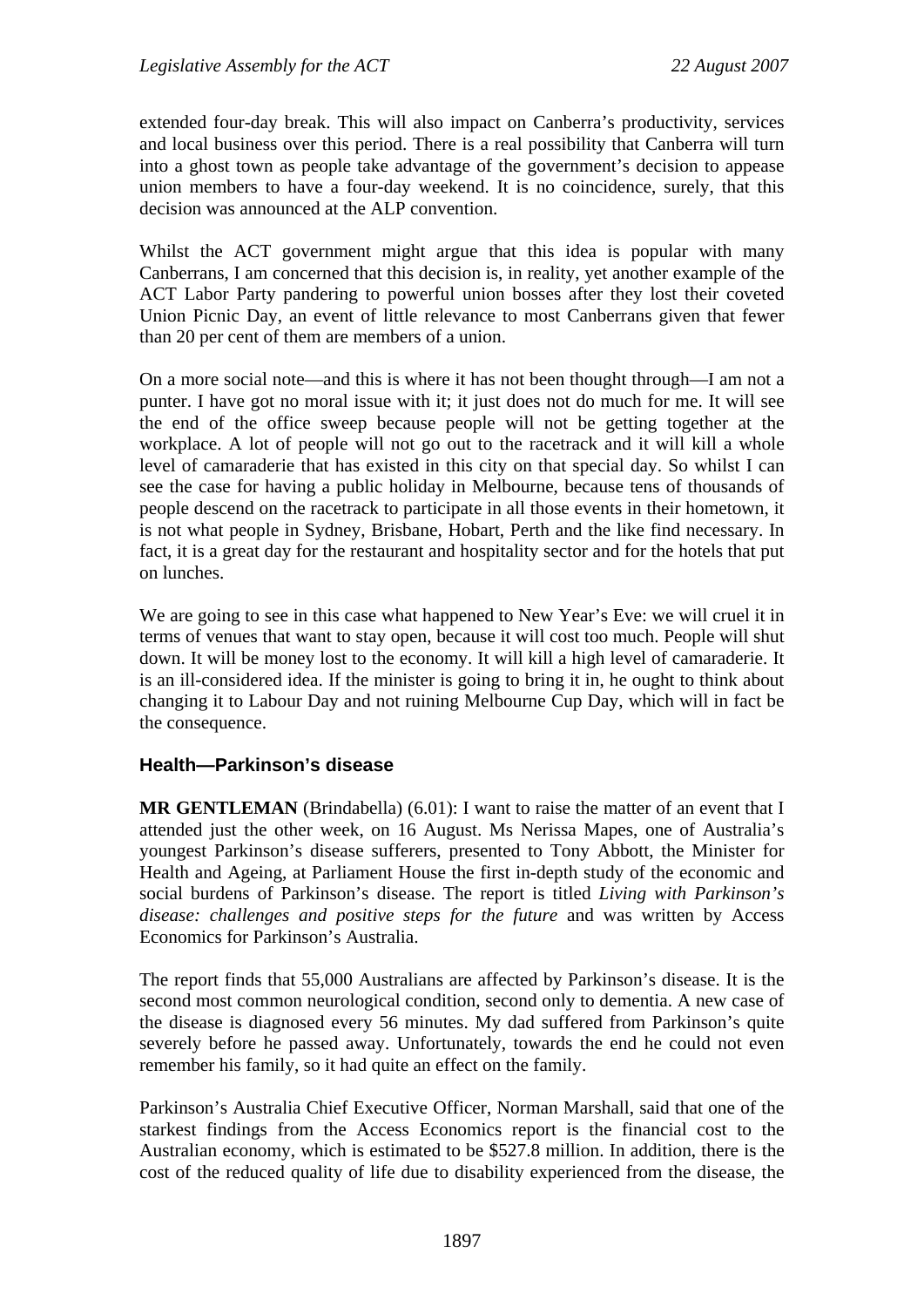dollar cost of which is estimated to be \$6.3 billion. The report highlights why chronic illness management is so important, not only to save money but also to improve early detection and to provide medical and care services that enable patients to continue to work for as long as possible.

Ms Mapes, who is 31 years old, was diagnosed with Parkinson's disease three years ago and represents a growing demographic affected by the disease. Parkinson's can strike anyone at any time. While the disease is commonly associated with older men, it is now becoming prevalent in younger generations. Parkinson's Australia believes that a national approach is required to tackle the burden of Parkinson's disease. The cornerstone of the approach is a commitment to better health for people with Parkinson's disease through early intervention, clinical research and improved care and cure.

The report also puts forward five recommendations which will result in greater public awareness of Parkinson's disease, reduce disadvantage, improve community participation by PWP—people with Parkinson's—and their families, and encourage cost-effective solutions to improve quality of life for people with Parkinson's disease, as well as delaying institutionalisation and slowing growth in the total cost of caring for people with Parkinson's.

Mr Marshall called on governments throughout Australia to consider the report's recommendations. He looks forward to working with decision makers and other allied health professionals to improve the lives of people living with Parkinson's disease. I will present the report to our health minister, Katy Gallagher, and hope that she takes it on board.

Question resolved in the affirmative.

# **The Assembly adjourned at 6.05 pm.**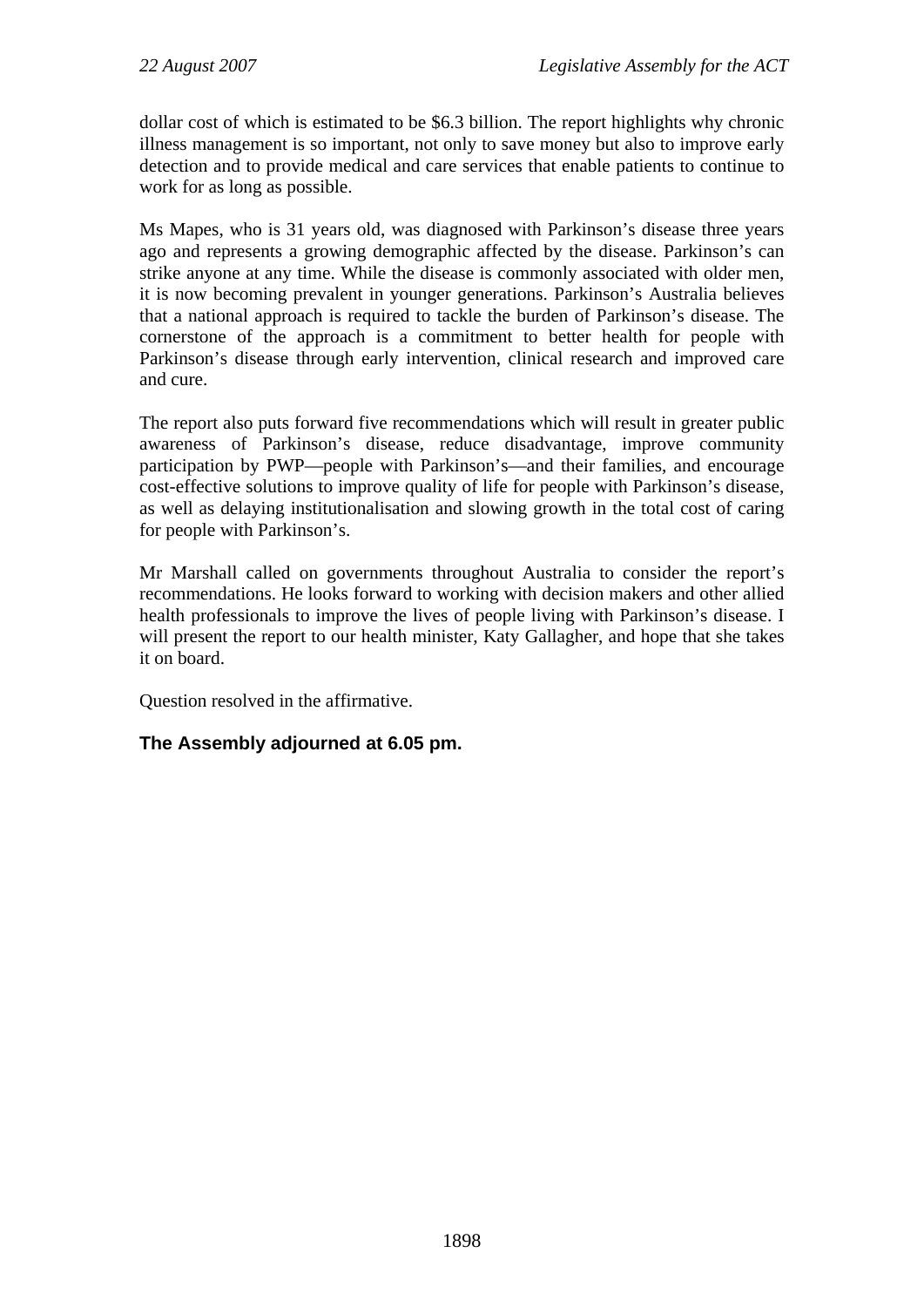# **Schedules of amendments**

### **Schedule 1**

## **Guardianship and Management of Property Amendment Bill 2005**

Amendments moved by the Attorney-General

**1 Clause 4 Proposed new section 8AA (1A) Page 2, line 22—** 

*insert* 

- (1A) However, the tribunal must not consider an application under subsection (1) in relation to a person if—
	- (a) the public trustee has made an application to the Supreme Court to be appointed the manager of the person's property under the *Public Trustee Act 1985*, section 34 (Application for appointment as manager of property) and the application has not been finally dealt with; or
	- (b) the Supreme Court has appointed the public trustee manager of the person's property under that Act, section 34 (2).

## **2**

#### **Clause 4 Proposed new section 8AA (4) and (5) Page 3, line 23—**

*omit proposed new section 8AA (4) and (5), substitute* 

- (4) An application under subsection (1), or an appointment under subsection (3), does not prevent the public trustee making an application under the *Public Trustee Act 1985*, section 34 in relation to the property to which the application or appointment relates.
- (5) The Legislation Act, part 19.3 (Appointments) does not apply to an appointment under subsection (3).

# **3**

**Clause 4** 

**Proposed new sections 8AB and 8AC** 

**Page 4, line 5—** 

insert

#### **8AB Missing people's property—who may apply for appointment of manager?**

An application for the appointment of a manager for a person under section 8AA may be made by any of the following:

- (a) a domestic partner of the person;
- (b) a relative of the person;
- (c) a carer of the person;
- (d) the Attorney-General;
- (e) the public trustee;
- (f) the public advocate;
- (g) anyone else who has an interest in the property of the person.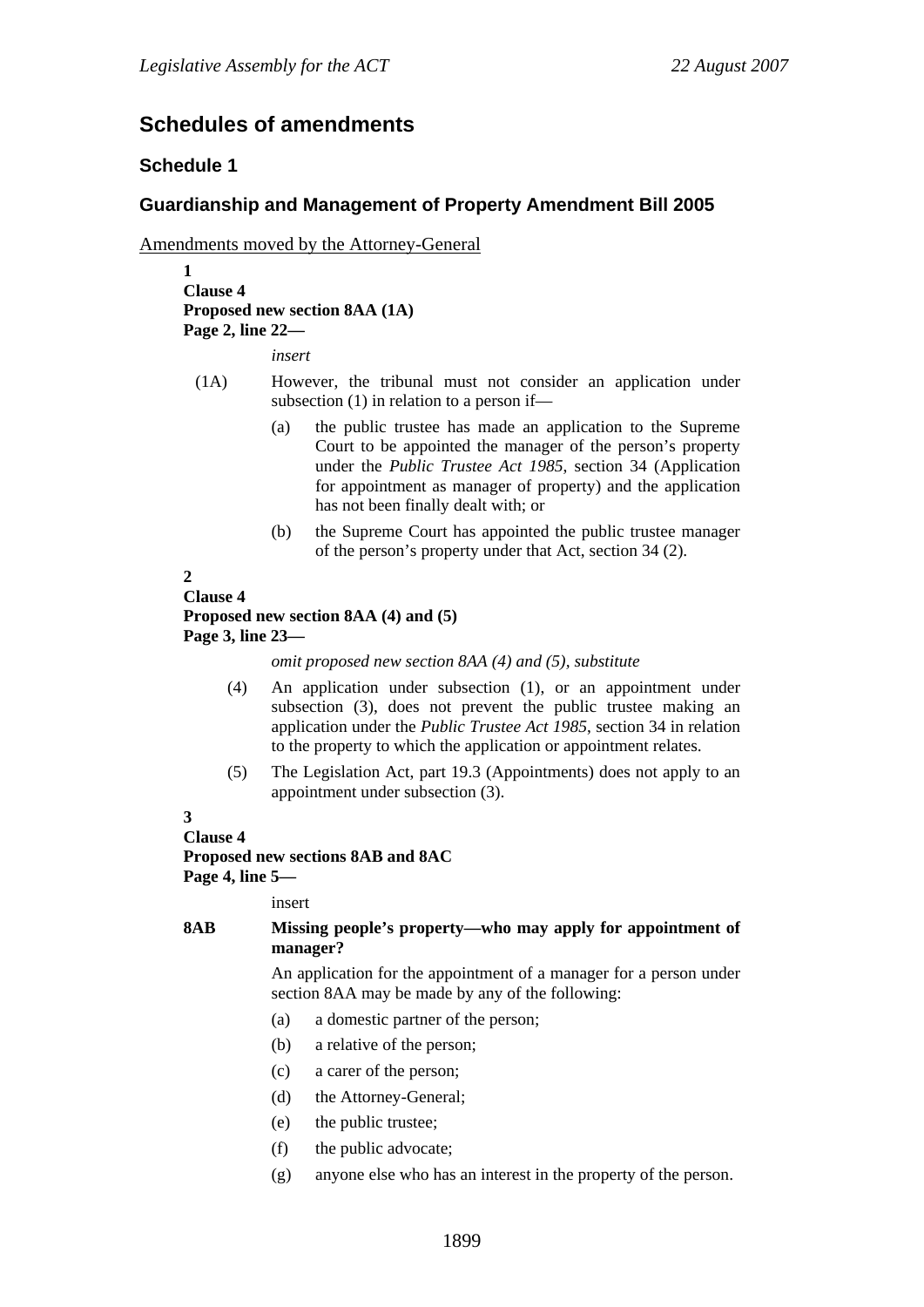#### **8AC Missing people's property—powers and term of manager**

- (1) The powers that may be given to the manager under section 8AA (3) (Manager for missing person's property) are the powers the missing person would have if the person were able to exercise them.
- (2) However, an order under section 8AA (3) must state the kind of decisions the manager may make and the property in relation to which the power may be exercised.
- (3) An order under section 8AA (3) must also state the term of the appointment.
- (4) An appointment under section 8AA (3) must not be for more than 2 years, but the tribunal may, on application by the manager or a person mentioned in section 8AB, extend the term for up to 2 years.

#### **4**

### **Proposed new clause 4A Page 4, line 5—**

*insert* 

|    | .                              |
|----|--------------------------------|
| 4A | New section 27A                |
|    | <i>in division 2.3, insert</i> |

#### **27A Missing people's property—liability of manager and third party dealings**

- (1) A manager does not incur any liability, either to a missing person or anyone else, because of conduct done honestly during the manager's appointment under section 8AA (3) (Manager for missing person's property) in relation to a missing person's property if the conduct was for the exercise of a function under the appointment or of a function that the manager believed, on reasonable grounds, was a function under the appointment.
- (2) A person (the *third party*) who deals with a manager in relation to property that is under the manager's control because of the manager's appointment under section 8AA (3), does not incur any liability because of the dealing if it was done in the honest belief that the dealing was for the exercise of a function under the appointment.
- (3) In this section:

*conduct*—see the Criminal Code, section 13.

#### **5**

# **Proposed new clause 4B Page 4, line 5—**

*insert*  **4B New section 30A**  *insert*  **30A Missing people's property—ending of order**  An order appointing a manager to manage a missing person's

property under section 8AA (Manager for missing person's